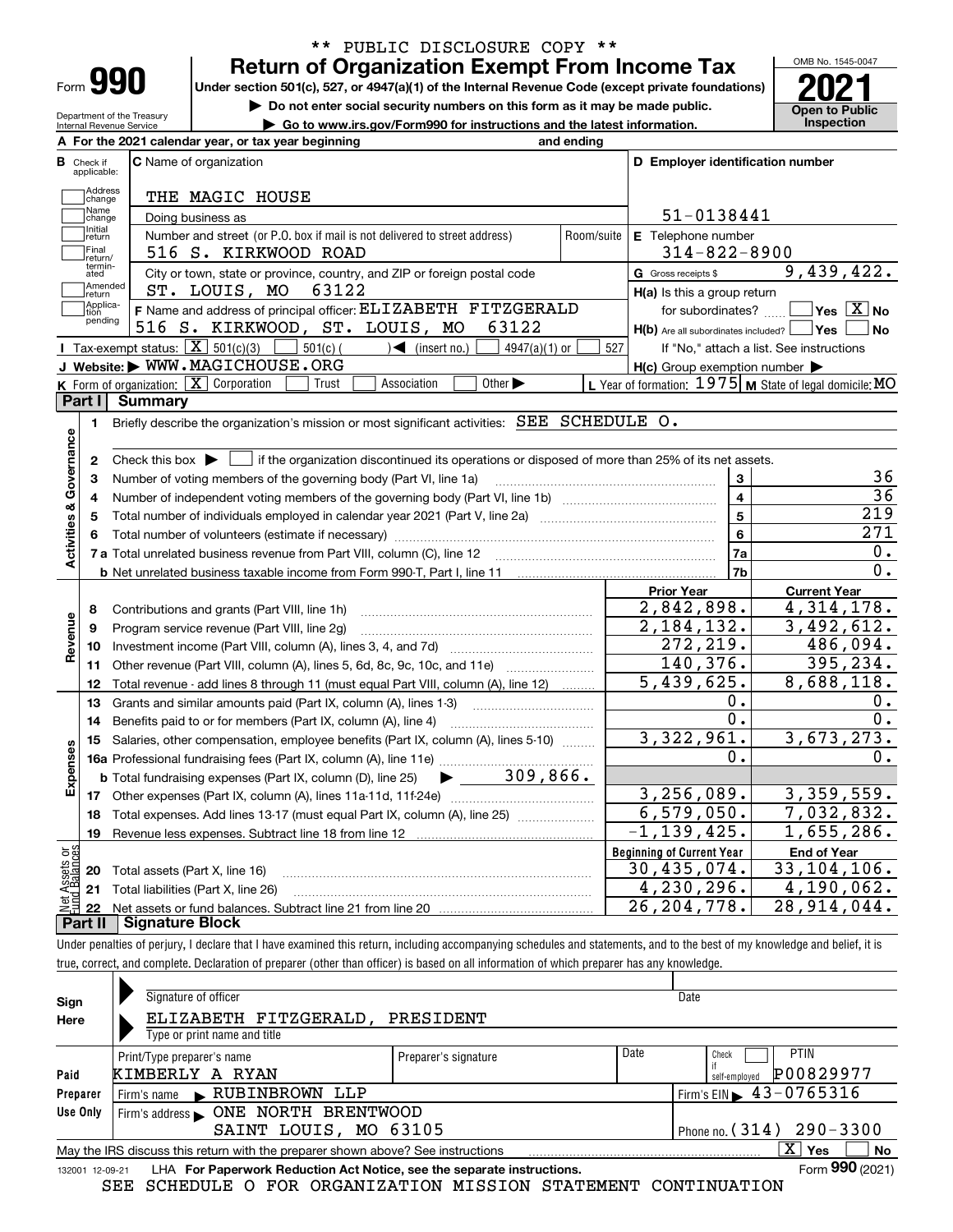| 1.           | $\overline{\mathtt{x}}$ )                                                                                                                                                      |
|--------------|--------------------------------------------------------------------------------------------------------------------------------------------------------------------------------|
|              | Briefly describe the organization's mission:                                                                                                                                   |
|              | THE MAGIC HOUSE, ST. LOUIS CHILDREN'S MUSEUM IS DEDICATED TO ENGAGING                                                                                                          |
|              | CHILDREN WITH HANDS-ON LEARNING EXPERIENCES THAT SPARK IMAGINATION,                                                                                                            |
|              | PIQUE CURIOSITY, ENHANCE CREATIVITY AND DEVELOP PROBLEM-SOLVING SKILLS                                                                                                         |
|              | WITHIN A PLACE OF BEAUTY, WONDER, JOY AND MAGIC.                                                                                                                               |
| $\mathbf{2}$ | Did the organization undertake any significant program services during the year which were not listed on the                                                                   |
|              | $\sqrt{}$ Yes $\sqrt{X}$ No<br>prior Form 990 or 990-EZ?                                                                                                                       |
|              | If "Yes," describe these new services on Schedule O.                                                                                                                           |
| 3            | $\overline{\mathsf{Yes}\mathrel{\hspace{0.05cm}\mathbf{X}}$ No<br>Did the organization cease conducting, or make significant changes in how it conducts, any program services? |
|              |                                                                                                                                                                                |
|              | If "Yes," describe these changes on Schedule O.                                                                                                                                |
| 4            | Describe the organization's program service accomplishments for each of its three largest program services, as measured by expenses.                                           |
|              | Section 501(c)(3) and 501(c)(4) organizations are required to report the amount of grants and allocations to others, the total expenses, and                                   |
|              | revenue, if any, for each program service reported.                                                                                                                            |
| 4a           | $\overline{4,870}$ , $361$ . including grants of \$<br>3,433,396.<br>) (Expenses \$<br>(Revenue \$<br>(Code:                                                                   |
|              | MUSEUM EXPERIENCE - THE MAGIC HOUSE OPENED IN 1979 TO PROVIDE AN                                                                                                               |
|              | EDUCATIONAL FACILITY FOR THE CHILDREN OF THE GREATER ST. LOUIS AREA.                                                                                                           |
|              | THE MUSEUM IS COMMITTED TO HANDS-ON LEARNING AND PROVIDES                                                                                                                      |
|              | MULTI-CURRICULAR EXHIBITS FOR CHILDREN AGES 1 TO 11 YEARS WITHIN A                                                                                                             |
|              | 55,000 SQUARE FOOT FACILITY ON THREE ACRES OF OUTDOOR SPACE. IN 2019,                                                                                                          |
|              | THE MAGIC HOUSE OPENED A SATELLITE LOCATION IN THE CITY OF ST. LOUIS,                                                                                                          |
|              | MADE FOR KIDS, A 7,000 SQUARE FOOT MAKERSPACE WITH A STRONG FOCUS ON                                                                                                           |
|              | STEM EDUCATION FOR CHILDREN AGES 4 TO 14 YEARS.                                                                                                                                |
|              | ATTENDANCE AT THE MAGIC HOUSE APPROXIMATED 345,000 AND 198,000 IN 2021                                                                                                         |
|              | AND 2020, RESPECTIVELY. THE ATTENDANCE AT MADE FOR KIDS IN 2021 AND                                                                                                            |
|              | 2020 APPROXIMATED 24,000 AND 21,000, RESPECTIVELY. ATTENDANCE AT BOTH                                                                                                          |
|              | LOCATIONS IN 2021 WAS IMPACTED BY THE COVID-19 PANDEMIC.                                                                                                                       |
| 4b           | 597, 105. including grants of \$<br>396, 157.<br>) (Expenses \$<br>) (Revenue \$<br>(Code:                                                                                     |
|              | THE MAGIC HOUSE OFFERS A WIDE VARIETY OF PUBLIC<br>PUBLIC PROGRAMS -                                                                                                           |
|              | PROGRAMS. THESE INCLUDE PARENT-CHILD CLASSES; ART AND CULTURAL                                                                                                                 |
|              | WORKSHOPS AND PERFORMANCES; SUMMER CAMPS; SCOUT PROGRAMS; BIRTHDAY                                                                                                             |
|              | PARTIES; AND SPECIAL EVENTS SUCH AS EARTH DAY, FALL FARM FESTIVAL AND                                                                                                          |
|              | BIG TRUCK DAY.                                                                                                                                                                 |
|              |                                                                                                                                                                                |
|              |                                                                                                                                                                                |
|              |                                                                                                                                                                                |
|              |                                                                                                                                                                                |
|              |                                                                                                                                                                                |
|              |                                                                                                                                                                                |
|              |                                                                                                                                                                                |
|              |                                                                                                                                                                                |
|              |                                                                                                                                                                                |
| 4c           | 22,637.<br>34, 119. including grants of \$<br>) (Expenses \$<br>(Code:<br>) (Revenue \$                                                                                        |
|              | THE MAGIC HOUSE OFFERS FACILITATED<br>SCHOOL PROGRAMS -<br>FIELD TRIP                                                                                                          |
|              | PROGRAMS FOR STUDENTS AGES 3 TO 14 THAT CONNECT CLASSROOM CURRICULUM                                                                                                           |
|              | AND MEET<br>STATE AND NATIONAL STANDARDS.<br>THESE PROGRAMS TAKE PLACE AT                                                                                                      |
|              | BOTH THE MAGIC HOUSE AND OUR SATELLITE LOCATION,<br>MADE FOR KIDS AND                                                                                                          |
|              | COVER TOPICS AROUND STEAM, SOCIAL STUDIES, AND FINANCIAL LITERACY.                                                                                                             |
|              | TRADITIONALLY                                                                                                                                                                  |
|              | THE MAGIC HOUSE SERVES APPROXIMATELY 60,000 STUDENTS<br>ANNUALLY. DUE                                                                                                          |
|              | THE COVID-19 PANDEMIC,<br>TO<br>THE MAGIC HOUSE CREATED VIRTUAL                                                                                                                |
|              | PROVIDE EDUCATIONAL OPPORTUNITIES FOR<br>TO CONTINUE<br>FIELD<br>TRIPS<br>TO                                                                                                   |
|              | STUDENTS WHEN SCHOOLS WERE UNABLE TO TAKE<br>FIELD<br>TRIPS.<br>IN<br><b>IN-PERSON</b>                                                                                         |
|              | MAGIC HOUSE EDUCATORS CONDUCTED 850<br>2021.<br>VIRTUAL FIELD<br>TRIPS PROGRAMS                                                                                                |
|              | SERVING 17,000 STUDENTS AT NO COST TO<br>THE SCHOOLS.<br>THE<br>MAGIC HOUSE                                                                                                    |
|              | PROVIDED FREE ADMISSION AND INTERACTIVE EXPERIENCES<br>TO MORE THAN 45,000                                                                                                     |
|              | 4d Other program services (Describe on Schedule O.)                                                                                                                            |
|              | (Expenses \$<br>including grants of \$<br>(Revenue \$                                                                                                                          |
|              | 5,501,585.<br><b>4e</b> Total program service expenses                                                                                                                         |
|              | Form 990 (2021)                                                                                                                                                                |
|              | SEE SCHEDULE O FOR CONTINUATION(S)<br>132002 12-09-21                                                                                                                          |

Form 990 (2021) Page THE MAGIC HOUSE 51-0138441

**2** Form 990 (2021) THE MAGIC HOUSE **Program Service Accompany S1-0138441** Page 2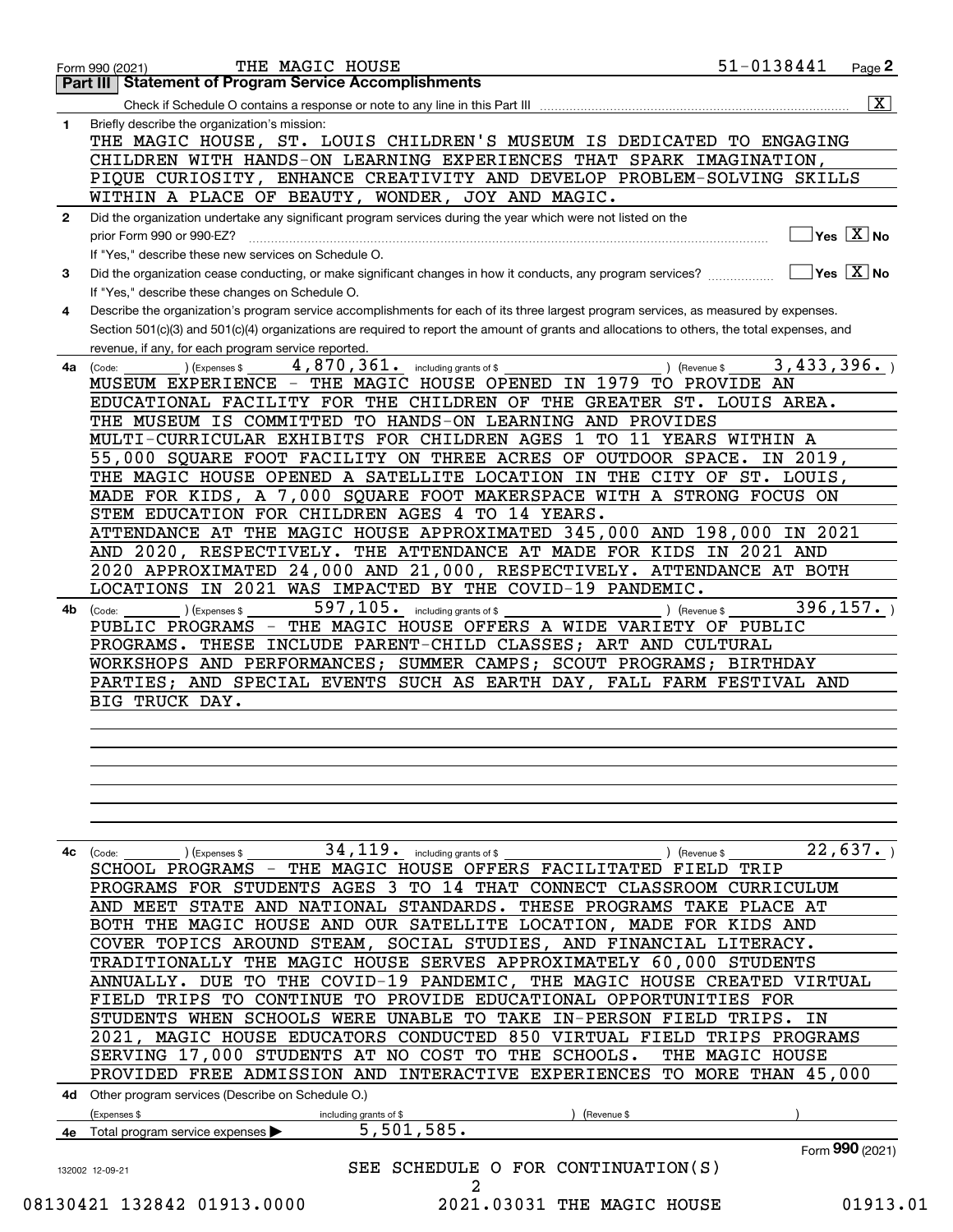|  | Form 990 (2021) |
|--|-----------------|

|     |                                                                                                                                       |                 | Yes         | No                      |
|-----|---------------------------------------------------------------------------------------------------------------------------------------|-----------------|-------------|-------------------------|
| 1   | Is the organization described in section $501(c)(3)$ or $4947(a)(1)$ (other than a private foundation)?                               |                 |             |                         |
|     |                                                                                                                                       | 1               | х           |                         |
| 2   |                                                                                                                                       | $\overline{2}$  | $\mathbf X$ |                         |
| З   | Did the organization engage in direct or indirect political campaign activities on behalf of or in opposition to candidates for       |                 |             |                         |
|     |                                                                                                                                       | з               |             | X.                      |
| 4   | Section 501(c)(3) organizations. Did the organization engage in lobbying activities, or have a section 501(h) election in effect      |                 |             |                         |
|     |                                                                                                                                       | 4               |             | X.                      |
| 5   | Is the organization a section 501(c)(4), 501(c)(5), or 501(c)(6) organization that receives membership dues, assessments, or          |                 |             |                         |
|     |                                                                                                                                       | 5               |             | x                       |
| 6   | Did the organization maintain any donor advised funds or any similar funds or accounts for which donors have the right to             |                 |             |                         |
|     | provide advice on the distribution or investment of amounts in such funds or accounts? If "Yes," complete Schedule D, Part I          | 6               |             | x                       |
| 7   | Did the organization receive or hold a conservation easement, including easements to preserve open space,                             |                 |             |                         |
|     |                                                                                                                                       | $\overline{7}$  |             | x                       |
| 8   | Did the organization maintain collections of works of art, historical treasures, or other similar assets? If "Yes," complete          |                 |             |                         |
|     |                                                                                                                                       | 8               |             | x                       |
| 9   | Did the organization report an amount in Part X, line 21, for escrow or custodial account liability, serve as a custodian for         |                 |             |                         |
|     | amounts not listed in Part X; or provide credit counseling, debt management, credit repair, or debt negotiation services?             |                 |             |                         |
|     |                                                                                                                                       | 9               |             | x                       |
| 10  | Did the organization, directly or through a related organization, hold assets in donor-restricted endowments                          |                 |             |                         |
|     |                                                                                                                                       | 10              | х           |                         |
|     |                                                                                                                                       |                 |             |                         |
| 11  | If the organization's answer to any of the following questions is "Yes," then complete Schedule D, Parts VI, VII, VIII, IX, or X,     |                 |             |                         |
|     | as applicable.                                                                                                                        |                 |             |                         |
| a   | Did the organization report an amount for land, buildings, and equipment in Part X, line 10? If "Yes," complete Schedule D,           |                 | х           |                         |
|     |                                                                                                                                       | 11a             |             |                         |
|     | <b>b</b> Did the organization report an amount for investments - other securities in Part X, line 12, that is 5% or more of its total |                 |             |                         |
|     |                                                                                                                                       | 11 <sub>b</sub> |             | x                       |
|     | c Did the organization report an amount for investments - program related in Part X, line 13, that is 5% or more of its total         |                 |             |                         |
|     |                                                                                                                                       | 11c             |             | X.                      |
|     | d Did the organization report an amount for other assets in Part X, line 15, that is 5% or more of its total assets reported in       |                 |             |                         |
|     |                                                                                                                                       | <b>11d</b>      |             | X                       |
|     | e Did the organization report an amount for other liabilities in Part X, line 25? If "Yes," complete Schedule D, Part X               | 11e             |             | $\overline{\mathbf{x}}$ |
| f.  | Did the organization's separate or consolidated financial statements for the tax year include a footnote that addresses               |                 |             |                         |
|     | the organization's liability for uncertain tax positions under FIN 48 (ASC 740)? If "Yes," complete Schedule D, Part X                | 11f             |             | х                       |
|     | 12a Did the organization obtain separate, independent audited financial statements for the tax year? If "Yes," complete               |                 |             |                         |
|     |                                                                                                                                       | 12a             | x           |                         |
|     | b Was the organization included in consolidated, independent audited financial statements for the tax year?                           |                 |             |                         |
|     | If "Yes," and if the organization answered "No" to line 12a, then completing Schedule D, Parts XI and XII is optional                 | 12 <sub>b</sub> |             | X                       |
| 13  | Is the organization a school described in section 170(b)(1)(A)(ii)? If "Yes," complete Schedule E                                     | 13              |             | X                       |
| 14a | Did the organization maintain an office, employees, or agents outside of the United States?                                           | 14a             |             | X                       |
| b   | Did the organization have aggregate revenues or expenses of more than \$10,000 from grantmaking, fundraising, business,               |                 |             |                         |
|     | investment, and program service activities outside the United States, or aggregate foreign investments valued at \$100,000            |                 |             |                         |
|     |                                                                                                                                       | 14b             |             | X,                      |
| 15  | Did the organization report on Part IX, column (A), line 3, more than \$5,000 of grants or other assistance to or for any             |                 |             |                         |
|     |                                                                                                                                       | 15              |             | X,                      |
| 16  | Did the organization report on Part IX, column (A), line 3, more than \$5,000 of aggregate grants or other assistance to              |                 |             |                         |
|     |                                                                                                                                       | 16              |             | X.                      |
| 17  | Did the organization report a total of more than \$15,000 of expenses for professional fundraising services on Part IX,               |                 |             |                         |
|     |                                                                                                                                       | 17              |             | X.                      |
| 18  | Did the organization report more than \$15,000 total of fundraising event gross income and contributions on Part VIII, lines          |                 |             |                         |
|     |                                                                                                                                       | 18              | X           |                         |
| 19  | Did the organization report more than \$15,000 of gross income from gaming activities on Part VIII, line 9a? If "Yes."                |                 |             |                         |
|     |                                                                                                                                       | 19              |             | X                       |
|     |                                                                                                                                       | 20a             |             | $\mathbf x$             |
| b   | If "Yes" to line 20a, did the organization attach a copy of its audited financial statements to this return?                          | 20 <sub>b</sub> |             |                         |
| 21  | Did the organization report more than \$5,000 of grants or other assistance to any domestic organization or                           |                 |             |                         |
|     |                                                                                                                                       | 21              |             | x                       |
|     | 132003 12-09-21                                                                                                                       |                 |             | Form 990 (2021)         |
|     |                                                                                                                                       |                 |             |                         |

3 08130421 132842 01913.0000 2021.03031 THE MAGIC HOUSE 01913.01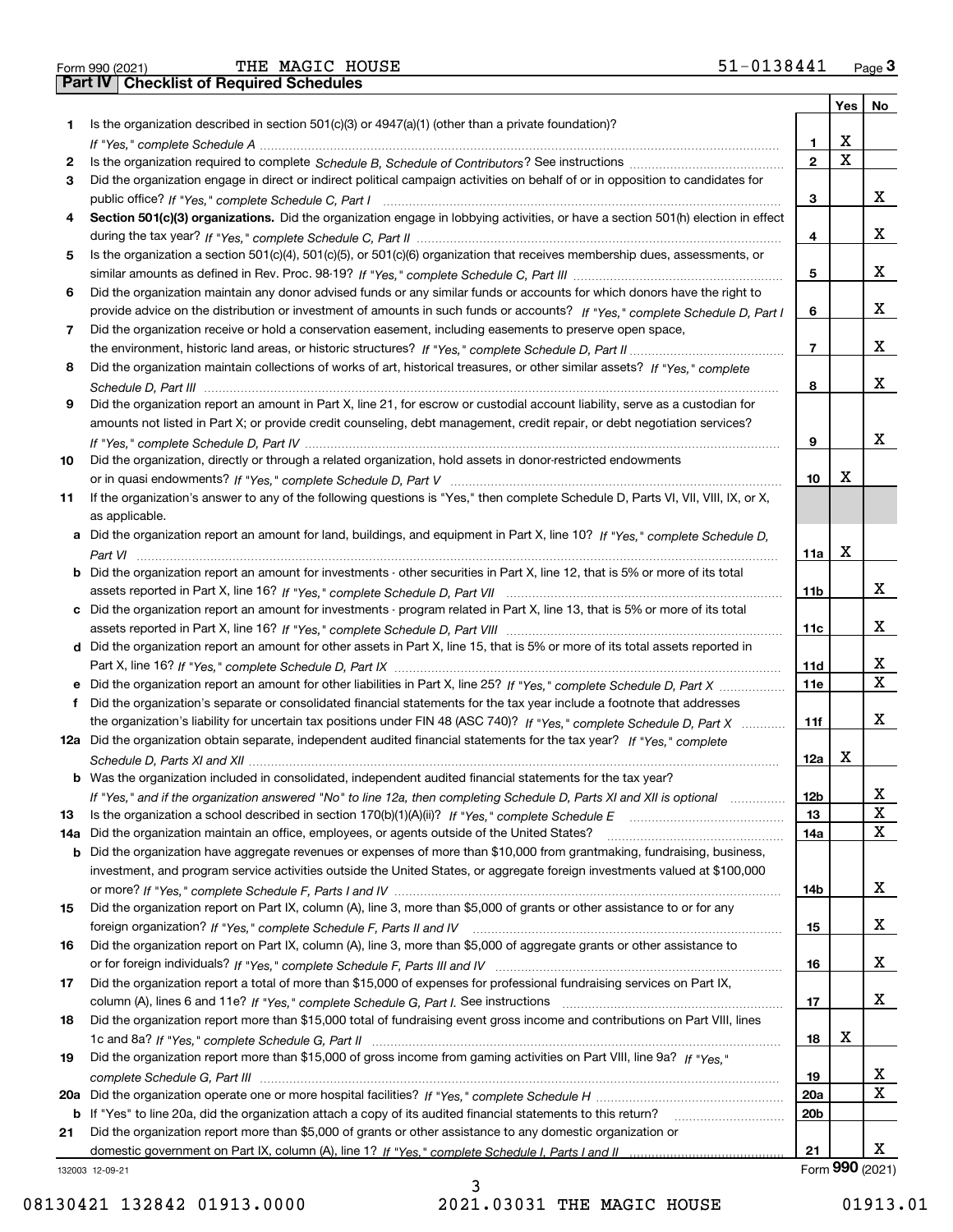|  | Form 990 (2021) |
|--|-----------------|
|  |                 |

*(continued)*

|    |                                                                                                                                                                                                                                |                 | Yes | <b>No</b>        |
|----|--------------------------------------------------------------------------------------------------------------------------------------------------------------------------------------------------------------------------------|-----------------|-----|------------------|
| 22 | Did the organization report more than \$5,000 of grants or other assistance to or for domestic individuals on                                                                                                                  |                 |     |                  |
|    |                                                                                                                                                                                                                                | 22              |     | x                |
| 23 | Did the organization answer "Yes" to Part VII, Section A, line 3, 4, or 5, about compensation of the organization's current                                                                                                    |                 |     |                  |
|    | and former officers, directors, trustees, key employees, and highest compensated employees? If "Yes," complete                                                                                                                 |                 |     |                  |
|    |                                                                                                                                                                                                                                | 23              | X   |                  |
|    | 24a Did the organization have a tax-exempt bond issue with an outstanding principal amount of more than \$100,000 as of the                                                                                                    |                 |     |                  |
|    | last day of the year, that was issued after December 31, 2002? If "Yes," answer lines 24b through 24d and complete                                                                                                             |                 | X   |                  |
|    | <b>b</b> Did the organization invest any proceeds of tax-exempt bonds beyond a temporary period exception?                                                                                                                     | 24a<br>24b      |     | X                |
|    | c Did the organization maintain an escrow account other than a refunding escrow at any time during the year to defease                                                                                                         |                 |     |                  |
|    |                                                                                                                                                                                                                                | 24c             |     | х                |
|    | d Did the organization act as an "on behalf of" issuer for bonds outstanding at any time during the year?                                                                                                                      | 24d             |     | $\mathbf X$      |
|    | 25a Section 501(c)(3), 501(c)(4), and 501(c)(29) organizations. Did the organization engage in an excess benefit                                                                                                               |                 |     |                  |
|    |                                                                                                                                                                                                                                | 25a             |     | х                |
|    | b Is the organization aware that it engaged in an excess benefit transaction with a disqualified person in a prior year, and                                                                                                   |                 |     |                  |
|    | that the transaction has not been reported on any of the organization's prior Forms 990 or 990-EZ? If "Yes," complete                                                                                                          |                 |     |                  |
|    | Schedule L, Part I                                                                                                                                                                                                             | 25b             |     | x                |
| 26 | Did the organization report any amount on Part X, line 5 or 22, for receivables from or payables to any current                                                                                                                |                 |     |                  |
|    | or former officer, director, trustee, key employee, creator or founder, substantial contributor, or 35%                                                                                                                        |                 |     |                  |
|    | controlled entity or family member of any of these persons? If "Yes," complete Schedule L, Part II                                                                                                                             | 26              |     | x                |
| 27 | Did the organization provide a grant or other assistance to any current or former officer, director, trustee, key employee,                                                                                                    |                 |     |                  |
|    | creator or founder, substantial contributor or employee thereof, a grant selection committee member, or to a 35% controlled                                                                                                    |                 |     |                  |
|    | entity (including an employee thereof) or family member of any of these persons? If "Yes," complete Schedule L, Part III                                                                                                       | 27              |     | х                |
| 28 | Was the organization a party to a business transaction with one of the following parties (see the Schedule L, Part IV,                                                                                                         |                 |     |                  |
|    | instructions for applicable filing thresholds, conditions, and exceptions):                                                                                                                                                    |                 |     |                  |
|    | a A current or former officer, director, trustee, key employee, creator or founder, or substantial contributor? If                                                                                                             |                 |     |                  |
|    |                                                                                                                                                                                                                                | <b>28a</b>      |     | x<br>$\mathbf X$ |
|    |                                                                                                                                                                                                                                | 28 <sub>b</sub> |     |                  |
|    | c A 35% controlled entity of one or more individuals and/or organizations described in line 28a or 28b? If                                                                                                                     | 28c             |     | x                |
| 29 |                                                                                                                                                                                                                                | 29              | X   |                  |
| 30 | Did the organization receive contributions of art, historical treasures, or other similar assets, or qualified conservation                                                                                                    |                 |     |                  |
|    |                                                                                                                                                                                                                                | 30              |     | x                |
| 31 | Did the organization liquidate, terminate, or dissolve and cease operations? If "Yes," complete Schedule N, Part I                                                                                                             | 31              |     | $\mathbf X$      |
| 32 | Did the organization sell, exchange, dispose of, or transfer more than 25% of its net assets? If "Yes," complete                                                                                                               |                 |     |                  |
|    | Schedule N, Part II                                                                                                                                                                                                            | 32              |     | х                |
| 33 | Did the organization own 100% of an entity disregarded as separate from the organization under Regulations                                                                                                                     |                 |     |                  |
|    |                                                                                                                                                                                                                                | 33              |     | х                |
| 34 | Was the organization related to any tax-exempt or taxable entity? If "Yes," complete Schedule R, Part II, III, or IV, and                                                                                                      |                 |     |                  |
|    |                                                                                                                                                                                                                                | 34              |     | х                |
|    | 35a Did the organization have a controlled entity within the meaning of section 512(b)(13)?                                                                                                                                    | 35a             |     | $\mathbf X$      |
|    | b If "Yes" to line 35a, did the organization receive any payment from or engage in any transaction with a controlled entity                                                                                                    |                 |     |                  |
|    |                                                                                                                                                                                                                                | 35b             |     |                  |
| 36 | Section 501(c)(3) organizations. Did the organization make any transfers to an exempt non-charitable related organization?                                                                                                     |                 |     |                  |
|    |                                                                                                                                                                                                                                | 36              |     | x                |
| 37 | Did the organization conduct more than 5% of its activities through an entity that is not a related organization                                                                                                               |                 |     | x                |
| 38 | and that is treated as a partnership for federal income tax purposes? If "Yes," complete Schedule R, Part VI<br>Did the organization complete Schedule O and provide explanations on Schedule O for Part VI, lines 11b and 19? | 37              |     |                  |
|    | Note: All Form 990 filers are required to complete Schedule O                                                                                                                                                                  | 38              | х   |                  |
|    | <b>Part V</b><br><b>Statements Regarding Other IRS Filings and Tax Compliance</b>                                                                                                                                              |                 |     |                  |
|    | Check if Schedule O contains a response or note to any line in this Part V                                                                                                                                                     |                 |     |                  |
|    |                                                                                                                                                                                                                                |                 | Yes | No               |
|    | 18<br>1a Enter the number reported in box 3 of Form 1096. Enter -0- if not applicable<br>1a                                                                                                                                    |                 |     |                  |
|    | 0<br><b>b</b> Enter the number of Forms W-2G included on line 1a. Enter -0- if not applicable <i>manumumum</i><br>1b                                                                                                           |                 |     |                  |
| c  | Did the organization comply with backup withholding rules for reportable payments to vendors and reportable gaming                                                                                                             |                 |     |                  |
|    | (gambling) winnings to prize winners?                                                                                                                                                                                          | 1c              |     |                  |
|    | 132004 12-09-21                                                                                                                                                                                                                |                 |     | Form 990 (2021)  |

4 08130421 132842 01913.0000 2021.03031 THE MAGIC HOUSE 01913.01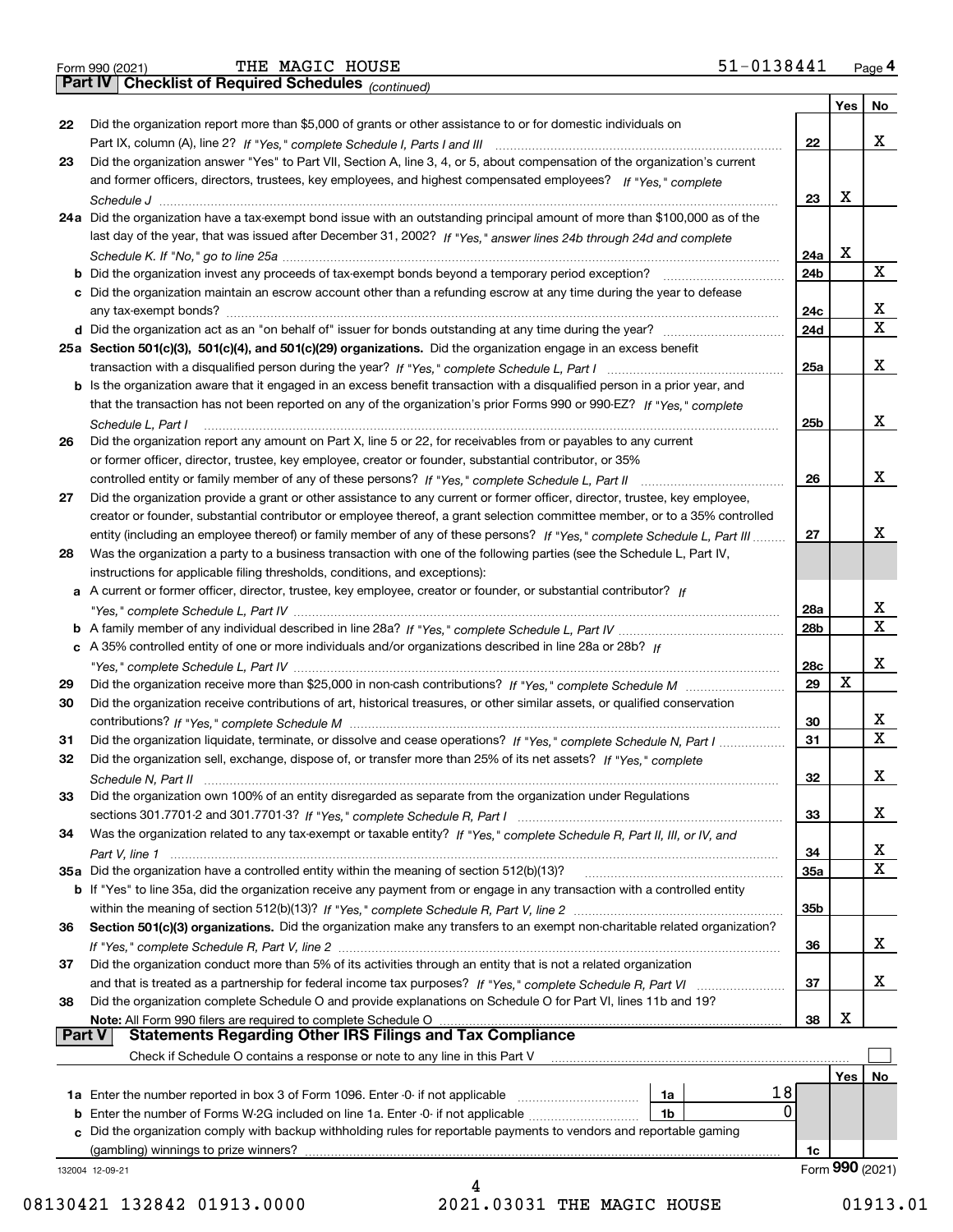|        | 51-0138441<br>THE MAGIC HOUSE<br>Form 990 (2021)                                                                                                |                |     | Page 5          |
|--------|-------------------------------------------------------------------------------------------------------------------------------------------------|----------------|-----|-----------------|
| Part V | Statements Regarding Other IRS Filings and Tax Compliance (continued)                                                                           |                |     |                 |
|        |                                                                                                                                                 |                | Yes | No              |
|        | 2a Enter the number of employees reported on Form W-3, Transmittal of Wage and Tax Statements,                                                  |                |     |                 |
|        | 219<br>filed for the calendar year ending with or within the year covered by this return<br>2a                                                  |                |     |                 |
|        | <b>b</b> If at least one is reported on line 2a, did the organization file all required federal employment tax returns?                         | 2 <sub>b</sub> | X   |                 |
|        | Note: If the sum of lines 1a and 2a is greater than 250, you may be required to e-file. See instructions.                                       |                |     |                 |
|        | 3a Did the organization have unrelated business gross income of \$1,000 or more during the year?                                                | За             |     | X               |
|        | <b>b</b> If "Yes," has it filed a Form 990-T for this year? If "No" to line 3b, provide an explanation on Schedule O                            | 3b             |     |                 |
|        | 4a At any time during the calendar year, did the organization have an interest in, or a signature or other authority over, a                    |                |     |                 |
|        | financial account in a foreign country (such as a bank account, securities account, or other financial account)?                                | 4a             |     | х               |
|        | <b>b</b> If "Yes," enter the name of the foreign country $\triangleright$                                                                       |                |     |                 |
|        | See instructions for filing requirements for FinCEN Form 114, Report of Foreign Bank and Financial Accounts (FBAR).                             |                |     |                 |
|        | 5a Was the organization a party to a prohibited tax shelter transaction at any time during the tax year?                                        | 5a             |     | X               |
| b      |                                                                                                                                                 | 5 <sub>b</sub> |     | X               |
| с      |                                                                                                                                                 | 5 <sub>c</sub> |     |                 |
| 6а     | Does the organization have annual gross receipts that are normally greater than \$100,000, and did the organization solicit                     |                |     |                 |
|        | any contributions that were not tax deductible as charitable contributions?                                                                     | 6a             |     | х               |
|        | <b>b</b> If "Yes," did the organization include with every solicitation an express statement that such contributions or gifts                   |                |     |                 |
|        | were not tax deductible?                                                                                                                        | 6b             |     |                 |
| 7      | Organizations that may receive deductible contributions under section 170(c).                                                                   |                |     |                 |
| a      | Did the organization receive a payment in excess of \$75 made partly as a contribution and partly for goods and services provided to the payor? | 7a             | X   |                 |
| b      | If "Yes," did the organization notify the donor of the value of the goods or services provided?                                                 | 7b             | X   |                 |
| c      | Did the organization sell, exchange, or otherwise dispose of tangible personal property for which it was required<br>to file Form 8282?         | 7с             |     | х               |
|        | 7d                                                                                                                                              |                |     |                 |
| е      | Did the organization receive any funds, directly or indirectly, to pay premiums on a personal benefit contract?                                 | 7e             |     | х               |
| Ť      | Did the organization, during the year, pay premiums, directly or indirectly, on a personal benefit contract?                                    | 7f             |     | $\mathbf X$     |
| g      | If the organization received a contribution of qualified intellectual property, did the organization file Form 8899 as required?                | 7g             |     |                 |
| h      | If the organization received a contribution of cars, boats, airplanes, or other vehicles, did the organization file a Form 1098-C?              | 7h             |     |                 |
| 8      | Sponsoring organizations maintaining donor advised funds. Did a donor advised fund maintained by the                                            |                |     |                 |
|        | sponsoring organization have excess business holdings at any time during the year?                                                              | 8              |     |                 |
| 9      | Sponsoring organizations maintaining donor advised funds.                                                                                       |                |     |                 |
| а      | Did the sponsoring organization make any taxable distributions under section 4966?                                                              | 9а             |     |                 |
| b      | Did the sponsoring organization make a distribution to a donor, donor advisor, or related person?                                               | 9b             |     |                 |
| 10     | Section 501(c)(7) organizations. Enter:                                                                                                         |                |     |                 |
| а      | Initiation fees and capital contributions included on Part VIII, line 12<br>10a                                                                 |                |     |                 |
| b      | Gross receipts, included on Form 990, Part VIII, line 12, for public use of club facilities<br>10b                                              |                |     |                 |
| 11     | Section 501(c)(12) organizations. Enter:                                                                                                        |                |     |                 |
| а      | 11a                                                                                                                                             |                |     |                 |
| b      | Gross income from other sources. (Do not net amounts due or paid to other sources against                                                       |                |     |                 |
|        | amounts due or received from them.)<br>11b                                                                                                      |                |     |                 |
|        | 12a Section 4947(a)(1) non-exempt charitable trusts. Is the organization filing Form 990 in lieu of Form 1041?                                  | 12a            |     |                 |
| b      | If "Yes," enter the amount of tax-exempt interest received or accrued during the year<br>12b                                                    |                |     |                 |
| 13     | Section 501(c)(29) qualified nonprofit health insurance issuers.                                                                                |                |     |                 |
| а      | Is the organization licensed to issue qualified health plans in more than one state?                                                            | 13а            |     |                 |
|        | <b>Note:</b> See the instructions for additional information the organization must report on Schedule O.                                        |                |     |                 |
| b      | Enter the amount of reserves the organization is required to maintain by the states in which the                                                |                |     |                 |
|        | 13b                                                                                                                                             |                |     |                 |
| с      | 13с                                                                                                                                             |                |     |                 |
| 14a    | Did the organization receive any payments for indoor tanning services during the tax year?                                                      | 14a            |     | X               |
| b      |                                                                                                                                                 | 14b            |     |                 |
| 15     | Is the organization subject to the section 4960 tax on payment(s) of more than \$1,000,000 in remuneration or                                   |                |     | х               |
|        |                                                                                                                                                 | 15             |     |                 |
|        | If "Yes," see the instructions and file Form 4720, Schedule N.                                                                                  |                |     | х               |
| 16     | Is the organization an educational institution subject to the section 4968 excise tax on net investment income?                                 | 16             |     |                 |
|        | If "Yes," complete Form 4720, Schedule O.                                                                                                       |                |     |                 |
| 17     | Section 501(c)(21) organizations. Did the trust, any disqualified person, or mine operator engage in any                                        |                |     |                 |
|        |                                                                                                                                                 | 17             |     |                 |
|        | If "Yes," complete Form 6069.<br>5                                                                                                              |                |     | Form 990 (2021) |
|        | 132005 12-09-21                                                                                                                                 |                |     |                 |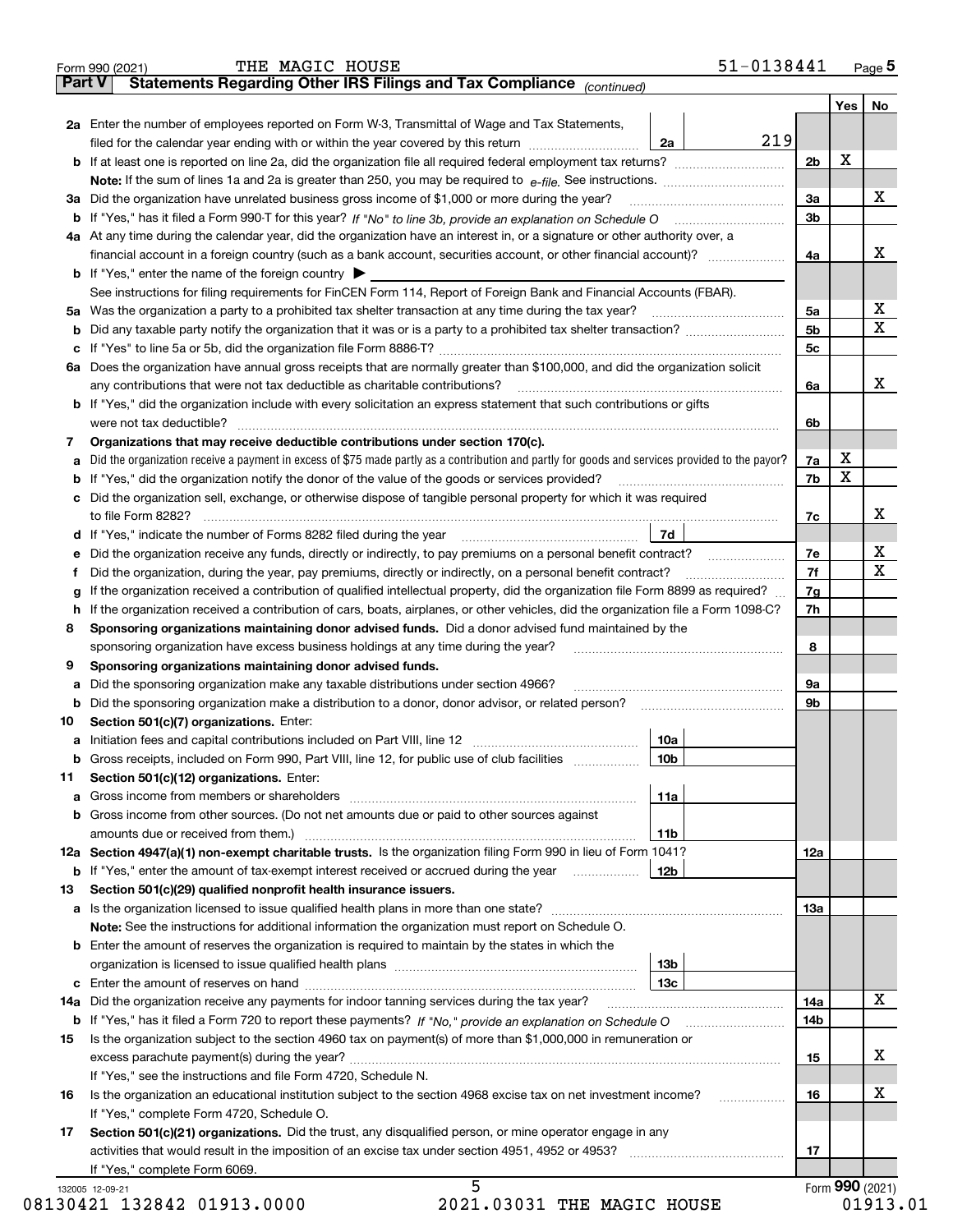|    | to line 8a, 8b, or 10b below, describe the circumstances, processes, or changes on Schedule O. See instructions.                                                           |    |                 |                         | $\overline{\mathbf{x}}$ |
|----|----------------------------------------------------------------------------------------------------------------------------------------------------------------------------|----|-----------------|-------------------------|-------------------------|
|    | <b>Section A. Governing Body and Management</b>                                                                                                                            |    |                 |                         |                         |
|    |                                                                                                                                                                            |    |                 | Yes                     | No                      |
|    | 1a<br>1a Enter the number of voting members of the governing body at the end of the tax year <i>manumum</i>                                                                | 36 |                 |                         |                         |
|    | If there are material differences in voting rights among members of the governing body, or if the governing                                                                |    |                 |                         |                         |
|    | body delegated broad authority to an executive committee or similar committee, explain on Schedule O.                                                                      |    |                 |                         |                         |
| b  | Enter the number of voting members included on line 1a, above, who are independent<br>1b                                                                                   | 36 |                 |                         |                         |
| 2  | Did any officer, director, trustee, or key employee have a family relationship or a business relationship with any other                                                   |    |                 |                         |                         |
|    | officer, director, trustee, or key employee?                                                                                                                               |    | $\mathbf{2}$    |                         | Х                       |
| з  | Did the organization delegate control over management duties customarily performed by or under the direct supervision                                                      |    |                 |                         |                         |
|    | of officers, directors, trustees, or key employees to a management company or other person?                                                                                |    | 3               |                         | $\frac{X}{X}$           |
| 4  | Did the organization make any significant changes to its governing documents since the prior Form 990 was filed?                                                           |    | 4               |                         |                         |
| 5  |                                                                                                                                                                            |    | 5               |                         | $\overline{\mathbf{x}}$ |
| 6  | Did the organization have members or stockholders?                                                                                                                         |    | 6               |                         | $\overline{\mathbf{x}}$ |
| 7a | Did the organization have members, stockholders, or other persons who had the power to elect or appoint one or                                                             |    |                 |                         |                         |
|    |                                                                                                                                                                            |    | 7a              |                         | X                       |
|    | b Are any governance decisions of the organization reserved to (or subject to approval by) members, stockholders, or                                                       |    |                 |                         | х                       |
|    | persons other than the governing body?                                                                                                                                     |    | 7b              |                         |                         |
| 8  | Did the organization contemporaneously document the meetings held or written actions undertaken during the year by the following:                                          |    |                 | х                       |                         |
|    |                                                                                                                                                                            |    | 8a<br>8b        | $\mathbf X$             |                         |
| 9  | Is there any officer, director, trustee, or key employee listed in Part VII, Section A, who cannot be reached at the                                                       |    |                 |                         |                         |
|    |                                                                                                                                                                            |    | 9               |                         | X                       |
|    | Section B. Policies (This Section B requests information about policies not required by the Internal Revenue Code.)                                                        |    |                 |                         |                         |
|    |                                                                                                                                                                            |    |                 | Yes                     | No                      |
|    |                                                                                                                                                                            |    | 10a             |                         | $\mathbf x$             |
|    | b If "Yes," did the organization have written policies and procedures governing the activities of such chapters, affiliates,                                               |    |                 |                         |                         |
|    | and branches to ensure their operations are consistent with the organization's exempt purposes?                                                                            |    | 10 <sub>b</sub> |                         |                         |
|    | 11a Has the organization provided a complete copy of this Form 990 to all members of its governing body before filing the form?                                            |    | 11a             | X                       |                         |
|    | <b>b</b> Describe on Schedule O the process, if any, used by the organization to review this Form 990.                                                                     |    |                 |                         |                         |
|    |                                                                                                                                                                            |    | 12a             | X                       |                         |
|    | Were officers, directors, or trustees, and key employees required to disclose annually interests that could give rise to conflicts?                                        |    | 12 <sub>b</sub> | $\mathbf x$             |                         |
|    | c Did the organization regularly and consistently monitor and enforce compliance with the policy? If "Yes," describe                                                       |    |                 |                         |                         |
|    |                                                                                                                                                                            |    | 12c             | х                       |                         |
| 13 |                                                                                                                                                                            |    | 13              | $\overline{\mathbf{x}}$ |                         |
| 14 | Did the organization have a written document retention and destruction policy? manufactured and the organization have a written document retention and destruction policy? |    | 14              | X                       |                         |
| 15 | Did the process for determining compensation of the following persons include a review and approval by independent                                                         |    |                 |                         |                         |
|    | persons, comparability data, and contemporaneous substantiation of the deliberation and decision?                                                                          |    |                 |                         |                         |
|    |                                                                                                                                                                            |    | 15a             | х                       |                         |
|    | <b>b</b> Other officers or key employees of the organization                                                                                                               |    | 15b             | X                       |                         |
|    | If "Yes" to line 15a or 15b, describe the process on Schedule O. See instructions.                                                                                         |    |                 |                         |                         |
|    | 16a Did the organization invest in, contribute assets to, or participate in a joint venture or similar arrangement with a                                                  |    |                 |                         |                         |
|    | taxable entity during the year?                                                                                                                                            |    | 16a             |                         | x                       |
|    | <b>b</b> If "Yes," did the organization follow a written policy or procedure requiring the organization to evaluate its participation                                      |    |                 |                         |                         |
|    | in joint venture arrangements under applicable federal tax law, and take steps to safequard the organization's                                                             |    |                 |                         |                         |
|    | exempt status with respect to such arrangements?                                                                                                                           |    | 16b             |                         |                         |
|    | <b>Section C. Disclosure</b><br>NONE                                                                                                                                       |    |                 |                         |                         |
|    | List the states with which a copy of this Form 990 is required to be filed $\blacktriangleright$                                                                           |    |                 |                         |                         |
|    | Section 6104 requires an organization to make its Forms 1023 (1024 or 1024-A, if applicable), 990, and 990-T (section 501(c)(3)s only) available                           |    |                 |                         |                         |
| 18 |                                                                                                                                                                            |    |                 |                         |                         |
|    | for public inspection. Indicate how you made these available. Check all that apply.                                                                                        |    |                 |                         |                         |
| 17 | $X$ Upon request<br>Own website<br>Another's website<br>Other (explain on Schedule O)                                                                                      |    |                 |                         |                         |
| 19 | Describe on Schedule O whether (and if so, how) the organization made its governing documents, conflict of interest policy, and financial                                  |    |                 |                         |                         |
|    | statements available to the public during the tax year.                                                                                                                    |    |                 |                         |                         |
| 20 | State the name, address, and telephone number of the person who possesses the organization's books and records                                                             |    |                 |                         |                         |
|    | CHERYL DARR - 314-822-8900<br>63122<br>516 S. KIRKWOOD, ST. LOUIS, MO                                                                                                      |    |                 |                         |                         |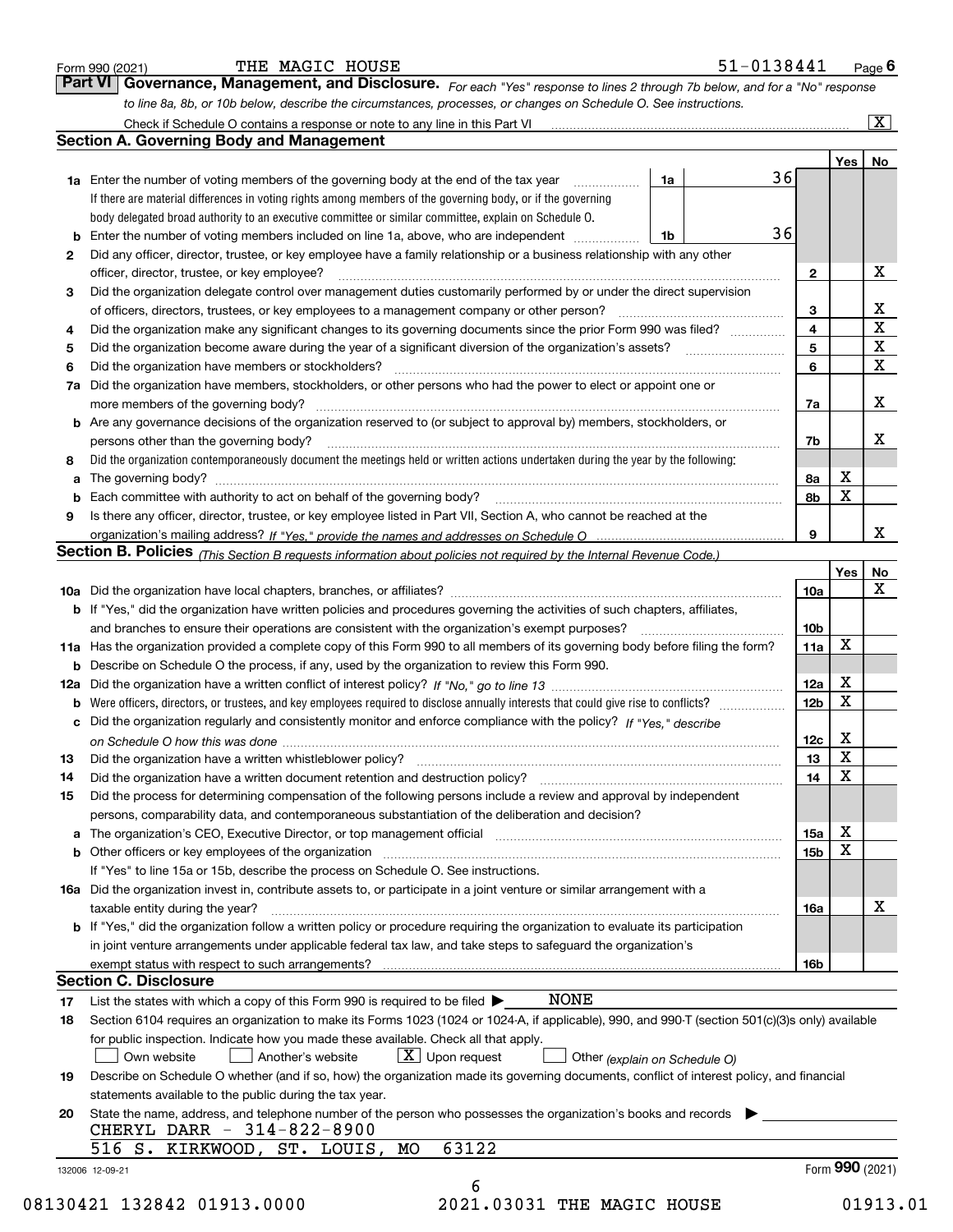| Form 990 (2021) | THE MAGIC HOUSE                                                                                                                                            | 51-0138441 | Page i |
|-----------------|------------------------------------------------------------------------------------------------------------------------------------------------------------|------------|--------|
|                 | Part VII Compensation of Officers, Directors, Trustees, Key Employees, Highest Compensated                                                                 |            |        |
|                 | <b>Employees, and Independent Contractors</b>                                                                                                              |            |        |
|                 | Check if Schedule O contains a response or note to any line in this Part VII                                                                               |            |        |
| Section A.      | Officers, Directors, Trustees, Key Employees, and Highest Compensated Employees                                                                            |            |        |
|                 | 1a Complete this table for all persons required to be listed. Report compensation for the calendar year ending with or within the organization's tax year. |            |        |

**•** List all of the organization's current officers, directors, trustees (whether individuals or organizations), regardless of amount of compensation. Enter -0- in columns (D), (E), and (F) if no compensation was paid.

 $\bullet$  List all of the organization's  $\sf current$  key employees, if any. See the instructions for definition of "key employee."

**•** List the organization's five current highest compensated employees (other than an officer, director, trustee, or key employee) who received reportable compensation (box 5 of Form W-2, Form 1099-MISC, and/or box 1 of Form 1099-NEC) of more than \$100,000 from the organization and any related organizations.

**•** List all of the organization's former officers, key employees, and highest compensated employees who received more than \$100,000 of reportable compensation from the organization and any related organizations.

**former directors or trustees**  ¥ List all of the organization's that received, in the capacity as a former director or trustee of the organization, more than \$10,000 of reportable compensation from the organization and any related organizations.

See the instructions for the order in which to list the persons above.

Check this box if neither the organization nor any related organization compensated any current officer, director, or trustee.  $\mathcal{L}^{\text{max}}$ 

| (A)                         | (B)                    | (C)                                     |                                                                  |         |              |                                  |        | (D)                             | (E)                              | (F)                      |
|-----------------------------|------------------------|-----------------------------------------|------------------------------------------------------------------|---------|--------------|----------------------------------|--------|---------------------------------|----------------------------------|--------------------------|
| Name and title              | Average                | Position<br>(do not check more than one |                                                                  |         |              |                                  |        | Reportable                      | Reportable                       | Estimated                |
|                             | hours per              |                                         | box, unless person is both an<br>officer and a director/trustee) |         |              |                                  |        | compensation                    | compensation                     | amount of                |
|                             | week                   |                                         |                                                                  |         |              |                                  |        | from                            | from related                     | other                    |
|                             | (list any<br>hours for |                                         |                                                                  |         |              |                                  |        | the                             | organizations<br>(W-2/1099-MISC/ | compensation<br>from the |
|                             | related                |                                         |                                                                  |         |              |                                  |        | organization<br>(W-2/1099-MISC/ | 1099-NEC)                        | organization             |
|                             | organizations          |                                         |                                                                  |         |              |                                  |        | 1099-NEC)                       |                                  | and related              |
|                             | below                  | ndividual trustee or director           |                                                                  |         |              |                                  |        |                                 |                                  | organizations            |
|                             | line)                  |                                         | Institutional trustee                                            | Officer | Key employee | Highest compensated<br> employee | Former |                                 |                                  |                          |
| ELIZABETH FITZGERALD<br>(1) | 40.00                  |                                         |                                                                  |         |              |                                  |        |                                 |                                  |                          |
| PRESIDENT                   |                        |                                         |                                                                  | X       |              |                                  |        | 289,453.                        | 0.                               | 24,409.                  |
| (2)<br>CHERYL DARR          | 40.00                  |                                         |                                                                  |         |              |                                  |        |                                 |                                  |                          |
| CFO                         |                        |                                         |                                                                  | X       |              |                                  |        | 188,568.                        | 0.                               | 18,344.                  |
| JOHN T. DREXLER<br>(3)      | 1.00                   |                                         |                                                                  |         |              |                                  |        |                                 |                                  |                          |
| <b>CHAIR</b>                |                        | $\mathbf X$                             |                                                                  | X       |              |                                  |        | $\mathbf 0$ .                   | 0.                               | $\mathbf 0$ .            |
| CASSANDRA SANFORD<br>(4)    | 1.00                   |                                         |                                                                  |         |              |                                  |        |                                 |                                  |                          |
| PAST CHAIR                  |                        | $\mathbf x$                             |                                                                  | X       |              |                                  |        | 0.                              | $\mathbf{0}$ .                   | $\mathbf 0$ .            |
| ALEX LEE<br>(5)             | 1.00                   |                                         |                                                                  |         |              |                                  |        |                                 |                                  |                          |
| VICE CHAIR                  |                        | $\mathbf x$                             |                                                                  | X       |              |                                  |        | $0$ .                           | $\mathbf 0$ .                    | 0.                       |
| (6)<br>BEVERLY L. PROPST    | 1.00                   |                                         |                                                                  |         |              |                                  |        |                                 |                                  |                          |
| VICE CHAIR                  |                        | $\mathbf x$                             |                                                                  | X       |              |                                  |        | 0.                              | 0.                               | $0_{.}$                  |
| BRENDA MCKEE<br>(7)         | 1.00                   |                                         |                                                                  |         |              |                                  |        |                                 |                                  |                          |
| <b>SECRETARY</b>            |                        | $\mathbf x$                             |                                                                  | X       |              |                                  |        | 0.                              | 0.                               | $\mathbf 0$ .            |
| <b>OUINN KILEY</b><br>(8)   | 1.00                   |                                         |                                                                  |         |              |                                  |        |                                 |                                  |                          |
| <b>TREASURER</b>            |                        | $\mathbf X$                             |                                                                  | X       |              |                                  |        | 0.                              | 0.                               | $\mathbf 0$ .            |
| JILL ARBET<br>(9)           | 1.00                   |                                         |                                                                  |         |              |                                  |        |                                 |                                  |                          |
| BOARD MEMBER                |                        | $\mathbf X$                             |                                                                  |         |              |                                  |        | $\mathbf 0$ .                   | 0.                               | $\mathbf 0$ .            |
| (10) GREGORY A. BILLHARTZ   | 1.00                   |                                         |                                                                  |         |              |                                  |        |                                 |                                  |                          |
| BOARD MEMBER - UNTIL 09/21  |                        | $\mathbf x$                             |                                                                  |         |              |                                  |        | $\mathbf 0$ .                   | 0.                               | $\mathbf 0$ .            |
| (11) PETER BLUMEYER, II     | 1.00                   |                                         |                                                                  |         |              |                                  |        |                                 |                                  |                          |
| BOARD MEMBER - UNTIL 09/21  |                        | $\mathbf X$                             |                                                                  |         |              |                                  |        | $\mathbf 0$ .                   | 0.                               | $\mathbf 0$ .            |
| (12) EMILY BURCH            | 1.00                   |                                         |                                                                  |         |              |                                  |        |                                 |                                  |                          |
| <b>BOARD MEMBER</b>         |                        | $\mathbf x$                             |                                                                  |         |              |                                  |        | 0.                              | 0.                               | $\mathbf 0$ .            |
| (13) ANDY BYER              | 1.00                   |                                         |                                                                  |         |              |                                  |        |                                 |                                  |                          |
| BOARD MEMBER - UNTIL 09/21  |                        | $\mathbf X$                             |                                                                  |         |              |                                  |        | 0.                              | 0.                               | 0.                       |
| (14) RAHUL DESHPANDE        | 1.00                   |                                         |                                                                  |         |              |                                  |        |                                 |                                  |                          |
| <b>BOARD MEMBER</b>         |                        | $\mathbf X$                             |                                                                  |         |              |                                  |        | 0.                              | 0.                               | $0_{.}$                  |
| (15) GENE M. DIEDERICH      | 1.00                   |                                         |                                                                  |         |              |                                  |        |                                 |                                  |                          |
| BOARD MEMBER - UNTIL 09/21  |                        | $\mathbf X$                             |                                                                  |         |              |                                  |        | 0.                              | 0.                               | 0.                       |
| (16) MADELINE GAUTHIER      | 1.00                   |                                         |                                                                  |         |              |                                  |        |                                 |                                  |                          |
| BOARD MEMBER - EX OFFICIO   |                        | $\mathbf X$                             |                                                                  |         |              |                                  |        | 0.                              | 0.                               | 0.                       |
| (17) HENRY GRAHAM           | 1.00                   |                                         |                                                                  |         |              |                                  |        |                                 |                                  |                          |
| BOARD MEMBER                |                        | $\mathbf X$                             |                                                                  |         |              |                                  |        | 0.                              | 0.                               | 0.                       |
|                             |                        |                                         |                                                                  |         |              |                                  |        |                                 |                                  | $\overline{2}$           |

7

132007 12-09-21

Form (2021) **990**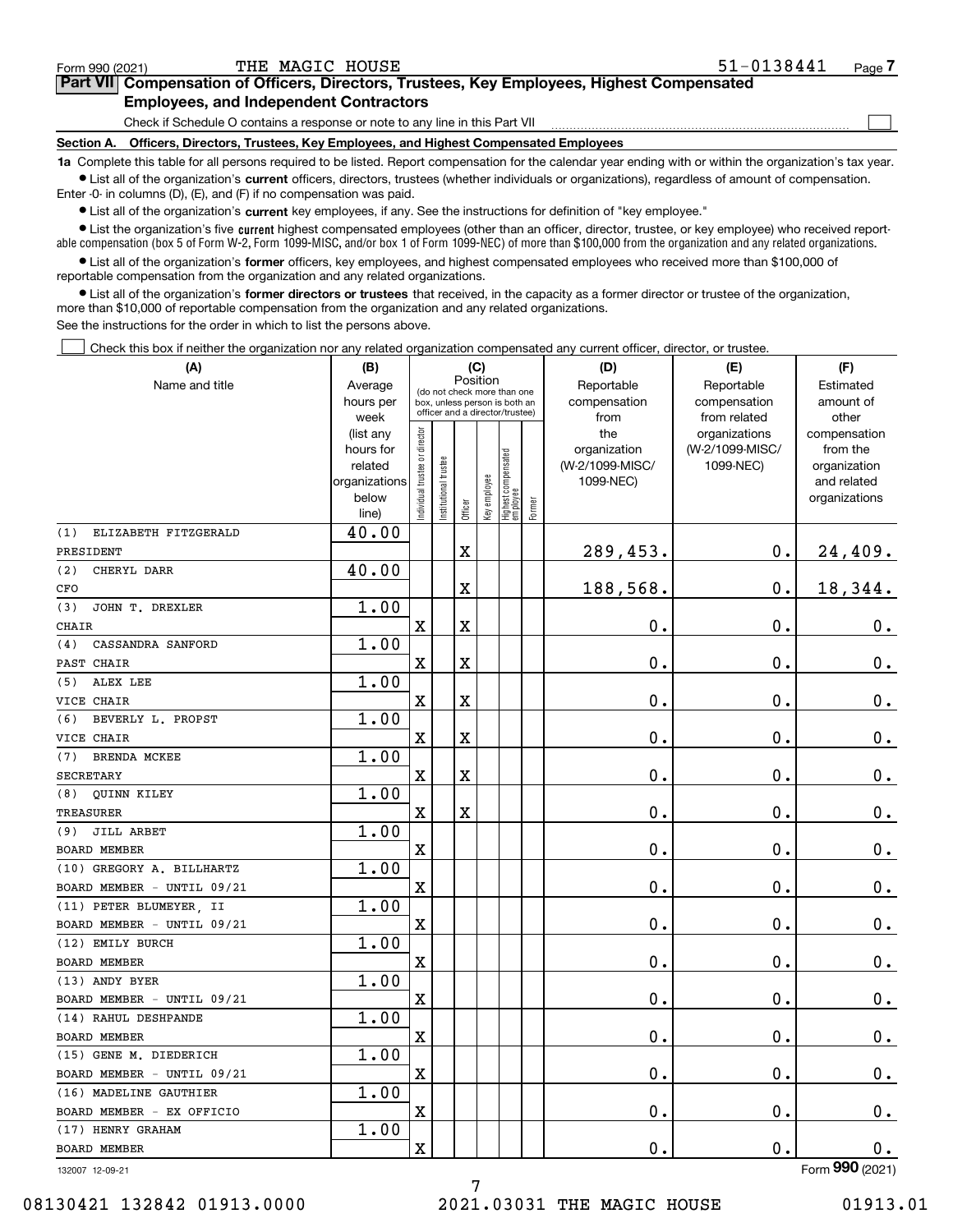| Part VII <br>Section A. Officers, Directors, Trustees, Key Employees, and Highest Compensated Employees (continued)                                                                                                                             |                      |                                |                       |                                         |              |                                 |        |                              |                 |                  |         |                             |                |
|-------------------------------------------------------------------------------------------------------------------------------------------------------------------------------------------------------------------------------------------------|----------------------|--------------------------------|-----------------------|-----------------------------------------|--------------|---------------------------------|--------|------------------------------|-----------------|------------------|---------|-----------------------------|----------------|
| (A)                                                                                                                                                                                                                                             | (B)                  |                                |                       | (C)                                     |              |                                 |        | (D)                          | (E)             |                  | (F)     |                             |                |
| Name and title                                                                                                                                                                                                                                  | Average              |                                |                       | Position<br>(do not check more than one |              |                                 |        | Reportable                   | Reportable      | Estimated        |         |                             |                |
|                                                                                                                                                                                                                                                 | hours per            |                                |                       | box, unless person is both an           |              |                                 |        | compensation                 | compensation    |                  |         | amount of                   |                |
|                                                                                                                                                                                                                                                 | week                 |                                |                       | officer and a director/trustee)         |              |                                 |        | from                         | from related    |                  |         | other                       |                |
|                                                                                                                                                                                                                                                 | (list any            |                                |                       |                                         |              |                                 |        | the                          | organizations   |                  |         | compensation                |                |
|                                                                                                                                                                                                                                                 | hours for<br>related |                                |                       |                                         |              |                                 |        | organization                 | (W-2/1099-MISC/ |                  |         | from the                    |                |
|                                                                                                                                                                                                                                                 | organizations        |                                |                       |                                         |              |                                 |        | (W-2/1099-MISC/<br>1099-NEC) | 1099-NEC)       |                  |         | organization<br>and related |                |
|                                                                                                                                                                                                                                                 | below                |                                |                       |                                         |              |                                 |        |                              |                 |                  |         | organizations               |                |
|                                                                                                                                                                                                                                                 | line)                | Individual trustee or director | Institutional trustee | Officer                                 | Key employee | Highest compensated<br>employee | Former |                              |                 |                  |         |                             |                |
| (18) MICHAEL HALL                                                                                                                                                                                                                               | 1.00                 |                                |                       |                                         |              |                                 |        |                              |                 |                  |         |                             |                |
| <b>BOARD MEMBER</b>                                                                                                                                                                                                                             |                      | $\mathbf X$                    |                       |                                         |              |                                 |        | $\mathbf 0$ .                |                 | 0.               |         |                             | $0$ .          |
| (19) SHARONICA HARDIN-BARTLEY                                                                                                                                                                                                                   | 1.00                 |                                |                       |                                         |              |                                 |        |                              |                 |                  |         |                             |                |
| <b>BOARD MEMBER</b>                                                                                                                                                                                                                             |                      | X                              |                       |                                         |              |                                 |        | 0.                           |                 | 0.               |         |                             | $0$ .          |
| (20) RUSSELL HAWES                                                                                                                                                                                                                              | 1.00                 |                                |                       |                                         |              |                                 |        |                              |                 |                  |         |                             |                |
| BOARD MEMBER - EX OFFICIO                                                                                                                                                                                                                       |                      | $\mathbf X$                    |                       |                                         |              |                                 |        | $\mathbf 0$ .                |                 | $\mathbf 0$ .    |         |                             | $0$ .          |
| (21) SALVADOR HERNANDEZ                                                                                                                                                                                                                         | 1.00                 |                                |                       |                                         |              |                                 |        |                              |                 |                  |         |                             |                |
| <b>BOARD MEMBER</b>                                                                                                                                                                                                                             |                      | $\mathbf X$                    |                       |                                         |              |                                 |        | $\mathbf 0$ .                |                 | $\mathbf 0$ .    |         |                             | $0$ .          |
| (22) COURTNEY HILL                                                                                                                                                                                                                              | 1.00                 |                                |                       |                                         |              |                                 |        |                              |                 |                  |         |                             |                |
| BOARD MEMBER - UNTIL 09/21                                                                                                                                                                                                                      |                      | $\mathbf X$                    |                       |                                         |              |                                 |        | $\mathbf 0$ .                |                 | $\mathbf 0$ .    |         |                             | $0$ .          |
| (23) LINDA HUNTER                                                                                                                                                                                                                               | 1.00                 |                                |                       |                                         |              |                                 |        |                              |                 |                  |         |                             |                |
| <b>BOARD MEMBER</b>                                                                                                                                                                                                                             |                      | $\mathbf X$                    |                       |                                         |              |                                 |        | $\mathbf 0$ .                |                 | $\mathbf 0$ .    |         |                             | $0$ .          |
| (24) TRAVIS KEARBEY                                                                                                                                                                                                                             | 1.00                 |                                |                       |                                         |              |                                 |        |                              |                 |                  |         |                             |                |
| <b>BOARD MEMBER</b>                                                                                                                                                                                                                             |                      | $\mathbf X$                    |                       |                                         |              |                                 |        | $\mathbf 0$ .                |                 | $\mathbf 0$ .    |         |                             | $0$ .          |
| (25) MELISSA MARKWORT                                                                                                                                                                                                                           | 1.00                 |                                |                       |                                         |              |                                 |        |                              |                 |                  |         |                             |                |
| <b>BOARD MEMBER</b>                                                                                                                                                                                                                             |                      | $\mathbf X$                    |                       |                                         |              |                                 |        | $\mathbf 0$ .                |                 | 0.               |         |                             | $\mathbf 0$ .  |
| (26) RYAN MARTIN                                                                                                                                                                                                                                | 1.00                 |                                |                       |                                         |              |                                 |        |                              |                 |                  |         |                             |                |
| <b>BOARD MEMBER</b>                                                                                                                                                                                                                             |                      | $\mathbf x$                    |                       |                                         |              |                                 |        | $0$ .                        |                 | 0.               |         | 42,753.                     | $0$ .          |
| 1b Subtotal                                                                                                                                                                                                                                     |                      |                                |                       |                                         |              |                                 |        | 478,021.                     |                 | $\overline{0}$ . |         |                             |                |
|                                                                                                                                                                                                                                                 |                      |                                |                       |                                         |              |                                 |        | $\mathbf 0$ .<br>478,021.    |                 | 0.<br>0.         |         |                             | $0$ .          |
|                                                                                                                                                                                                                                                 |                      |                                |                       |                                         |              |                                 |        |                              |                 |                  | 42,753. |                             |                |
| Total number of individuals (including but not limited to those listed above) who received more than \$100,000 of reportable<br>2                                                                                                               |                      |                                |                       |                                         |              |                                 |        |                              |                 |                  |         |                             | $\overline{a}$ |
| compensation from the organization $\blacktriangleright$                                                                                                                                                                                        |                      |                                |                       |                                         |              |                                 |        |                              |                 |                  |         | <b>Yes</b>                  | No             |
| 3                                                                                                                                                                                                                                               |                      |                                |                       |                                         |              |                                 |        |                              |                 |                  |         |                             |                |
| Did the organization list any former officer, director, trustee, key employee, or highest compensated employee on                                                                                                                               |                      |                                |                       |                                         |              |                                 |        |                              |                 |                  | 3       |                             | х              |
| line 1a? If "Yes," complete Schedule J for such individual manumental content to the content of the Schedule J<br>For any individual listed on line 1a, is the sum of reportable compensation and other compensation from the organization<br>4 |                      |                                |                       |                                         |              |                                 |        |                              |                 |                  |         |                             |                |
|                                                                                                                                                                                                                                                 |                      |                                |                       |                                         |              |                                 |        |                              |                 |                  | 4       | $\rm X$                     |                |
| Did any person listed on line 1a receive or accrue compensation from any unrelated organization or individual for services<br>5                                                                                                                 |                      |                                |                       |                                         |              |                                 |        |                              |                 |                  |         |                             |                |
|                                                                                                                                                                                                                                                 |                      |                                |                       |                                         |              |                                 |        |                              |                 |                  | 5       |                             | x              |
| <b>Section B. Independent Contractors</b>                                                                                                                                                                                                       |                      |                                |                       |                                         |              |                                 |        |                              |                 |                  |         |                             |                |
| Complete this table for your five highest compensated independent contractors that received more than \$100,000 of compensation from<br>1                                                                                                       |                      |                                |                       |                                         |              |                                 |        |                              |                 |                  |         |                             |                |
| the organization. Report compensation for the calendar year ending with or within the organization's tax year.                                                                                                                                  |                      |                                |                       |                                         |              |                                 |        |                              |                 |                  |         |                             |                |
| (A)                                                                                                                                                                                                                                             |                      |                                |                       |                                         |              |                                 |        | (B)                          |                 |                  | (C)     |                             |                |
| Name and business address                                                                                                                                                                                                                       |                      |                                | <b>NONE</b>           |                                         |              |                                 |        | Description of services      |                 |                  |         | Compensation                |                |
|                                                                                                                                                                                                                                                 |                      |                                |                       |                                         |              |                                 |        |                              |                 |                  |         |                             |                |
|                                                                                                                                                                                                                                                 |                      |                                |                       |                                         |              |                                 |        |                              |                 |                  |         |                             |                |
|                                                                                                                                                                                                                                                 |                      |                                |                       |                                         |              |                                 |        |                              |                 |                  |         |                             |                |
|                                                                                                                                                                                                                                                 |                      |                                |                       |                                         |              |                                 |        |                              |                 |                  |         |                             |                |
|                                                                                                                                                                                                                                                 |                      |                                |                       |                                         |              |                                 |        |                              |                 |                  |         |                             |                |
|                                                                                                                                                                                                                                                 |                      |                                |                       |                                         |              |                                 |        |                              |                 |                  |         |                             |                |
|                                                                                                                                                                                                                                                 |                      |                                |                       |                                         |              |                                 |        |                              |                 |                  |         |                             |                |
| Total number of independent contractors (including but not limited to those listed above) who received more than<br>2<br>\$100,000 of compensation from the organization                                                                        |                      |                                |                       |                                         | 0            |                                 |        |                              |                 |                  |         |                             |                |

Form 990 (2021) **THE MAGIC HOUSE** 51-0138441 Page

132008 12-09-21 SEE PART VII, SECTION A CONTINUATION SHEETS 8

**8**

51-0138441

Form (2021) **990**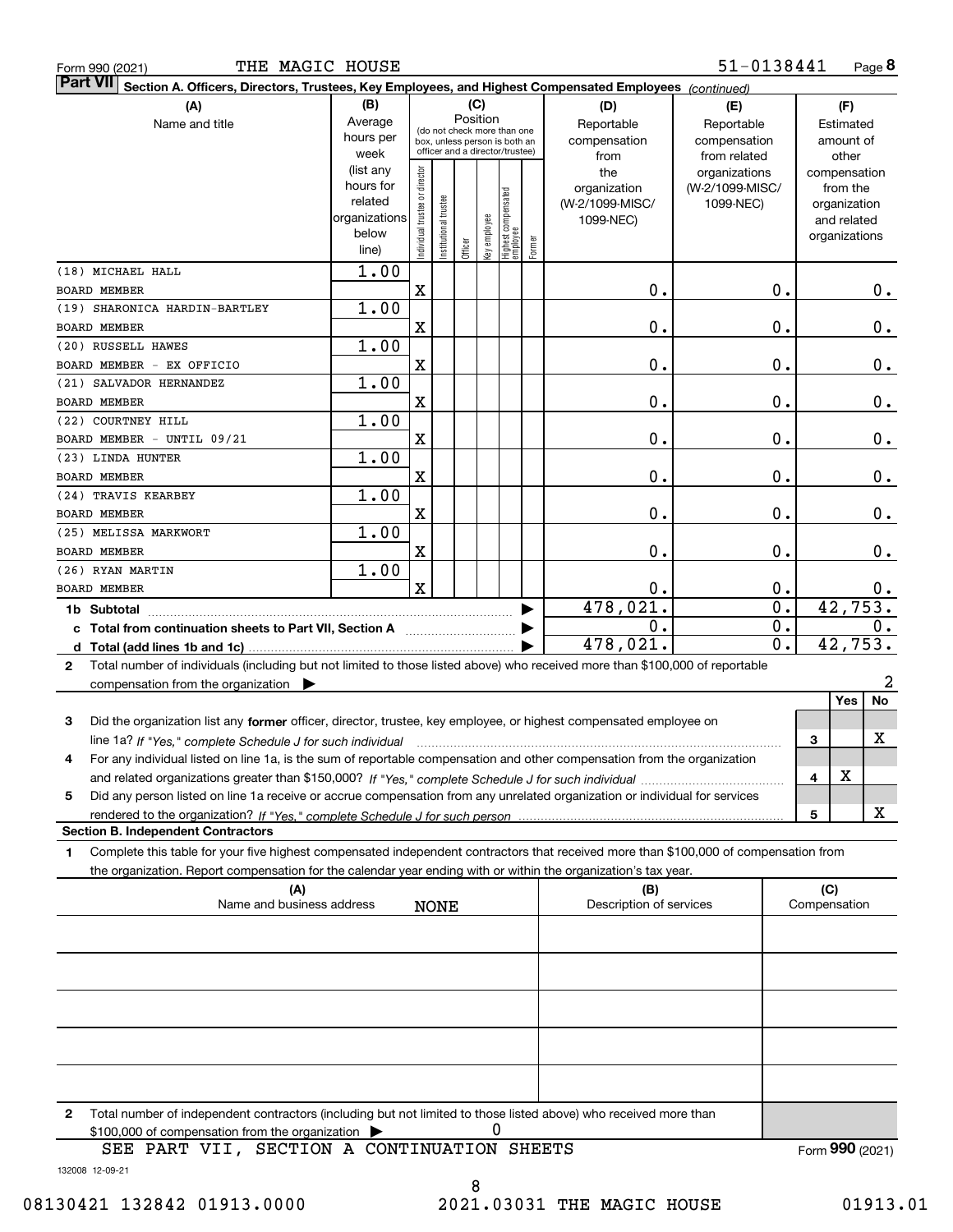| THE MAGIC HOUSE<br>Form 990                                                                                               | 51-0138441                                                |                    |                       |                        |              |                              |        |                                                                |                                                                  |                                                                               |
|---------------------------------------------------------------------------------------------------------------------------|-----------------------------------------------------------|--------------------|-----------------------|------------------------|--------------|------------------------------|--------|----------------------------------------------------------------|------------------------------------------------------------------|-------------------------------------------------------------------------------|
| <b>Part VII</b><br>Section A. Officers, Directors, Trustees, Key Employees, and Highest Compensated Employees (continued) |                                                           |                    |                       |                        |              |                              |        |                                                                |                                                                  |                                                                               |
| (A)                                                                                                                       | (B)                                                       |                    |                       |                        | (C)          |                              |        | (D)                                                            | (E)                                                              | (F)                                                                           |
| Name and title                                                                                                            | Average                                                   |                    |                       | Position               |              |                              |        | Reportable                                                     | Reportable                                                       | Estimated                                                                     |
|                                                                                                                           | hours<br>per<br>week<br>(list any<br>hours for<br>related | or director        |                       | (check all that apply) |              | Highest compensated employee |        | compensation<br>from<br>the<br>organization<br>(W-2/1099-MISC) | compensation<br>from related<br>organizations<br>(W-2/1099-MISC) | amount of<br>other<br>compensation<br>from the<br>organization<br>and related |
|                                                                                                                           | organizations<br>below<br>line)                           | Individual trustee | Institutional trustee | Officer                | Key employee |                              | Former |                                                                |                                                                  | organizations                                                                 |
| (27) PAISLEY MATTHEWS                                                                                                     | 1.00                                                      |                    |                       |                        |              |                              |        |                                                                |                                                                  |                                                                               |
| <b>BOARD MEMBER</b>                                                                                                       |                                                           | X                  |                       |                        |              |                              |        | 0.                                                             | $\mathbf 0$ .                                                    | $0_{.}$                                                                       |
| (28) ART MCCOY, PH. D.                                                                                                    | 1.00                                                      |                    |                       |                        |              |                              |        |                                                                |                                                                  |                                                                               |
| <b>BOARD MEMBER</b>                                                                                                       |                                                           | X                  |                       |                        |              |                              |        | 0.                                                             | 0.                                                               | $\mathbf 0$ .                                                                 |
| (29) ALICIA MCDONNELL                                                                                                     | 1.00                                                      |                    |                       |                        |              |                              |        |                                                                |                                                                  |                                                                               |
| <b>BOARD MEMBER</b>                                                                                                       |                                                           | X                  |                       |                        |              |                              |        | 0.                                                             | $\mathbf 0$ .                                                    | $\mathbf 0$ .                                                                 |
| (30) ANNA MCKELVEY                                                                                                        | 1.00                                                      |                    |                       |                        |              |                              |        |                                                                |                                                                  |                                                                               |
| <b>BOARD MEMBER</b>                                                                                                       |                                                           | X                  |                       |                        |              |                              |        | 0.                                                             | 0.                                                               | $0_{.}$                                                                       |
| (31) LEE METCALF                                                                                                          | 1.00                                                      |                    |                       |                        |              |                              |        |                                                                |                                                                  |                                                                               |
| <b>BOARD MEMBER</b>                                                                                                       |                                                           | X                  |                       |                        |              |                              |        | 0.                                                             | 0.                                                               | $0_{.}$                                                                       |
| (32) SARA MILLER                                                                                                          | 1.00                                                      |                    |                       |                        |              |                              |        |                                                                |                                                                  |                                                                               |
| <b>BOARD MEMBER</b>                                                                                                       |                                                           | X                  |                       |                        |              |                              |        | 0.                                                             | $\mathbf 0$ .                                                    | $0_{.}$                                                                       |
| $(33)$ TIM NEY                                                                                                            | 1.00                                                      |                    |                       |                        |              |                              |        |                                                                |                                                                  |                                                                               |
| <b>BOARD MEMBER</b>                                                                                                       |                                                           | X                  |                       |                        |              |                              |        | 0.                                                             | $\mathbf 0$ .                                                    | 0.                                                                            |
| (34) STEVE O'LOUGHLIN                                                                                                     | 1.00                                                      |                    |                       |                        |              |                              |        |                                                                |                                                                  |                                                                               |
| <b>BOARD MEMBER</b>                                                                                                       |                                                           | X                  |                       |                        |              |                              |        | 0.                                                             | $\mathbf 0$ .                                                    | $\mathbf 0$ .                                                                 |
| (35) SEKHAR PRABHAKAR                                                                                                     | 1.00                                                      |                    |                       |                        |              |                              |        |                                                                |                                                                  |                                                                               |
| <b>BOARD MEMBER</b>                                                                                                       |                                                           | X                  |                       |                        |              |                              |        | 0.                                                             | $\mathbf 0$ .                                                    | 0.                                                                            |
| (36) LISA POTTS                                                                                                           | 1.00                                                      |                    |                       |                        |              |                              |        |                                                                |                                                                  |                                                                               |
| <b>BOARD MEMBER</b>                                                                                                       |                                                           | X                  |                       |                        |              |                              |        | 0.                                                             | $\mathbf 0$ .                                                    | 0.                                                                            |
| (37) CAROLINE SAUNDERS                                                                                                    | 1.00                                                      |                    |                       |                        |              |                              |        |                                                                |                                                                  |                                                                               |
| <b>BOARD MEMBER</b>                                                                                                       |                                                           | X                  |                       |                        |              |                              |        | 0.                                                             | $\mathbf 0$ .                                                    | 0.                                                                            |
| (38) CARRIE SCHAFER                                                                                                       | 1.00                                                      |                    |                       |                        |              |                              |        |                                                                |                                                                  |                                                                               |
| <b>BOARD MEMBER</b>                                                                                                       |                                                           | X                  |                       |                        |              |                              |        | 0.                                                             | $\mathbf 0$ .                                                    | 0.                                                                            |
| (39) JOHN SHEEHAN                                                                                                         | 1.00                                                      |                    |                       |                        |              |                              |        |                                                                |                                                                  |                                                                               |
| BOARD MEMBER                                                                                                              |                                                           | x                  |                       |                        |              |                              |        | $\mathbf 0$ .                                                  | $\mathbf 0$ .                                                    | 0.                                                                            |
| (40) PEGGY SLY                                                                                                            | 1.00                                                      |                    |                       |                        |              |                              |        |                                                                |                                                                  |                                                                               |
| BOARD MEMBER - UNTIL 09/21                                                                                                |                                                           | X                  |                       |                        |              |                              |        | $\mathbf 0$ .                                                  | $\mathbf 0$ .                                                    | $0$ .                                                                         |
| (41) ANDREW SMOLIK                                                                                                        | 1.00                                                      |                    |                       |                        |              |                              |        |                                                                |                                                                  |                                                                               |
| BOARD MEMBER                                                                                                              |                                                           | X                  |                       |                        |              |                              |        | 0.                                                             | $\mathbf 0$ .                                                    | $\mathbf 0$ .                                                                 |
| (42) GWENDOLYN TAYLOR                                                                                                     | 1.00                                                      |                    |                       |                        |              |                              |        |                                                                |                                                                  |                                                                               |
| BOARD MEMBER                                                                                                              |                                                           | X                  |                       |                        |              |                              |        | 0.                                                             | $\mathbf 0$ .                                                    | $\mathbf 0$ .                                                                 |
| (43) JIM THOMASSON                                                                                                        | 1.00                                                      |                    |                       |                        |              |                              |        |                                                                |                                                                  |                                                                               |
| BOARD MEMBER - UNTIL 09/21                                                                                                |                                                           | X                  |                       |                        |              |                              |        | 0.                                                             | $\mathbf 0$ .                                                    | $\mathbf 0$ .                                                                 |
| (44) GENE TOOMBS, IV                                                                                                      | 1.00                                                      |                    |                       |                        |              |                              |        |                                                                |                                                                  |                                                                               |
| BOARD MEMBER - UNTIL 09/21                                                                                                |                                                           | X                  |                       |                        |              |                              |        | 0.                                                             | $\mathbf 0$ .                                                    | $\mathbf 0$ .                                                                 |
| (45) SUMIT VERMA                                                                                                          | 1.00                                                      |                    |                       |                        |              |                              |        |                                                                |                                                                  |                                                                               |
| BOARD MEMBER                                                                                                              |                                                           | X                  |                       |                        |              |                              |        | 0.                                                             | $\mathbf 0$ .                                                    | $\mathbf 0$ .                                                                 |
| (46) HARVEY WALLACE                                                                                                       | 1.00                                                      |                    |                       |                        |              |                              |        |                                                                |                                                                  |                                                                               |
| BOARD MEMBER                                                                                                              |                                                           | X                  |                       |                        |              |                              |        | 0.                                                             | $\mathbf 0$ .                                                    | $0$ .                                                                         |
| Total to Part VII, Section A, line 1c                                                                                     |                                                           |                    |                       |                        |              |                              |        |                                                                |                                                                  |                                                                               |

132201 04-01-21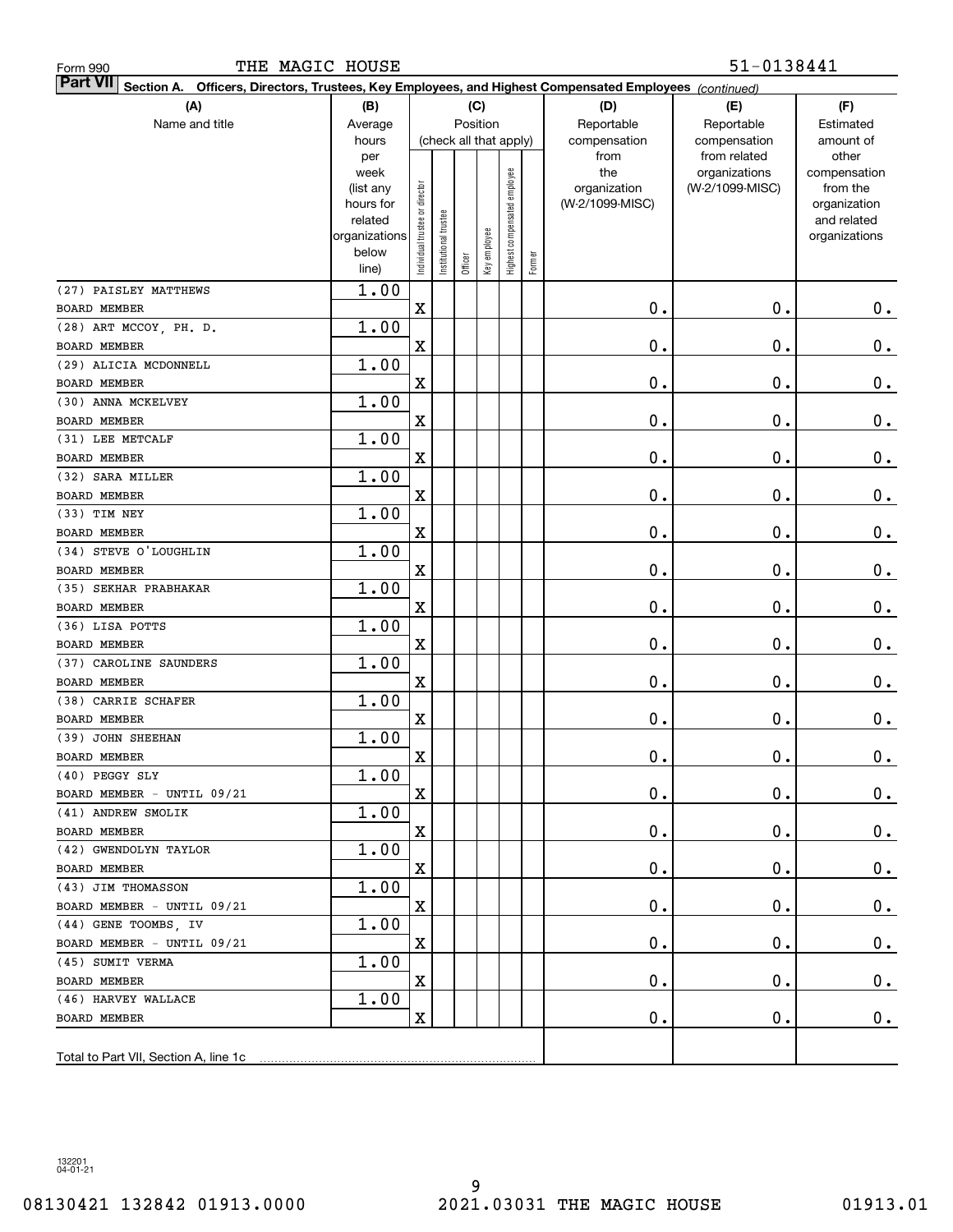| THE MAGIC HOUSE<br>Form 990                                                                                        |                                                                                     | $51 - 0138441$                 |                       |         |                                           |                              |        |                                                |                                                  |                                                                                   |
|--------------------------------------------------------------------------------------------------------------------|-------------------------------------------------------------------------------------|--------------------------------|-----------------------|---------|-------------------------------------------|------------------------------|--------|------------------------------------------------|--------------------------------------------------|-----------------------------------------------------------------------------------|
| Part VII<br>Section A. Officers, Directors, Trustees, Key Employees, and Highest Compensated Employees (continued) |                                                                                     |                                |                       |         |                                           |                              |        |                                                |                                                  |                                                                                   |
| (A)<br>Name and title                                                                                              | (B)<br>Average<br>hours                                                             |                                |                       |         | (C)<br>Position<br>(check all that apply) |                              |        | (D)<br>Reportable<br>compensation              | (E)<br>Reportable<br>compensation                | (F)<br>Estimated<br>amount of                                                     |
|                                                                                                                    | per<br>week<br>(list any<br>hours for<br>related<br>organizations<br>below<br>line) | Individual trustee or director | Institutional trustee | Officer | Key employee                              | Highest compensated employee | Former | from<br>the<br>organization<br>(W-2/1099-MISC) | from related<br>organizations<br>(W-2/1099-MISC) | other<br>compensation<br>from the<br>organization<br>and related<br>organizations |
| (47) JESSICA WILLINGHAM                                                                                            | 1.00                                                                                |                                |                       |         |                                           |                              |        |                                                |                                                  |                                                                                   |
| BOARD MEMBER                                                                                                       |                                                                                     | $\mathbf X$                    |                       |         |                                           |                              |        | $\mathbf 0$ .                                  | $0$ .                                            | $0_{.}$                                                                           |
|                                                                                                                    |                                                                                     |                                |                       |         |                                           |                              |        |                                                |                                                  |                                                                                   |
|                                                                                                                    |                                                                                     |                                |                       |         |                                           |                              |        |                                                |                                                  |                                                                                   |
|                                                                                                                    |                                                                                     |                                |                       |         |                                           |                              |        |                                                |                                                  |                                                                                   |
|                                                                                                                    |                                                                                     |                                |                       |         |                                           |                              |        |                                                |                                                  |                                                                                   |
|                                                                                                                    |                                                                                     |                                |                       |         |                                           |                              |        |                                                |                                                  |                                                                                   |
|                                                                                                                    |                                                                                     |                                |                       |         |                                           |                              |        |                                                |                                                  |                                                                                   |
|                                                                                                                    |                                                                                     |                                |                       |         |                                           |                              |        |                                                |                                                  |                                                                                   |
|                                                                                                                    |                                                                                     |                                |                       |         |                                           |                              |        |                                                |                                                  |                                                                                   |
|                                                                                                                    |                                                                                     |                                |                       |         |                                           |                              |        |                                                |                                                  |                                                                                   |
|                                                                                                                    |                                                                                     |                                |                       |         |                                           |                              |        |                                                |                                                  |                                                                                   |
|                                                                                                                    |                                                                                     |                                |                       |         |                                           |                              |        |                                                |                                                  |                                                                                   |
|                                                                                                                    |                                                                                     |                                |                       |         |                                           |                              |        |                                                |                                                  |                                                                                   |
| Total to Part VII, Section A, line 1c                                                                              |                                                                                     |                                |                       |         |                                           |                              |        |                                                |                                                  |                                                                                   |

132201 04-01-21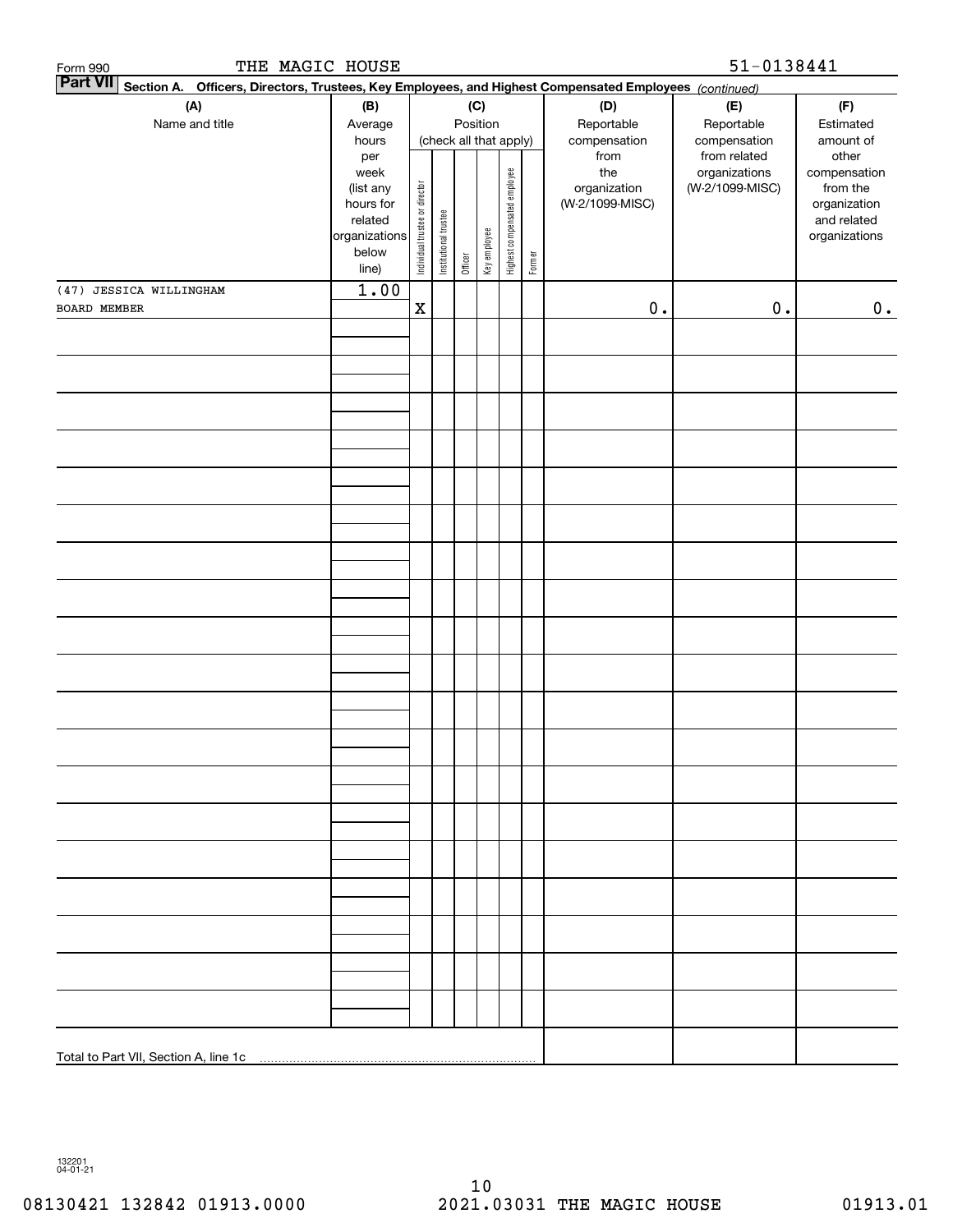|                                                           | Check if Schedule O contains a response or note to any line in this Part VIII |                                                                                                             |                                        |                               |                          |                                              |                                      |                                                                 |  |  |  |  |  |
|-----------------------------------------------------------|-------------------------------------------------------------------------------|-------------------------------------------------------------------------------------------------------------|----------------------------------------|-------------------------------|--------------------------|----------------------------------------------|--------------------------------------|-----------------------------------------------------------------|--|--|--|--|--|
|                                                           |                                                                               |                                                                                                             |                                        |                               | Total revenue            | (B)<br>Related or exempt<br>function revenue | (C)<br>Unrelated<br>business revenue | (D)<br>Revenue excluded<br>from tax under<br>sections 512 - 514 |  |  |  |  |  |
|                                                           | b<br>с                                                                        | <b>1 a</b> Federated campaigns<br>Membership dues<br>Fundraising events                                     | 1a<br>1 <sub>b</sub><br>1 <sub>c</sub> | 498,862.                      |                          |                                              |                                      |                                                                 |  |  |  |  |  |
|                                                           | d                                                                             | Related organizations<br>Government grants (contributions)<br>f All other contributions, gifts, grants, and | 1 <sub>d</sub><br>.<br>1e              | 1,676,134.                    |                          |                                              |                                      |                                                                 |  |  |  |  |  |
| Contributions, Gifts, Grants<br>and Other Similar Amounts | a                                                                             | similar amounts not included above<br>Noncash contributions included in lines 1a-1f                         | 1f<br>$1g$ s                           | 2, 139, 182.<br>539,695.      | 4,314,178.               |                                              |                                      |                                                                 |  |  |  |  |  |
|                                                           |                                                                               |                                                                                                             |                                        | <b>Business Code</b>          |                          |                                              |                                      |                                                                 |  |  |  |  |  |
|                                                           |                                                                               | 2 a ADMISSION                                                                                               |                                        | 900099                        | 2, 224, 398.2, 224, 398. |                                              |                                      |                                                                 |  |  |  |  |  |
| Program Service<br>Revenue                                | b                                                                             | MEMBERSHIPS                                                                                                 |                                        | 900099                        | 778,586.                 | 778,586.                                     |                                      |                                                                 |  |  |  |  |  |
|                                                           | C.                                                                            | SPECIAL PROGRAMS                                                                                            |                                        | 900099                        | 358, 228.                | 358, 228.                                    |                                      |                                                                 |  |  |  |  |  |
|                                                           |                                                                               | TRAVELING EXHIBITS                                                                                          |                                        | 900099                        | 131,400.                 | 131,400.                                     |                                      |                                                                 |  |  |  |  |  |
|                                                           | е                                                                             |                                                                                                             |                                        |                               |                          |                                              |                                      |                                                                 |  |  |  |  |  |
|                                                           | f                                                                             | All other program service revenue                                                                           |                                        |                               |                          |                                              |                                      |                                                                 |  |  |  |  |  |
|                                                           |                                                                               |                                                                                                             |                                        | $\blacktriangleright$         | 3,492,612.               |                                              |                                      |                                                                 |  |  |  |  |  |
|                                                           | 3                                                                             | Investment income (including dividends, interest, and                                                       |                                        |                               | 160,919.                 |                                              |                                      | 160,919.                                                        |  |  |  |  |  |
|                                                           |                                                                               | Income from investment of tax-exempt bond proceeds                                                          |                                        |                               |                          |                                              |                                      |                                                                 |  |  |  |  |  |
|                                                           | 4<br>5                                                                        |                                                                                                             |                                        |                               |                          |                                              |                                      |                                                                 |  |  |  |  |  |
|                                                           |                                                                               |                                                                                                             | (i) Real                               | (ii) Personal                 |                          |                                              |                                      |                                                                 |  |  |  |  |  |
|                                                           | 6а                                                                            | Gross rents<br>.                                                                                            | 6a                                     |                               |                          |                                              |                                      |                                                                 |  |  |  |  |  |
|                                                           | b                                                                             | Less: rental expenses                                                                                       | 6b                                     |                               |                          |                                              |                                      |                                                                 |  |  |  |  |  |
|                                                           | с                                                                             | Rental income or (loss)                                                                                     | 6c                                     |                               |                          |                                              |                                      |                                                                 |  |  |  |  |  |
|                                                           | d                                                                             | Net rental income or (loss)                                                                                 |                                        |                               |                          |                                              |                                      |                                                                 |  |  |  |  |  |
|                                                           |                                                                               | 7 a Gross amount from sales of                                                                              | (i) Securities                         | (ii) Other                    |                          |                                              |                                      |                                                                 |  |  |  |  |  |
|                                                           |                                                                               | assets other than inventory                                                                                 | 7a 670,698.                            |                               |                          |                                              |                                      |                                                                 |  |  |  |  |  |
|                                                           |                                                                               | <b>b</b> Less: cost or other basis                                                                          |                                        |                               |                          |                                              |                                      |                                                                 |  |  |  |  |  |
|                                                           |                                                                               | and sales expenses                                                                                          | $7b$ 345, 523.                         |                               |                          |                                              |                                      |                                                                 |  |  |  |  |  |
|                                                           |                                                                               | Gain or (loss) <i></i>                                                                                      | 7c 325, 175.                           |                               |                          |                                              |                                      |                                                                 |  |  |  |  |  |
| ther Revenue                                              |                                                                               |                                                                                                             |                                        |                               | 325,175.                 |                                              |                                      | 325, 175.                                                       |  |  |  |  |  |
|                                                           |                                                                               | 8 a Gross income from fundraising events (not                                                               |                                        |                               |                          |                                              |                                      |                                                                 |  |  |  |  |  |
| o                                                         |                                                                               | including \$ 498,862. of                                                                                    |                                        |                               |                          |                                              |                                      |                                                                 |  |  |  |  |  |
|                                                           |                                                                               | contributions reported on line 1c). See                                                                     |                                        |                               |                          |                                              |                                      |                                                                 |  |  |  |  |  |
|                                                           |                                                                               |                                                                                                             |                                        | 36,630.<br>8al                |                          |                                              |                                      |                                                                 |  |  |  |  |  |
|                                                           | b                                                                             |                                                                                                             |                                        | 90,792.<br>8b                 |                          |                                              |                                      | $-54, 162.$                                                     |  |  |  |  |  |
|                                                           | c                                                                             | Net income or (loss) from fundraising events                                                                |                                        |                               | $-54, 162.$              |                                              |                                      |                                                                 |  |  |  |  |  |
|                                                           |                                                                               | 9 a Gross income from gaming activities. See                                                                |                                        |                               |                          |                                              |                                      |                                                                 |  |  |  |  |  |
|                                                           |                                                                               | <b>b</b> Less: direct expenses <b>contained b</b> Less: direct expenses                                     |                                        | 9a<br>9 <sub>b</sub>          |                          |                                              |                                      |                                                                 |  |  |  |  |  |
|                                                           |                                                                               | c Net income or (loss) from gaming activities                                                               |                                        |                               |                          |                                              |                                      |                                                                 |  |  |  |  |  |
|                                                           |                                                                               | 10 a Gross sales of inventory, less returns                                                                 |                                        |                               |                          |                                              |                                      |                                                                 |  |  |  |  |  |
|                                                           |                                                                               |                                                                                                             |                                        | $\vert$ 10a $\vert$ 674, 567. |                          |                                              |                                      |                                                                 |  |  |  |  |  |
|                                                           |                                                                               | <b>b</b> Less: cost of goods sold                                                                           |                                        | 10b314,989.                   |                          |                                              |                                      |                                                                 |  |  |  |  |  |
|                                                           |                                                                               | c Net income or (loss) from sales of inventory                                                              |                                        |                               | 359,578.                 | 359,578.                                     |                                      |                                                                 |  |  |  |  |  |
|                                                           |                                                                               |                                                                                                             |                                        | <b>Business Code</b>          |                          |                                              |                                      |                                                                 |  |  |  |  |  |
|                                                           |                                                                               | 11 a MISCELLANEOUS                                                                                          |                                        | 900099                        | 89,818.                  |                                              |                                      | 89,818.                                                         |  |  |  |  |  |
|                                                           | b                                                                             |                                                                                                             |                                        |                               |                          |                                              |                                      |                                                                 |  |  |  |  |  |
|                                                           | c                                                                             |                                                                                                             |                                        |                               |                          |                                              |                                      |                                                                 |  |  |  |  |  |
| Miscellaneous<br>Revenue                                  | d                                                                             |                                                                                                             |                                        |                               |                          |                                              |                                      |                                                                 |  |  |  |  |  |
|                                                           |                                                                               |                                                                                                             |                                        |                               | 89,818.                  |                                              |                                      |                                                                 |  |  |  |  |  |
|                                                           | 12                                                                            |                                                                                                             |                                        |                               |                          | 8,688,118.3,852,190.                         | $0$ .                                | 521,750.                                                        |  |  |  |  |  |
|                                                           | 132009 12-09-21                                                               |                                                                                                             |                                        |                               |                          |                                              |                                      | Form 990 (2021)                                                 |  |  |  |  |  |

Form 990 (2021) 'I'HE' MAGILC HOUSE 51−0138441 Page

**Part VIII Statement of Revenue**

THE MAGIC HOUSE

08130421 132842 01913.0000 2021.03031 THE MAGIC HOUSE 01913.01

11

**9**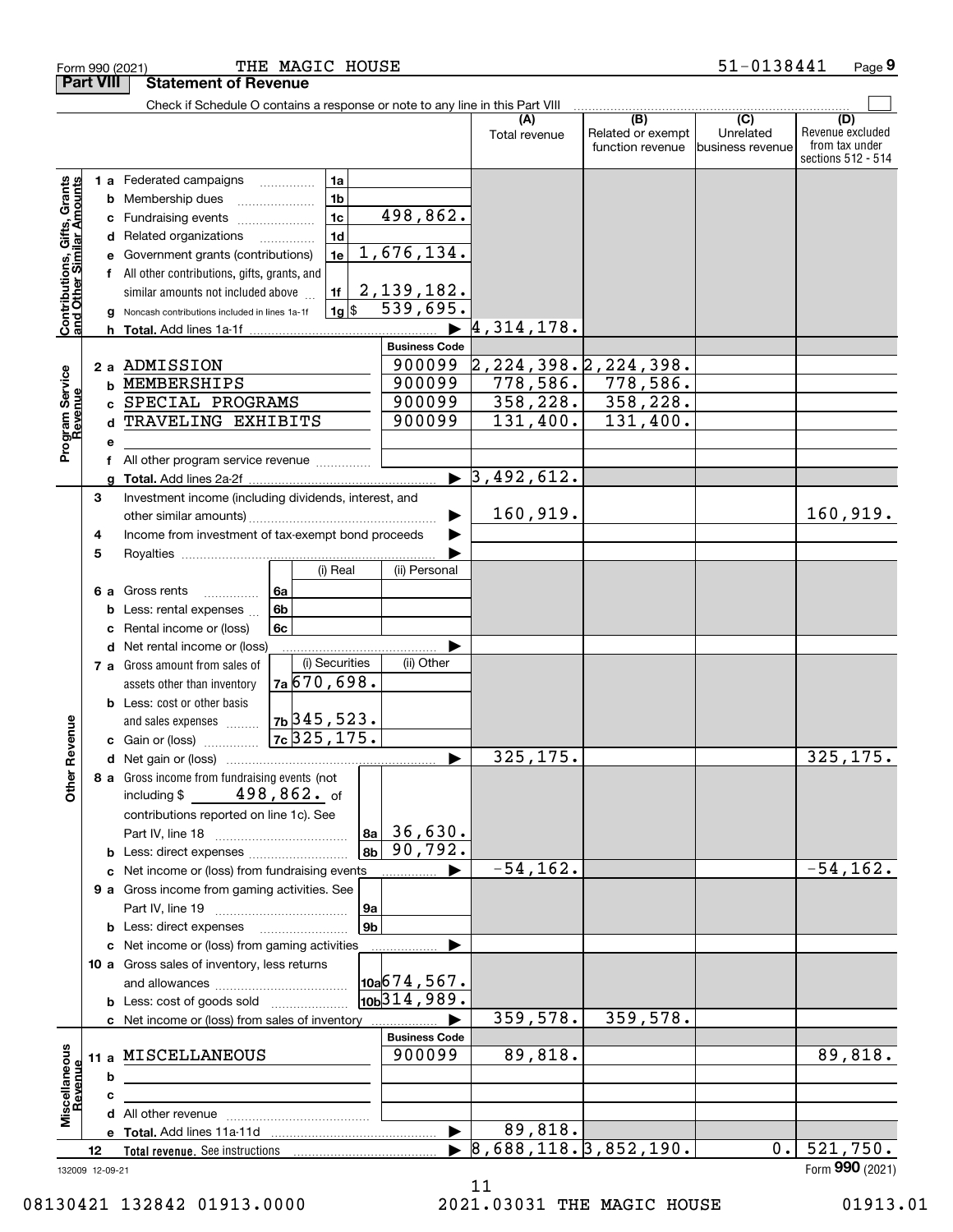Form 990 (2021) Page THE MAGIC HOUSE 51-0138441 **Part IX Statement of Functional Expenses**

|              | Section 501(c)(3) and 501(c)(4) organizations must complete all columns. All other organizations must complete column (A).                                   |                          |                                    |                                           |                                |  |  |  |  |  |  |  |  |
|--------------|--------------------------------------------------------------------------------------------------------------------------------------------------------------|--------------------------|------------------------------------|-------------------------------------------|--------------------------------|--|--|--|--|--|--|--|--|
|              | Check if Schedule O contains a response or note to any line in this Part IX                                                                                  |                          |                                    |                                           |                                |  |  |  |  |  |  |  |  |
|              | Do not include amounts reported on lines 6b,<br>7b, 8b, 9b, and 10b of Part VIII.                                                                            | (A)<br>Total expenses    | (B)<br>Program service<br>expenses | (C)<br>Management and<br>general expenses | (D)<br>Fundraising<br>expenses |  |  |  |  |  |  |  |  |
| 1.           | Grants and other assistance to domestic organizations                                                                                                        |                          |                                    |                                           |                                |  |  |  |  |  |  |  |  |
|              | and domestic governments. See Part IV, line 21                                                                                                               |                          |                                    |                                           |                                |  |  |  |  |  |  |  |  |
| $\mathbf{2}$ | Grants and other assistance to domestic                                                                                                                      |                          |                                    |                                           |                                |  |  |  |  |  |  |  |  |
|              | individuals. See Part IV, line 22                                                                                                                            |                          |                                    |                                           |                                |  |  |  |  |  |  |  |  |
| 3            | Grants and other assistance to foreign                                                                                                                       |                          |                                    |                                           |                                |  |  |  |  |  |  |  |  |
|              | organizations, foreign governments, and foreign                                                                                                              |                          |                                    |                                           |                                |  |  |  |  |  |  |  |  |
|              | individuals. See Part IV, lines 15 and 16                                                                                                                    |                          |                                    |                                           |                                |  |  |  |  |  |  |  |  |
| 4            | Benefits paid to or for members                                                                                                                              |                          |                                    |                                           |                                |  |  |  |  |  |  |  |  |
| 5            | Compensation of current officers, directors,                                                                                                                 |                          |                                    |                                           |                                |  |  |  |  |  |  |  |  |
|              | trustees, and key employees                                                                                                                                  | 520,774.                 | 103,574.                           | 300, 142.                                 | 117,058.                       |  |  |  |  |  |  |  |  |
| 6            | Compensation not included above to disqualified                                                                                                              |                          |                                    |                                           |                                |  |  |  |  |  |  |  |  |
|              | persons (as defined under section 4958(f)(1)) and                                                                                                            |                          |                                    |                                           |                                |  |  |  |  |  |  |  |  |
|              | persons described in section 4958(c)(3)(B)<br>.                                                                                                              |                          |                                    |                                           |                                |  |  |  |  |  |  |  |  |
| 7            |                                                                                                                                                              | 2,711,681.               | 2,288,579.                         | 284,960.                                  | 138, 142.                      |  |  |  |  |  |  |  |  |
| 8            | Pension plan accruals and contributions (include                                                                                                             |                          |                                    |                                           |                                |  |  |  |  |  |  |  |  |
|              | section 401(k) and 403(b) employer contributions)                                                                                                            | $\frac{81,560}{139,638}$ | $\frac{76,805.112,427.}$           | $\frac{2,754}{18,073}$ .                  | $\frac{2,001.}{9,138.}$        |  |  |  |  |  |  |  |  |
| 9            |                                                                                                                                                              |                          |                                    |                                           |                                |  |  |  |  |  |  |  |  |
| 10           |                                                                                                                                                              | 219,620.                 | 164, 152.                          | 38,531.                                   | 16,937.                        |  |  |  |  |  |  |  |  |
| 11           | Fees for services (nonemployees):                                                                                                                            |                          |                                    |                                           |                                |  |  |  |  |  |  |  |  |
| a            |                                                                                                                                                              |                          |                                    |                                           |                                |  |  |  |  |  |  |  |  |
| b            |                                                                                                                                                              | $\frac{7,873.}{64,866.}$ |                                    | 7,873.                                    |                                |  |  |  |  |  |  |  |  |
| c            |                                                                                                                                                              |                          |                                    | 64,866.                                   |                                |  |  |  |  |  |  |  |  |
| d            |                                                                                                                                                              |                          |                                    |                                           |                                |  |  |  |  |  |  |  |  |
| е            | Professional fundraising services. See Part IV, line 17                                                                                                      |                          |                                    |                                           |                                |  |  |  |  |  |  |  |  |
| f            | Investment management fees                                                                                                                                   | 41,866.                  |                                    | 41,866.                                   |                                |  |  |  |  |  |  |  |  |
| g            | Other. (If line 11g amount exceeds 10% of line 25,                                                                                                           |                          |                                    |                                           |                                |  |  |  |  |  |  |  |  |
|              | column (A), amount, list line 11g expenses on Sch O.)                                                                                                        | $\frac{2,125}{211,326}$  |                                    | $\frac{2,125}{211,326}$                   |                                |  |  |  |  |  |  |  |  |
| 12           |                                                                                                                                                              |                          |                                    |                                           |                                |  |  |  |  |  |  |  |  |
| 13           |                                                                                                                                                              | 422,896.                 | 349,242.                           | 69,761.                                   | 3,893.                         |  |  |  |  |  |  |  |  |
| 14           |                                                                                                                                                              |                          |                                    |                                           |                                |  |  |  |  |  |  |  |  |
| 15           |                                                                                                                                                              |                          |                                    |                                           |                                |  |  |  |  |  |  |  |  |
| 16           |                                                                                                                                                              | 562,892.                 | 525,506.                           | 37,386.                                   |                                |  |  |  |  |  |  |  |  |
| 17           |                                                                                                                                                              | 9,791.                   | 9,791.                             |                                           |                                |  |  |  |  |  |  |  |  |
| 18           | Payments of travel or entertainment expenses                                                                                                                 |                          |                                    |                                           |                                |  |  |  |  |  |  |  |  |
|              | for any federal, state, or local public officials                                                                                                            |                          |                                    |                                           |                                |  |  |  |  |  |  |  |  |
| 19           | Conferences, conventions, and meetings<br>$\sim$                                                                                                             | 75,029.                  | 63,775.                            | 11,254.                                   |                                |  |  |  |  |  |  |  |  |
| 20           | Interest                                                                                                                                                     |                          |                                    |                                           |                                |  |  |  |  |  |  |  |  |
| 21           |                                                                                                                                                              | 1,378,924.               | 1,258,923.                         | 120,001.                                  |                                |  |  |  |  |  |  |  |  |
| 22           | Depreciation, depletion, and amortization                                                                                                                    | 132, 317.                | 122, 331.                          | 9,986.                                    |                                |  |  |  |  |  |  |  |  |
| 23           | Insurance<br>Other expenses. Itemize expenses not covered                                                                                                    |                          |                                    |                                           |                                |  |  |  |  |  |  |  |  |
| 24           | above. (List miscellaneous expenses on line 24e. If<br>line 24e amount exceeds 10% of line 25, column (A),<br>amount, list line 24e expenses on Schedule 0.) |                          |                                    |                                           |                                |  |  |  |  |  |  |  |  |
| a            | SPECIAL EXHIBITS                                                                                                                                             | 210,645.                 | 210,645.                           |                                           |                                |  |  |  |  |  |  |  |  |
| b            | PROGRAM EXPENSES                                                                                                                                             | 165,892.                 | 165,892.                           |                                           |                                |  |  |  |  |  |  |  |  |
| c            | STAFF EXPENSE                                                                                                                                                | 43,352.                  | 43,352.                            |                                           |                                |  |  |  |  |  |  |  |  |
| d            | DEVELOPMENT                                                                                                                                                  | 22,697.                  |                                    |                                           | 22,697.                        |  |  |  |  |  |  |  |  |
|              | e All other expenses                                                                                                                                         | 7,068.                   | 6,591.                             | $\overline{477}$ .                        |                                |  |  |  |  |  |  |  |  |
| 25           | Total functional expenses. Add lines 1 through 24e                                                                                                           | 7,032,832.               | 5,501,585.                         | 1, 221, 381.                              | 309,866.                       |  |  |  |  |  |  |  |  |
| 26           | Joint costs. Complete this line only if the organization                                                                                                     |                          |                                    |                                           |                                |  |  |  |  |  |  |  |  |
|              | reported in column (B) joint costs from a combined                                                                                                           |                          |                                    |                                           |                                |  |  |  |  |  |  |  |  |
|              | educational campaign and fundraising solicitation.                                                                                                           |                          |                                    |                                           |                                |  |  |  |  |  |  |  |  |
|              | Check here $\blacktriangleright$<br>if following SOP 98-2 (ASC 958-720)                                                                                      |                          |                                    |                                           |                                |  |  |  |  |  |  |  |  |

132010 12-09-21

Form (2021) **990**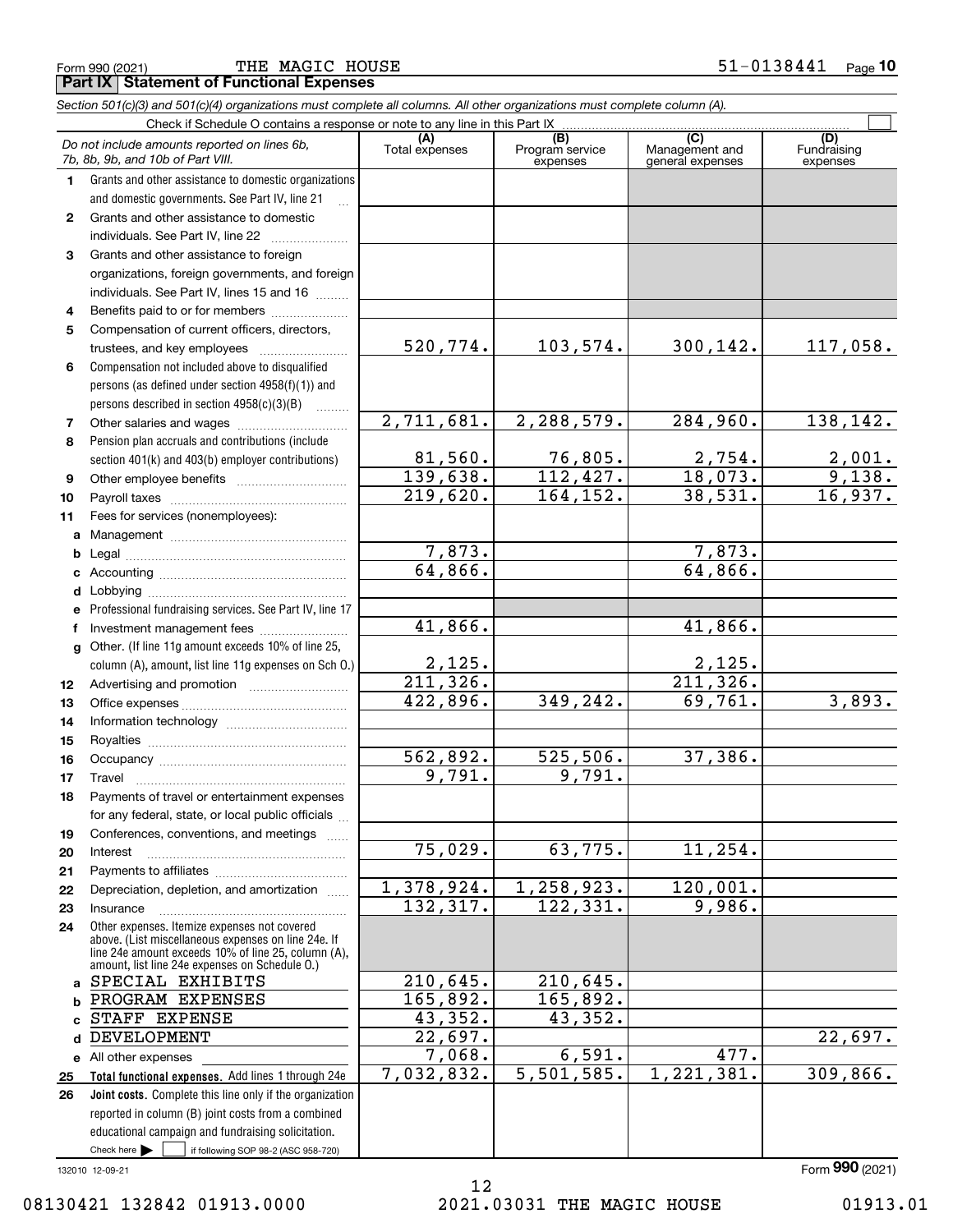|                             | Part X   | <b>Balance Sheet</b>                                                                                                                                                                                                          |                          |                         |                           |
|-----------------------------|----------|-------------------------------------------------------------------------------------------------------------------------------------------------------------------------------------------------------------------------------|--------------------------|-------------------------|---------------------------|
|                             |          |                                                                                                                                                                                                                               |                          |                         |                           |
|                             |          |                                                                                                                                                                                                                               | (A)<br>Beginning of year |                         | (B)<br>End of year        |
|                             | 1.       |                                                                                                                                                                                                                               | 1,157,767.               | $\mathbf{1}$            | 2,458,125.                |
|                             | 2        |                                                                                                                                                                                                                               | 253,692.                 | $\overline{\mathbf{2}}$ | 1,462,112.                |
|                             | З        |                                                                                                                                                                                                                               | 1,451,481.               | $\mathbf{3}$            | 1,506,032.                |
|                             | 4        |                                                                                                                                                                                                                               | 18,841.                  | $\overline{\mathbf{4}}$ | 28,120.                   |
|                             | 5        | Loans and other receivables from any current or former officer, director,                                                                                                                                                     |                          |                         |                           |
|                             |          | trustee, key employee, creator or founder, substantial contributor, or 35%                                                                                                                                                    |                          |                         |                           |
|                             |          | controlled entity or family member of any of these persons                                                                                                                                                                    |                          | 5                       |                           |
|                             | 6        | Loans and other receivables from other disqualified persons (as defined                                                                                                                                                       |                          |                         |                           |
|                             |          | under section $4958(f)(1)$ , and persons described in section $4958(c)(3)(B)$<br>$\ldots$                                                                                                                                     |                          | 6                       |                           |
|                             | 7        |                                                                                                                                                                                                                               |                          | $\overline{7}$          |                           |
| Assets                      | 8        |                                                                                                                                                                                                                               | 57,107.                  | 8                       |                           |
|                             | 9        | Prepaid expenses and deferred charges                                                                                                                                                                                         | 21,459.                  | $\boldsymbol{9}$        | $\frac{62,704.}{51,813.}$ |
|                             |          | <b>10a</b> Land, buildings, and equipment: cost or other                                                                                                                                                                      |                          |                         |                           |
|                             |          | basis. Complete Part VI of Schedule D  10a<br><u>33,749,342.</u>                                                                                                                                                              |                          |                         |                           |
|                             | b        | 15,544,455.<br><u>  10b</u>  <br>Less: accumulated depreciation                                                                                                                                                               | 19, 184, 543.            | 10 <sub>c</sub>         | 18, 204, 887.             |
|                             | 11       |                                                                                                                                                                                                                               | 8, 223, 792.             | 11                      | 9,281,150.                |
|                             | 12       |                                                                                                                                                                                                                               |                          | 12                      |                           |
|                             | 13       |                                                                                                                                                                                                                               |                          | 13                      |                           |
|                             | 14       |                                                                                                                                                                                                                               |                          | 14                      |                           |
|                             | 15       |                                                                                                                                                                                                                               | 66,392.                  | 15                      | 49, 163.                  |
|                             | 16       |                                                                                                                                                                                                                               | 30, 435, 074.            | 16                      | 33, 104, 106.             |
|                             | 17       |                                                                                                                                                                                                                               | 220, 736.                | 17                      | 369,045.                  |
|                             | 18       |                                                                                                                                                                                                                               |                          | 18                      |                           |
|                             | 19       | Deferred revenue manual contracts and contracts are all the manual contracts and contracts are all the contracts of the contracts of the contracts of the contracts of the contracts of the contracts of the contracts of the | 581,048.                 | 19                      | 865,456.                  |
|                             | 20       |                                                                                                                                                                                                                               | 3,428,512.               | 20                      | 2,955,561.                |
|                             | 21       | Escrow or custodial account liability. Complete Part IV of Schedule D<br>1.1.1.1.1.1.1.1.1                                                                                                                                    |                          | 21                      |                           |
|                             | 22       | Loans and other payables to any current or former officer, director,                                                                                                                                                          |                          |                         |                           |
|                             |          | trustee, key employee, creator or founder, substantial contributor, or 35%                                                                                                                                                    |                          |                         |                           |
| Liabilities                 |          | controlled entity or family member of any of these persons                                                                                                                                                                    |                          | 22                      |                           |
|                             | 23       | Secured mortgages and notes payable to unrelated third parties                                                                                                                                                                |                          | 23                      |                           |
|                             | 24       | Unsecured notes and loans payable to unrelated third parties                                                                                                                                                                  |                          | 24                      |                           |
|                             | 25       | Other liabilities (including federal income tax, payables to related third                                                                                                                                                    |                          |                         |                           |
|                             |          | parties, and other liabilities not included on lines 17-24). Complete Part X                                                                                                                                                  |                          |                         |                           |
|                             |          | of Schedule D.                                                                                                                                                                                                                | 4,230,296.               | 25                      | 4,190,062.                |
|                             | 26       | Total liabilities. Add lines 17 through 25                                                                                                                                                                                    |                          | 26                      |                           |
|                             |          | Organizations that follow FASB ASC 958, check here $\blacktriangleright \boxed{X}$                                                                                                                                            |                          |                         |                           |
|                             |          | and complete lines 27, 28, 32, and 33.                                                                                                                                                                                        | 24,038,776.              | 27                      | 26,328,587.               |
|                             | 27<br>28 | Net assets with donor restrictions                                                                                                                                                                                            | 2, 166, 002.             | 28                      | 2,585,457.                |
|                             |          | Organizations that do not follow FASB ASC 958, check here $\blacktriangleright$                                                                                                                                               |                          |                         |                           |
|                             |          | and complete lines 29 through 33.                                                                                                                                                                                             |                          |                         |                           |
|                             | 29       |                                                                                                                                                                                                                               |                          | 29                      |                           |
|                             | 30       | Paid-in or capital surplus, or land, building, or equipment fund                                                                                                                                                              |                          | 30                      |                           |
|                             | 31       | Retained earnings, endowment, accumulated income, or other funds                                                                                                                                                              |                          | 31                      |                           |
| Net Assets or Fund Balances | 32       | .<br>Total net assets or fund balances                                                                                                                                                                                        | 26, 204, 778.            | 32                      | 28,914,044.               |
|                             | 33       |                                                                                                                                                                                                                               | 30,435,074.              | 33                      | 33, 104, 106.             |
|                             |          |                                                                                                                                                                                                                               |                          |                         |                           |

Form (2021) **990**

THE MAGIC HOUSE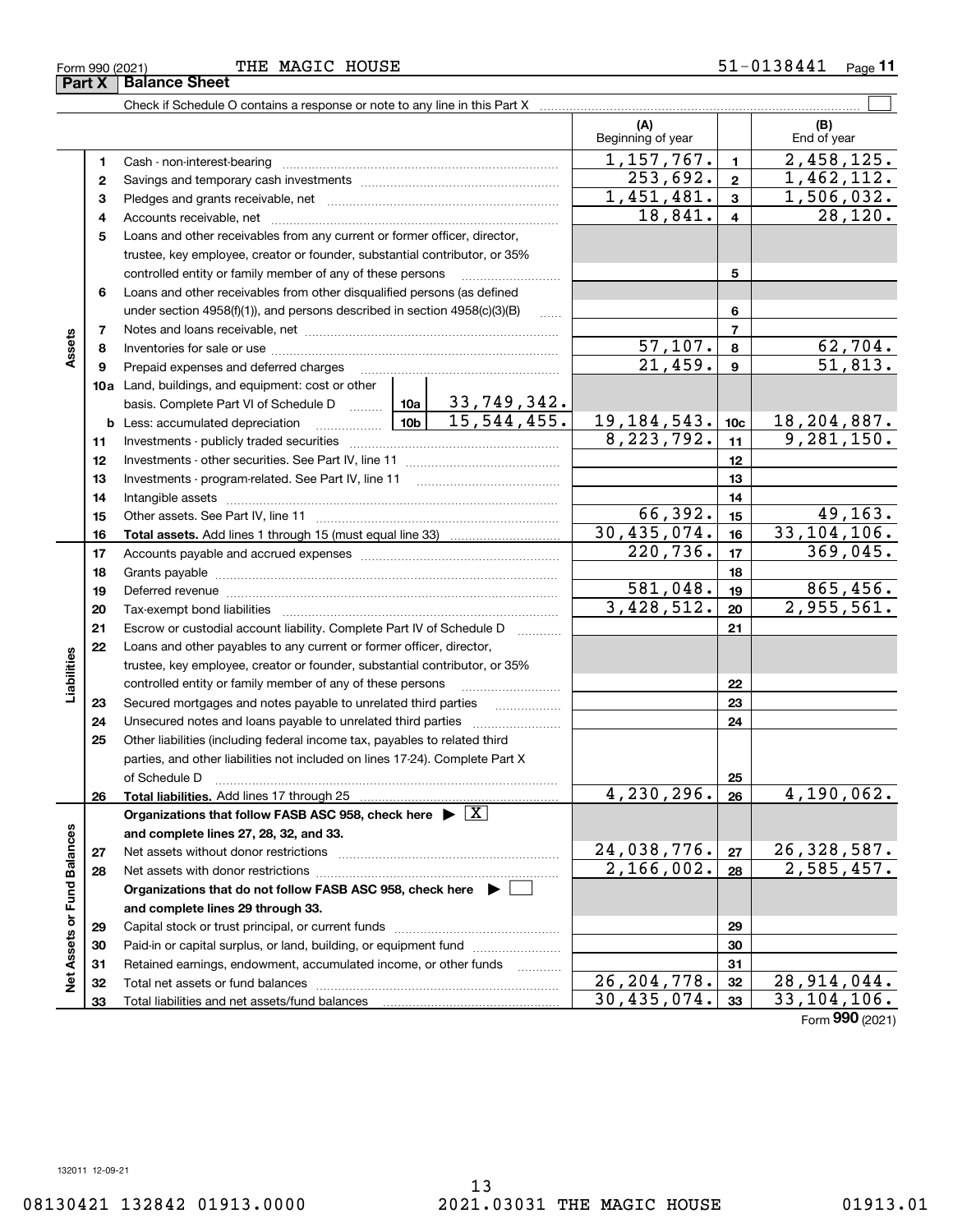|    | THE MAGIC HOUSE<br>Form 990 (2021)                                                                                                                                                                                                                                                                                                                                                                                                                                         |                  | 51-0138441     |            | Page $12$ |  |  |  |
|----|----------------------------------------------------------------------------------------------------------------------------------------------------------------------------------------------------------------------------------------------------------------------------------------------------------------------------------------------------------------------------------------------------------------------------------------------------------------------------|------------------|----------------|------------|-----------|--|--|--|
|    | Part XI<br><b>Reconciliation of Net Assets</b>                                                                                                                                                                                                                                                                                                                                                                                                                             |                  |                |            |           |  |  |  |
|    |                                                                                                                                                                                                                                                                                                                                                                                                                                                                            |                  |                |            |           |  |  |  |
|    |                                                                                                                                                                                                                                                                                                                                                                                                                                                                            |                  |                |            |           |  |  |  |
| 1  |                                                                                                                                                                                                                                                                                                                                                                                                                                                                            | 1.               | 8,688,118.     |            |           |  |  |  |
| 2  |                                                                                                                                                                                                                                                                                                                                                                                                                                                                            | $\mathbf{2}$     | 7,032,832.     |            |           |  |  |  |
| з  | Revenue less expenses. Subtract line 2 from line 1                                                                                                                                                                                                                                                                                                                                                                                                                         | 3                | 1,655,286.     |            |           |  |  |  |
| 4  | $\overline{26}$ , 204, 778.<br>4                                                                                                                                                                                                                                                                                                                                                                                                                                           |                  |                |            |           |  |  |  |
| 5  | Net unrealized gains (losses) on investments<br>$\overline{a_1, \ldots, a_n, \ldots, a_n, \ldots, a_n, \ldots, a_n, \ldots, a_n, \ldots, a_n, \ldots, a_n, \ldots, a_n, \ldots, a_n, \ldots, a_n, \ldots, a_n, \ldots, a_n, \ldots, a_n, \ldots, a_n, \ldots, a_n, \ldots, a_n, \ldots, a_n, \ldots, a_n, \ldots, a_n, \ldots, a_n, \ldots, a_n, \ldots, a_n, \ldots, a_n, \ldots, a_n, \ldots, a_n, \ldots, a_n, \ldots, a_n, \ldots, a_n, \ldots, a_n, \ldots, a_n, \ld$ | 5                | 1,053,980.     |            |           |  |  |  |
| 6  |                                                                                                                                                                                                                                                                                                                                                                                                                                                                            | 6                |                |            |           |  |  |  |
| 7  | Investment expenses                                                                                                                                                                                                                                                                                                                                                                                                                                                        | $\overline{7}$   |                |            |           |  |  |  |
| 8  | Prior period adjustments manufactured content content of the content of the content of the content of the content of the content of the content of the content of the content of the content of the content of the content of                                                                                                                                                                                                                                              | 8                |                |            |           |  |  |  |
| 9  | Other changes in net assets or fund balances (explain on Schedule O)                                                                                                                                                                                                                                                                                                                                                                                                       | 9                |                |            | 0.        |  |  |  |
| 10 | Net assets or fund balances at end of year. Combine lines 3 through 9 (must equal Part X, line 32,                                                                                                                                                                                                                                                                                                                                                                         |                  |                |            |           |  |  |  |
|    |                                                                                                                                                                                                                                                                                                                                                                                                                                                                            | 10 <sup>10</sup> | 28,914,044.    |            |           |  |  |  |
|    | Part XII Financial Statements and Reporting                                                                                                                                                                                                                                                                                                                                                                                                                                |                  |                |            |           |  |  |  |
|    |                                                                                                                                                                                                                                                                                                                                                                                                                                                                            |                  |                |            |           |  |  |  |
|    |                                                                                                                                                                                                                                                                                                                                                                                                                                                                            |                  |                | Yes        | No        |  |  |  |
| 1  | $\boxed{\mathbf{X}}$ Accrual<br>Accounting method used to prepare the Form 990: <u>[</u> Cash<br>Other                                                                                                                                                                                                                                                                                                                                                                     |                  |                |            |           |  |  |  |
|    | If the organization changed its method of accounting from a prior year or checked "Other," explain on Schedule O.                                                                                                                                                                                                                                                                                                                                                          |                  |                |            |           |  |  |  |
|    | 2a Were the organization's financial statements compiled or reviewed by an independent accountant?                                                                                                                                                                                                                                                                                                                                                                         |                  | 2a             |            | X         |  |  |  |
|    | If "Yes," check a box below to indicate whether the financial statements for the year were compiled or reviewed on a                                                                                                                                                                                                                                                                                                                                                       |                  |                |            |           |  |  |  |
|    | separate basis, consolidated basis, or both:                                                                                                                                                                                                                                                                                                                                                                                                                               |                  |                |            |           |  |  |  |
|    | Separate basis<br>Consolidated basis<br>Both consolidated and separate basis                                                                                                                                                                                                                                                                                                                                                                                               |                  |                |            |           |  |  |  |
|    | <b>b</b> Were the organization's financial statements audited by an independent accountant?                                                                                                                                                                                                                                                                                                                                                                                |                  | 2 <sub>b</sub> | Х          |           |  |  |  |
|    | If "Yes," check a box below to indicate whether the financial statements for the year were audited on a separate basis,                                                                                                                                                                                                                                                                                                                                                    |                  |                |            |           |  |  |  |
|    | consolidated basis, or both:                                                                                                                                                                                                                                                                                                                                                                                                                                               |                  |                |            |           |  |  |  |
|    | $\lfloor x \rfloor$ Separate basis<br><b>Consolidated basis</b><br>Both consolidated and separate basis                                                                                                                                                                                                                                                                                                                                                                    |                  |                |            |           |  |  |  |
|    | c If "Yes" to line 2a or 2b, does the organization have a committee that assumes responsibility for oversight of the audit,                                                                                                                                                                                                                                                                                                                                                |                  |                |            |           |  |  |  |
|    |                                                                                                                                                                                                                                                                                                                                                                                                                                                                            |                  | 2c             | х          |           |  |  |  |
|    | If the organization changed either its oversight process or selection process during the tax year, explain on Schedule O.                                                                                                                                                                                                                                                                                                                                                  |                  |                |            |           |  |  |  |
|    | 3a As a result of a federal award, was the organization required to undergo an audit or audits as set forth in the Single Audit                                                                                                                                                                                                                                                                                                                                            |                  |                |            |           |  |  |  |
|    |                                                                                                                                                                                                                                                                                                                                                                                                                                                                            |                  | За             |            | x         |  |  |  |
|    | b If "Yes," did the organization undergo the required audit or audits? If the organization did not undergo the required audit                                                                                                                                                                                                                                                                                                                                              |                  |                |            |           |  |  |  |
|    | or audits, explain why on Schedule O and describe any steps taken to undergo such audits manufactured content to                                                                                                                                                                                                                                                                                                                                                           |                  | 3b             | <b>000</b> |           |  |  |  |

Form (2021) **990**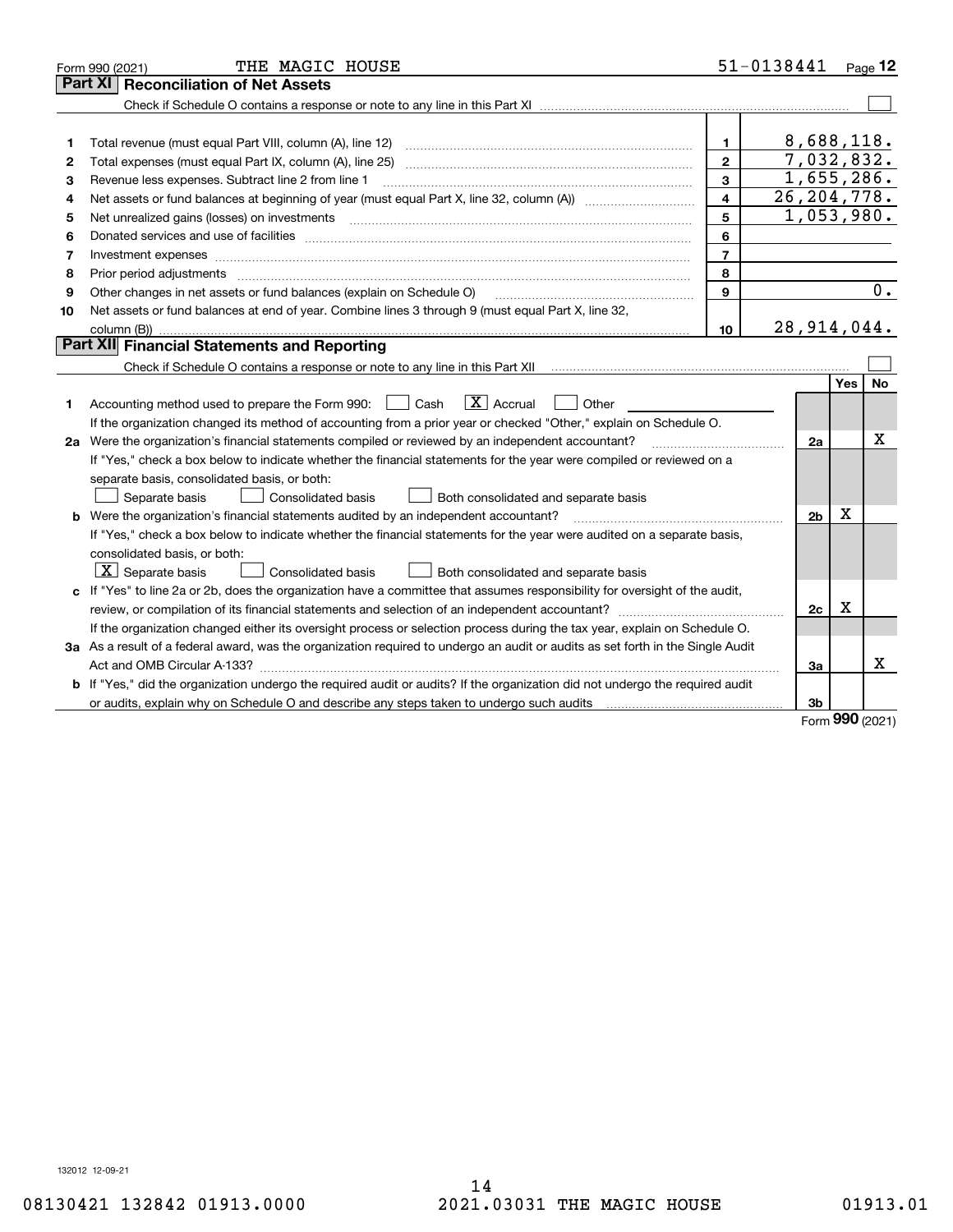Department of the Treasury Internal Revenue Service

**(Form 990)**

# **Public Charity Status and Public Support**

**Complete if the organization is a section 501(c)(3) organization or a section 4947(a)(1) nonexempt charitable trust.**

**| Attach to Form 990 or Form 990-EZ.** 

**| Go to www.irs.gov/Form990 for instructions and the latest information.**

| OMB No. 1545-0047                   |
|-------------------------------------|
| Ū                                   |
| <b>Open to Public</b><br>Inspection |

| Name of the organization |                                                                                                                                            |                                                                                                                                                                                                                                 |                 |                                                       |                                                                |    |                            |  | <b>Employer identification number</b> |  |  |
|--------------------------|--------------------------------------------------------------------------------------------------------------------------------------------|---------------------------------------------------------------------------------------------------------------------------------------------------------------------------------------------------------------------------------|-----------------|-------------------------------------------------------|----------------------------------------------------------------|----|----------------------------|--|---------------------------------------|--|--|
|                          |                                                                                                                                            |                                                                                                                                                                                                                                 | THE MAGIC HOUSE |                                                       |                                                                |    |                            |  | 51-0138441                            |  |  |
| Part I                   |                                                                                                                                            | Reason for Public Charity Status. (All organizations must complete this part.) See instructions.                                                                                                                                |                 |                                                       |                                                                |    |                            |  |                                       |  |  |
|                          |                                                                                                                                            | The organization is not a private foundation because it is: (For lines 1 through 12, check only one box.)                                                                                                                       |                 |                                                       |                                                                |    |                            |  |                                       |  |  |
| 1                        |                                                                                                                                            | A church, convention of churches, or association of churches described in section 170(b)(1)(A)(i).                                                                                                                              |                 |                                                       |                                                                |    |                            |  |                                       |  |  |
| 2                        |                                                                                                                                            | A school described in section 170(b)(1)(A)(ii). (Attach Schedule E (Form 990).)                                                                                                                                                 |                 |                                                       |                                                                |    |                            |  |                                       |  |  |
| з                        |                                                                                                                                            | A hospital or a cooperative hospital service organization described in section 170(b)(1)(A)(iii).                                                                                                                               |                 |                                                       |                                                                |    |                            |  |                                       |  |  |
| 4                        |                                                                                                                                            | A medical research organization operated in conjunction with a hospital described in section 170(b)(1)(A)(iii). Enter the hospital's name,                                                                                      |                 |                                                       |                                                                |    |                            |  |                                       |  |  |
|                          |                                                                                                                                            | city, and state:                                                                                                                                                                                                                |                 |                                                       |                                                                |    |                            |  |                                       |  |  |
| 5                        |                                                                                                                                            | An organization operated for the benefit of a college or university owned or operated by a governmental unit described in                                                                                                       |                 |                                                       |                                                                |    |                            |  |                                       |  |  |
|                          |                                                                                                                                            | section 170(b)(1)(A)(iv). (Complete Part II.)                                                                                                                                                                                   |                 |                                                       |                                                                |    |                            |  |                                       |  |  |
| 6                        |                                                                                                                                            | A federal, state, or local government or governmental unit described in section 170(b)(1)(A)(v).                                                                                                                                |                 |                                                       |                                                                |    |                            |  |                                       |  |  |
| 7                        | $\lfloor x \rfloor$                                                                                                                        | An organization that normally receives a substantial part of its support from a governmental unit or from the general public described in                                                                                       |                 |                                                       |                                                                |    |                            |  |                                       |  |  |
|                          |                                                                                                                                            | section 170(b)(1)(A)(vi). (Complete Part II.)                                                                                                                                                                                   |                 |                                                       |                                                                |    |                            |  |                                       |  |  |
| 8                        |                                                                                                                                            | A community trust described in section 170(b)(1)(A)(vi). (Complete Part II.)                                                                                                                                                    |                 |                                                       |                                                                |    |                            |  |                                       |  |  |
| 9                        |                                                                                                                                            | An agricultural research organization described in section 170(b)(1)(A)(ix) operated in conjunction with a land-grant college                                                                                                   |                 |                                                       |                                                                |    |                            |  |                                       |  |  |
|                          | or university or a non-land-grant college of agriculture (see instructions). Enter the name, city, and state of the college or             |                                                                                                                                                                                                                                 |                 |                                                       |                                                                |    |                            |  |                                       |  |  |
|                          |                                                                                                                                            | university:                                                                                                                                                                                                                     |                 |                                                       |                                                                |    |                            |  |                                       |  |  |
| 10                       |                                                                                                                                            | An organization that normally receives (1) more than 33 1/3% of its support from contributions, membership fees, and gross receipts from                                                                                        |                 |                                                       |                                                                |    |                            |  |                                       |  |  |
|                          |                                                                                                                                            | activities related to its exempt functions, subject to certain exceptions; and (2) no more than 33 1/3% of its support from gross investment                                                                                    |                 |                                                       |                                                                |    |                            |  |                                       |  |  |
|                          |                                                                                                                                            | income and unrelated business taxable income (less section 511 tax) from businesses acquired by the organization after June 30, 1975.                                                                                           |                 |                                                       |                                                                |    |                            |  |                                       |  |  |
|                          | See section 509(a)(2). (Complete Part III.)                                                                                                |                                                                                                                                                                                                                                 |                 |                                                       |                                                                |    |                            |  |                                       |  |  |
| 11                       | An organization organized and operated exclusively to test for public safety. See section 509(a)(4).                                       |                                                                                                                                                                                                                                 |                 |                                                       |                                                                |    |                            |  |                                       |  |  |
| 12                       | An organization organized and operated exclusively for the benefit of, to perform the functions of, or to carry out the purposes of one or |                                                                                                                                                                                                                                 |                 |                                                       |                                                                |    |                            |  |                                       |  |  |
|                          | more publicly supported organizations described in section $509(a)(1)$ or section $509(a)(2)$ . See section $509(a)(3)$ . Check the box on |                                                                                                                                                                                                                                 |                 |                                                       |                                                                |    |                            |  |                                       |  |  |
|                          | lines 12a through 12d that describes the type of supporting organization and complete lines 12e, 12f, and 12g.                             |                                                                                                                                                                                                                                 |                 |                                                       |                                                                |    |                            |  |                                       |  |  |
| а                        | Type I. A supporting organization operated, supervised, or controlled by its supported organization(s), typically by giving                |                                                                                                                                                                                                                                 |                 |                                                       |                                                                |    |                            |  |                                       |  |  |
|                          | the supported organization(s) the power to regularly appoint or elect a majority of the directors or trustees of the supporting            |                                                                                                                                                                                                                                 |                 |                                                       |                                                                |    |                            |  |                                       |  |  |
|                          |                                                                                                                                            | organization. You must complete Part IV, Sections A and B.                                                                                                                                                                      |                 |                                                       |                                                                |    |                            |  |                                       |  |  |
| b                        |                                                                                                                                            | Type II. A supporting organization supervised or controlled in connection with its supported organization(s), by having                                                                                                         |                 |                                                       |                                                                |    |                            |  |                                       |  |  |
|                          |                                                                                                                                            | control or management of the supporting organization vested in the same persons that control or manage the supported                                                                                                            |                 |                                                       |                                                                |    |                            |  |                                       |  |  |
|                          |                                                                                                                                            | organization(s). You must complete Part IV, Sections A and C.                                                                                                                                                                   |                 |                                                       |                                                                |    |                            |  |                                       |  |  |
| с                        |                                                                                                                                            | Type III functionally integrated. A supporting organization operated in connection with, and functionally integrated with,                                                                                                      |                 |                                                       |                                                                |    |                            |  |                                       |  |  |
|                          |                                                                                                                                            | its supported organization(s) (see instructions). You must complete Part IV, Sections A, D, and E.<br>Type III non-functionally integrated. A supporting organization operated in connection with its supported organization(s) |                 |                                                       |                                                                |    |                            |  |                                       |  |  |
| d                        |                                                                                                                                            |                                                                                                                                                                                                                                 |                 |                                                       |                                                                |    |                            |  |                                       |  |  |
|                          |                                                                                                                                            | that is not functionally integrated. The organization generally must satisfy a distribution requirement and an attentiveness<br>requirement (see instructions). You must complete Part IV, Sections A and D, and Part V.        |                 |                                                       |                                                                |    |                            |  |                                       |  |  |
|                          |                                                                                                                                            | Check this box if the organization received a written determination from the IRS that it is a Type I, Type II, Type III                                                                                                         |                 |                                                       |                                                                |    |                            |  |                                       |  |  |
|                          |                                                                                                                                            | functionally integrated, or Type III non-functionally integrated supporting organization.                                                                                                                                       |                 |                                                       |                                                                |    |                            |  |                                       |  |  |
| f                        |                                                                                                                                            | Enter the number of supported organizations                                                                                                                                                                                     |                 |                                                       |                                                                |    |                            |  |                                       |  |  |
|                          |                                                                                                                                            | Provide the following information about the supported organization(s).                                                                                                                                                          |                 |                                                       |                                                                |    |                            |  |                                       |  |  |
|                          |                                                                                                                                            | (i) Name of supported                                                                                                                                                                                                           | (ii) EIN        | (iii) Type of organization                            | (iv) Is the organization listed<br>in your governing document? |    | (v) Amount of monetary     |  | (vi) Amount of other                  |  |  |
|                          |                                                                                                                                            | organization                                                                                                                                                                                                                    |                 | (described on lines 1-10<br>above (see instructions)) | Yes                                                            | No | support (see instructions) |  | support (see instructions)            |  |  |
|                          |                                                                                                                                            |                                                                                                                                                                                                                                 |                 |                                                       |                                                                |    |                            |  |                                       |  |  |
|                          |                                                                                                                                            |                                                                                                                                                                                                                                 |                 |                                                       |                                                                |    |                            |  |                                       |  |  |
|                          |                                                                                                                                            |                                                                                                                                                                                                                                 |                 |                                                       |                                                                |    |                            |  |                                       |  |  |
|                          |                                                                                                                                            |                                                                                                                                                                                                                                 |                 |                                                       |                                                                |    |                            |  |                                       |  |  |
|                          |                                                                                                                                            |                                                                                                                                                                                                                                 |                 |                                                       |                                                                |    |                            |  |                                       |  |  |
|                          |                                                                                                                                            |                                                                                                                                                                                                                                 |                 |                                                       |                                                                |    |                            |  |                                       |  |  |
|                          |                                                                                                                                            |                                                                                                                                                                                                                                 |                 |                                                       |                                                                |    |                            |  |                                       |  |  |
|                          |                                                                                                                                            |                                                                                                                                                                                                                                 |                 |                                                       |                                                                |    |                            |  |                                       |  |  |
|                          |                                                                                                                                            |                                                                                                                                                                                                                                 |                 |                                                       |                                                                |    |                            |  |                                       |  |  |
|                          |                                                                                                                                            |                                                                                                                                                                                                                                 |                 |                                                       |                                                                |    |                            |  |                                       |  |  |
| Total                    |                                                                                                                                            |                                                                                                                                                                                                                                 |                 |                                                       |                                                                |    |                            |  |                                       |  |  |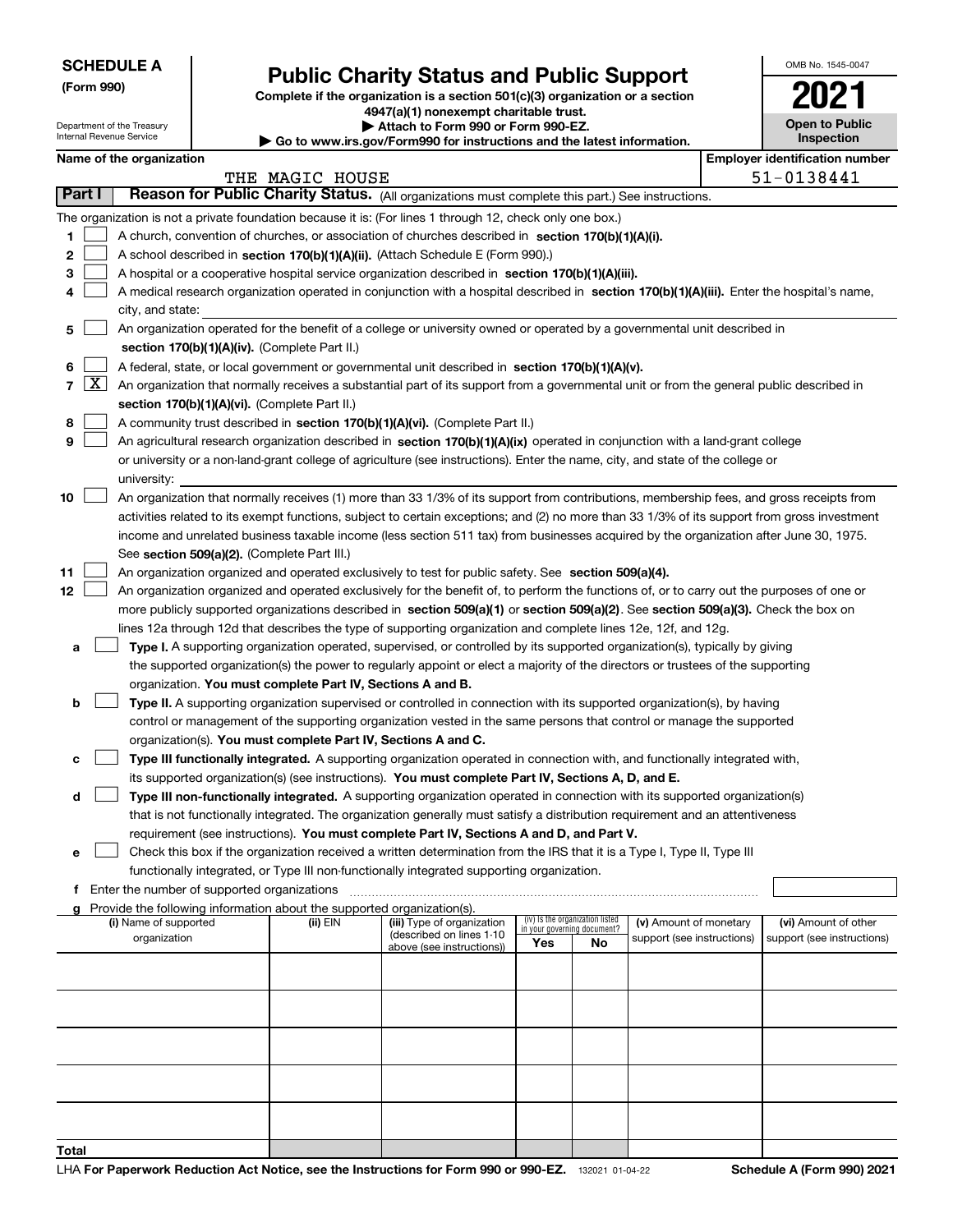| Schedule A (Form 990) 202 |  |  |
|---------------------------|--|--|
|                           |  |  |

 $51 - 0138441$  Page 2 Schedule A (Form 990) 2021 THE MAGIC HOUSE 5 $1\text{--}0138441$  Page

**Part II** Support Schedule for Organizations Described in Sections 170(b)(1)(A)(iv) and 170(b)(1)(A)(vi)

(Complete only if you checked the box on line 5, 7, or 8 of Part I or if the organization failed to qualify under Part III. If the organization fails to qualify under the tests listed below, please complete Part III.)

| Calendar year (or fiscal year beginning in)<br>(f) Total<br>(a) 2017<br>(b) 2018<br>$(c)$ 2019<br>$(d)$ 2020<br>(e) 2021<br>1 Gifts, grants, contributions, and<br>membership fees received. (Do not<br>4314178.17698734.<br>4237405.<br>3011382.<br>3292871.<br>2842898.<br>include any "unusual grants.")<br>2 Tax revenues levied for the organ-<br>ization's benefit and either paid to<br>or expended on its behalf<br>3 The value of services or facilities<br>furnished by a governmental unit to<br>the organization without charge<br>4237405.<br>4314178.17698734.<br>3011382.<br>3292871.<br>2842898.<br>4 Total. Add lines 1 through 3<br>5 The portion of total contributions<br>by each person (other than a<br>governmental unit or publicly<br>supported organization) included<br>on line 1 that exceeds 2% of the<br>amount shown on line 11,<br>3080282.<br>column (f)<br>14618452.<br>6 Public support. Subtract line 5 from line 4.<br><b>Section B. Total Support</b><br>Calendar year (or fiscal year beginning in)<br>(a) 2017<br>(b) 2018<br>$(c)$ 2019<br>$(d)$ 2020<br>(e) 2021<br>(f) Total<br>3292871.<br>4314178.17698734.<br>4237405.<br>3011382.<br>2842898.<br><b>7</b> Amounts from line 4<br>8 Gross income from interest.<br>dividends, payments received on<br>securities loans, rents, royalties,<br>160, 919.<br>155,715.<br>168, 750.<br>1068974.<br>302, 102.<br>281,488.<br>and income from similar sources<br><b>9</b> Net income from unrelated business<br>activities, whether or not the<br>89,818.<br>4,134.<br>2,152.<br>1,909.<br>48,210.<br>146,223.<br>business is regularly carried on<br>10 Other income. Do not include gain<br>or loss from the sale of capital<br>assets (Explain in Part VI.)<br>18913931.<br>11 Total support. Add lines 7 through 10<br>21,654,289.<br>12<br>12 Gross receipts from related activities, etc. (see instructions)<br>13 First 5 years. If the Form 990 is for the organization's first, second, third, fourth, or fifth tax year as a section 501(c)(3)<br>organization, check this box and stop here manufactured and content to the state of the state of the state of the state of the state of the state of the state of the state of the state of the state of the state of the stat<br><b>Section C. Computation of Public Support Percentage</b><br>77.29<br>14<br>%<br>72.25<br>15<br>%<br>16a 33 1/3% support test - 2021. If the organization did not check the box on line 13, and line 14 is 33 1/3% or more, check this box and<br>$\blacktriangleright$ $\vert$ X $\vert$<br>stop here. The organization qualifies as a publicly supported organization<br>b 33 1/3% support test - 2020. If the organization did not check a box on line 13 or 16a, and line 15 is 33 1/3% or more, check this box<br>and stop here. The organization qualifies as a publicly supported organization<br>17a 10% -facts-and-circumstances test - 2021. If the organization did not check a box on line 13, 16a, or 16b, and line 14 is 10% or more,<br>and if the organization meets the facts and circumstances test, check this box and stop here. Explain in Part VI how the organization<br>meets the facts-and-circumstances test. The organization qualifies as a publicly supported organization<br><b>b 10% -facts-and-circumstances test - 2020.</b> If the organization did not check a box on line 13, 16a, 16b, or 17a, and line 15 is 10% or<br>more, and if the organization meets the facts-and-circumstances test, check this box and stop here. Explain in Part VI how the<br>organization meets the facts-and-circumstances test. The organization qualifies as a publicly supported organization<br>18 Private foundation. If the organization did not check a box on line 13, 16a, 16b, 17a, or 17b, check this box and see instructions<br>Schadula A (Form 990) 2021 | <b>Section A. Public Support</b> |  |  |  |  |  |  |  |  |  |  |
|-----------------------------------------------------------------------------------------------------------------------------------------------------------------------------------------------------------------------------------------------------------------------------------------------------------------------------------------------------------------------------------------------------------------------------------------------------------------------------------------------------------------------------------------------------------------------------------------------------------------------------------------------------------------------------------------------------------------------------------------------------------------------------------------------------------------------------------------------------------------------------------------------------------------------------------------------------------------------------------------------------------------------------------------------------------------------------------------------------------------------------------------------------------------------------------------------------------------------------------------------------------------------------------------------------------------------------------------------------------------------------------------------------------------------------------------------------------------------------------------------------------------------------------------------------------------------------------------------------------------------------------------------------------------------------------------------------------------------------------------------------------------------------------------------------------------------------------------------------------------------------------------------------------------------------------------------------------------------------------------------------------------------------------------------------------------------------------------------------------------------------------------------------------------------------------------------------------------------------------------------------------------------------------------------------------------------------------------------------------------------------------------------------------------------------------------------------------------------------------------------------------------------------------------------------------------------------------------------------------------------------------------------------------------------------------------------------------------------------------------------------------------------------------------------------------------------------------------------------------------------------------------------------------------------------------------------------------------------------------------------------------------------------------------------------------------------------------------------------------------------------------------------------------------------------------------------------------------------------------------------------------------------------------------------------------------------------------------------------------------------------------------------------------------------------------------------------------------------------------------------------------------------------------------------------------------------------------------------------------------------------------------------------------------------------------------------------------------------------------------------------------------------------------------------------------------------------------------------------------------------------------|----------------------------------|--|--|--|--|--|--|--|--|--|--|
|                                                                                                                                                                                                                                                                                                                                                                                                                                                                                                                                                                                                                                                                                                                                                                                                                                                                                                                                                                                                                                                                                                                                                                                                                                                                                                                                                                                                                                                                                                                                                                                                                                                                                                                                                                                                                                                                                                                                                                                                                                                                                                                                                                                                                                                                                                                                                                                                                                                                                                                                                                                                                                                                                                                                                                                                                                                                                                                                                                                                                                                                                                                                                                                                                                                                                                                                                                                                                                                                                                                                                                                                                                                                                                                                                                                                                                                                                   |                                  |  |  |  |  |  |  |  |  |  |  |
|                                                                                                                                                                                                                                                                                                                                                                                                                                                                                                                                                                                                                                                                                                                                                                                                                                                                                                                                                                                                                                                                                                                                                                                                                                                                                                                                                                                                                                                                                                                                                                                                                                                                                                                                                                                                                                                                                                                                                                                                                                                                                                                                                                                                                                                                                                                                                                                                                                                                                                                                                                                                                                                                                                                                                                                                                                                                                                                                                                                                                                                                                                                                                                                                                                                                                                                                                                                                                                                                                                                                                                                                                                                                                                                                                                                                                                                                                   |                                  |  |  |  |  |  |  |  |  |  |  |
|                                                                                                                                                                                                                                                                                                                                                                                                                                                                                                                                                                                                                                                                                                                                                                                                                                                                                                                                                                                                                                                                                                                                                                                                                                                                                                                                                                                                                                                                                                                                                                                                                                                                                                                                                                                                                                                                                                                                                                                                                                                                                                                                                                                                                                                                                                                                                                                                                                                                                                                                                                                                                                                                                                                                                                                                                                                                                                                                                                                                                                                                                                                                                                                                                                                                                                                                                                                                                                                                                                                                                                                                                                                                                                                                                                                                                                                                                   |                                  |  |  |  |  |  |  |  |  |  |  |
|                                                                                                                                                                                                                                                                                                                                                                                                                                                                                                                                                                                                                                                                                                                                                                                                                                                                                                                                                                                                                                                                                                                                                                                                                                                                                                                                                                                                                                                                                                                                                                                                                                                                                                                                                                                                                                                                                                                                                                                                                                                                                                                                                                                                                                                                                                                                                                                                                                                                                                                                                                                                                                                                                                                                                                                                                                                                                                                                                                                                                                                                                                                                                                                                                                                                                                                                                                                                                                                                                                                                                                                                                                                                                                                                                                                                                                                                                   |                                  |  |  |  |  |  |  |  |  |  |  |
|                                                                                                                                                                                                                                                                                                                                                                                                                                                                                                                                                                                                                                                                                                                                                                                                                                                                                                                                                                                                                                                                                                                                                                                                                                                                                                                                                                                                                                                                                                                                                                                                                                                                                                                                                                                                                                                                                                                                                                                                                                                                                                                                                                                                                                                                                                                                                                                                                                                                                                                                                                                                                                                                                                                                                                                                                                                                                                                                                                                                                                                                                                                                                                                                                                                                                                                                                                                                                                                                                                                                                                                                                                                                                                                                                                                                                                                                                   |                                  |  |  |  |  |  |  |  |  |  |  |
|                                                                                                                                                                                                                                                                                                                                                                                                                                                                                                                                                                                                                                                                                                                                                                                                                                                                                                                                                                                                                                                                                                                                                                                                                                                                                                                                                                                                                                                                                                                                                                                                                                                                                                                                                                                                                                                                                                                                                                                                                                                                                                                                                                                                                                                                                                                                                                                                                                                                                                                                                                                                                                                                                                                                                                                                                                                                                                                                                                                                                                                                                                                                                                                                                                                                                                                                                                                                                                                                                                                                                                                                                                                                                                                                                                                                                                                                                   |                                  |  |  |  |  |  |  |  |  |  |  |
|                                                                                                                                                                                                                                                                                                                                                                                                                                                                                                                                                                                                                                                                                                                                                                                                                                                                                                                                                                                                                                                                                                                                                                                                                                                                                                                                                                                                                                                                                                                                                                                                                                                                                                                                                                                                                                                                                                                                                                                                                                                                                                                                                                                                                                                                                                                                                                                                                                                                                                                                                                                                                                                                                                                                                                                                                                                                                                                                                                                                                                                                                                                                                                                                                                                                                                                                                                                                                                                                                                                                                                                                                                                                                                                                                                                                                                                                                   |                                  |  |  |  |  |  |  |  |  |  |  |
|                                                                                                                                                                                                                                                                                                                                                                                                                                                                                                                                                                                                                                                                                                                                                                                                                                                                                                                                                                                                                                                                                                                                                                                                                                                                                                                                                                                                                                                                                                                                                                                                                                                                                                                                                                                                                                                                                                                                                                                                                                                                                                                                                                                                                                                                                                                                                                                                                                                                                                                                                                                                                                                                                                                                                                                                                                                                                                                                                                                                                                                                                                                                                                                                                                                                                                                                                                                                                                                                                                                                                                                                                                                                                                                                                                                                                                                                                   |                                  |  |  |  |  |  |  |  |  |  |  |
|                                                                                                                                                                                                                                                                                                                                                                                                                                                                                                                                                                                                                                                                                                                                                                                                                                                                                                                                                                                                                                                                                                                                                                                                                                                                                                                                                                                                                                                                                                                                                                                                                                                                                                                                                                                                                                                                                                                                                                                                                                                                                                                                                                                                                                                                                                                                                                                                                                                                                                                                                                                                                                                                                                                                                                                                                                                                                                                                                                                                                                                                                                                                                                                                                                                                                                                                                                                                                                                                                                                                                                                                                                                                                                                                                                                                                                                                                   |                                  |  |  |  |  |  |  |  |  |  |  |
|                                                                                                                                                                                                                                                                                                                                                                                                                                                                                                                                                                                                                                                                                                                                                                                                                                                                                                                                                                                                                                                                                                                                                                                                                                                                                                                                                                                                                                                                                                                                                                                                                                                                                                                                                                                                                                                                                                                                                                                                                                                                                                                                                                                                                                                                                                                                                                                                                                                                                                                                                                                                                                                                                                                                                                                                                                                                                                                                                                                                                                                                                                                                                                                                                                                                                                                                                                                                                                                                                                                                                                                                                                                                                                                                                                                                                                                                                   |                                  |  |  |  |  |  |  |  |  |  |  |
|                                                                                                                                                                                                                                                                                                                                                                                                                                                                                                                                                                                                                                                                                                                                                                                                                                                                                                                                                                                                                                                                                                                                                                                                                                                                                                                                                                                                                                                                                                                                                                                                                                                                                                                                                                                                                                                                                                                                                                                                                                                                                                                                                                                                                                                                                                                                                                                                                                                                                                                                                                                                                                                                                                                                                                                                                                                                                                                                                                                                                                                                                                                                                                                                                                                                                                                                                                                                                                                                                                                                                                                                                                                                                                                                                                                                                                                                                   |                                  |  |  |  |  |  |  |  |  |  |  |
|                                                                                                                                                                                                                                                                                                                                                                                                                                                                                                                                                                                                                                                                                                                                                                                                                                                                                                                                                                                                                                                                                                                                                                                                                                                                                                                                                                                                                                                                                                                                                                                                                                                                                                                                                                                                                                                                                                                                                                                                                                                                                                                                                                                                                                                                                                                                                                                                                                                                                                                                                                                                                                                                                                                                                                                                                                                                                                                                                                                                                                                                                                                                                                                                                                                                                                                                                                                                                                                                                                                                                                                                                                                                                                                                                                                                                                                                                   |                                  |  |  |  |  |  |  |  |  |  |  |
|                                                                                                                                                                                                                                                                                                                                                                                                                                                                                                                                                                                                                                                                                                                                                                                                                                                                                                                                                                                                                                                                                                                                                                                                                                                                                                                                                                                                                                                                                                                                                                                                                                                                                                                                                                                                                                                                                                                                                                                                                                                                                                                                                                                                                                                                                                                                                                                                                                                                                                                                                                                                                                                                                                                                                                                                                                                                                                                                                                                                                                                                                                                                                                                                                                                                                                                                                                                                                                                                                                                                                                                                                                                                                                                                                                                                                                                                                   |                                  |  |  |  |  |  |  |  |  |  |  |
|                                                                                                                                                                                                                                                                                                                                                                                                                                                                                                                                                                                                                                                                                                                                                                                                                                                                                                                                                                                                                                                                                                                                                                                                                                                                                                                                                                                                                                                                                                                                                                                                                                                                                                                                                                                                                                                                                                                                                                                                                                                                                                                                                                                                                                                                                                                                                                                                                                                                                                                                                                                                                                                                                                                                                                                                                                                                                                                                                                                                                                                                                                                                                                                                                                                                                                                                                                                                                                                                                                                                                                                                                                                                                                                                                                                                                                                                                   |                                  |  |  |  |  |  |  |  |  |  |  |
|                                                                                                                                                                                                                                                                                                                                                                                                                                                                                                                                                                                                                                                                                                                                                                                                                                                                                                                                                                                                                                                                                                                                                                                                                                                                                                                                                                                                                                                                                                                                                                                                                                                                                                                                                                                                                                                                                                                                                                                                                                                                                                                                                                                                                                                                                                                                                                                                                                                                                                                                                                                                                                                                                                                                                                                                                                                                                                                                                                                                                                                                                                                                                                                                                                                                                                                                                                                                                                                                                                                                                                                                                                                                                                                                                                                                                                                                                   |                                  |  |  |  |  |  |  |  |  |  |  |
|                                                                                                                                                                                                                                                                                                                                                                                                                                                                                                                                                                                                                                                                                                                                                                                                                                                                                                                                                                                                                                                                                                                                                                                                                                                                                                                                                                                                                                                                                                                                                                                                                                                                                                                                                                                                                                                                                                                                                                                                                                                                                                                                                                                                                                                                                                                                                                                                                                                                                                                                                                                                                                                                                                                                                                                                                                                                                                                                                                                                                                                                                                                                                                                                                                                                                                                                                                                                                                                                                                                                                                                                                                                                                                                                                                                                                                                                                   |                                  |  |  |  |  |  |  |  |  |  |  |
|                                                                                                                                                                                                                                                                                                                                                                                                                                                                                                                                                                                                                                                                                                                                                                                                                                                                                                                                                                                                                                                                                                                                                                                                                                                                                                                                                                                                                                                                                                                                                                                                                                                                                                                                                                                                                                                                                                                                                                                                                                                                                                                                                                                                                                                                                                                                                                                                                                                                                                                                                                                                                                                                                                                                                                                                                                                                                                                                                                                                                                                                                                                                                                                                                                                                                                                                                                                                                                                                                                                                                                                                                                                                                                                                                                                                                                                                                   |                                  |  |  |  |  |  |  |  |  |  |  |
|                                                                                                                                                                                                                                                                                                                                                                                                                                                                                                                                                                                                                                                                                                                                                                                                                                                                                                                                                                                                                                                                                                                                                                                                                                                                                                                                                                                                                                                                                                                                                                                                                                                                                                                                                                                                                                                                                                                                                                                                                                                                                                                                                                                                                                                                                                                                                                                                                                                                                                                                                                                                                                                                                                                                                                                                                                                                                                                                                                                                                                                                                                                                                                                                                                                                                                                                                                                                                                                                                                                                                                                                                                                                                                                                                                                                                                                                                   |                                  |  |  |  |  |  |  |  |  |  |  |
|                                                                                                                                                                                                                                                                                                                                                                                                                                                                                                                                                                                                                                                                                                                                                                                                                                                                                                                                                                                                                                                                                                                                                                                                                                                                                                                                                                                                                                                                                                                                                                                                                                                                                                                                                                                                                                                                                                                                                                                                                                                                                                                                                                                                                                                                                                                                                                                                                                                                                                                                                                                                                                                                                                                                                                                                                                                                                                                                                                                                                                                                                                                                                                                                                                                                                                                                                                                                                                                                                                                                                                                                                                                                                                                                                                                                                                                                                   |                                  |  |  |  |  |  |  |  |  |  |  |
|                                                                                                                                                                                                                                                                                                                                                                                                                                                                                                                                                                                                                                                                                                                                                                                                                                                                                                                                                                                                                                                                                                                                                                                                                                                                                                                                                                                                                                                                                                                                                                                                                                                                                                                                                                                                                                                                                                                                                                                                                                                                                                                                                                                                                                                                                                                                                                                                                                                                                                                                                                                                                                                                                                                                                                                                                                                                                                                                                                                                                                                                                                                                                                                                                                                                                                                                                                                                                                                                                                                                                                                                                                                                                                                                                                                                                                                                                   |                                  |  |  |  |  |  |  |  |  |  |  |
|                                                                                                                                                                                                                                                                                                                                                                                                                                                                                                                                                                                                                                                                                                                                                                                                                                                                                                                                                                                                                                                                                                                                                                                                                                                                                                                                                                                                                                                                                                                                                                                                                                                                                                                                                                                                                                                                                                                                                                                                                                                                                                                                                                                                                                                                                                                                                                                                                                                                                                                                                                                                                                                                                                                                                                                                                                                                                                                                                                                                                                                                                                                                                                                                                                                                                                                                                                                                                                                                                                                                                                                                                                                                                                                                                                                                                                                                                   |                                  |  |  |  |  |  |  |  |  |  |  |
|                                                                                                                                                                                                                                                                                                                                                                                                                                                                                                                                                                                                                                                                                                                                                                                                                                                                                                                                                                                                                                                                                                                                                                                                                                                                                                                                                                                                                                                                                                                                                                                                                                                                                                                                                                                                                                                                                                                                                                                                                                                                                                                                                                                                                                                                                                                                                                                                                                                                                                                                                                                                                                                                                                                                                                                                                                                                                                                                                                                                                                                                                                                                                                                                                                                                                                                                                                                                                                                                                                                                                                                                                                                                                                                                                                                                                                                                                   |                                  |  |  |  |  |  |  |  |  |  |  |
|                                                                                                                                                                                                                                                                                                                                                                                                                                                                                                                                                                                                                                                                                                                                                                                                                                                                                                                                                                                                                                                                                                                                                                                                                                                                                                                                                                                                                                                                                                                                                                                                                                                                                                                                                                                                                                                                                                                                                                                                                                                                                                                                                                                                                                                                                                                                                                                                                                                                                                                                                                                                                                                                                                                                                                                                                                                                                                                                                                                                                                                                                                                                                                                                                                                                                                                                                                                                                                                                                                                                                                                                                                                                                                                                                                                                                                                                                   |                                  |  |  |  |  |  |  |  |  |  |  |
|                                                                                                                                                                                                                                                                                                                                                                                                                                                                                                                                                                                                                                                                                                                                                                                                                                                                                                                                                                                                                                                                                                                                                                                                                                                                                                                                                                                                                                                                                                                                                                                                                                                                                                                                                                                                                                                                                                                                                                                                                                                                                                                                                                                                                                                                                                                                                                                                                                                                                                                                                                                                                                                                                                                                                                                                                                                                                                                                                                                                                                                                                                                                                                                                                                                                                                                                                                                                                                                                                                                                                                                                                                                                                                                                                                                                                                                                                   |                                  |  |  |  |  |  |  |  |  |  |  |
|                                                                                                                                                                                                                                                                                                                                                                                                                                                                                                                                                                                                                                                                                                                                                                                                                                                                                                                                                                                                                                                                                                                                                                                                                                                                                                                                                                                                                                                                                                                                                                                                                                                                                                                                                                                                                                                                                                                                                                                                                                                                                                                                                                                                                                                                                                                                                                                                                                                                                                                                                                                                                                                                                                                                                                                                                                                                                                                                                                                                                                                                                                                                                                                                                                                                                                                                                                                                                                                                                                                                                                                                                                                                                                                                                                                                                                                                                   |                                  |  |  |  |  |  |  |  |  |  |  |
|                                                                                                                                                                                                                                                                                                                                                                                                                                                                                                                                                                                                                                                                                                                                                                                                                                                                                                                                                                                                                                                                                                                                                                                                                                                                                                                                                                                                                                                                                                                                                                                                                                                                                                                                                                                                                                                                                                                                                                                                                                                                                                                                                                                                                                                                                                                                                                                                                                                                                                                                                                                                                                                                                                                                                                                                                                                                                                                                                                                                                                                                                                                                                                                                                                                                                                                                                                                                                                                                                                                                                                                                                                                                                                                                                                                                                                                                                   |                                  |  |  |  |  |  |  |  |  |  |  |
|                                                                                                                                                                                                                                                                                                                                                                                                                                                                                                                                                                                                                                                                                                                                                                                                                                                                                                                                                                                                                                                                                                                                                                                                                                                                                                                                                                                                                                                                                                                                                                                                                                                                                                                                                                                                                                                                                                                                                                                                                                                                                                                                                                                                                                                                                                                                                                                                                                                                                                                                                                                                                                                                                                                                                                                                                                                                                                                                                                                                                                                                                                                                                                                                                                                                                                                                                                                                                                                                                                                                                                                                                                                                                                                                                                                                                                                                                   |                                  |  |  |  |  |  |  |  |  |  |  |
|                                                                                                                                                                                                                                                                                                                                                                                                                                                                                                                                                                                                                                                                                                                                                                                                                                                                                                                                                                                                                                                                                                                                                                                                                                                                                                                                                                                                                                                                                                                                                                                                                                                                                                                                                                                                                                                                                                                                                                                                                                                                                                                                                                                                                                                                                                                                                                                                                                                                                                                                                                                                                                                                                                                                                                                                                                                                                                                                                                                                                                                                                                                                                                                                                                                                                                                                                                                                                                                                                                                                                                                                                                                                                                                                                                                                                                                                                   |                                  |  |  |  |  |  |  |  |  |  |  |
|                                                                                                                                                                                                                                                                                                                                                                                                                                                                                                                                                                                                                                                                                                                                                                                                                                                                                                                                                                                                                                                                                                                                                                                                                                                                                                                                                                                                                                                                                                                                                                                                                                                                                                                                                                                                                                                                                                                                                                                                                                                                                                                                                                                                                                                                                                                                                                                                                                                                                                                                                                                                                                                                                                                                                                                                                                                                                                                                                                                                                                                                                                                                                                                                                                                                                                                                                                                                                                                                                                                                                                                                                                                                                                                                                                                                                                                                                   |                                  |  |  |  |  |  |  |  |  |  |  |
|                                                                                                                                                                                                                                                                                                                                                                                                                                                                                                                                                                                                                                                                                                                                                                                                                                                                                                                                                                                                                                                                                                                                                                                                                                                                                                                                                                                                                                                                                                                                                                                                                                                                                                                                                                                                                                                                                                                                                                                                                                                                                                                                                                                                                                                                                                                                                                                                                                                                                                                                                                                                                                                                                                                                                                                                                                                                                                                                                                                                                                                                                                                                                                                                                                                                                                                                                                                                                                                                                                                                                                                                                                                                                                                                                                                                                                                                                   |                                  |  |  |  |  |  |  |  |  |  |  |
|                                                                                                                                                                                                                                                                                                                                                                                                                                                                                                                                                                                                                                                                                                                                                                                                                                                                                                                                                                                                                                                                                                                                                                                                                                                                                                                                                                                                                                                                                                                                                                                                                                                                                                                                                                                                                                                                                                                                                                                                                                                                                                                                                                                                                                                                                                                                                                                                                                                                                                                                                                                                                                                                                                                                                                                                                                                                                                                                                                                                                                                                                                                                                                                                                                                                                                                                                                                                                                                                                                                                                                                                                                                                                                                                                                                                                                                                                   |                                  |  |  |  |  |  |  |  |  |  |  |
|                                                                                                                                                                                                                                                                                                                                                                                                                                                                                                                                                                                                                                                                                                                                                                                                                                                                                                                                                                                                                                                                                                                                                                                                                                                                                                                                                                                                                                                                                                                                                                                                                                                                                                                                                                                                                                                                                                                                                                                                                                                                                                                                                                                                                                                                                                                                                                                                                                                                                                                                                                                                                                                                                                                                                                                                                                                                                                                                                                                                                                                                                                                                                                                                                                                                                                                                                                                                                                                                                                                                                                                                                                                                                                                                                                                                                                                                                   |                                  |  |  |  |  |  |  |  |  |  |  |
|                                                                                                                                                                                                                                                                                                                                                                                                                                                                                                                                                                                                                                                                                                                                                                                                                                                                                                                                                                                                                                                                                                                                                                                                                                                                                                                                                                                                                                                                                                                                                                                                                                                                                                                                                                                                                                                                                                                                                                                                                                                                                                                                                                                                                                                                                                                                                                                                                                                                                                                                                                                                                                                                                                                                                                                                                                                                                                                                                                                                                                                                                                                                                                                                                                                                                                                                                                                                                                                                                                                                                                                                                                                                                                                                                                                                                                                                                   |                                  |  |  |  |  |  |  |  |  |  |  |
|                                                                                                                                                                                                                                                                                                                                                                                                                                                                                                                                                                                                                                                                                                                                                                                                                                                                                                                                                                                                                                                                                                                                                                                                                                                                                                                                                                                                                                                                                                                                                                                                                                                                                                                                                                                                                                                                                                                                                                                                                                                                                                                                                                                                                                                                                                                                                                                                                                                                                                                                                                                                                                                                                                                                                                                                                                                                                                                                                                                                                                                                                                                                                                                                                                                                                                                                                                                                                                                                                                                                                                                                                                                                                                                                                                                                                                                                                   |                                  |  |  |  |  |  |  |  |  |  |  |
|                                                                                                                                                                                                                                                                                                                                                                                                                                                                                                                                                                                                                                                                                                                                                                                                                                                                                                                                                                                                                                                                                                                                                                                                                                                                                                                                                                                                                                                                                                                                                                                                                                                                                                                                                                                                                                                                                                                                                                                                                                                                                                                                                                                                                                                                                                                                                                                                                                                                                                                                                                                                                                                                                                                                                                                                                                                                                                                                                                                                                                                                                                                                                                                                                                                                                                                                                                                                                                                                                                                                                                                                                                                                                                                                                                                                                                                                                   |                                  |  |  |  |  |  |  |  |  |  |  |
|                                                                                                                                                                                                                                                                                                                                                                                                                                                                                                                                                                                                                                                                                                                                                                                                                                                                                                                                                                                                                                                                                                                                                                                                                                                                                                                                                                                                                                                                                                                                                                                                                                                                                                                                                                                                                                                                                                                                                                                                                                                                                                                                                                                                                                                                                                                                                                                                                                                                                                                                                                                                                                                                                                                                                                                                                                                                                                                                                                                                                                                                                                                                                                                                                                                                                                                                                                                                                                                                                                                                                                                                                                                                                                                                                                                                                                                                                   |                                  |  |  |  |  |  |  |  |  |  |  |
|                                                                                                                                                                                                                                                                                                                                                                                                                                                                                                                                                                                                                                                                                                                                                                                                                                                                                                                                                                                                                                                                                                                                                                                                                                                                                                                                                                                                                                                                                                                                                                                                                                                                                                                                                                                                                                                                                                                                                                                                                                                                                                                                                                                                                                                                                                                                                                                                                                                                                                                                                                                                                                                                                                                                                                                                                                                                                                                                                                                                                                                                                                                                                                                                                                                                                                                                                                                                                                                                                                                                                                                                                                                                                                                                                                                                                                                                                   |                                  |  |  |  |  |  |  |  |  |  |  |
|                                                                                                                                                                                                                                                                                                                                                                                                                                                                                                                                                                                                                                                                                                                                                                                                                                                                                                                                                                                                                                                                                                                                                                                                                                                                                                                                                                                                                                                                                                                                                                                                                                                                                                                                                                                                                                                                                                                                                                                                                                                                                                                                                                                                                                                                                                                                                                                                                                                                                                                                                                                                                                                                                                                                                                                                                                                                                                                                                                                                                                                                                                                                                                                                                                                                                                                                                                                                                                                                                                                                                                                                                                                                                                                                                                                                                                                                                   |                                  |  |  |  |  |  |  |  |  |  |  |
|                                                                                                                                                                                                                                                                                                                                                                                                                                                                                                                                                                                                                                                                                                                                                                                                                                                                                                                                                                                                                                                                                                                                                                                                                                                                                                                                                                                                                                                                                                                                                                                                                                                                                                                                                                                                                                                                                                                                                                                                                                                                                                                                                                                                                                                                                                                                                                                                                                                                                                                                                                                                                                                                                                                                                                                                                                                                                                                                                                                                                                                                                                                                                                                                                                                                                                                                                                                                                                                                                                                                                                                                                                                                                                                                                                                                                                                                                   |                                  |  |  |  |  |  |  |  |  |  |  |
|                                                                                                                                                                                                                                                                                                                                                                                                                                                                                                                                                                                                                                                                                                                                                                                                                                                                                                                                                                                                                                                                                                                                                                                                                                                                                                                                                                                                                                                                                                                                                                                                                                                                                                                                                                                                                                                                                                                                                                                                                                                                                                                                                                                                                                                                                                                                                                                                                                                                                                                                                                                                                                                                                                                                                                                                                                                                                                                                                                                                                                                                                                                                                                                                                                                                                                                                                                                                                                                                                                                                                                                                                                                                                                                                                                                                                                                                                   |                                  |  |  |  |  |  |  |  |  |  |  |
|                                                                                                                                                                                                                                                                                                                                                                                                                                                                                                                                                                                                                                                                                                                                                                                                                                                                                                                                                                                                                                                                                                                                                                                                                                                                                                                                                                                                                                                                                                                                                                                                                                                                                                                                                                                                                                                                                                                                                                                                                                                                                                                                                                                                                                                                                                                                                                                                                                                                                                                                                                                                                                                                                                                                                                                                                                                                                                                                                                                                                                                                                                                                                                                                                                                                                                                                                                                                                                                                                                                                                                                                                                                                                                                                                                                                                                                                                   |                                  |  |  |  |  |  |  |  |  |  |  |
|                                                                                                                                                                                                                                                                                                                                                                                                                                                                                                                                                                                                                                                                                                                                                                                                                                                                                                                                                                                                                                                                                                                                                                                                                                                                                                                                                                                                                                                                                                                                                                                                                                                                                                                                                                                                                                                                                                                                                                                                                                                                                                                                                                                                                                                                                                                                                                                                                                                                                                                                                                                                                                                                                                                                                                                                                                                                                                                                                                                                                                                                                                                                                                                                                                                                                                                                                                                                                                                                                                                                                                                                                                                                                                                                                                                                                                                                                   |                                  |  |  |  |  |  |  |  |  |  |  |
|                                                                                                                                                                                                                                                                                                                                                                                                                                                                                                                                                                                                                                                                                                                                                                                                                                                                                                                                                                                                                                                                                                                                                                                                                                                                                                                                                                                                                                                                                                                                                                                                                                                                                                                                                                                                                                                                                                                                                                                                                                                                                                                                                                                                                                                                                                                                                                                                                                                                                                                                                                                                                                                                                                                                                                                                                                                                                                                                                                                                                                                                                                                                                                                                                                                                                                                                                                                                                                                                                                                                                                                                                                                                                                                                                                                                                                                                                   |                                  |  |  |  |  |  |  |  |  |  |  |
|                                                                                                                                                                                                                                                                                                                                                                                                                                                                                                                                                                                                                                                                                                                                                                                                                                                                                                                                                                                                                                                                                                                                                                                                                                                                                                                                                                                                                                                                                                                                                                                                                                                                                                                                                                                                                                                                                                                                                                                                                                                                                                                                                                                                                                                                                                                                                                                                                                                                                                                                                                                                                                                                                                                                                                                                                                                                                                                                                                                                                                                                                                                                                                                                                                                                                                                                                                                                                                                                                                                                                                                                                                                                                                                                                                                                                                                                                   |                                  |  |  |  |  |  |  |  |  |  |  |
|                                                                                                                                                                                                                                                                                                                                                                                                                                                                                                                                                                                                                                                                                                                                                                                                                                                                                                                                                                                                                                                                                                                                                                                                                                                                                                                                                                                                                                                                                                                                                                                                                                                                                                                                                                                                                                                                                                                                                                                                                                                                                                                                                                                                                                                                                                                                                                                                                                                                                                                                                                                                                                                                                                                                                                                                                                                                                                                                                                                                                                                                                                                                                                                                                                                                                                                                                                                                                                                                                                                                                                                                                                                                                                                                                                                                                                                                                   |                                  |  |  |  |  |  |  |  |  |  |  |
|                                                                                                                                                                                                                                                                                                                                                                                                                                                                                                                                                                                                                                                                                                                                                                                                                                                                                                                                                                                                                                                                                                                                                                                                                                                                                                                                                                                                                                                                                                                                                                                                                                                                                                                                                                                                                                                                                                                                                                                                                                                                                                                                                                                                                                                                                                                                                                                                                                                                                                                                                                                                                                                                                                                                                                                                                                                                                                                                                                                                                                                                                                                                                                                                                                                                                                                                                                                                                                                                                                                                                                                                                                                                                                                                                                                                                                                                                   |                                  |  |  |  |  |  |  |  |  |  |  |
|                                                                                                                                                                                                                                                                                                                                                                                                                                                                                                                                                                                                                                                                                                                                                                                                                                                                                                                                                                                                                                                                                                                                                                                                                                                                                                                                                                                                                                                                                                                                                                                                                                                                                                                                                                                                                                                                                                                                                                                                                                                                                                                                                                                                                                                                                                                                                                                                                                                                                                                                                                                                                                                                                                                                                                                                                                                                                                                                                                                                                                                                                                                                                                                                                                                                                                                                                                                                                                                                                                                                                                                                                                                                                                                                                                                                                                                                                   |                                  |  |  |  |  |  |  |  |  |  |  |
|                                                                                                                                                                                                                                                                                                                                                                                                                                                                                                                                                                                                                                                                                                                                                                                                                                                                                                                                                                                                                                                                                                                                                                                                                                                                                                                                                                                                                                                                                                                                                                                                                                                                                                                                                                                                                                                                                                                                                                                                                                                                                                                                                                                                                                                                                                                                                                                                                                                                                                                                                                                                                                                                                                                                                                                                                                                                                                                                                                                                                                                                                                                                                                                                                                                                                                                                                                                                                                                                                                                                                                                                                                                                                                                                                                                                                                                                                   |                                  |  |  |  |  |  |  |  |  |  |  |
|                                                                                                                                                                                                                                                                                                                                                                                                                                                                                                                                                                                                                                                                                                                                                                                                                                                                                                                                                                                                                                                                                                                                                                                                                                                                                                                                                                                                                                                                                                                                                                                                                                                                                                                                                                                                                                                                                                                                                                                                                                                                                                                                                                                                                                                                                                                                                                                                                                                                                                                                                                                                                                                                                                                                                                                                                                                                                                                                                                                                                                                                                                                                                                                                                                                                                                                                                                                                                                                                                                                                                                                                                                                                                                                                                                                                                                                                                   |                                  |  |  |  |  |  |  |  |  |  |  |
|                                                                                                                                                                                                                                                                                                                                                                                                                                                                                                                                                                                                                                                                                                                                                                                                                                                                                                                                                                                                                                                                                                                                                                                                                                                                                                                                                                                                                                                                                                                                                                                                                                                                                                                                                                                                                                                                                                                                                                                                                                                                                                                                                                                                                                                                                                                                                                                                                                                                                                                                                                                                                                                                                                                                                                                                                                                                                                                                                                                                                                                                                                                                                                                                                                                                                                                                                                                                                                                                                                                                                                                                                                                                                                                                                                                                                                                                                   |                                  |  |  |  |  |  |  |  |  |  |  |
|                                                                                                                                                                                                                                                                                                                                                                                                                                                                                                                                                                                                                                                                                                                                                                                                                                                                                                                                                                                                                                                                                                                                                                                                                                                                                                                                                                                                                                                                                                                                                                                                                                                                                                                                                                                                                                                                                                                                                                                                                                                                                                                                                                                                                                                                                                                                                                                                                                                                                                                                                                                                                                                                                                                                                                                                                                                                                                                                                                                                                                                                                                                                                                                                                                                                                                                                                                                                                                                                                                                                                                                                                                                                                                                                                                                                                                                                                   |                                  |  |  |  |  |  |  |  |  |  |  |

**Schedule A (Form 990) 2021**

132022 01-04-22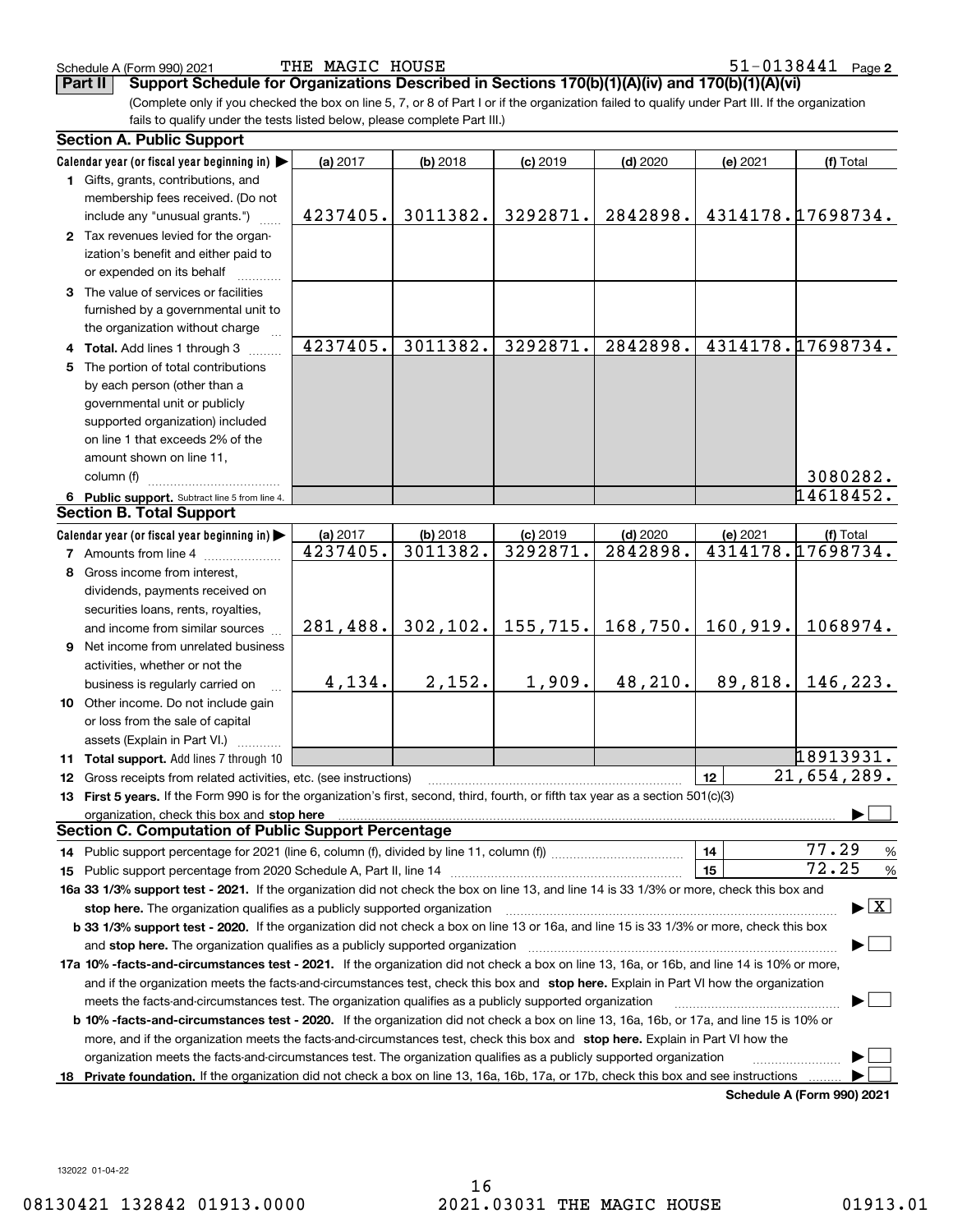Schedule A (Form 990) 2021 THE MAGIC HOUSE 5 $1\text{--}0138441$  Page

**Part III Support Schedule for Organizations Described in Section 509(a)(2)** 

(Complete only if you checked the box on line 10 of Part I or if the organization failed to qualify under Part II. If the organization fails to qualify under the tests listed below, please complete Part II.)

| <b>Section A. Public Support</b>                                                                                                                                                         |            |          |            |            |          |                            |
|------------------------------------------------------------------------------------------------------------------------------------------------------------------------------------------|------------|----------|------------|------------|----------|----------------------------|
| Calendar year (or fiscal year beginning in) $\blacktriangleright$                                                                                                                        | (a) 2017   | (b) 2018 | $(c)$ 2019 | $(d)$ 2020 | (e) 2021 | (f) Total                  |
| 1 Gifts, grants, contributions, and                                                                                                                                                      |            |          |            |            |          |                            |
| membership fees received. (Do not                                                                                                                                                        |            |          |            |            |          |                            |
| include any "unusual grants.")                                                                                                                                                           |            |          |            |            |          |                            |
| 2 Gross receipts from admissions,<br>merchandise sold or services per-<br>formed, or facilities furnished in<br>any activity that is related to the<br>organization's tax-exempt purpose |            |          |            |            |          |                            |
| 3 Gross receipts from activities that<br>are not an unrelated trade or bus-                                                                                                              |            |          |            |            |          |                            |
| iness under section 513                                                                                                                                                                  |            |          |            |            |          |                            |
| 4 Tax revenues levied for the organ-<br>ization's benefit and either paid to<br>or expended on its behalf<br>.                                                                           |            |          |            |            |          |                            |
| 5 The value of services or facilities<br>furnished by a governmental unit to<br>the organization without charge                                                                          |            |          |            |            |          |                            |
| <b>6 Total.</b> Add lines 1 through 5                                                                                                                                                    |            |          |            |            |          |                            |
| 7a Amounts included on lines 1, 2, and<br>3 received from disqualified persons                                                                                                           |            |          |            |            |          |                            |
| <b>b</b> Amounts included on lines 2 and 3 received<br>from other than disqualified persons that<br>exceed the greater of \$5,000 or 1% of the<br>amount on line 13 for the year         |            |          |            |            |          |                            |
| c Add lines 7a and 7b                                                                                                                                                                    |            |          |            |            |          |                            |
| 8 Public support. (Subtract line 7c from line 6.)<br><b>Section B. Total Support</b>                                                                                                     |            |          |            |            |          |                            |
| Calendar year (or fiscal year beginning in) $\blacktriangleright$                                                                                                                        | (a) $2017$ | (b) 2018 | $(c)$ 2019 | $(d)$ 2020 | (e) 2021 | (f) Total                  |
| 9 Amounts from line 6                                                                                                                                                                    |            |          |            |            |          |                            |
| 10a Gross income from interest,<br>dividends, payments received on<br>securities loans, rents, royalties,<br>and income from similar sources                                             |            |          |            |            |          |                            |
| <b>b</b> Unrelated business taxable income<br>(less section 511 taxes) from businesses<br>acquired after June 30, 1975<br>1.1.1.1.1.1.1.1.1.1                                            |            |          |            |            |          |                            |
| c Add lines 10a and 10b                                                                                                                                                                  |            |          |            |            |          |                            |
| <b>11</b> Net income from unrelated business<br>activities not included on line 10b.<br>whether or not the business is<br>regularly carried on                                           |            |          |            |            |          |                            |
| <b>12</b> Other income. Do not include gain<br>or loss from the sale of capital<br>assets (Explain in Part VI.)                                                                          |            |          |            |            |          |                            |
| <b>13</b> Total support. (Add lines 9, 10c, 11, and 12.)                                                                                                                                 |            |          |            |            |          |                            |
| 14 First 5 years. If the Form 990 is for the organization's first, second, third, fourth, or fifth tax year as a section 501(c)(3) organization,                                         |            |          |            |            |          |                            |
| check this box and stop here <b>contractly contractly and structure and stop here</b> check this box and stop here <b>contractly and stop here contractly</b>                            |            |          |            |            |          |                            |
| <b>Section C. Computation of Public Support Percentage</b>                                                                                                                               |            |          |            |            |          |                            |
|                                                                                                                                                                                          |            |          |            |            | 15       | %                          |
| 16 Public support percentage from 2020 Schedule A, Part III, line 15                                                                                                                     |            |          |            |            | 16       | %                          |
| <b>Section D. Computation of Investment Income Percentage</b>                                                                                                                            |            |          |            |            |          |                            |
| 17 Investment income percentage for 2021 (line 10c, column (f), divided by line 13, column (f))                                                                                          |            |          |            |            | 17       | %                          |
| 18 Investment income percentage from 2020 Schedule A, Part III, line 17                                                                                                                  |            |          |            |            | 18       | %                          |
| 19a 33 1/3% support tests - 2021. If the organization did not check the box on line 14, and line 15 is more than 33 1/3%, and line 17 is not                                             |            |          |            |            |          |                            |
| more than 33 1/3%, check this box and stop here. The organization qualifies as a publicly supported organization                                                                         |            |          |            |            |          |                            |
| b 33 1/3% support tests - 2020. If the organization did not check a box on line 14 or line 19a, and line 16 is more than 33 1/3%, and                                                    |            |          |            |            |          |                            |
| line 18 is not more than 33 1/3%, check this box and stop here. The organization qualifies as a publicly supported organization                                                          |            |          |            |            |          |                            |
| 20 Private foundation. If the organization did not check a box on line 14, 19a, or 19b, check this box and see instructions                                                              |            |          |            |            |          |                            |
| 132023 01-04-22                                                                                                                                                                          |            | 17       |            |            |          | Schedule A (Form 990) 2021 |

<sup>08130421 132842 01913.0000 2021.03031</sup> THE MAGIC HOUSE 01913.01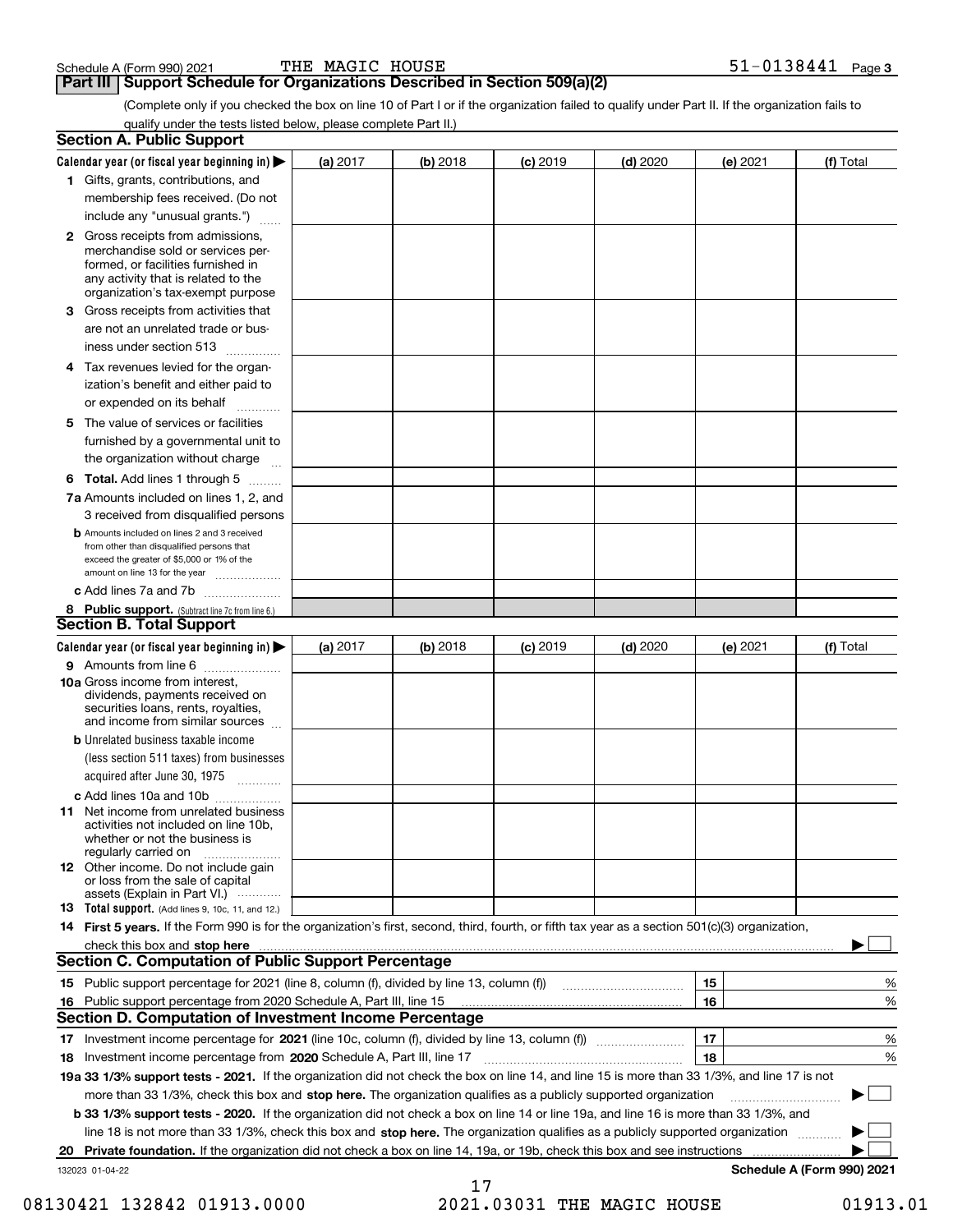**1**

**2**

**3a**

**3b**

**3c**

**4a**

**4b**

**4c**

**5a**

**5b5c**

**6**

**7**

**8**

**9a**

**9b**

**9c**

**10a**

**YesNo**

# **Part IV Supporting Organizations**

(Complete only if you checked a box in line 12 on Part I. If you checked box 12a, Part I, complete Sections A and B. If you checked box 12b, Part I, complete Sections A and C. If you checked box 12c, Part I, complete Sections A, D, and E. If you checked box 12d, Part I, complete Sections A and D, and complete Part V.)

# **Section A. All Supporting Organizations**

- **1** Are all of the organization's supported organizations listed by name in the organization's governing documents? If "No," describe in **Part VI** how the supported organizations are designated. If designated by *class or purpose, describe the designation. If historic and continuing relationship, explain.*
- **2** Did the organization have any supported organization that does not have an IRS determination of status under section 509(a)(1) or (2)? If "Yes," explain in Part VI how the organization determined that the supported *organization was described in section 509(a)(1) or (2).*
- **3a** Did the organization have a supported organization described in section 501(c)(4), (5), or (6)? If "Yes," answer *lines 3b and 3c below.*
- **b** Did the organization confirm that each supported organization qualified under section 501(c)(4), (5), or (6) and satisfied the public support tests under section 509(a)(2)? If "Yes," describe in **Part VI** when and how the *organization made the determination.*
- **c**Did the organization ensure that all support to such organizations was used exclusively for section 170(c)(2)(B) purposes? If "Yes," explain in **Part VI** what controls the organization put in place to ensure such use.
- **4a***If* Was any supported organization not organized in the United States ("foreign supported organization")? *"Yes," and if you checked box 12a or 12b in Part I, answer lines 4b and 4c below.*
- **b** Did the organization have ultimate control and discretion in deciding whether to make grants to the foreign supported organization? If "Yes," describe in **Part VI** how the organization had such control and discretion *despite being controlled or supervised by or in connection with its supported organizations.*
- **c** Did the organization support any foreign supported organization that does not have an IRS determination under sections 501(c)(3) and 509(a)(1) or (2)? If "Yes," explain in **Part VI** what controls the organization used *to ensure that all support to the foreign supported organization was used exclusively for section 170(c)(2)(B) purposes.*
- **5a** Did the organization add, substitute, or remove any supported organizations during the tax year? If "Yes," answer lines 5b and 5c below (if applicable). Also, provide detail in **Part VI,** including (i) the names and EIN *numbers of the supported organizations added, substituted, or removed; (ii) the reasons for each such action; (iii) the authority under the organization's organizing document authorizing such action; and (iv) how the action was accomplished (such as by amendment to the organizing document).*
- **b** Type I or Type II only. Was any added or substituted supported organization part of a class already designated in the organization's organizing document?
- **cSubstitutions only.**  Was the substitution the result of an event beyond the organization's control?
- **6** Did the organization provide support (whether in the form of grants or the provision of services or facilities) to **Part VI.** *If "Yes," provide detail in* support or benefit one or more of the filing organization's supported organizations? anyone other than (i) its supported organizations, (ii) individuals that are part of the charitable class benefited by one or more of its supported organizations, or (iii) other supporting organizations that also
- **7**Did the organization provide a grant, loan, compensation, or other similar payment to a substantial contributor *If "Yes," complete Part I of Schedule L (Form 990).* regard to a substantial contributor? (as defined in section 4958(c)(3)(C)), a family member of a substantial contributor, or a 35% controlled entity with
- **8** Did the organization make a loan to a disqualified person (as defined in section 4958) not described on line 7? *If "Yes," complete Part I of Schedule L (Form 990).*
- **9a** Was the organization controlled directly or indirectly at any time during the tax year by one or more in section 509(a)(1) or (2))? If "Yes," *provide detail in* <code>Part VI.</code> disqualified persons, as defined in section 4946 (other than foundation managers and organizations described
- **b** Did one or more disqualified persons (as defined on line 9a) hold a controlling interest in any entity in which the supporting organization had an interest? If "Yes," provide detail in P**art VI**.
- **c**Did a disqualified person (as defined on line 9a) have an ownership interest in, or derive any personal benefit from, assets in which the supporting organization also had an interest? If "Yes," provide detail in P**art VI.**
- **10a** Was the organization subject to the excess business holdings rules of section 4943 because of section supporting organizations)? If "Yes," answer line 10b below. 4943(f) (regarding certain Type II supporting organizations, and all Type III non-functionally integrated
- **b** Did the organization have any excess business holdings in the tax year? (Use Schedule C, Form 4720, to *determine whether the organization had excess business holdings.)*

132024 01-04-21

# 18 08130421 132842 01913.0000 2021.03031 THE MAGIC HOUSE 01913.01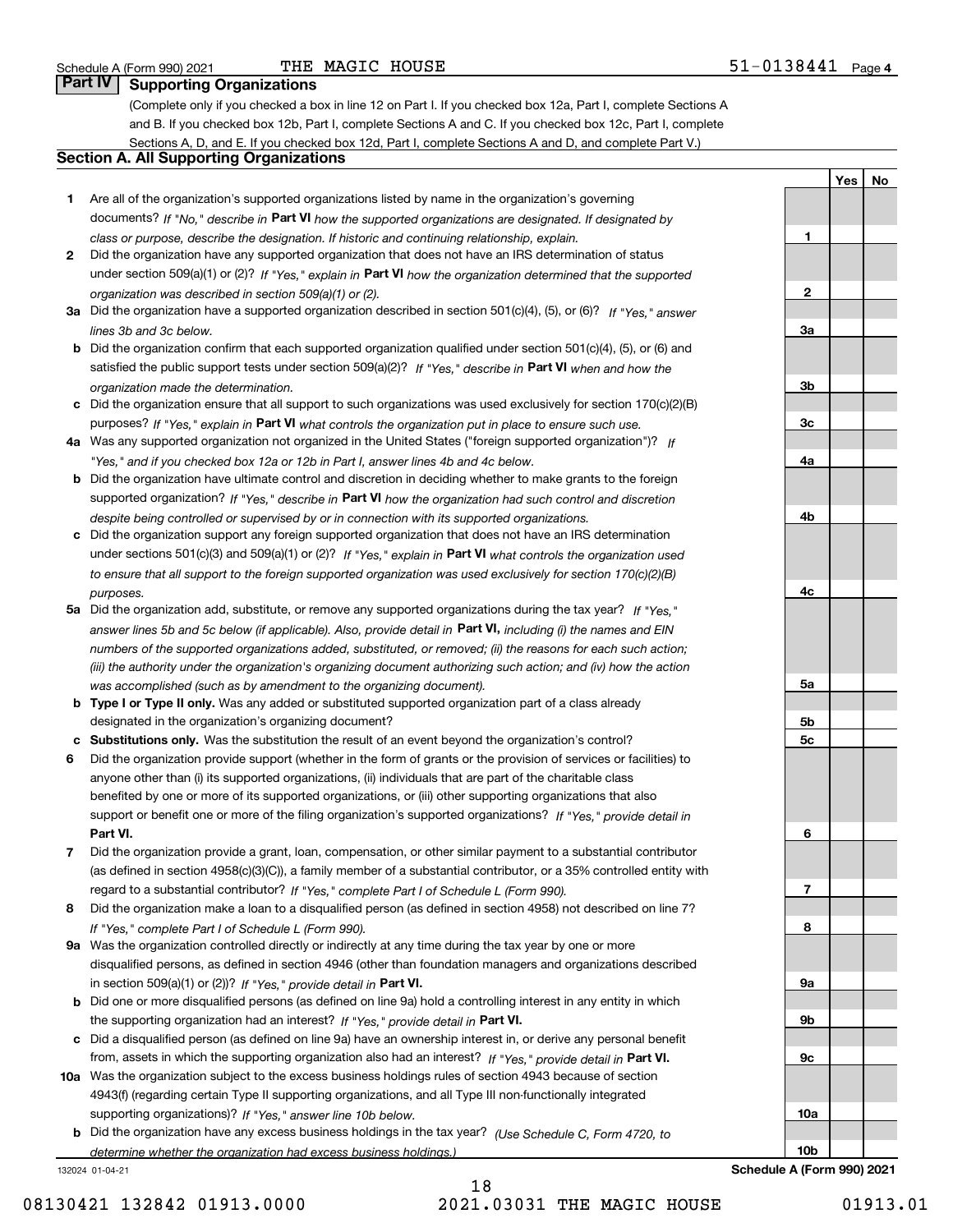| Schedule A (Form 990) 2021 | THE MAGIC HOUSE | 1-0138441<br>Page 5 |
|----------------------------|-----------------|---------------------|
|                            |                 |                     |

|              | Supporting Organizations (continued)<br>Part IV                                                                                                                                                                                                                                                                                                                                                                                                                                                                                                                                                                                                      |                 |     |           |
|--------------|------------------------------------------------------------------------------------------------------------------------------------------------------------------------------------------------------------------------------------------------------------------------------------------------------------------------------------------------------------------------------------------------------------------------------------------------------------------------------------------------------------------------------------------------------------------------------------------------------------------------------------------------------|-----------------|-----|-----------|
|              |                                                                                                                                                                                                                                                                                                                                                                                                                                                                                                                                                                                                                                                      |                 | Yes | <b>No</b> |
| 11           | Has the organization accepted a gift or contribution from any of the following persons?                                                                                                                                                                                                                                                                                                                                                                                                                                                                                                                                                              |                 |     |           |
|              | a A person who directly or indirectly controls, either alone or together with persons described on lines 11b and                                                                                                                                                                                                                                                                                                                                                                                                                                                                                                                                     |                 |     |           |
|              | 11c below, the governing body of a supported organization?                                                                                                                                                                                                                                                                                                                                                                                                                                                                                                                                                                                           | 11a             |     |           |
|              | <b>b</b> A family member of a person described on line 11a above?                                                                                                                                                                                                                                                                                                                                                                                                                                                                                                                                                                                    | 11 <sub>b</sub> |     |           |
|              | c A 35% controlled entity of a person described on line 11a or 11b above? If "Yes" to line 11a, 11b, or 11c, provide                                                                                                                                                                                                                                                                                                                                                                                                                                                                                                                                 |                 |     |           |
|              | detail in Part VI.                                                                                                                                                                                                                                                                                                                                                                                                                                                                                                                                                                                                                                   | 11c             |     |           |
|              | <b>Section B. Type I Supporting Organizations</b>                                                                                                                                                                                                                                                                                                                                                                                                                                                                                                                                                                                                    |                 |     |           |
|              |                                                                                                                                                                                                                                                                                                                                                                                                                                                                                                                                                                                                                                                      |                 | Yes | <b>No</b> |
| 1            | Did the governing body, members of the governing body, officers acting in their official capacity, or membership of one or<br>more supported organizations have the power to regularly appoint or elect at least a majority of the organization's officers,<br>directors, or trustees at all times during the tax year? If "No," describe in Part VI how the supported organization(s)<br>effectively operated, supervised, or controlled the organization's activities. If the organization had more than one supported<br>organization, describe how the powers to appoint and/or remove officers, directors, or trustees were allocated among the |                 |     |           |
| $\mathbf{2}$ | supported organizations and what conditions or restrictions, if any, applied to such powers during the tax year.<br>Did the organization operate for the benefit of any supported organization other than the supported                                                                                                                                                                                                                                                                                                                                                                                                                              | 1               |     |           |
|              | organization(s) that operated, supervised, or controlled the supporting organization? If "Yes," explain in                                                                                                                                                                                                                                                                                                                                                                                                                                                                                                                                           |                 |     |           |
|              | Part VI how providing such benefit carried out the purposes of the supported organization(s) that operated,                                                                                                                                                                                                                                                                                                                                                                                                                                                                                                                                          |                 |     |           |
|              | supervised, or controlled the supporting organization.                                                                                                                                                                                                                                                                                                                                                                                                                                                                                                                                                                                               | $\mathbf{2}$    |     |           |
|              | Section C. Type II Supporting Organizations                                                                                                                                                                                                                                                                                                                                                                                                                                                                                                                                                                                                          |                 |     |           |
|              |                                                                                                                                                                                                                                                                                                                                                                                                                                                                                                                                                                                                                                                      |                 | Yes | <b>No</b> |
| 1            | Were a majority of the organization's directors or trustees during the tax year also a majority of the directors                                                                                                                                                                                                                                                                                                                                                                                                                                                                                                                                     |                 |     |           |
|              | or trustees of each of the organization's supported organization(s)? If "No." describe in Part VI how control                                                                                                                                                                                                                                                                                                                                                                                                                                                                                                                                        |                 |     |           |
|              | or management of the supporting organization was vested in the same persons that controlled or managed                                                                                                                                                                                                                                                                                                                                                                                                                                                                                                                                               |                 |     |           |
|              | the supported organization(s).                                                                                                                                                                                                                                                                                                                                                                                                                                                                                                                                                                                                                       | 1               |     |           |
|              | <b>Section D. All Type III Supporting Organizations</b>                                                                                                                                                                                                                                                                                                                                                                                                                                                                                                                                                                                              |                 |     |           |
|              |                                                                                                                                                                                                                                                                                                                                                                                                                                                                                                                                                                                                                                                      |                 | Yes | No        |
| 1            | Did the organization provide to each of its supported organizations, by the last day of the fifth month of the<br>organization's tax year, (i) a written notice describing the type and amount of support provided during the prior tax                                                                                                                                                                                                                                                                                                                                                                                                              |                 |     |           |

| organization's tax year, (i) a written notice describing the type and amount of support provided during the prior tax  |  |
|------------------------------------------------------------------------------------------------------------------------|--|
| year, (ii) a copy of the Form 990 that was most recently filed as of the date of notification, and (iii) copies of the |  |
| organization's governing documents in effect on the date of notification, to the extent not previously provided?       |  |
| Were any of the organization's officers, directors, or trustees either (i) appointed or elected by the supported       |  |
| organization(s) or (ii) serving on the governing body of a supported organization? If "No." explain in Part VI how     |  |
| the organization maintained a close and continuous working relationship with the supported organization(s).            |  |
| By reason of the relationship described on line 2, above, did the organization's supported organizations have a        |  |
|                                                                                                                        |  |

| significant voice in the organization's investment policies and in directing the use of the organization's   |
|--------------------------------------------------------------------------------------------------------------|
| income or assets at all times during the tax year? If "Yes," describe in Part VI the role the organization's |
| supported organizations played in this regard                                                                |

# *supported organizations played in this regard.* **Section E. Type III Functionally Integrated Supporting Organizations**

| Check the box next to the method that the organization used to satisfy the Integral Part Test during the year (see instructions). |  |
|-----------------------------------------------------------------------------------------------------------------------------------|--|
|                                                                                                                                   |  |

- **a**The organization satisfied the Activities Test. *Complete* line 2 below.  $\mathcal{L}^{\text{max}}$
- **b**The organization is the parent of each of its supported organizations. *Complete* line 3 *below.*  $\mathcal{L}^{\text{max}}$

|  |  | The organization supported a governmental entity. Describe in Part VI how you supported a governmental entity (see instructions). |  |
|--|--|-----------------------------------------------------------------------------------------------------------------------------------|--|
|--|--|-----------------------------------------------------------------------------------------------------------------------------------|--|

- **2Answer lines 2a and 2b below. Yes No** Activities Test.
- **a** Did substantially all of the organization's activities during the tax year directly further the exempt purposes of the supported organization(s) to which the organization was responsive? If "Yes," then in **Part VI identify those supported organizations and explain**  *how these activities directly furthered their exempt purposes, how the organization was responsive to those supported organizations, and how the organization determined that these activities constituted substantially all of its activities.*
- **b** Did the activities described on line 2a, above, constitute activities that, but for the organization's involvement, **Part VI**  *the reasons for the organization's position that its supported organization(s) would have engaged in* one or more of the organization's supported organization(s) would have been engaged in? If "Yes," e*xplain in these activities but for the organization's involvement.*
- **3**Parent of Supported Organizations. Answer lines 3a and 3b below.

**a** Did the organization have the power to regularly appoint or elect a majority of the officers, directors, or trustees of each of the supported organizations? If "Yes" or "No" provide details in **Part VI.** 

**b** Did the organization exercise a substantial degree of direction over the policies, programs, and activities of each of its supported organizations? If "Yes," describe in Part VI the role played by the organization in this regard.

**3bSchedule A (Form 990) 2021**

**3**

**2a**

**2b**

**3a**

132025 01-04-22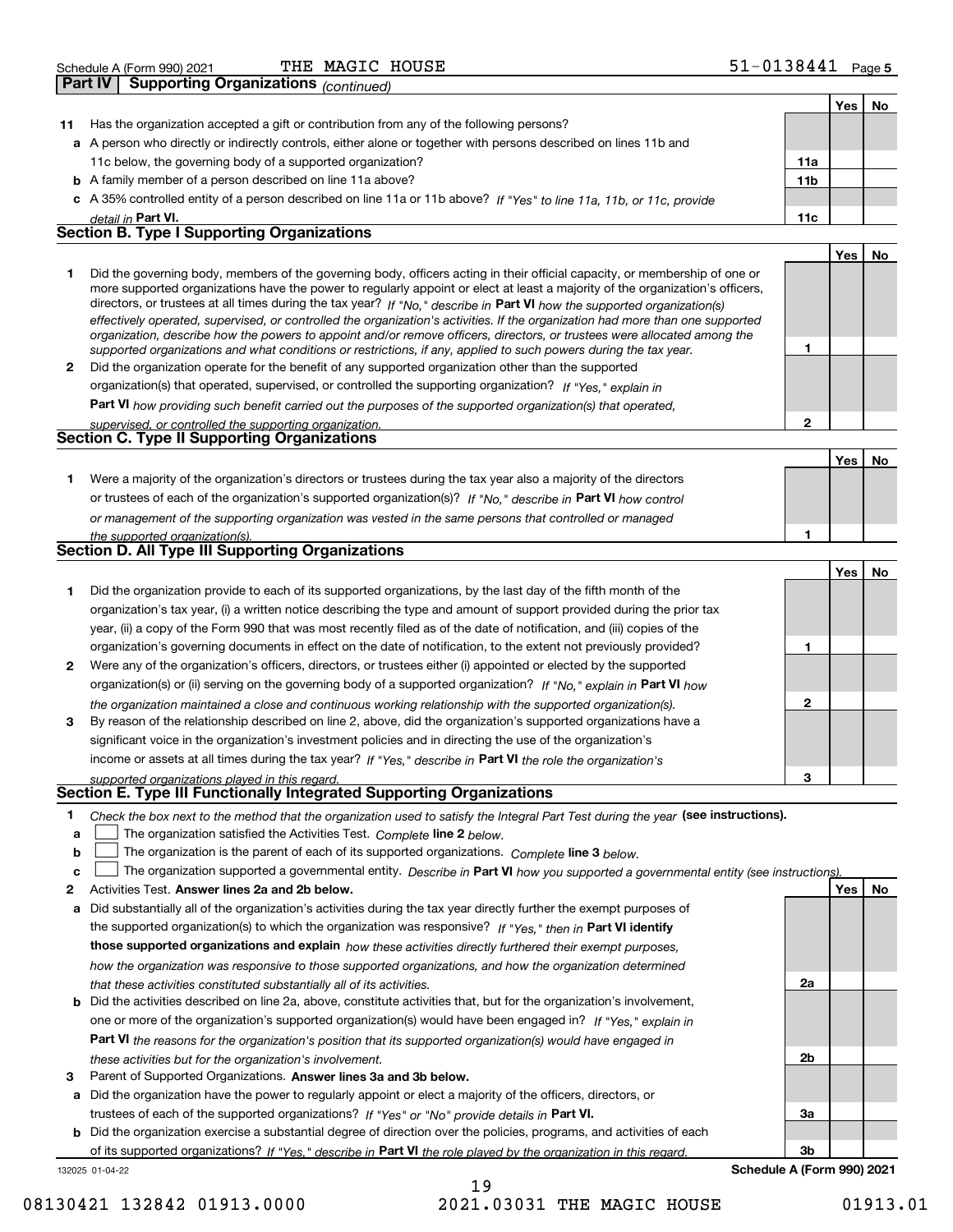|              | Type III Non-Functionally Integrated 509(a)(3) Supporting Organizations<br>Part V                                                              |                |                |                                |
|--------------|------------------------------------------------------------------------------------------------------------------------------------------------|----------------|----------------|--------------------------------|
| 1            | Check here if the organization satisfied the Integral Part Test as a qualifying trust on Nov. 20, 1970 (explain in Part VI). See instructions. |                |                |                                |
|              | All other Type III non-functionally integrated supporting organizations must complete Sections A through E.                                    |                |                |                                |
|              | Section A - Adjusted Net Income                                                                                                                |                | (A) Prior Year | (B) Current Year<br>(optional) |
| 1            | Net short-term capital gain                                                                                                                    | 1              |                |                                |
| 2            | Recoveries of prior-year distributions                                                                                                         | $\mathbf{2}$   |                |                                |
| 3            | Other gross income (see instructions)                                                                                                          | 3              |                |                                |
| 4            | Add lines 1 through 3.                                                                                                                         | 4              |                |                                |
| 5            | Depreciation and depletion                                                                                                                     | 5              |                |                                |
| 6            | Portion of operating expenses paid or incurred for production or                                                                               |                |                |                                |
|              | collection of gross income or for management, conservation, or                                                                                 |                |                |                                |
|              | maintenance of property held for production of income (see instructions)                                                                       | 6              |                |                                |
| 7            | Other expenses (see instructions)                                                                                                              | $\overline{7}$ |                |                                |
| 8            | Adjusted Net Income (subtract lines 5, 6, and 7 from line 4)                                                                                   | 8              |                |                                |
|              | <b>Section B - Minimum Asset Amount</b>                                                                                                        |                | (A) Prior Year | (B) Current Year<br>(optional) |
| 1            | Aggregate fair market value of all non-exempt-use assets (see                                                                                  |                |                |                                |
|              | instructions for short tax year or assets held for part of year):                                                                              |                |                |                                |
|              | <b>a</b> Average monthly value of securities                                                                                                   | 1a             |                |                                |
|              | <b>b</b> Average monthly cash balances                                                                                                         | 1 <sub>b</sub> |                |                                |
|              | c Fair market value of other non-exempt-use assets                                                                                             | 1c             |                |                                |
|              | <b>d</b> Total (add lines 1a, 1b, and 1c)                                                                                                      | 1d             |                |                                |
|              | e Discount claimed for blockage or other factors                                                                                               |                |                |                                |
|              | (explain in detail in Part VI):                                                                                                                |                |                |                                |
| $\mathbf{2}$ | Acquisition indebtedness applicable to non-exempt-use assets                                                                                   | $\mathbf{2}$   |                |                                |
| 3            | Subtract line 2 from line 1d.                                                                                                                  | 3              |                |                                |
| 4            | Cash deemed held for exempt use. Enter 0.015 of line 3 (for greater amount,                                                                    |                |                |                                |
|              | see instructions)                                                                                                                              | 4              |                |                                |
| 5            | Net value of non-exempt-use assets (subtract line 4 from line 3)                                                                               | 5              |                |                                |
| 6            | Multiply line 5 by 0.035.                                                                                                                      | 6              |                |                                |
| 7            | Recoveries of prior-year distributions                                                                                                         | $\overline{7}$ |                |                                |
| 8            | Minimum Asset Amount (add line 7 to line 6)                                                                                                    | 8              |                |                                |
|              | <b>Section C - Distributable Amount</b>                                                                                                        |                |                | <b>Current Year</b>            |
| 1            | Adjusted net income for prior year (from Section A, line 8, column A)                                                                          | 1              |                |                                |
| 2            | Enter 0.85 of line 1.                                                                                                                          | $\mathbf{2}$   |                |                                |
| 3            | Minimum asset amount for prior year (from Section B, line 8, column A)                                                                         | 3              |                |                                |
| 4            | Enter greater of line 2 or line 3.                                                                                                             | 4              |                |                                |
| 5            | Income tax imposed in prior year                                                                                                               | 5              |                |                                |
| 6            | <b>Distributable Amount.</b> Subtract line 5 from line 4, unless subject to                                                                    |                |                |                                |
|              | emergency temporary reduction (see instructions).                                                                                              | 6              |                |                                |

Schedule A (Form 990) 2021 'I'HE' MAGIC HOUSE 5I-UI3844I Page

THE MAGIC HOUSE  $51-0138441$ 

**7**Check here if the current year is the organization's first as a non-functionally integrated Type III supporting organization (see instructions).  $\mathcal{L}^{\text{max}}$ 

**Schedule A (Form 990) 2021**

132026 01-04-22

**6**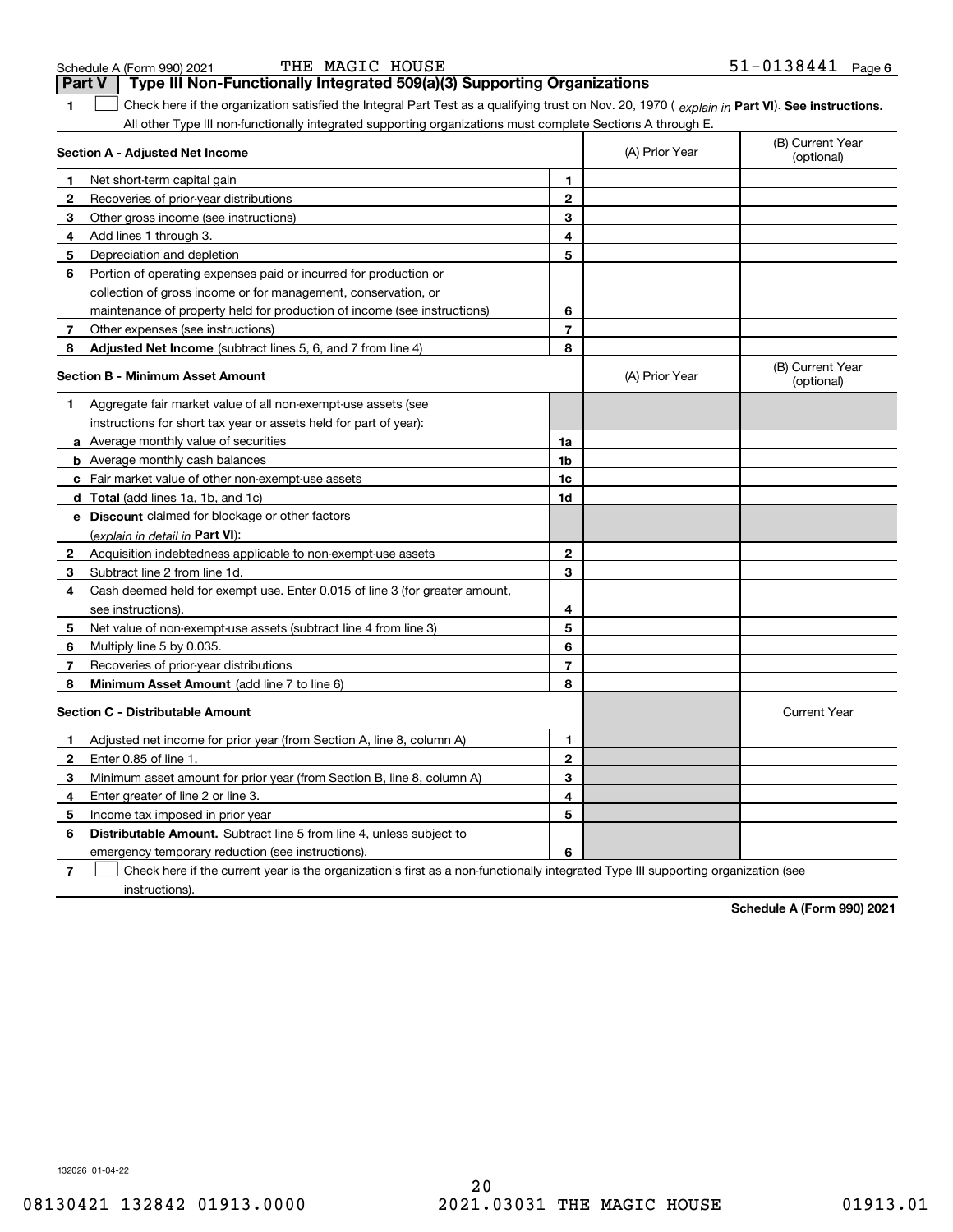**Part V Type III Non-Functionally Integrated 509(a)(3) Supporting Organizations** *(continued)* 

**2**

**d**From 2019 **e**From 2020

**f Total**  of lines 3a through 3e

**g**Applied to underdistributions of prior years

**1** Amounts paid to supported organizations to accomplish exempt purposes

| 2  | Amounts paid to perform activity that directly furthers exempt purposes of supported       |                                    |                                               |    |                                                  |
|----|--------------------------------------------------------------------------------------------|------------------------------------|-----------------------------------------------|----|--------------------------------------------------|
|    | organizations, in excess of income from activity                                           |                                    | 2                                             |    |                                                  |
| 3  | Administrative expenses paid to accomplish exempt purposes of supported organizations      |                                    |                                               | З  |                                                  |
|    | Amounts paid to acquire exempt-use assets                                                  |                                    |                                               | 4  |                                                  |
| 5  | Qualified set-aside amounts (prior IRS approval required - provide details in Part VI)     |                                    |                                               | 5  |                                                  |
| 6  | Other distributions ( $describe$ in Part VI). See instructions.                            |                                    |                                               | 6  |                                                  |
| 7  | Total annual distributions. Add lines 1 through 6.                                         |                                    |                                               |    |                                                  |
| 8  | Distributions to attentive supported organizations to which the organization is responsive |                                    |                                               |    |                                                  |
|    | ( <i>provide details in</i> Part VI). See instructions.                                    | 8                                  |                                               |    |                                                  |
| 9  | Distributable amount for 2021 from Section C, line 6                                       | 9                                  |                                               |    |                                                  |
| 10 | Line 8 amount divided by line 9 amount                                                     |                                    |                                               | 10 |                                                  |
|    | <b>Section E - Distribution Allocations</b> (see instructions)                             | (i)<br><b>Excess Distributions</b> | (ii)<br><b>Underdistributions</b><br>Pre-2021 |    | (iii)<br><b>Distributable</b><br>Amount for 2021 |
|    | Distributable amount for 2021 from Section C, line 6                                       |                                    |                                               |    |                                                  |
| 2  | Underdistributions, if any, for years prior to 2021 (reason-                               |                                    |                                               |    |                                                  |
|    | able cause required - explain in Part VI). See instructions.                               |                                    |                                               |    |                                                  |
| 3  | Excess distributions carryover, if any, to 2021                                            |                                    |                                               |    |                                                  |
|    | <b>a</b> From 2016                                                                         |                                    |                                               |    |                                                  |
|    | $b$ From 2017                                                                              |                                    |                                               |    |                                                  |
|    |                                                                                            |                                    |                                               |    |                                                  |

**Section D - Distributions Current Year**

21

**Schedule A (Form 990) 2021**

**1**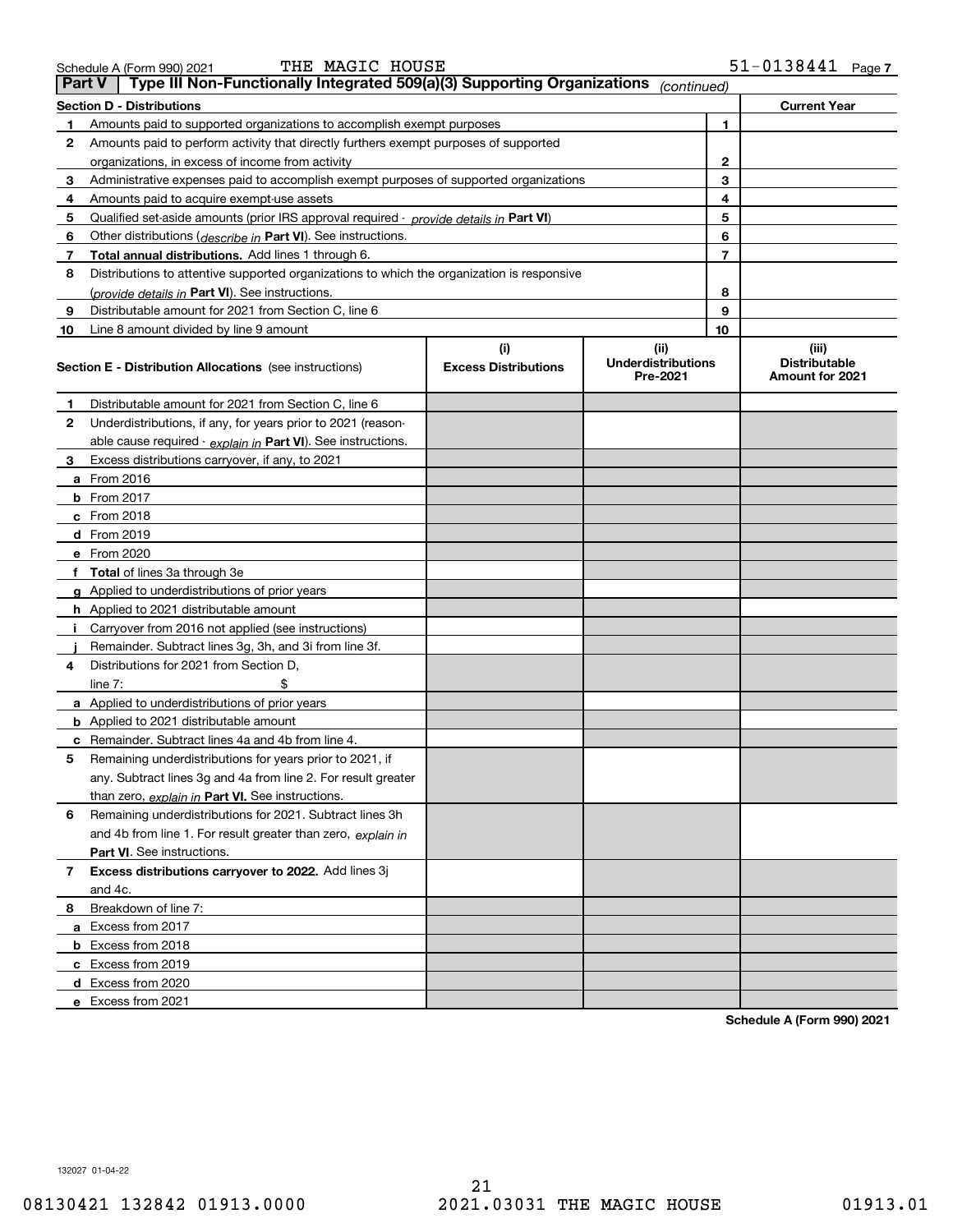| Part IV, Section A, lines 1, 2, 3b, 3c, 4b, 4c, 5a, 6, 9a, 9b, 9c, 11a, 11b, and 11c; Part IV, Section B, lines 1 and 2; Part IV, Section C,<br>line 1; Part IV, Section D, lines 2 and 3; Part IV, Section E, lines 1c, 2a, 2b,<br>Section D, lines 5, 6, and 8; and Part V, Section E, lines 2, 5, and 6. Also complete this part for any additional information. |  |                            |  |
|---------------------------------------------------------------------------------------------------------------------------------------------------------------------------------------------------------------------------------------------------------------------------------------------------------------------------------------------------------------------|--|----------------------------|--|
| (See instructions.)                                                                                                                                                                                                                                                                                                                                                 |  |                            |  |
|                                                                                                                                                                                                                                                                                                                                                                     |  |                            |  |
|                                                                                                                                                                                                                                                                                                                                                                     |  |                            |  |
|                                                                                                                                                                                                                                                                                                                                                                     |  |                            |  |
|                                                                                                                                                                                                                                                                                                                                                                     |  |                            |  |
|                                                                                                                                                                                                                                                                                                                                                                     |  |                            |  |
|                                                                                                                                                                                                                                                                                                                                                                     |  |                            |  |
|                                                                                                                                                                                                                                                                                                                                                                     |  |                            |  |
|                                                                                                                                                                                                                                                                                                                                                                     |  |                            |  |
|                                                                                                                                                                                                                                                                                                                                                                     |  |                            |  |
|                                                                                                                                                                                                                                                                                                                                                                     |  |                            |  |
|                                                                                                                                                                                                                                                                                                                                                                     |  |                            |  |
|                                                                                                                                                                                                                                                                                                                                                                     |  |                            |  |
|                                                                                                                                                                                                                                                                                                                                                                     |  |                            |  |
|                                                                                                                                                                                                                                                                                                                                                                     |  |                            |  |
|                                                                                                                                                                                                                                                                                                                                                                     |  |                            |  |
|                                                                                                                                                                                                                                                                                                                                                                     |  |                            |  |
|                                                                                                                                                                                                                                                                                                                                                                     |  |                            |  |
|                                                                                                                                                                                                                                                                                                                                                                     |  |                            |  |
|                                                                                                                                                                                                                                                                                                                                                                     |  |                            |  |
|                                                                                                                                                                                                                                                                                                                                                                     |  |                            |  |
|                                                                                                                                                                                                                                                                                                                                                                     |  |                            |  |
|                                                                                                                                                                                                                                                                                                                                                                     |  |                            |  |
|                                                                                                                                                                                                                                                                                                                                                                     |  |                            |  |
|                                                                                                                                                                                                                                                                                                                                                                     |  |                            |  |
|                                                                                                                                                                                                                                                                                                                                                                     |  |                            |  |
|                                                                                                                                                                                                                                                                                                                                                                     |  |                            |  |
|                                                                                                                                                                                                                                                                                                                                                                     |  |                            |  |
|                                                                                                                                                                                                                                                                                                                                                                     |  |                            |  |
|                                                                                                                                                                                                                                                                                                                                                                     |  |                            |  |
|                                                                                                                                                                                                                                                                                                                                                                     |  |                            |  |
|                                                                                                                                                                                                                                                                                                                                                                     |  |                            |  |
|                                                                                                                                                                                                                                                                                                                                                                     |  |                            |  |
|                                                                                                                                                                                                                                                                                                                                                                     |  |                            |  |
|                                                                                                                                                                                                                                                                                                                                                                     |  |                            |  |
| 132028 01-04-22                                                                                                                                                                                                                                                                                                                                                     |  | Schedule A (Form 990) 2021 |  |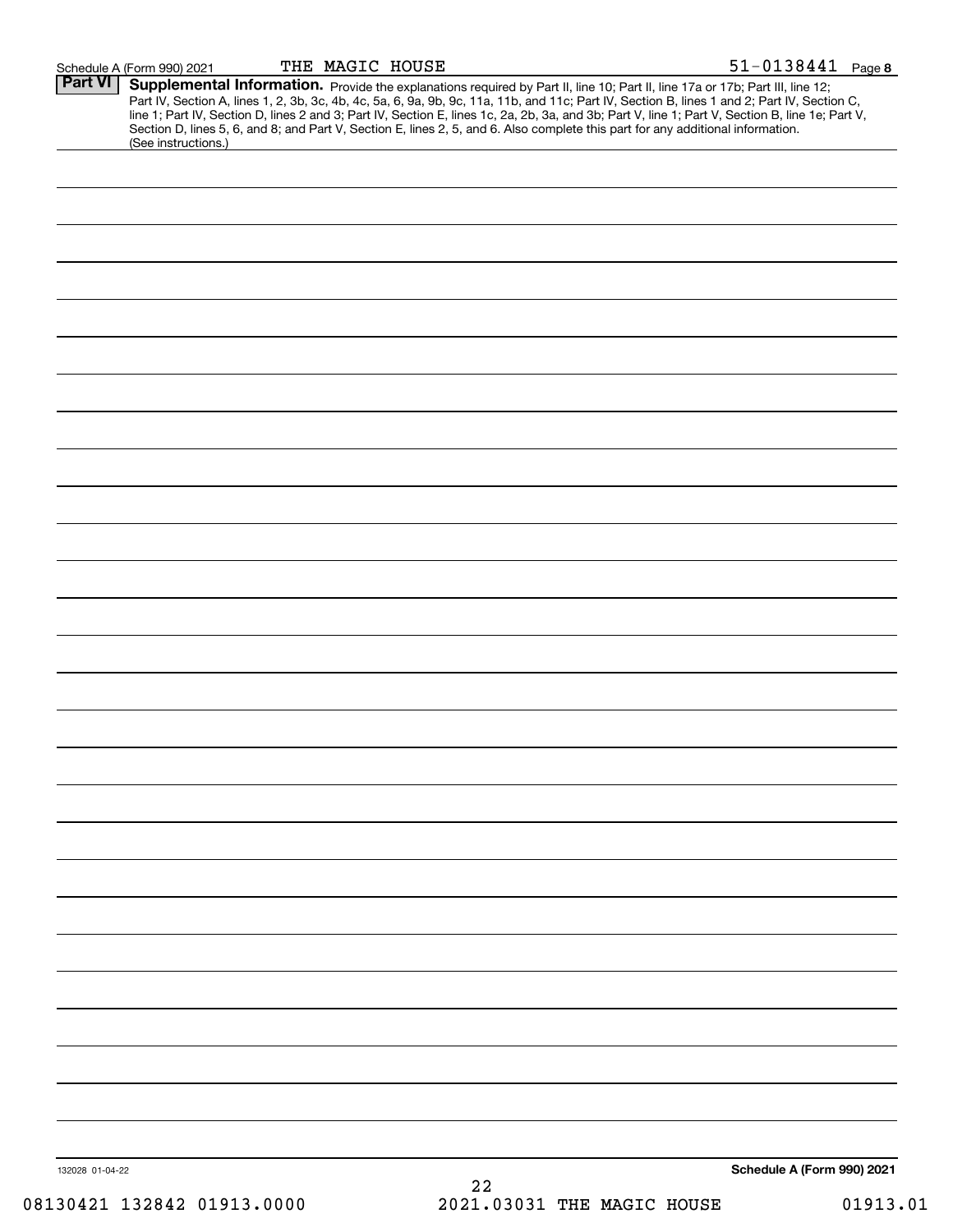Department of the Treasury Internal Revenue Service

Name of the organization

# \*\* PUBLIC DISCLOSURE COPY \*\*

# **Schedule B Schedule of Contributors**

**(Form 990) | Attach to Form 990 or Form 990-PF. | Go to www.irs.gov/Form990 for the latest information.** OMB No. 1545-0047

# **2021**

**Employer identification number**

OUSE 2008 | 51-0138441

|  | THE MAGIC HO |  |
|--|--------------|--|

| <b>Organization type (check one):</b> |                                                                           |  |  |  |  |
|---------------------------------------|---------------------------------------------------------------------------|--|--|--|--|
| Filers of:                            | Section:                                                                  |  |  |  |  |
| Form 990 or 990-EZ                    | $ \mathbf{X} $ 501(c)( 3) (enter number) organization                     |  |  |  |  |
|                                       | 4947(a)(1) nonexempt charitable trust not treated as a private foundation |  |  |  |  |
|                                       | 527 political organization                                                |  |  |  |  |
| Form 990-PF                           | 501(c)(3) exempt private foundation                                       |  |  |  |  |
|                                       | 4947(a)(1) nonexempt charitable trust treated as a private foundation     |  |  |  |  |
|                                       | 501(c)(3) taxable private foundation                                      |  |  |  |  |

Check if your organization is covered by the **General Rule** or a **Special Rule. Note:**  Only a section 501(c)(7), (8), or (10) organization can check boxes for both the General Rule and a Special Rule. See instructions.

# **General Rule**

 $\mathcal{L}^{\text{max}}$ 

For an organization filing Form 990, 990-EZ, or 990-PF that received, during the year, contributions totaling \$5,000 or more (in money or property) from any one contributor. Complete Parts I and II. See instructions for determining a contributor's total contributions.

# **Special Rules**

contributor, during the year, total contributions of the greater of (1**)** \$5,000; or (2) 2% of the amount on (i) Form 990, Part VIII, line 1h;  $\boxed{\textbf{X}}$  For an organization described in section 501(c)(3) filing Form 990 or 990-EZ that met the 33 1/3% support test of the regulations under sections 509(a)(1) and 170(b)(1)(A)(vi), that checked Schedule A (Form 990), Part II, line 13, 16a, or 16b, and that received from any one or (ii) Form 990-EZ, line 1. Complete Parts I and II.

For an organization described in section 501(c)(7), (8), or (10) filing Form 990 or 990-EZ that received from any one contributor, during the year, total contributions of more than \$1,000 exclusively for religious, charitable, scientific, literary, or educational purposes, or for the prevention of cruelty to children or animals. Complete Parts I (entering "N/A" in column (b) instead of the contributor name and address), II, and III.  $\mathcal{L}^{\text{max}}$ 

purpose. Don't complete any of the parts unless the **General Rule** applies to this organization because it received *nonexclusively* year, contributions <sub>exclusively</sub> for religious, charitable, etc., purposes, but no such contributions totaled more than \$1,000. If this box is checked, enter here the total contributions that were received during the year for an  $\;$ exclusively religious, charitable, etc., For an organization described in section 501(c)(7), (8), or (10) filing Form 990 or 990-EZ that received from any one contributor, during the religious, charitable, etc., contributions totaling \$5,000 or more during the year  $\Box$ — $\Box$   $\Box$  $\mathcal{L}^{\text{max}}$ 

Caution: An organization that isn't covered by the General Rule and/or the Special Rules doesn't file Schedule B (Form 990), but it **must** answer "No" on Part IV, line 2, of its Form 990; or check the box on line H of its Form 990-EZ or on its Form 990-PF, Part I, line 2, to certify that it doesn't meet the filing requirements of Schedule B (Form 990).

LHA For Paperwork Reduction Act Notice, see the instructions for Form 990, 990-EZ, or 990-PF. **In the act and Schedule B** (Form 990) (2021)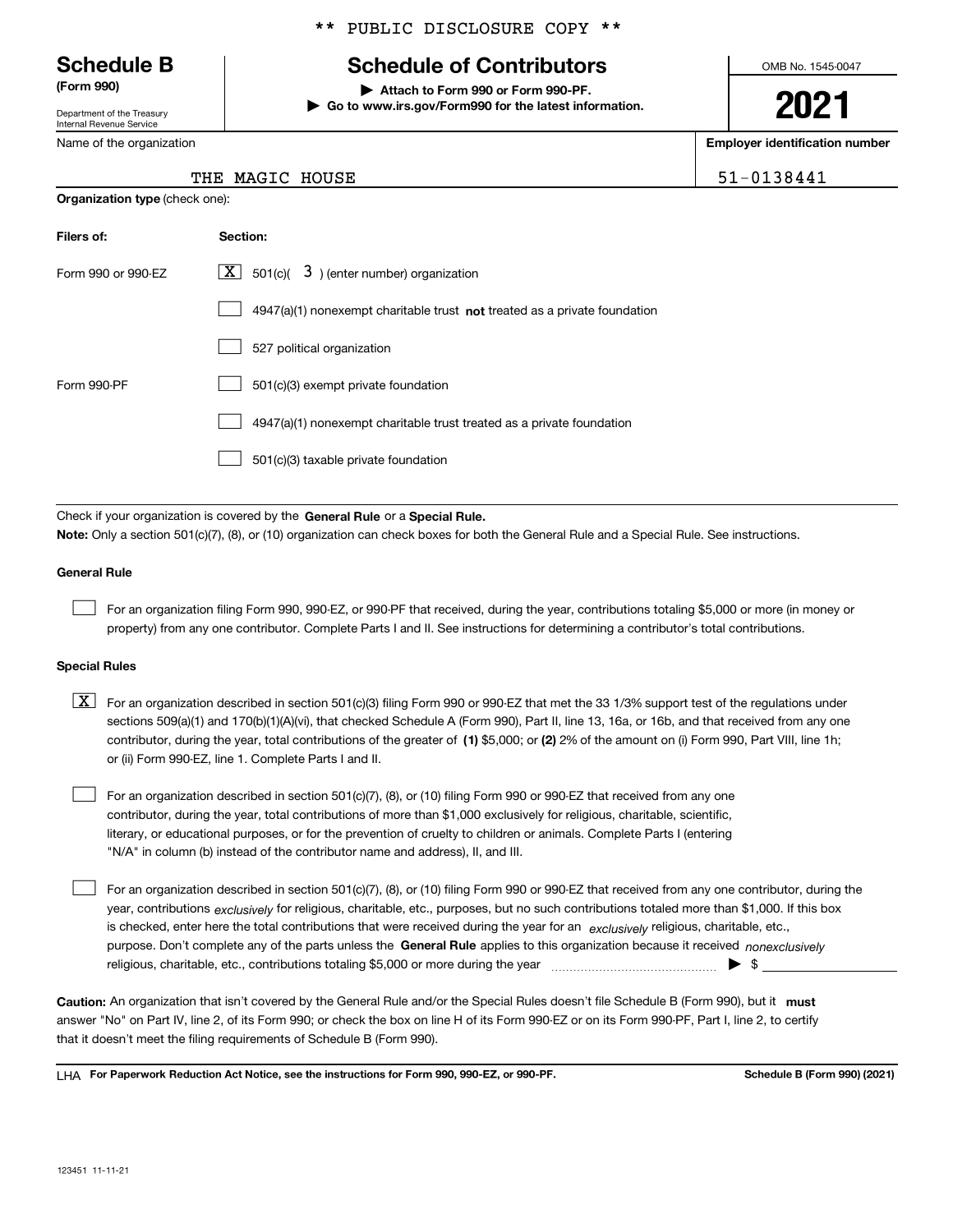| No.              | Name, address, and ZIP + 4        | <b>Total contributions</b>        | Type of contribution                                                                                        |  |  |
|------------------|-----------------------------------|-----------------------------------|-------------------------------------------------------------------------------------------------------------|--|--|
| $\mathbf 1$      |                                   | \$<br>110,000.                    | $\overline{\mathbf{X}}$<br>Person<br>Payroll<br>Noncash<br>(Complete Part II for<br>noncash contributions.) |  |  |
| (a)<br>No.       | (b)<br>Name, address, and ZIP + 4 | (c)<br><b>Total contributions</b> | (d)<br>Type of contribution                                                                                 |  |  |
| $\boldsymbol{2}$ |                                   | \$<br>476,975.                    | Person<br>Payroll<br>Noncash<br>$\mathbf{X}$<br>(Complete Part II for<br>noncash contributions.)            |  |  |
| (a)<br>No.       | (b)<br>Name, address, and ZIP + 4 | (c)<br><b>Total contributions</b> | (d)<br>Type of contribution                                                                                 |  |  |
| $\mathbf{3}$     |                                   | \$<br>244,290.                    | ΙX<br>Person<br>Payroll<br>Noncash<br>(Complete Part II for<br>noncash contributions.)                      |  |  |
| (a)<br>No.       | (b)<br>Name, address, and ZIP + 4 | (c)<br><b>Total contributions</b> | (d)<br>Type of contribution                                                                                 |  |  |
| 4                |                                   | \$<br>250,000.                    | X<br>Person<br>Payroll<br>Noncash<br>(Complete Part II for<br>noncash contributions.)                       |  |  |
| (a)<br>No.       | (b)<br>Name, address, and ZIP + 4 | (c)<br><b>Total contributions</b> | (d)<br>Type of contribution                                                                                 |  |  |
| 5                |                                   | \$<br>752,923.                    | $\overline{\mathbf{x}}$<br>Person<br>Payroll<br>Noncash<br>(Complete Part II for<br>noncash contributions.) |  |  |
| (a)<br>No.       | (b)<br>Name, address, and ZIP + 4 | (c)<br><b>Total contributions</b> | (d)<br>Type of contribution                                                                                 |  |  |
| 6                |                                   | \$<br>923, 211.                   | $\boxed{\text{X}}$<br>Person<br>Payroll<br>Noncash                                                          |  |  |

**Employer identification number 2Page 2**<br>
Iame of organization<br> **2Part I Contributors** (see instructions). Use duplicate copies of Part I if additional space is needed.<br>
2Part I **Contributors** (see instructions). Use duplicate copies of Part I if addi

**(d)**

**(c)**

123452 11-11-21 **Schedule B (Form 990) (2021)** noncash contributions.)

(Complete Part II for

THE MAGIC HOUSE 31-0138441

**(b)**

Contributors (see instructions). Use duplicate copies of Part I if additional space is needed.

**(a)**

24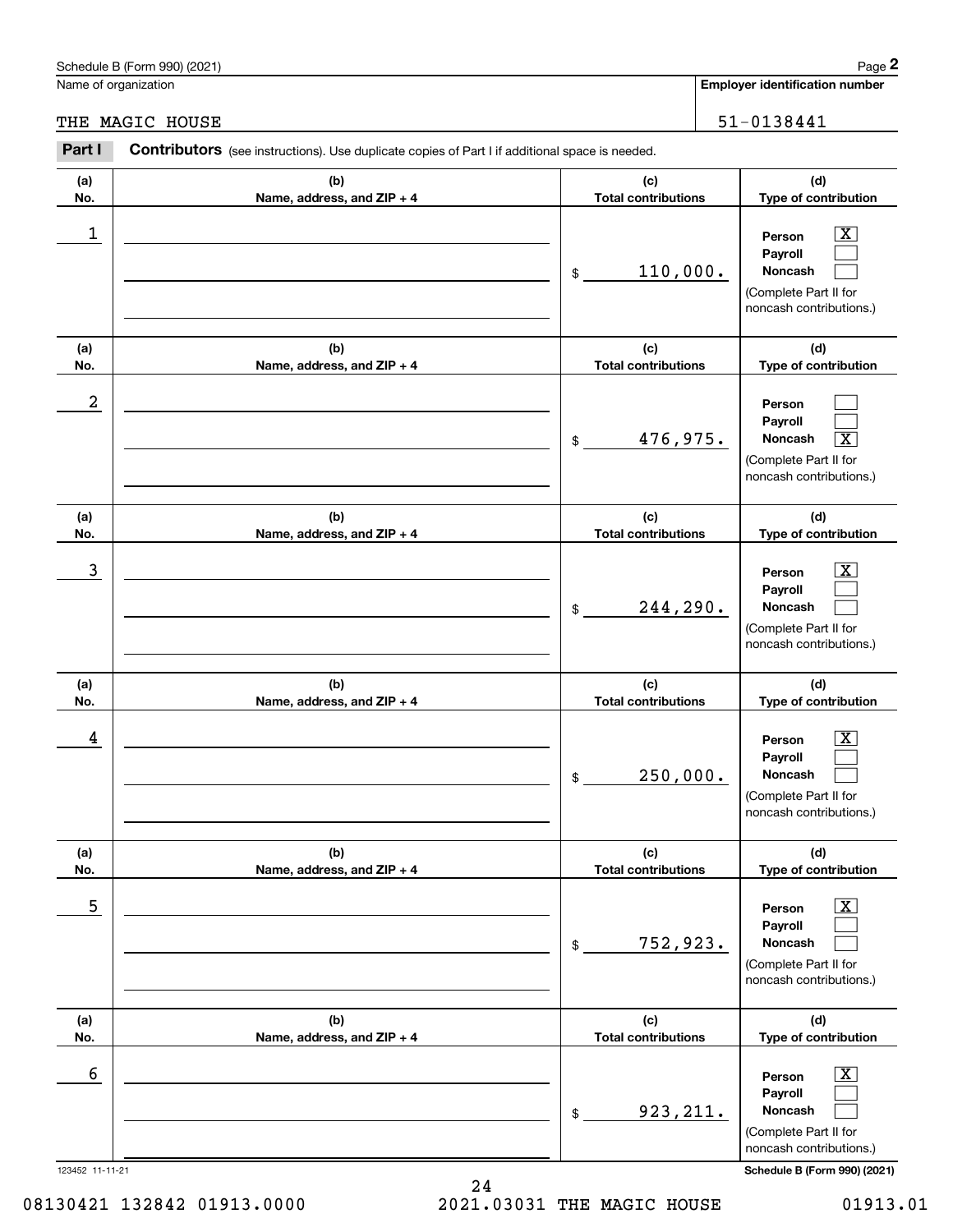|                              | Schedule B (Form 990) (2021)                                                                        |                                                 | Page 3                                |
|------------------------------|-----------------------------------------------------------------------------------------------------|-------------------------------------------------|---------------------------------------|
|                              | Name of organization                                                                                |                                                 | <b>Employer identification number</b> |
|                              | THE MAGIC HOUSE                                                                                     |                                                 | 51-0138441                            |
| Part II                      | Noncash Property (see instructions). Use duplicate copies of Part II if additional space is needed. |                                                 |                                       |
| (a)<br>No.<br>from<br>Part I | (b)<br>Description of noncash property given                                                        | (c)<br>FMV (or estimate)<br>(See instructions.) | (d)<br>Date received                  |
| 2                            | 26 DIFFERENT STOCK GIFTS                                                                            |                                                 |                                       |
|                              |                                                                                                     | 476,975.<br>$\$$                                | 12/21/21                              |
| (a)<br>No.<br>from<br>Part I | (b)<br>Description of noncash property given                                                        | (c)<br>FMV (or estimate)<br>(See instructions.) | (d)<br>Date received                  |
|                              |                                                                                                     | \$                                              |                                       |
| (a)<br>No.<br>from<br>Part I | (c)<br>(b)<br>FMV (or estimate)<br>Description of noncash property given<br>(See instructions.)     |                                                 | (d)<br>Date received                  |
|                              |                                                                                                     | \$                                              |                                       |
| (a)<br>No.<br>from<br>Part I | (b)<br>Description of noncash property given                                                        | (c)<br>FMV (or estimate)<br>(See instructions.) | (d)<br>Date received                  |
|                              |                                                                                                     | \$                                              |                                       |
| (a)<br>No.<br>from<br>Part I | (b)<br>Description of noncash property given                                                        | (c)<br>FMV (or estimate)<br>(See instructions.) | (d)<br>Date received                  |
|                              |                                                                                                     | \$                                              |                                       |
| (a)<br>No.<br>from<br>Part I | (b)<br>Description of noncash property given                                                        | (c)<br>FMV (or estimate)<br>(See instructions.) | (d)<br>Date received                  |
|                              |                                                                                                     |                                                 |                                       |
|                              |                                                                                                     | \$                                              |                                       |

25 08130421 132842 01913.0000 2021.03031 THE MAGIC HOUSE 01913.01

123453 11-11-21 **Schedule B (Form 990) (2021)**

# Schedule B (Form 990) (2021) Page 3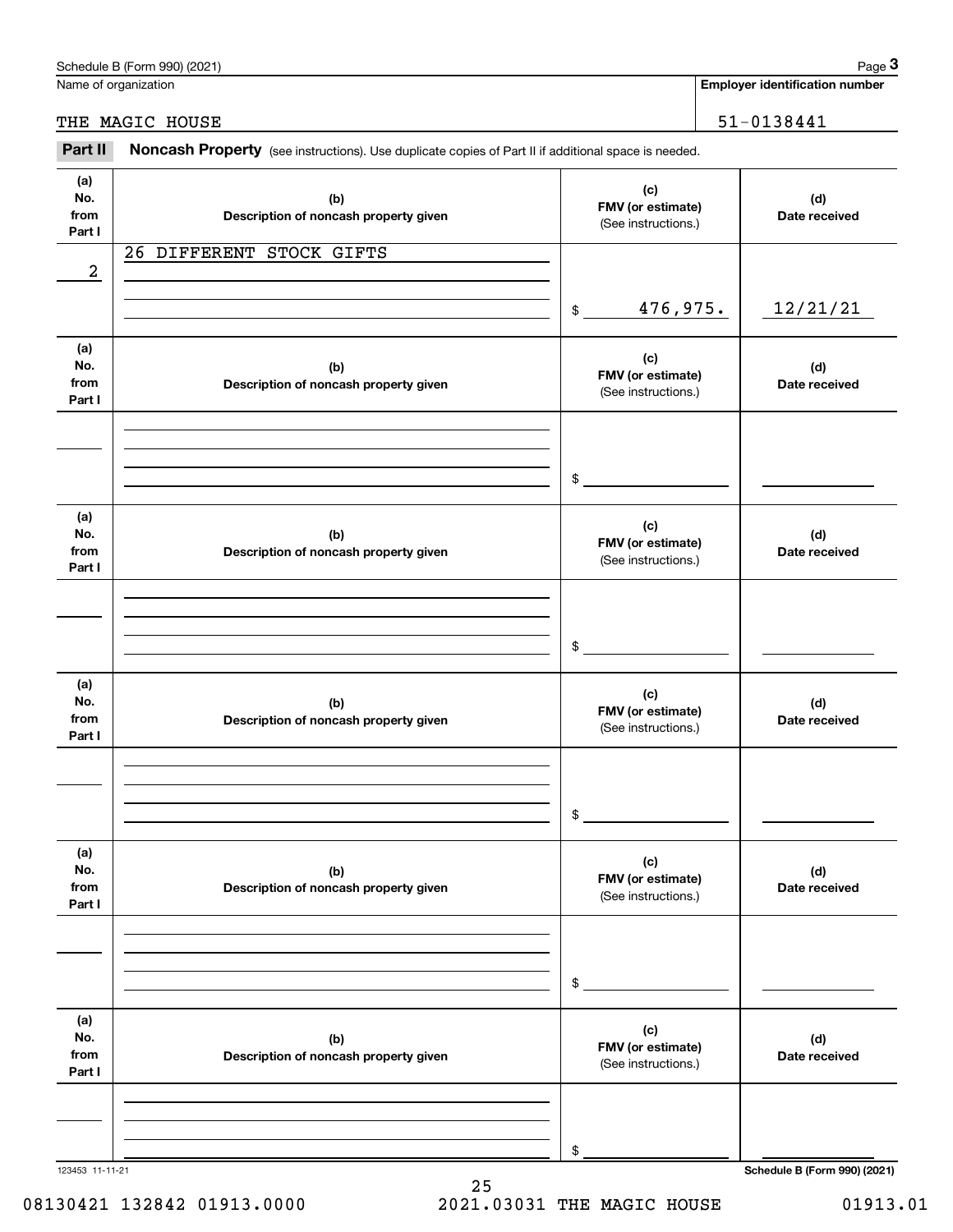|                           | Schedule B (Form 990) (2021)                                                                                                                                                                                                                                                                    |                      |                                                                                                                                                                | Page 4 |  |  |  |  |
|---------------------------|-------------------------------------------------------------------------------------------------------------------------------------------------------------------------------------------------------------------------------------------------------------------------------------------------|----------------------|----------------------------------------------------------------------------------------------------------------------------------------------------------------|--------|--|--|--|--|
|                           | Name of organization                                                                                                                                                                                                                                                                            |                      | <b>Employer identification number</b>                                                                                                                          |        |  |  |  |  |
|                           | THE MAGIC HOUSE                                                                                                                                                                                                                                                                                 |                      | 51-0138441                                                                                                                                                     |        |  |  |  |  |
| Part III                  | from any one contributor. Complete columns (a) through (e) and the following line entry. For organizations<br>completing Part III, enter the total of exclusively religious, charitable, etc., contributions of \$1,000 or less for the year. (Enter this info. once.) $\blacktriangleright$ \$ |                      | Exclusively religious, charitable, etc., contributions to organizations described in section 501(c)(7), (8), or (10) that total more than \$1,000 for the year |        |  |  |  |  |
|                           | Use duplicate copies of Part III if additional space is needed.                                                                                                                                                                                                                                 |                      |                                                                                                                                                                |        |  |  |  |  |
| (a) No.<br>from<br>Part I | (b) Purpose of gift                                                                                                                                                                                                                                                                             | (c) Use of gift      | (d) Description of how gift is held                                                                                                                            |        |  |  |  |  |
|                           |                                                                                                                                                                                                                                                                                                 |                      |                                                                                                                                                                |        |  |  |  |  |
|                           |                                                                                                                                                                                                                                                                                                 | (e) Transfer of gift |                                                                                                                                                                |        |  |  |  |  |
|                           | Transferee's name, address, and ZIP + 4                                                                                                                                                                                                                                                         |                      | Relationship of transferor to transferee                                                                                                                       |        |  |  |  |  |
| (a) No.                   |                                                                                                                                                                                                                                                                                                 |                      |                                                                                                                                                                |        |  |  |  |  |
| from<br>Part I            | (b) Purpose of gift                                                                                                                                                                                                                                                                             | (c) Use of gift      | (d) Description of how gift is held                                                                                                                            |        |  |  |  |  |
|                           |                                                                                                                                                                                                                                                                                                 |                      |                                                                                                                                                                |        |  |  |  |  |
|                           | (e) Transfer of gift                                                                                                                                                                                                                                                                            |                      |                                                                                                                                                                |        |  |  |  |  |
|                           | Transferee's name, address, and ZIP + 4                                                                                                                                                                                                                                                         |                      | Relationship of transferor to transferee                                                                                                                       |        |  |  |  |  |
|                           |                                                                                                                                                                                                                                                                                                 |                      |                                                                                                                                                                |        |  |  |  |  |
| (a) No.<br>from<br>Part I | (b) Purpose of gift                                                                                                                                                                                                                                                                             | (c) Use of gift      | (d) Description of how gift is held                                                                                                                            |        |  |  |  |  |
|                           |                                                                                                                                                                                                                                                                                                 |                      |                                                                                                                                                                |        |  |  |  |  |
|                           | (e) Transfer of gift                                                                                                                                                                                                                                                                            |                      |                                                                                                                                                                |        |  |  |  |  |
|                           | Transferee's name, address, and ZIP + 4                                                                                                                                                                                                                                                         |                      | Relationship of transferor to transferee                                                                                                                       |        |  |  |  |  |
|                           |                                                                                                                                                                                                                                                                                                 |                      |                                                                                                                                                                |        |  |  |  |  |
| (a) No.<br>from<br>Part I | (b) Purpose of gift                                                                                                                                                                                                                                                                             | (c) Use of gift      | (d) Description of how gift is held                                                                                                                            |        |  |  |  |  |
|                           |                                                                                                                                                                                                                                                                                                 |                      |                                                                                                                                                                |        |  |  |  |  |
|                           |                                                                                                                                                                                                                                                                                                 | (e) Transfer of gift |                                                                                                                                                                |        |  |  |  |  |
|                           | Transferee's name, address, and $ZIP + 4$                                                                                                                                                                                                                                                       |                      | Relationship of transferor to transferee                                                                                                                       |        |  |  |  |  |
|                           |                                                                                                                                                                                                                                                                                                 |                      |                                                                                                                                                                |        |  |  |  |  |
|                           |                                                                                                                                                                                                                                                                                                 |                      |                                                                                                                                                                |        |  |  |  |  |

**Schedule B (Form 990) (2021)**

26 08130421 132842 01913.0000 2021.03031 THE MAGIC HOUSE 01913.01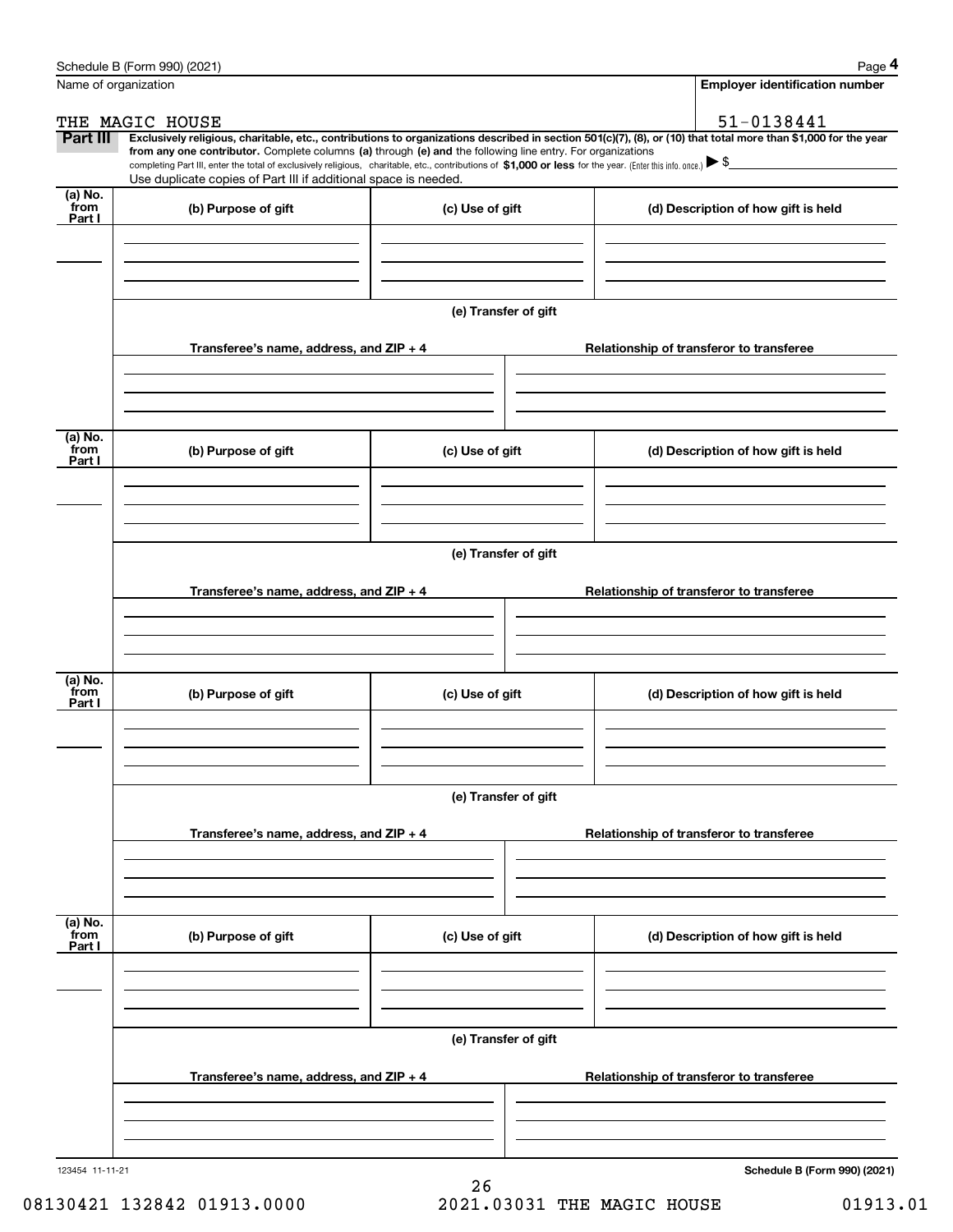| <b>SCHEDULE D</b>          | <b>Supplemental Financial Statements</b>                                |
|----------------------------|-------------------------------------------------------------------------|
| (Form 990)                 | ► Complete if the organization answered "Yes" on Form 990.              |
|                            | Part IV, line 6, 7, 8, 9, 10, 11a, 11b, 11c, 11d, 11e, 11f, 12a, or 12b |
| Department of the Treasury | Attach to Form 990.                                                     |
| Internal Revenue Service   | Go to www.irs.gov/Form990 for instructions and the latest informa       |
| Name of the organization   |                                                                         |

OMB No. 1545-0047 **Open to Public Inspection2021**

| Go to www.irs.gov/Form990 for instructions and the latest information. |
|------------------------------------------------------------------------|
|                                                                        |

**Lamployer identification number** 

|         | THE MAGIC HOUSE                                                                                                                                |                         | <u>u iddiniilodhoitiidiil</u><br>51-0138441        |
|---------|------------------------------------------------------------------------------------------------------------------------------------------------|-------------------------|----------------------------------------------------|
| Part I  | Organizations Maintaining Donor Advised Funds or Other Similar Funds or Accounts. Complete if the                                              |                         |                                                    |
|         | organization answered "Yes" on Form 990, Part IV, line 6.                                                                                      |                         |                                                    |
|         |                                                                                                                                                | (a) Donor advised funds | (b) Funds and other accounts                       |
| 1.      |                                                                                                                                                |                         |                                                    |
| 2       | Aggregate value of contributions to (during year)                                                                                              |                         |                                                    |
| 3       | Aggregate value of grants from (during year)                                                                                                   |                         |                                                    |
| 4       |                                                                                                                                                |                         |                                                    |
| 5       | Did the organization inform all donors and donor advisors in writing that the assets held in donor advised funds                               |                         |                                                    |
|         |                                                                                                                                                |                         | Yes<br>No                                          |
| 6       | Did the organization inform all grantees, donors, and donor advisors in writing that grant funds can be used only                              |                         |                                                    |
|         | for charitable purposes and not for the benefit of the donor or donor advisor, or for any other purpose conferring                             |                         |                                                    |
|         | impermissible private benefit?                                                                                                                 |                         | Yes<br>No                                          |
| Part II | Conservation Easements. Complete if the organization answered "Yes" on Form 990, Part IV, line 7.                                              |                         |                                                    |
| 1.      | Purpose(s) of conservation easements held by the organization (check all that apply).                                                          |                         |                                                    |
|         | Preservation of land for public use (for example, recreation or education)                                                                     |                         | Preservation of a historically important land area |
|         | Protection of natural habitat                                                                                                                  |                         | Preservation of a certified historic structure     |
|         | Preservation of open space                                                                                                                     |                         |                                                    |
| 2       | Complete lines 2a through 2d if the organization held a qualified conservation contribution in the form of a conservation easement on the last |                         |                                                    |
|         | day of the tax year.                                                                                                                           |                         | Held at the End of the Tax Year                    |
| а       | Total number of conservation easements                                                                                                         |                         | 2a                                                 |
| b       | Total acreage restricted by conservation easements                                                                                             |                         | 2 <sub>b</sub>                                     |
| с       | Number of conservation easements on a certified historic structure included in (a) manufacture included in (a)                                 |                         | 2c                                                 |
| d       | Number of conservation easements included in (c) acquired after 7/25/06, and not on a historic structure                                       |                         |                                                    |
|         |                                                                                                                                                |                         | 2d                                                 |
| 3       | Number of conservation easements modified, transferred, released, extinguished, or terminated by the organization during the tax               |                         |                                                    |
|         | year                                                                                                                                           |                         |                                                    |
| 4       | Number of states where property subject to conservation easement is located >                                                                  |                         |                                                    |
| 5       | Does the organization have a written policy regarding the periodic monitoring, inspection, handling of                                         |                         |                                                    |
|         | violations, and enforcement of the conservation easements it holds?                                                                            |                         | No<br>Yes                                          |
| 6       | Staff and volunteer hours devoted to monitoring, inspecting, handling of violations, and enforcing conservation easements during the year      |                         |                                                    |
|         |                                                                                                                                                |                         |                                                    |
| 7.      | Amount of expenses incurred in monitoring, inspecting, handling of violations, and enforcing conservation easements during the year            |                         |                                                    |
|         | $\blacktriangleright$ \$                                                                                                                       |                         |                                                    |
| 8       | Does each conservation easement reported on line 2(d) above satisfy the requirements of section 170(h)(4)(B)(i)                                |                         |                                                    |
|         | and section $170(h)(4)(B)(ii)?$                                                                                                                |                         | Yes<br>No                                          |
| 9       | In Part XIII, describe how the organization reports conservation easements in its revenue and expense statement and                            |                         |                                                    |
|         | balance sheet, and include, if applicable, the text of the footnote to the organization's financial statements that describes the              |                         |                                                    |
|         | organization's accounting for conservation easements.                                                                                          |                         |                                                    |
|         | Organizations Maintaining Collections of Art, Historical Treasures, or Other Similar Assets.<br>Part III                                       |                         |                                                    |
|         | Complete if the organization answered "Yes" on Form 990, Part IV, line 8.                                                                      |                         |                                                    |
|         | 1a If the organization elected, as permitted under FASB ASC 958, not to report in its revenue statement and balance sheet works                |                         |                                                    |
|         | of art, historical treasures, or other similar assets held for public exhibition, education, or research in furtherance of public              |                         |                                                    |
|         | service, provide in Part XIII the text of the footnote to its financial statements that describes these items.                                 |                         |                                                    |
|         | b If the organization elected, as permitted under FASB ASC 958, to report in its revenue statement and balance sheet works of                  |                         |                                                    |
|         | art, historical treasures, or other similar assets held for public exhibition, education, or research in furtherance of public service,        |                         |                                                    |
|         | provide the following amounts relating to these items:                                                                                         |                         |                                                    |
|         | (i)                                                                                                                                            |                         | $\frac{1}{2}$                                      |
|         | (ii) Assets included in Form 990, Part X                                                                                                       |                         |                                                    |
| 2       | If the organization received or held works of art, historical treasures, or other similar assets for financial gain, provide                   |                         |                                                    |
|         | the following amounts required to be reported under FASB ASC 958 relating to these items:                                                      |                         |                                                    |
| а       |                                                                                                                                                |                         | $\frac{1}{2}$                                      |
|         |                                                                                                                                                |                         | -\$                                                |
|         | LHA For Paperwork Reduction Act Notice, see the Instructions for Form 990.                                                                     |                         | Schedule D (Form 990) 2021                         |

132051 10-28-21

27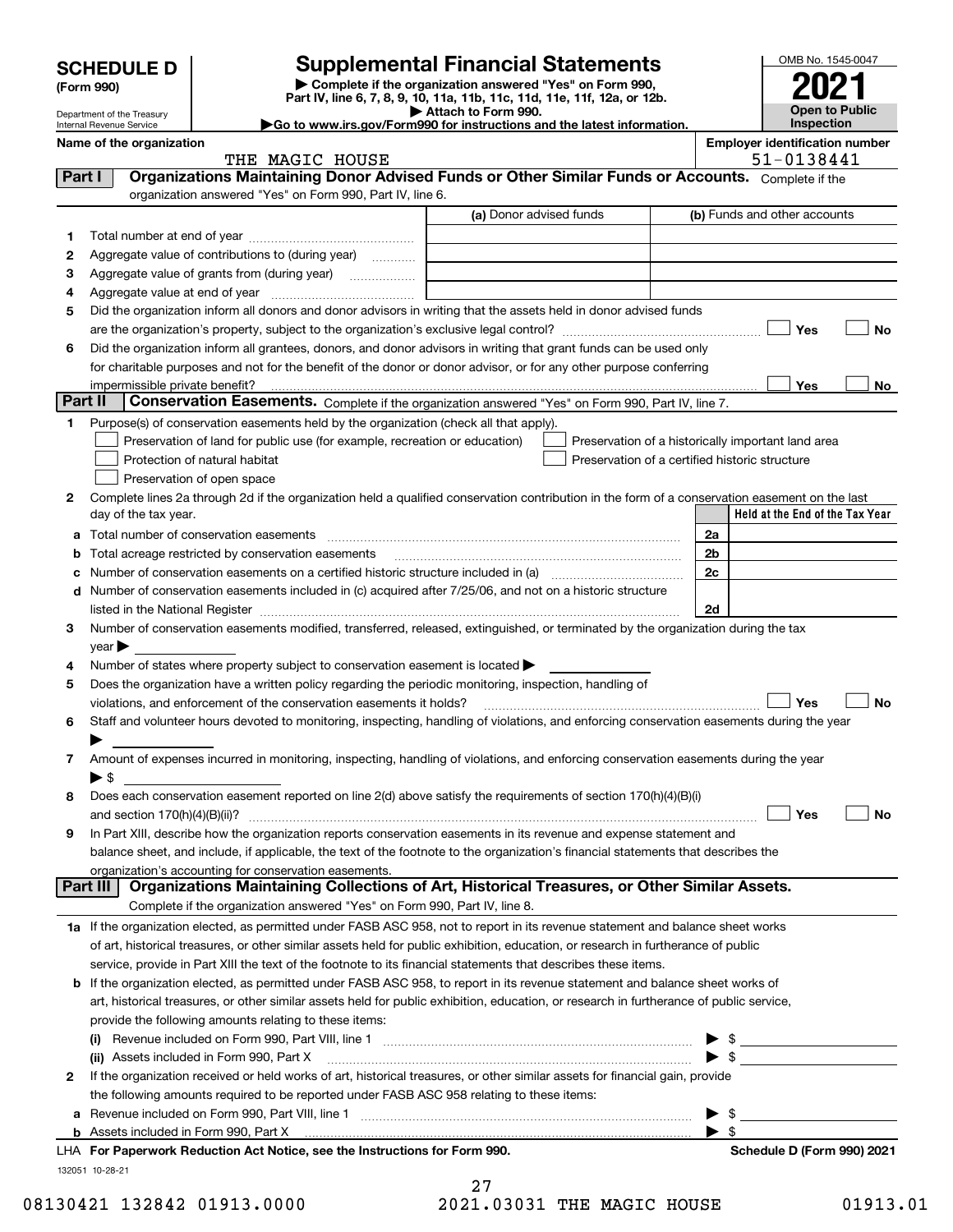|          | Schedule D (Form 990) 2021                                                                                                                                                                                                     | THE MAGIC HOUSE                         |                |                                                                                                                                                                                                                               |                                 |             | $51 - 0138441$ Page 2                      |            |
|----------|--------------------------------------------------------------------------------------------------------------------------------------------------------------------------------------------------------------------------------|-----------------------------------------|----------------|-------------------------------------------------------------------------------------------------------------------------------------------------------------------------------------------------------------------------------|---------------------------------|-------------|--------------------------------------------|------------|
| Part III | Organizations Maintaining Collections of Art, Historical Treasures, or Other Similar Assets (continued)                                                                                                                        |                                         |                |                                                                                                                                                                                                                               |                                 |             |                                            |            |
| 3        | Using the organization's acquisition, accession, and other records, check any of the following that make significant use of its                                                                                                |                                         |                |                                                                                                                                                                                                                               |                                 |             |                                            |            |
|          | collection items (check all that apply):                                                                                                                                                                                       |                                         |                |                                                                                                                                                                                                                               |                                 |             |                                            |            |
| a        | Public exhibition                                                                                                                                                                                                              |                                         |                | Loan or exchange program                                                                                                                                                                                                      |                                 |             |                                            |            |
| b        | Scholarly research                                                                                                                                                                                                             | e                                       |                | Other and the contract of the contract of the contract of the contract of the contract of the contract of the contract of the contract of the contract of the contract of the contract of the contract of the contract of the |                                 |             |                                            |            |
| c        | Preservation for future generations                                                                                                                                                                                            |                                         |                |                                                                                                                                                                                                                               |                                 |             |                                            |            |
| 4        | Provide a description of the organization's collections and explain how they further the organization's exempt purpose in Part XIII.                                                                                           |                                         |                |                                                                                                                                                                                                                               |                                 |             |                                            |            |
| 5        | During the year, did the organization solicit or receive donations of art, historical treasures, or other similar assets                                                                                                       |                                         |                |                                                                                                                                                                                                                               |                                 |             |                                            |            |
|          | to be sold to raise funds rather than to be maintained as part of the organization's collection?                                                                                                                               |                                         |                |                                                                                                                                                                                                                               |                                 |             | Yes                                        | No         |
|          | <b>Part IV</b><br>Escrow and Custodial Arrangements. Complete if the organization answered "Yes" on Form 990, Part IV, line 9, or                                                                                              |                                         |                |                                                                                                                                                                                                                               |                                 |             |                                            |            |
|          | reported an amount on Form 990, Part X, line 21.                                                                                                                                                                               |                                         |                |                                                                                                                                                                                                                               |                                 |             |                                            |            |
|          | 1a Is the organization an agent, trustee, custodian or other intermediary for contributions or other assets not included                                                                                                       |                                         |                |                                                                                                                                                                                                                               |                                 |             |                                            |            |
|          |                                                                                                                                                                                                                                |                                         |                |                                                                                                                                                                                                                               |                                 |             | Yes                                        | No         |
|          | <b>b</b> If "Yes," explain the arrangement in Part XIII and complete the following table:                                                                                                                                      |                                         |                |                                                                                                                                                                                                                               |                                 |             |                                            |            |
|          |                                                                                                                                                                                                                                |                                         |                |                                                                                                                                                                                                                               |                                 |             | Amount                                     |            |
| c        | Beginning balance <b>contract to the contract of the contract of the contract of the contract of the contract of t</b>                                                                                                         |                                         |                |                                                                                                                                                                                                                               | 1c                              |             |                                            |            |
|          |                                                                                                                                                                                                                                |                                         |                |                                                                                                                                                                                                                               | 1d                              |             |                                            |            |
| е        | Distributions during the year manufactured and continuum and contact the year manufactured and contact the year                                                                                                                |                                         |                |                                                                                                                                                                                                                               | 1e                              |             |                                            |            |
|          | Ending balance manufactured and contract and contract of the contract of the contract of the contract of the contract of the contract of the contract of the contract of the contract of the contract of the contract of the c |                                         |                |                                                                                                                                                                                                                               | 1f                              |             |                                            |            |
|          | 2a Did the organization include an amount on Form 990, Part X, line 21, for escrow or custodial account liability?                                                                                                             |                                         |                |                                                                                                                                                                                                                               |                                 |             | Yes                                        | No         |
|          | <b>b</b> If "Yes," explain the arrangement in Part XIII. Check here if the explanation has been provided on Part XIII                                                                                                          |                                         |                |                                                                                                                                                                                                                               |                                 |             |                                            |            |
| Part V   | Endowment Funds. Complete if the organization answered "Yes" on Form 990, Part IV, line 10.                                                                                                                                    |                                         |                |                                                                                                                                                                                                                               |                                 |             |                                            |            |
|          |                                                                                                                                                                                                                                | (a) Current year                        | (b) Prior year | (c) Two years back                                                                                                                                                                                                            |                                 |             | (d) Three years back   (e) Four years back |            |
| 1a       | Beginning of year balance                                                                                                                                                                                                      | 8, 336, 213.                            | 8, 213, 228.   | 6,308,680.                                                                                                                                                                                                                    |                                 | 6,980,162.  |                                            | 6,488,238. |
| b        |                                                                                                                                                                                                                                | 291,554.                                | 57,139.        | 1,016,800.                                                                                                                                                                                                                    |                                 | 63,875.     |                                            | 113,528.   |
|          | Net investment earnings, gains, and losses                                                                                                                                                                                     | 1,498,208.                              | 813,710.       | 1,222,151.                                                                                                                                                                                                                    |                                 | $-443,336.$ |                                            | 908,396.   |
| d        |                                                                                                                                                                                                                                |                                         |                |                                                                                                                                                                                                                               |                                 |             |                                            |            |
|          | e Other expenditures for facilities                                                                                                                                                                                            |                                         |                |                                                                                                                                                                                                                               |                                 |             |                                            |            |
|          | and programs                                                                                                                                                                                                                   | 345,000.                                | 747,864.       | 334,403.                                                                                                                                                                                                                      |                                 | 292,021.    |                                            | 530,000.   |
|          |                                                                                                                                                                                                                                |                                         |                |                                                                                                                                                                                                                               |                                 |             |                                            |            |
| g        | End of year balance                                                                                                                                                                                                            | 9,780,975.                              | 8, 336, 213.   | 8, 213, 228.                                                                                                                                                                                                                  |                                 | 6,308,680.  |                                            | 6,980,162. |
| 2        | Provide the estimated percentage of the current year end balance (line 1g, column (a)) held as:                                                                                                                                |                                         |                |                                                                                                                                                                                                                               |                                 |             |                                            |            |
| а        | Board designated or quasi-endowment >                                                                                                                                                                                          | 100                                     | %              |                                                                                                                                                                                                                               |                                 |             |                                            |            |
| b        | Permanent endowment > ______________                                                                                                                                                                                           | %                                       |                |                                                                                                                                                                                                                               |                                 |             |                                            |            |
| c        | Term endowment $\blacktriangleright$                                                                                                                                                                                           | %                                       |                |                                                                                                                                                                                                                               |                                 |             |                                            |            |
|          | The percentages on lines 2a, 2b, and 2c should equal 100%.                                                                                                                                                                     |                                         |                |                                                                                                                                                                                                                               |                                 |             |                                            |            |
|          | 3a Are there endowment funds not in the possession of the organization that are held and administered for the organization                                                                                                     |                                         |                |                                                                                                                                                                                                                               |                                 |             |                                            | <b>Yes</b> |
|          | by:                                                                                                                                                                                                                            |                                         |                |                                                                                                                                                                                                                               |                                 |             |                                            | No         |
|          | (i)                                                                                                                                                                                                                            |                                         |                |                                                                                                                                                                                                                               |                                 |             | 3a(i)                                      | х<br>X     |
|          |                                                                                                                                                                                                                                |                                         |                |                                                                                                                                                                                                                               |                                 |             | 3a(ii)                                     |            |
|          |                                                                                                                                                                                                                                |                                         |                |                                                                                                                                                                                                                               |                                 |             | 3 <sub>b</sub>                             |            |
|          | Describe in Part XIII the intended uses of the organization's endowment funds.<br>Land, Buildings, and Equipment.<br>Part VI                                                                                                   |                                         |                |                                                                                                                                                                                                                               |                                 |             |                                            |            |
|          | Complete if the organization answered "Yes" on Form 990, Part IV, line 11a. See Form 990, Part X, line 10.                                                                                                                     |                                         |                |                                                                                                                                                                                                                               |                                 |             |                                            |            |
|          |                                                                                                                                                                                                                                |                                         |                |                                                                                                                                                                                                                               |                                 |             |                                            |            |
|          | Description of property                                                                                                                                                                                                        | (a) Cost or other<br>basis (investment) |                | (b) Cost or other<br>basis (other)                                                                                                                                                                                            | (c) Accumulated<br>depreciation |             | (d) Book value                             |            |
|          |                                                                                                                                                                                                                                |                                         |                | 3, 127, 395.                                                                                                                                                                                                                  |                                 |             |                                            |            |
|          |                                                                                                                                                                                                                                |                                         |                | 20,421,907.                                                                                                                                                                                                                   | 8,458,998.                      |             | 11,962,909.                                | 3,127,395. |
| b        |                                                                                                                                                                                                                                |                                         |                |                                                                                                                                                                                                                               |                                 |             |                                            |            |
|          |                                                                                                                                                                                                                                |                                         |                | 1,569,419.                                                                                                                                                                                                                    | 1,234,905.                      |             |                                            | 334, 514.  |
|          |                                                                                                                                                                                                                                |                                         |                | 8,630,621.                                                                                                                                                                                                                    | 5,850,552.                      |             |                                            | 2,780,069. |
|          | e Other                                                                                                                                                                                                                        |                                         |                |                                                                                                                                                                                                                               |                                 |             | 18, 204, 887.                              |            |
|          | Total. Add lines 1a through 1e. (Column (d) must equal Form 990. Part X. column (B). line 10c.)                                                                                                                                |                                         |                |                                                                                                                                                                                                                               |                                 |             |                                            |            |

**Schedule D (Form 990) 2021**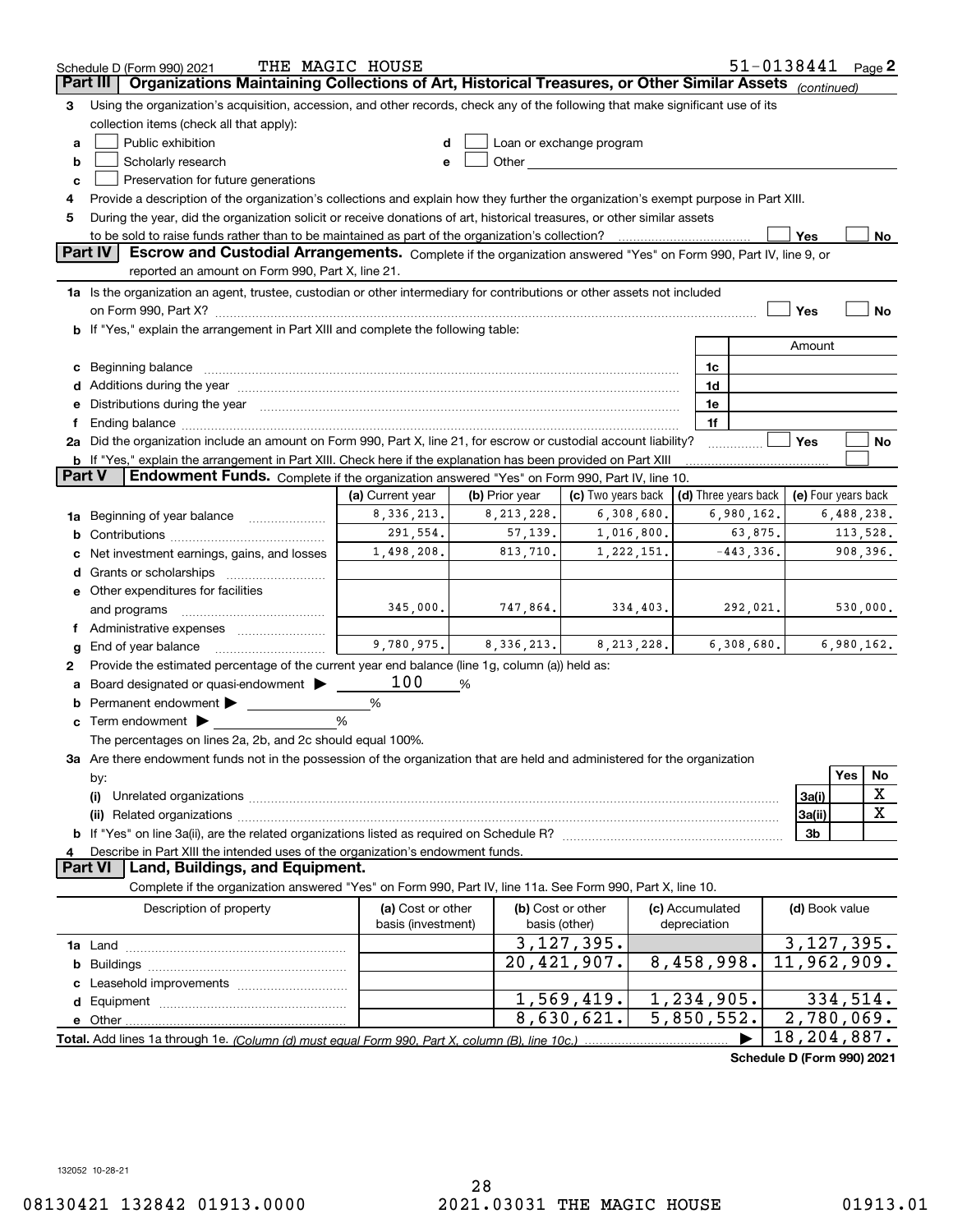|  | Schedule D (Form 990) 2021 |  |  |  | THE MAGIC HOU |  |
|--|----------------------------|--|--|--|---------------|--|
|--|----------------------------|--|--|--|---------------|--|

| THE MAGIC HOUSE<br>Schedule D (Form 990) 2021                                                                     |                 |                                                           | 51-0138441<br>Page $3$ |
|-------------------------------------------------------------------------------------------------------------------|-----------------|-----------------------------------------------------------|------------------------|
| <b>Investments - Other Securities.</b><br><b>Part VII</b>                                                         |                 |                                                           |                        |
| Complete if the organization answered "Yes" on Form 990, Part IV, line 11b. See Form 990, Part X, line 12.        |                 |                                                           |                        |
| (a) Description of security or category (including name of security)                                              | (b) Book value  | (c) Method of valuation: Cost or end-of-year market value |                        |
|                                                                                                                   |                 |                                                           |                        |
| (2) Closely held equity interests [111] [2] Closely held equity interests                                         |                 |                                                           |                        |
| (3) Other                                                                                                         |                 |                                                           |                        |
| (A)                                                                                                               |                 |                                                           |                        |
| (B)                                                                                                               |                 |                                                           |                        |
| (C)                                                                                                               |                 |                                                           |                        |
| (D)                                                                                                               |                 |                                                           |                        |
| (E)                                                                                                               |                 |                                                           |                        |
| (F)                                                                                                               |                 |                                                           |                        |
| (G)                                                                                                               |                 |                                                           |                        |
| (H)                                                                                                               |                 |                                                           |                        |
| Total. (Col. (b) must equal Form 990, Part X, col. (B) line 12.)                                                  |                 |                                                           |                        |
| Part VIII Investments - Program Related.                                                                          |                 |                                                           |                        |
| Complete if the organization answered "Yes" on Form 990, Part IV, line 11c. See Form 990, Part X, line 13.        |                 |                                                           |                        |
| (a) Description of investment                                                                                     | (b) Book value  | (c) Method of valuation: Cost or end-of-year market value |                        |
| (1)                                                                                                               |                 |                                                           |                        |
| (2)                                                                                                               |                 |                                                           |                        |
| (3)                                                                                                               |                 |                                                           |                        |
| (4)                                                                                                               |                 |                                                           |                        |
| (5)                                                                                                               |                 |                                                           |                        |
| (6)                                                                                                               |                 |                                                           |                        |
| (7)                                                                                                               |                 |                                                           |                        |
| (8)                                                                                                               |                 |                                                           |                        |
| (9)                                                                                                               |                 |                                                           |                        |
| Total. (Col. (b) must equal Form 990, Part X, col. (B) line 13.)                                                  |                 |                                                           |                        |
| Part IX<br><b>Other Assets.</b>                                                                                   |                 |                                                           |                        |
| Complete if the organization answered "Yes" on Form 990, Part IV, line 11d. See Form 990, Part X, line 15.        |                 |                                                           |                        |
|                                                                                                                   | (a) Description |                                                           | (b) Book value         |
| (1)                                                                                                               |                 |                                                           |                        |
| (2)                                                                                                               |                 |                                                           |                        |
| (3)                                                                                                               |                 |                                                           |                        |
| (4)                                                                                                               |                 |                                                           |                        |
| (5)                                                                                                               |                 |                                                           |                        |
| (6)                                                                                                               |                 |                                                           |                        |
| (7)                                                                                                               |                 |                                                           |                        |
| (8)                                                                                                               |                 |                                                           |                        |
| (9)                                                                                                               |                 |                                                           |                        |
| Total. (Column (b) must equal Form 990, Part X, col. (B) line 15.)                                                |                 |                                                           |                        |
| <b>Other Liabilities.</b><br>Part X                                                                               |                 |                                                           |                        |
| Complete if the organization answered "Yes" on Form 990, Part IV, line 11e or 11f. See Form 990, Part X, line 25. |                 |                                                           |                        |
| (a) Description of liability<br>1.                                                                                |                 |                                                           | (b) Book value         |
| (1)<br>Federal income taxes                                                                                       |                 |                                                           |                        |
| (2)                                                                                                               |                 |                                                           |                        |
| (3)                                                                                                               |                 |                                                           |                        |
| (4)                                                                                                               |                 |                                                           |                        |
| (5)                                                                                                               |                 |                                                           |                        |
| (6)                                                                                                               |                 |                                                           |                        |
| (7)                                                                                                               |                 |                                                           |                        |
| (8)                                                                                                               |                 |                                                           |                        |
| (9)                                                                                                               |                 |                                                           |                        |
| Total. (Column (b) must equal Form 990, Part X, col. (B) line 25.)                                                |                 |                                                           |                        |
|                                                                                                                   |                 |                                                           |                        |

**2.** Liability for uncertain tax positions. In Part XIII, provide the text of the footnote to the organization's financial statements that reports the organization's liability for uncertain tax positions under FASB ASC 740. Check here if the text of the footnote has been provided in Part XIII

**Schedule D (Form 990) 2021**

132053 10-28-21

 $\mathcal{L}^{\text{max}}$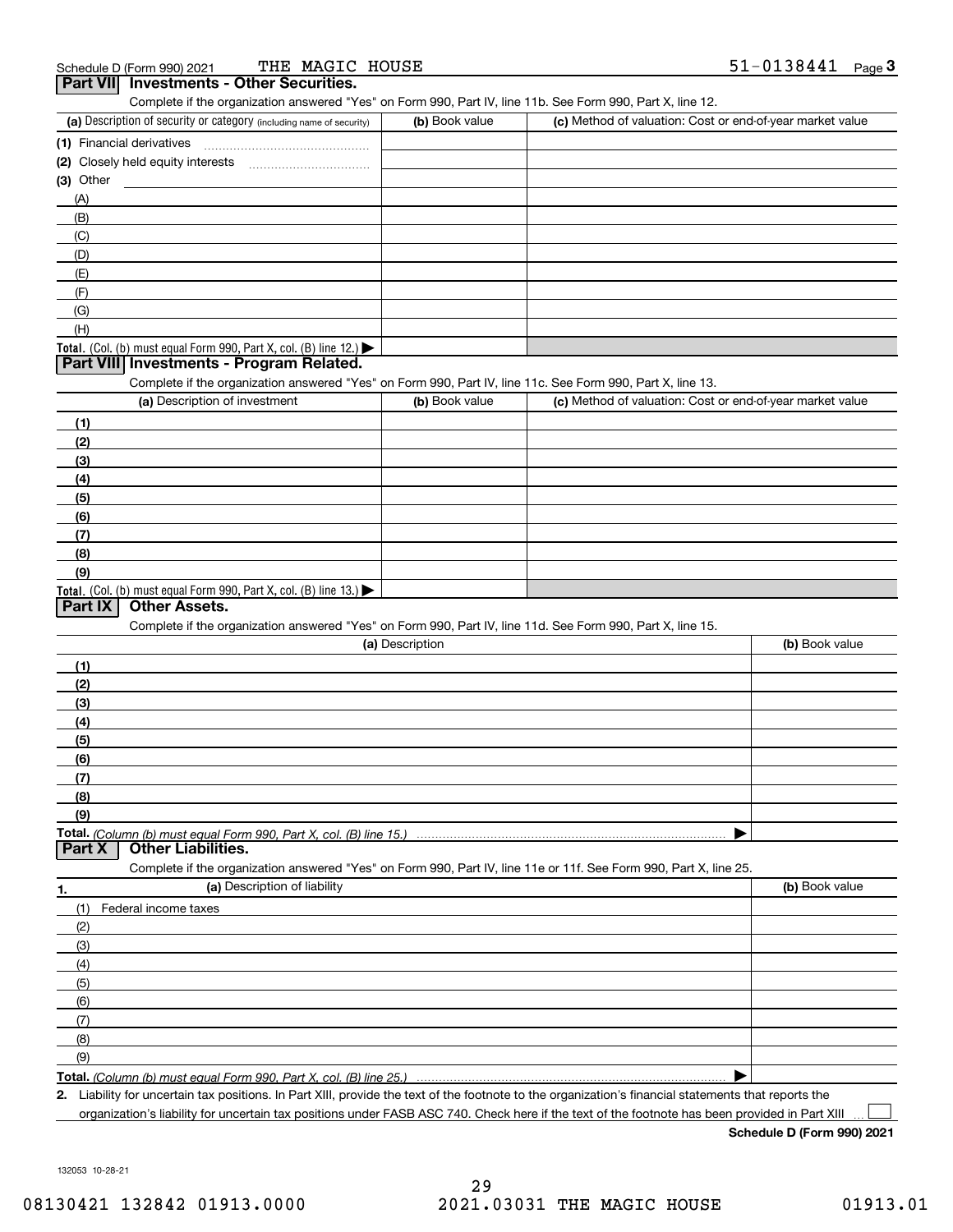| 1  | Total revenue, gains, and other support per audited financial statements                                                                                       |             | 1.             | 10,015,221.            |  |  |
|----|----------------------------------------------------------------------------------------------------------------------------------------------------------------|-------------|----------------|------------------------|--|--|
| 2  | Amounts included on line 1 but not on Form 990, Part VIII, line 12:                                                                                            |             |                |                        |  |  |
| a  | 2a<br>Net unrealized gains (losses) on investments [11] manuscriminal contracts and all of the unrealized gains (losses) on investments                        | 1,053,980.  |                |                        |  |  |
| b  | 2 <sub>b</sub>                                                                                                                                                 |             |                |                        |  |  |
| c  | 2c<br>Recoveries of prior year grants [111] [12] matter contracts are prior to prior with the Recoveries of prior year grants                                  |             |                |                        |  |  |
| d  | 2d<br>Other (Describe in Part XIII.)                                                                                                                           |             |                |                        |  |  |
| е  | Add lines 2a through 2d                                                                                                                                        |             | 2e             | 1,053,980.             |  |  |
| 3  | Subtract line 2e from line 1                                                                                                                                   |             | 3              | 8,961,241.             |  |  |
| 4  | Amounts included on Form 990, Part VIII, line 12, but not on line 1:                                                                                           |             |                |                        |  |  |
| a  | Investment expenses not included on Form 990, Part VIII, line 7b<br>4a                                                                                         | 41,866.     |                |                        |  |  |
| b  | 4b                                                                                                                                                             | $-314,989.$ |                |                        |  |  |
|    | c Add lines 4a and 4b                                                                                                                                          |             | 4с             | $-273, 123.$           |  |  |
| 5. |                                                                                                                                                                |             | 5              | 8,688,118.             |  |  |
|    | Part XII   Reconciliation of Expenses per Audited Financial Statements With Expenses per Return.                                                               |             |                |                        |  |  |
|    | Complete if the organization answered "Yes" on Form 990, Part IV, line 12a.                                                                                    |             |                |                        |  |  |
| 1  | Total expenses and losses per audited financial statements                                                                                                     |             | $\blacksquare$ | 7,305,955.             |  |  |
| 2  | Amounts included on line 1 but not on Form 990, Part IX, line 25:                                                                                              |             |                |                        |  |  |
| а  | 2a                                                                                                                                                             |             |                |                        |  |  |
| b  | 2 <sub>b</sub><br>Prior year adjustments www.communication.com/www.communication.com/www.com/                                                                  |             |                |                        |  |  |
| c  | 2c                                                                                                                                                             |             |                |                        |  |  |
| d  | 2d                                                                                                                                                             | 314,989.    |                |                        |  |  |
| е  | Add lines 2a through 2d                                                                                                                                        |             | 2e             | 314,989.<br>6,990,966. |  |  |
| 3  |                                                                                                                                                                |             | 3              |                        |  |  |
| 4  | Amounts included on Form 990, Part IX, line 25, but not on line 1:                                                                                             |             |                |                        |  |  |
| a  | Investment expenses not included on Form 990, Part VIII, line 7b<br>4a                                                                                         | 41,866.     |                |                        |  |  |
| b  | 4 <sub>b</sub><br>Other (Describe in Part XIII.)                                                                                                               |             |                |                        |  |  |
|    | c Add lines 4a and 4b                                                                                                                                          |             | 4с             | 41,866.                |  |  |
| 5. |                                                                                                                                                                |             | 5              | 7,032,832.             |  |  |
|    | Part XIII Supplemental Information.                                                                                                                            |             |                |                        |  |  |
|    | Provide the descriptions required for Part II, lines 3, 5, and 9; Part III, lines 1a and 4; Part IV, lines 1b and 2b; Part V, line 4; Part X, line 2; Part XI, |             |                |                        |  |  |
|    | lines 2d and 4b; and Part XII, lines 2d and 4b. Also complete this part to provide any additional information.                                                 |             |                |                        |  |  |
|    |                                                                                                                                                                |             |                |                        |  |  |
|    |                                                                                                                                                                |             |                |                        |  |  |
|    | PART V, LINE 4:                                                                                                                                                |             |                |                        |  |  |
|    |                                                                                                                                                                |             |                |                        |  |  |
| TO | EXPAND THE CAPACITY OF THE MAGIC HOUSE TO MEET FUTURE NEEDS, UNEXPECTED                                                                                        |             |                |                        |  |  |
|    |                                                                                                                                                                |             |                |                        |  |  |
|    | FLUCTUATIONS IN PROGRAM REVENUE AND PUBLIC SUPPORT, AND TO FULLY CARRY OUT                                                                                     |             |                |                        |  |  |
|    |                                                                                                                                                                |             |                |                        |  |  |
|    | THE MAGIC HOUSE'S CHARITABLE AND EDUCATIONAL PURPOSES, PROGRAMS AND                                                                                            |             |                |                        |  |  |

OPERATIONS.

# PART XI, LINE 4B - OTHER ADJUSTMENTS:

COST OF GOODS SOLD - GIFT SHOP AND CAFE  $-314,989$ .

# PART XII, LINE 2D - OTHER ADJUSTMENTS:

# COST OF GOODS SOLD - GIFT SHOP AND CAFE  $314,989$ .

132054 10-28-21

**Schedule D (Form 990) 2021**

Schedule D (Form 990) 2021  $\mathrm{THE\,\,\, MAGIC\,\,\, HOUSE}$  5 $1\,\text{--}\,0138441$  Page

Complete if the organization answered "Yes" on Form 990, Part IV, line 12a.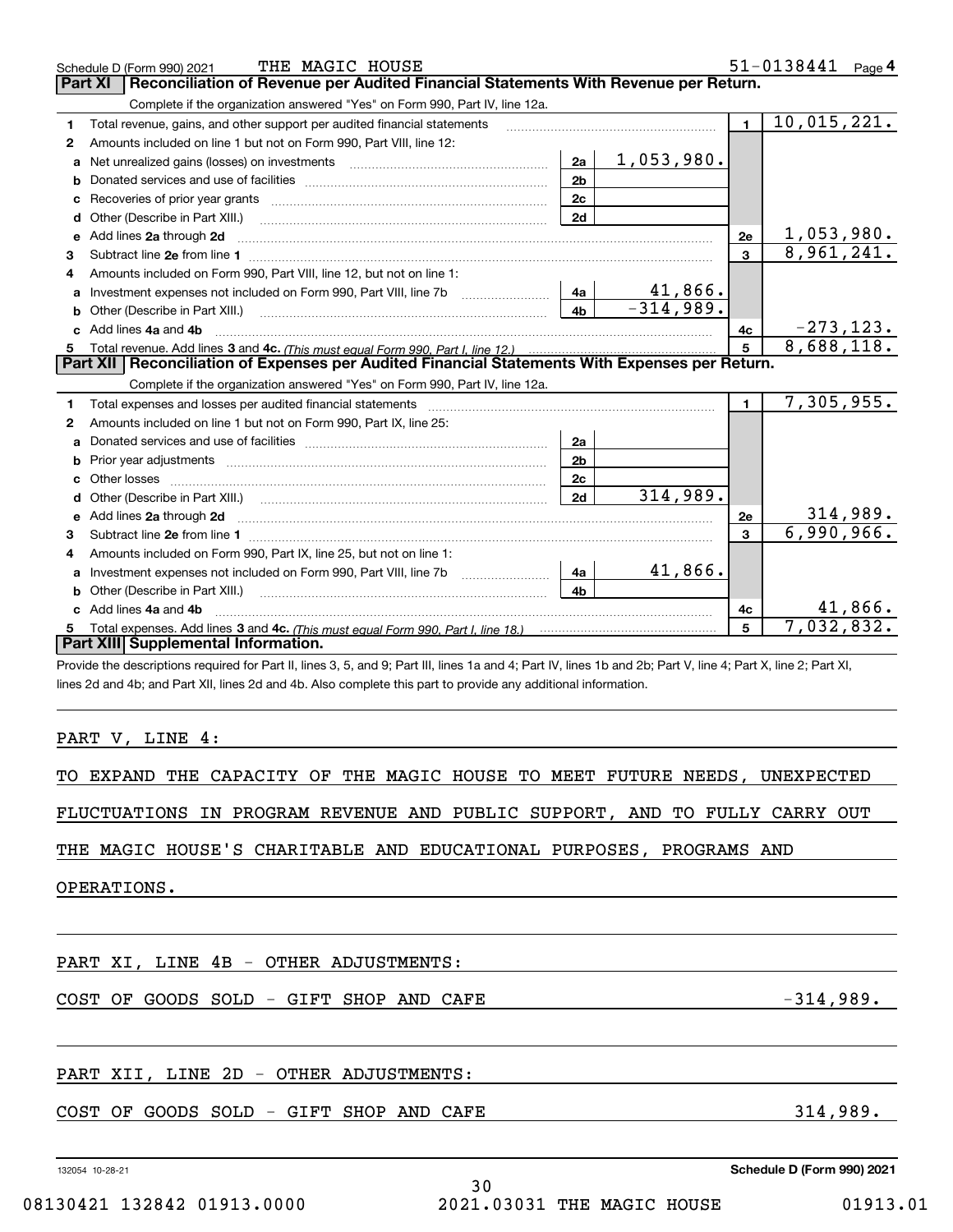| ,,,,,,,,, |                            |
|-----------|----------------------------|
|           |                            |
|           |                            |
|           |                            |
|           |                            |
|           |                            |
|           |                            |
|           |                            |
|           |                            |
|           |                            |
|           |                            |
|           |                            |
|           |                            |
|           |                            |
|           |                            |
|           |                            |
|           |                            |
|           |                            |
|           |                            |
|           |                            |
|           |                            |
|           |                            |
|           |                            |
|           |                            |
|           |                            |
|           |                            |
|           |                            |
|           |                            |
|           |                            |
|           |                            |
|           |                            |
|           |                            |
|           |                            |
|           |                            |
|           |                            |
|           |                            |
|           |                            |
|           |                            |
|           |                            |
|           |                            |
|           |                            |
|           |                            |
|           |                            |
|           |                            |
|           |                            |
|           | Schedule D (Form 990) 2021 |

132055 10-28-21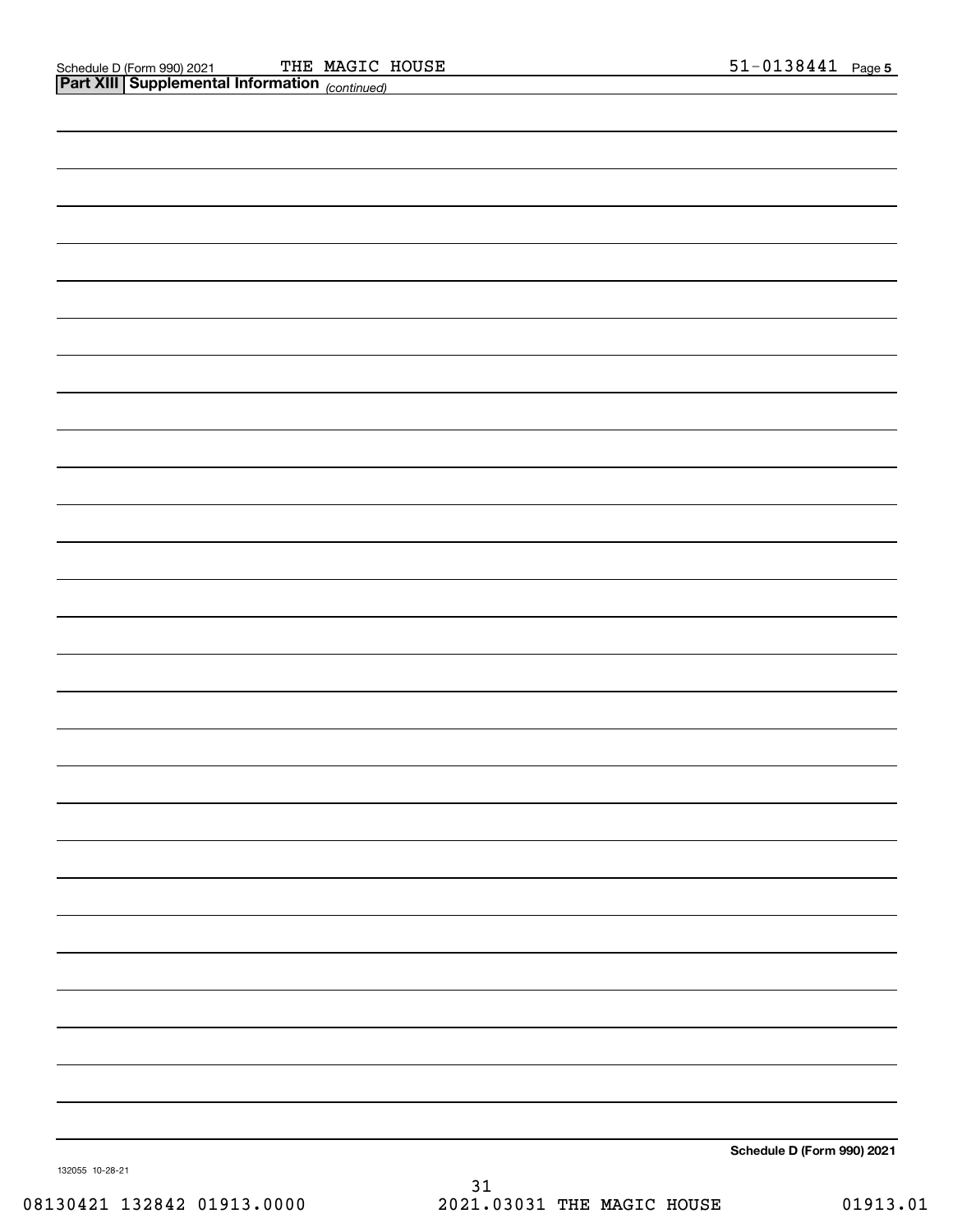| <b>SCHEDULE G</b>                                                                                                                                                        |                                                                                                                                                                     | Supplemental Information Regarding Fundraising or Gaming Activities                                                                                                                                                                                                                                                                                                                                                                                                                                                                                |                                                                            |    |                                                                            |  |                                                                            | OMB No. 1545-0047                                       |
|--------------------------------------------------------------------------------------------------------------------------------------------------------------------------|---------------------------------------------------------------------------------------------------------------------------------------------------------------------|----------------------------------------------------------------------------------------------------------------------------------------------------------------------------------------------------------------------------------------------------------------------------------------------------------------------------------------------------------------------------------------------------------------------------------------------------------------------------------------------------------------------------------------------------|----------------------------------------------------------------------------|----|----------------------------------------------------------------------------|--|----------------------------------------------------------------------------|---------------------------------------------------------|
| (Form 990)                                                                                                                                                               | Complete if the organization answered "Yes" on Form 990, Part IV, line 17, 18, or 19, or if the<br>organization entered more than \$15,000 on Form 990-EZ, line 6a. |                                                                                                                                                                                                                                                                                                                                                                                                                                                                                                                                                    |                                                                            |    |                                                                            |  |                                                                            | 2021                                                    |
| Attach to Form 990 or Form 990-EZ.<br>Department of the Treasury<br>Internal Revenue Service<br>► Go to www.irs.gov/Form990 for instructions and the latest information. |                                                                                                                                                                     |                                                                                                                                                                                                                                                                                                                                                                                                                                                                                                                                                    |                                                                            |    |                                                                            |  |                                                                            | <b>Open to Public</b>                                   |
| Name of the organization                                                                                                                                                 |                                                                                                                                                                     |                                                                                                                                                                                                                                                                                                                                                                                                                                                                                                                                                    |                                                                            |    |                                                                            |  |                                                                            | Inspection<br><b>Employer identification number</b>     |
|                                                                                                                                                                          |                                                                                                                                                                     | THE MAGIC HOUSE                                                                                                                                                                                                                                                                                                                                                                                                                                                                                                                                    |                                                                            |    |                                                                            |  | 51-0138441                                                                 |                                                         |
| Part I                                                                                                                                                                   | required to complete this part.                                                                                                                                     | Fundraising Activities. Complete if the organization answered "Yes" on Form 990, Part IV, line 17. Form 990-EZ filers are not                                                                                                                                                                                                                                                                                                                                                                                                                      |                                                                            |    |                                                                            |  |                                                                            |                                                         |
| Mail solicitations<br>a<br>b<br>Phone solicitations<br>с<br>In-person solicitations<br>d<br>compensated at least \$5,000 by the organization.                            | Internet and email solicitations                                                                                                                                    | 1 Indicate whether the organization raised funds through any of the following activities. Check all that apply.<br>е<br>f<br>Special fundraising events<br>g<br>2 a Did the organization have a written or oral agreement with any individual (including officers, directors, trustees, or<br>key employees listed in Form 990, Part VII) or entity in connection with professional fundraising services?<br>b If "Yes," list the 10 highest paid individuals or entities (fundraisers) pursuant to agreements under which the fundraiser is to be |                                                                            |    | Solicitation of non-government grants<br>Solicitation of government grants |  | Yes                                                                        | <b>No</b>                                               |
| (i) Name and address of individual<br>or entity (fundraiser)                                                                                                             |                                                                                                                                                                     | (ii) Activity                                                                                                                                                                                                                                                                                                                                                                                                                                                                                                                                      | (iii) Did<br>fundraiser<br>have custody<br>or control of<br>contributions? |    | (iv) Gross receipts<br>from activity                                       |  | (v) Amount paid<br>to (or retained by)<br>fundraiser<br>listed in col. (i) | (vi) Amount paid<br>to (or retained by)<br>organization |
|                                                                                                                                                                          |                                                                                                                                                                     |                                                                                                                                                                                                                                                                                                                                                                                                                                                                                                                                                    | Yes                                                                        | No |                                                                            |  |                                                                            |                                                         |
|                                                                                                                                                                          |                                                                                                                                                                     |                                                                                                                                                                                                                                                                                                                                                                                                                                                                                                                                                    |                                                                            |    |                                                                            |  |                                                                            |                                                         |
|                                                                                                                                                                          |                                                                                                                                                                     |                                                                                                                                                                                                                                                                                                                                                                                                                                                                                                                                                    |                                                                            |    |                                                                            |  |                                                                            |                                                         |
|                                                                                                                                                                          |                                                                                                                                                                     |                                                                                                                                                                                                                                                                                                                                                                                                                                                                                                                                                    |                                                                            |    |                                                                            |  |                                                                            |                                                         |
|                                                                                                                                                                          |                                                                                                                                                                     |                                                                                                                                                                                                                                                                                                                                                                                                                                                                                                                                                    |                                                                            |    |                                                                            |  |                                                                            |                                                         |
|                                                                                                                                                                          |                                                                                                                                                                     |                                                                                                                                                                                                                                                                                                                                                                                                                                                                                                                                                    |                                                                            |    |                                                                            |  |                                                                            |                                                         |
|                                                                                                                                                                          |                                                                                                                                                                     |                                                                                                                                                                                                                                                                                                                                                                                                                                                                                                                                                    |                                                                            |    |                                                                            |  |                                                                            |                                                         |
|                                                                                                                                                                          |                                                                                                                                                                     |                                                                                                                                                                                                                                                                                                                                                                                                                                                                                                                                                    |                                                                            |    |                                                                            |  |                                                                            |                                                         |
|                                                                                                                                                                          |                                                                                                                                                                     |                                                                                                                                                                                                                                                                                                                                                                                                                                                                                                                                                    |                                                                            |    |                                                                            |  |                                                                            |                                                         |
|                                                                                                                                                                          |                                                                                                                                                                     |                                                                                                                                                                                                                                                                                                                                                                                                                                                                                                                                                    |                                                                            |    |                                                                            |  |                                                                            |                                                         |
|                                                                                                                                                                          |                                                                                                                                                                     |                                                                                                                                                                                                                                                                                                                                                                                                                                                                                                                                                    |                                                                            |    |                                                                            |  |                                                                            |                                                         |
|                                                                                                                                                                          |                                                                                                                                                                     |                                                                                                                                                                                                                                                                                                                                                                                                                                                                                                                                                    |                                                                            |    |                                                                            |  |                                                                            |                                                         |
| Total<br>or licensing.                                                                                                                                                   |                                                                                                                                                                     | 3 List all states in which the organization is registered or licensed to solicit contributions or has been notified it is exempt from registration                                                                                                                                                                                                                                                                                                                                                                                                 |                                                                            |    |                                                                            |  |                                                                            |                                                         |
|                                                                                                                                                                          |                                                                                                                                                                     |                                                                                                                                                                                                                                                                                                                                                                                                                                                                                                                                                    |                                                                            |    |                                                                            |  |                                                                            |                                                         |
|                                                                                                                                                                          |                                                                                                                                                                     |                                                                                                                                                                                                                                                                                                                                                                                                                                                                                                                                                    |                                                                            |    |                                                                            |  |                                                                            |                                                         |
|                                                                                                                                                                          |                                                                                                                                                                     |                                                                                                                                                                                                                                                                                                                                                                                                                                                                                                                                                    |                                                                            |    |                                                                            |  |                                                                            |                                                         |
|                                                                                                                                                                          |                                                                                                                                                                     |                                                                                                                                                                                                                                                                                                                                                                                                                                                                                                                                                    |                                                                            |    |                                                                            |  |                                                                            |                                                         |
|                                                                                                                                                                          |                                                                                                                                                                     |                                                                                                                                                                                                                                                                                                                                                                                                                                                                                                                                                    |                                                                            |    |                                                                            |  |                                                                            |                                                         |
|                                                                                                                                                                          |                                                                                                                                                                     |                                                                                                                                                                                                                                                                                                                                                                                                                                                                                                                                                    |                                                                            |    |                                                                            |  |                                                                            |                                                         |
|                                                                                                                                                                          |                                                                                                                                                                     | LHA For Paperwork Reduction Act Notice, see the Instructions for Form 990 or 990-EZ.                                                                                                                                                                                                                                                                                                                                                                                                                                                               |                                                                            |    |                                                                            |  |                                                                            | Schedule G (Form 990) 2021                              |

132081 10-21-21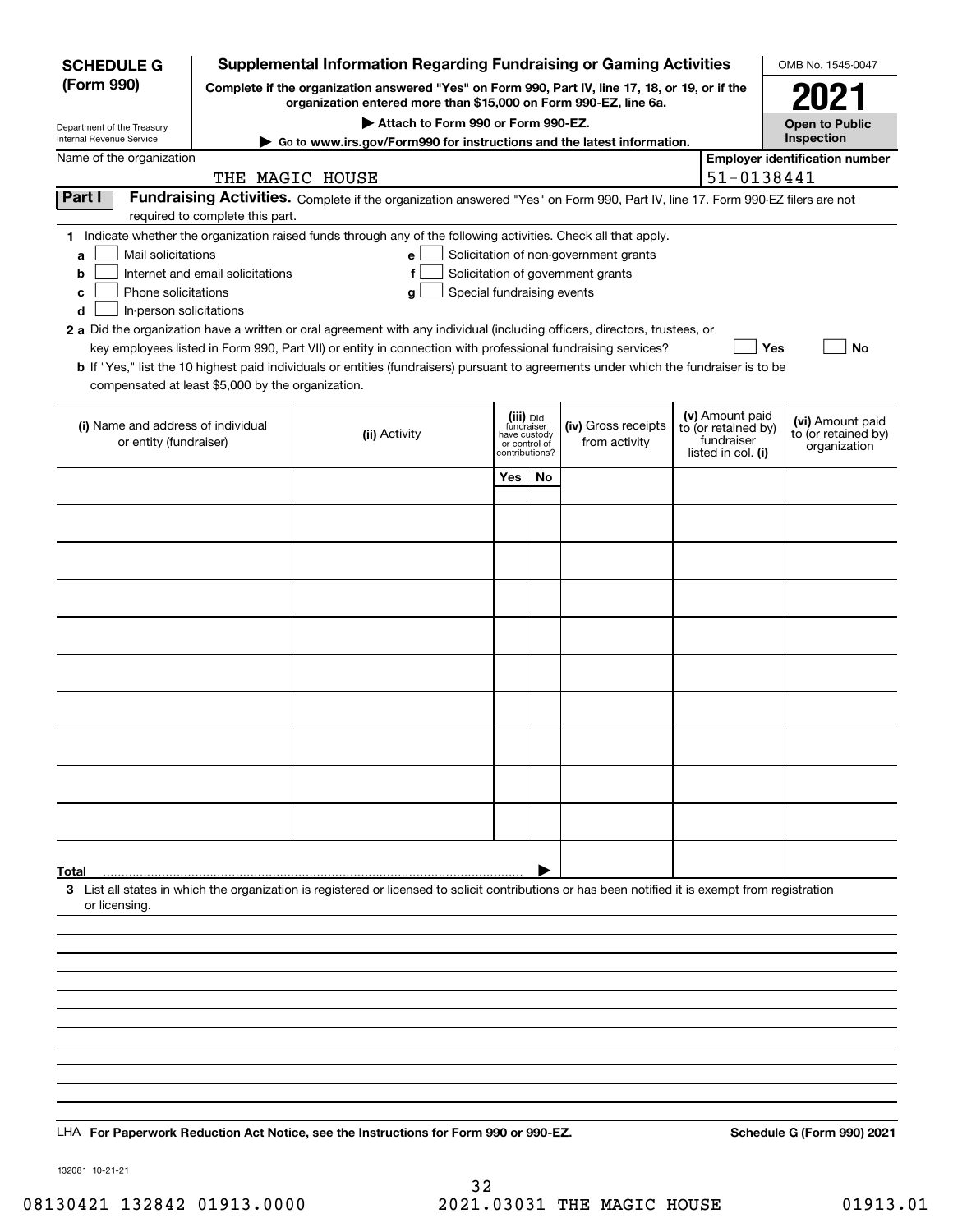**Part II** | Fundraising Events. Complete if the organization answered "Yes" on Form 990, Part IV, line 18, or reported more than \$15,000

|                 |    | of fundraising event contributions and gross income on Form 990-EZ, lines 1 and 6b. List events with gross receipts greater than \$5,000. |                     |                                                  |                  |                                                     |
|-----------------|----|-------------------------------------------------------------------------------------------------------------------------------------------|---------------------|--------------------------------------------------|------------------|-----------------------------------------------------|
|                 |    |                                                                                                                                           | (a) Event $#1$      | $(b)$ Event #2                                   | (c) Other events | (d) Total events                                    |
|                 |    |                                                                                                                                           | <b>FRIENDS GALA</b> |                                                  |                  | (add col. (a) through                               |
|                 |    |                                                                                                                                           |                     | <b>GRAND EVENT</b>                               | 2                | col. (c)                                            |
|                 |    |                                                                                                                                           | (event type)        | (event type)                                     | (total number)   |                                                     |
| Revenue         |    |                                                                                                                                           | 450,851.            | 32,195.                                          | 52,446.          | 535,492.                                            |
|                 |    |                                                                                                                                           | 423, 251.           | 29,630.                                          | 45,981.          | 498,862.                                            |
|                 |    | 3 Gross income (line 1 minus line 2)                                                                                                      | 27,600.             | 2,565.                                           | 6,465.           | 36,630.                                             |
|                 |    |                                                                                                                                           |                     |                                                  |                  |                                                     |
|                 |    |                                                                                                                                           |                     |                                                  |                  |                                                     |
| Direct Expenses |    |                                                                                                                                           | 31,289.             |                                                  |                  | 31, 289.                                            |
|                 |    | 7 Food and beverages                                                                                                                      | 24,638.             | 3, 266.                                          | 3,593.           | 31,497.                                             |
|                 |    |                                                                                                                                           | 11,450.             | 850.                                             | 1,550.           | 13,850.                                             |
|                 | 9  |                                                                                                                                           | 7,809.              | 1,553.                                           | 4,794.           | 14, 156.                                            |
|                 | 10 | Direct expense summary. Add lines 4 through 9 in column (d)                                                                               |                     |                                                  |                  | 90,792.                                             |
|                 |    | 11 Net income summary. Subtract line 10 from line 3, column (d)                                                                           |                     |                                                  |                  | $-54, 162.$                                         |
| <b>Part III</b> |    | Gaming. Complete if the organization answered "Yes" on Form 990, Part IV, line 19, or reported more than                                  |                     |                                                  |                  |                                                     |
|                 |    | \$15,000 on Form 990-EZ, line 6a.                                                                                                         |                     |                                                  |                  |                                                     |
| enue            |    |                                                                                                                                           | (a) Bingo           | (b) Pull tabs/instant<br>bingo/progressive bingo | (c) Other gaming | (d) Total gaming (add<br>col. (a) through col. (c)) |
|                 |    |                                                                                                                                           |                     |                                                  |                  |                                                     |
| Re<br>C         |    |                                                                                                                                           |                     |                                                  |                  |                                                     |
|                 |    |                                                                                                                                           |                     |                                                  |                  |                                                     |
| Expenses        |    |                                                                                                                                           |                     |                                                  |                  |                                                     |
| Direct          |    |                                                                                                                                           |                     |                                                  |                  |                                                     |
|                 | 5  | Other direct expenses                                                                                                                     |                     |                                                  |                  |                                                     |
|                 |    |                                                                                                                                           | %<br>$Yes_$         | $\%$<br>Yes                                      | Yes<br>%         |                                                     |
|                 | 6. | Volunteer labor                                                                                                                           | No                  | No                                               | No               |                                                     |
|                 | 7  | Direct expense summary. Add lines 2 through 5 in column (d)                                                                               |                     |                                                  |                  |                                                     |
|                 |    |                                                                                                                                           |                     |                                                  |                  |                                                     |
|                 | 8  |                                                                                                                                           |                     |                                                  |                  |                                                     |

**9**Enter the state(s) in which the organization conducts gaming activities:

**a** Is the organization licensed to conduct gaming activities in each of these states? \_\_\_\_\_\_\_\_\_\_\_\_\_\_\_\_\_\_\_\_\_\_\_\_\_\_\_\_\_\_\_ **b**If "No," explain: **Yes**

**10a** Were any of the organization's gaming licenses revoked, suspended, or terminated during the tax year? \_\_\_\_\_\_\_\_\_\_\_\_\_\_\_\_ **b** If "Yes," explain:

132082 10-21-21

**Schedule G (Form 990) 2021**

**Yes No**

**No**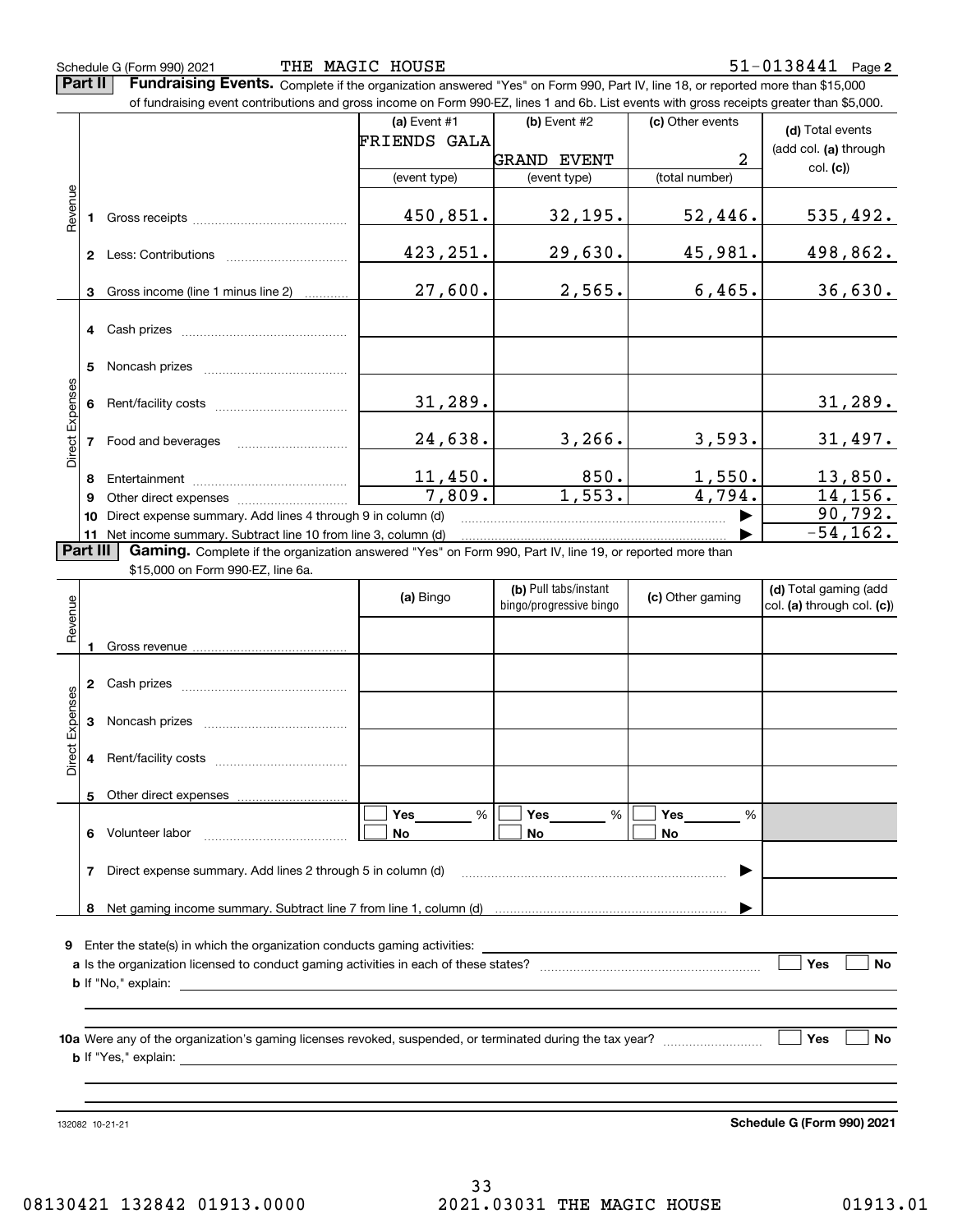| Schedule G (Form 990) 2021                                                   | THE MAGIC HOUSE |                                                                                                                                                                                                                                      | 51-0138441<br>Page 3                   |
|------------------------------------------------------------------------------|-----------------|--------------------------------------------------------------------------------------------------------------------------------------------------------------------------------------------------------------------------------------|----------------------------------------|
|                                                                              |                 |                                                                                                                                                                                                                                      | Yes<br>No                              |
|                                                                              |                 | 12 Is the organization a grantor, beneficiary or trustee of a trust, or a member of a partnership or other entity formed                                                                                                             |                                        |
|                                                                              |                 |                                                                                                                                                                                                                                      | $\Box$ Yes<br>No                       |
| 13 Indicate the percentage of gaming activity conducted in:                  |                 |                                                                                                                                                                                                                                      |                                        |
|                                                                              |                 |                                                                                                                                                                                                                                      | 13a<br>%                               |
|                                                                              |                 | <b>b</b> An outside facility <i>www.communicality www.communicality.communicality www.communicality www.communicality.communicality www.communicality.com</i>                                                                        | 13b  <br>%                             |
|                                                                              |                 | 14 Enter the name and address of the person who prepares the organization's gaming/special events books and records:                                                                                                                 |                                        |
|                                                                              |                 |                                                                                                                                                                                                                                      |                                        |
|                                                                              |                 |                                                                                                                                                                                                                                      |                                        |
|                                                                              |                 | 15a Does the organization have a contract with a third party from whom the organization receives gaming revenue?                                                                                                                     | Yes<br>No                              |
|                                                                              |                 |                                                                                                                                                                                                                                      |                                        |
|                                                                              |                 |                                                                                                                                                                                                                                      |                                        |
| c If "Yes," enter name and address of the third party:                       |                 |                                                                                                                                                                                                                                      |                                        |
|                                                                              |                 |                                                                                                                                                                                                                                      |                                        |
|                                                                              |                 | Name <b>Decision of the Community of the Community of the Community of the Community of the Community of the Community of the Community of the Community of the Community of the Community of the Community of the Community of </b> |                                        |
|                                                                              |                 |                                                                                                                                                                                                                                      |                                        |
|                                                                              |                 |                                                                                                                                                                                                                                      |                                        |
|                                                                              |                 |                                                                                                                                                                                                                                      |                                        |
| <b>16</b> Gaming manager information:                                        |                 |                                                                                                                                                                                                                                      |                                        |
|                                                                              |                 |                                                                                                                                                                                                                                      |                                        |
|                                                                              |                 | Name $\blacktriangleright$ $\bot$                                                                                                                                                                                                    |                                        |
| Gaming manager compensation > \$                                             |                 |                                                                                                                                                                                                                                      |                                        |
|                                                                              |                 |                                                                                                                                                                                                                                      |                                        |
|                                                                              |                 |                                                                                                                                                                                                                                      |                                        |
|                                                                              |                 |                                                                                                                                                                                                                                      |                                        |
|                                                                              |                 |                                                                                                                                                                                                                                      |                                        |
|                                                                              |                 |                                                                                                                                                                                                                                      |                                        |
| Director/officer                                                             | Employee        | Independent contractor                                                                                                                                                                                                               |                                        |
|                                                                              |                 |                                                                                                                                                                                                                                      |                                        |
| 17 Mandatory distributions:                                                  |                 |                                                                                                                                                                                                                                      |                                        |
|                                                                              |                 | a Is the organization required under state law to make charitable distributions from the gaming proceeds to                                                                                                                          | $\Box$ Yes<br>$\boxed{\phantom{1}}$ No |
| retain the state gaming license?                                             |                 | <b>b</b> Enter the amount of distributions required under state law to be distributed to other exempt organizations or spent in the                                                                                                  |                                        |
| organization's own exempt activities during the tax year $\triangleright$ \$ |                 |                                                                                                                                                                                                                                      |                                        |
| Part IV                                                                      |                 | Supplemental Information. Provide the explanations required by Part I, line 2b, columns (iii) and (v); and Part III, lines 9, 9b, 10b,                                                                                               |                                        |
|                                                                              |                 | 15b, 15c, 16, and 17b, as applicable. Also provide any additional information. See instructions.                                                                                                                                     |                                        |
|                                                                              |                 |                                                                                                                                                                                                                                      |                                        |
|                                                                              |                 |                                                                                                                                                                                                                                      |                                        |
|                                                                              |                 |                                                                                                                                                                                                                                      |                                        |
|                                                                              |                 |                                                                                                                                                                                                                                      |                                        |
|                                                                              |                 |                                                                                                                                                                                                                                      |                                        |
|                                                                              |                 |                                                                                                                                                                                                                                      |                                        |
|                                                                              |                 |                                                                                                                                                                                                                                      |                                        |
|                                                                              |                 |                                                                                                                                                                                                                                      |                                        |
|                                                                              |                 |                                                                                                                                                                                                                                      |                                        |
|                                                                              |                 |                                                                                                                                                                                                                                      |                                        |
|                                                                              |                 |                                                                                                                                                                                                                                      |                                        |
|                                                                              |                 |                                                                                                                                                                                                                                      |                                        |
|                                                                              |                 |                                                                                                                                                                                                                                      |                                        |
|                                                                              |                 |                                                                                                                                                                                                                                      |                                        |
|                                                                              |                 |                                                                                                                                                                                                                                      |                                        |
|                                                                              |                 |                                                                                                                                                                                                                                      |                                        |
| 132083 10-21-21                                                              |                 |                                                                                                                                                                                                                                      | Schedule G (Form 990) 2021             |
|                                                                              |                 | 34                                                                                                                                                                                                                                   |                                        |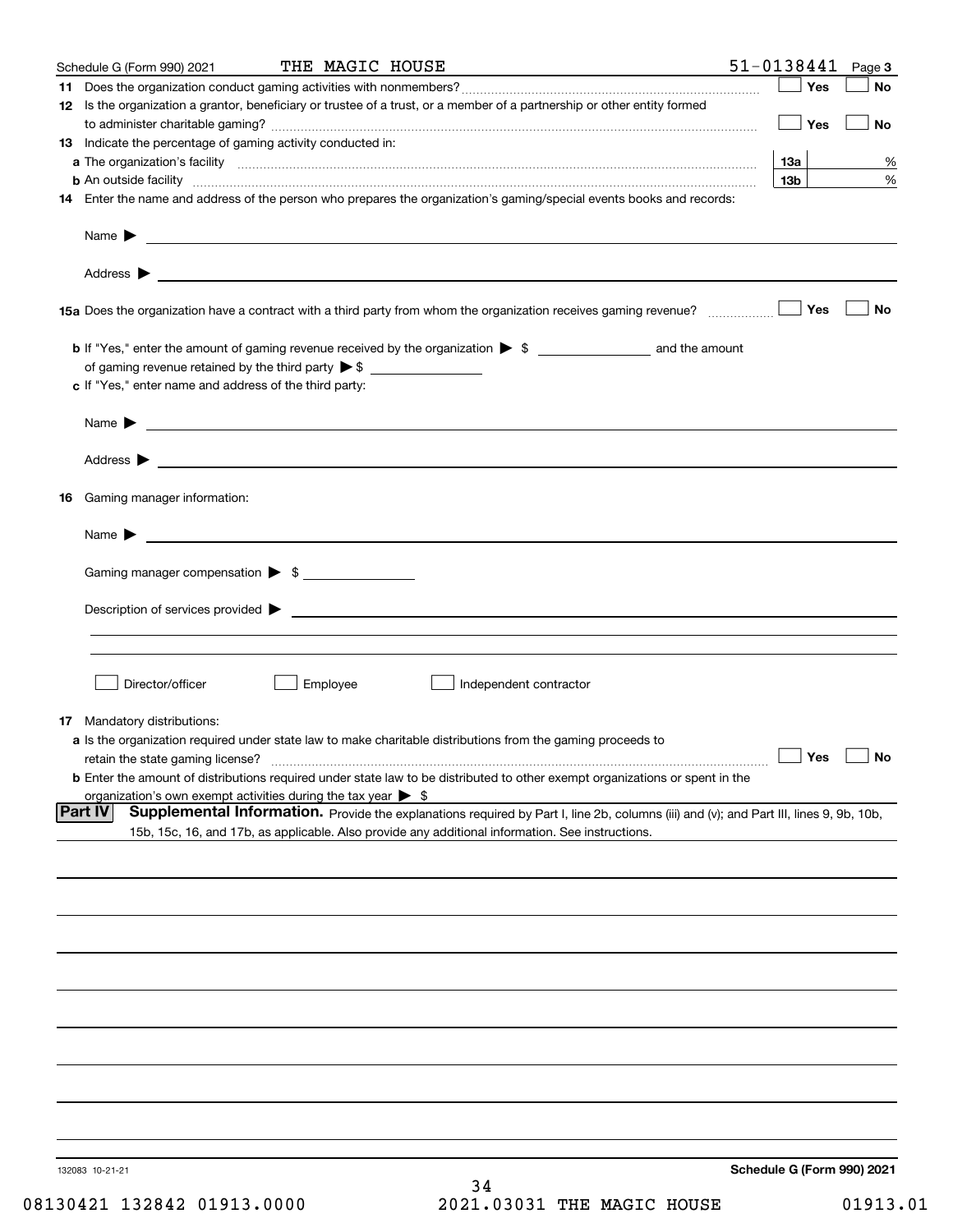| <u> 1989 - Johann Stoff, amerikan bestemannter (b. 1989)</u> |  |
|--------------------------------------------------------------|--|
|                                                              |  |

**Schedule G (Form 990)**

132084 11-18-21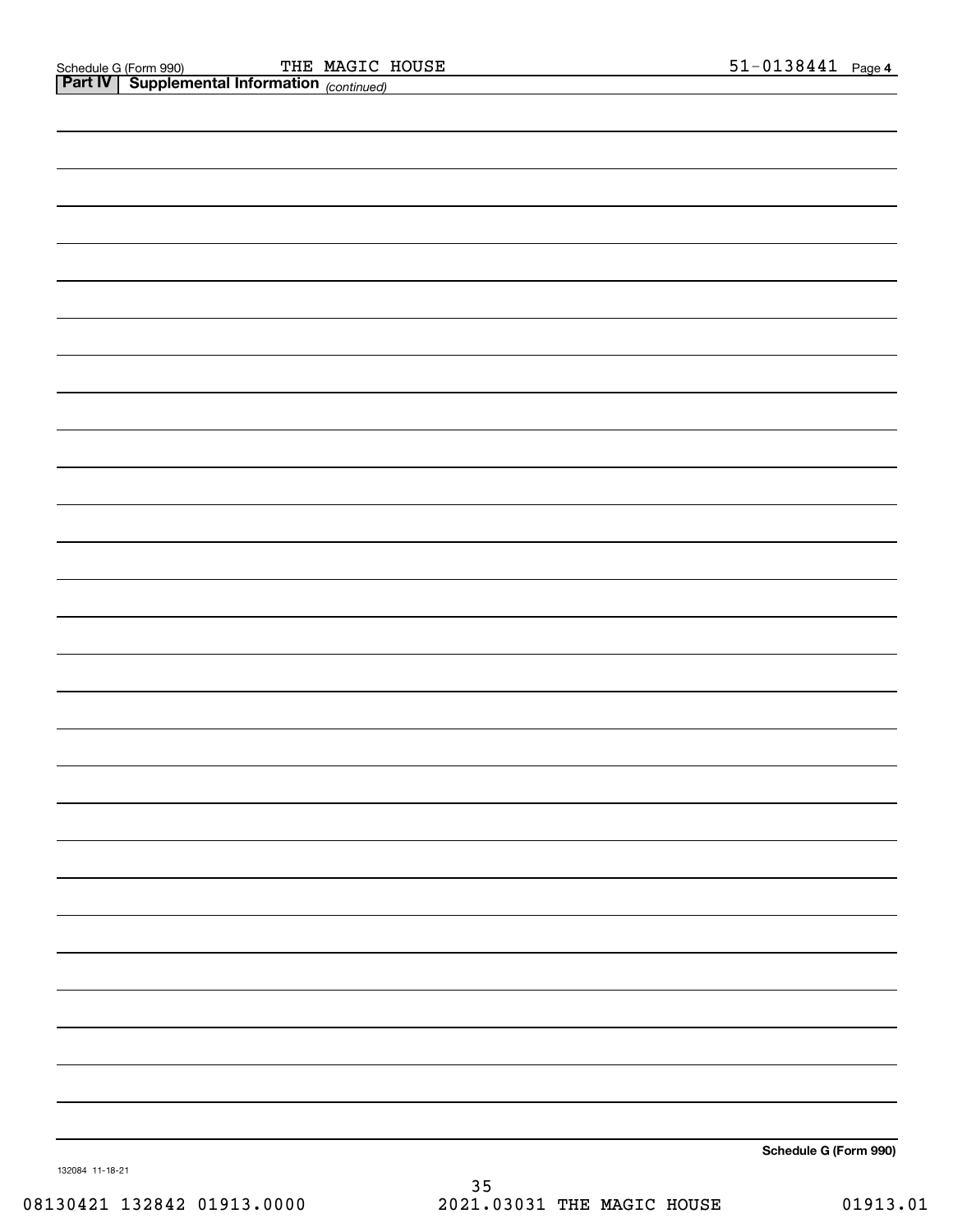| <b>Compensation Information</b><br><b>SCHEDULE J</b><br>OMB No. 1545-0047<br>(Form 990)<br>For certain Officers, Directors, Trustees, Key Employees, and Highest<br>2021<br><b>Compensated Employees</b><br>Complete if the organization answered "Yes" on Form 990, Part IV, line 23.<br><b>Open to Public</b><br>Attach to Form 990.<br>Department of the Treasury<br>Inspection<br>Go to www.irs.gov/Form990 for instructions and the latest information.<br>Internal Revenue Service |                                                                                                    |                                                                                                                                                                                                                                                                                                                                                                                                                                                                                                                                                                                                                                         |                                       |                            |     |                  |  |  |  |  |
|------------------------------------------------------------------------------------------------------------------------------------------------------------------------------------------------------------------------------------------------------------------------------------------------------------------------------------------------------------------------------------------------------------------------------------------------------------------------------------------|----------------------------------------------------------------------------------------------------|-----------------------------------------------------------------------------------------------------------------------------------------------------------------------------------------------------------------------------------------------------------------------------------------------------------------------------------------------------------------------------------------------------------------------------------------------------------------------------------------------------------------------------------------------------------------------------------------------------------------------------------------|---------------------------------------|----------------------------|-----|------------------|--|--|--|--|
|                                                                                                                                                                                                                                                                                                                                                                                                                                                                                          | Name of the organization                                                                           |                                                                                                                                                                                                                                                                                                                                                                                                                                                                                                                                                                                                                                         | <b>Employer identification number</b> |                            |     |                  |  |  |  |  |
|                                                                                                                                                                                                                                                                                                                                                                                                                                                                                          |                                                                                                    | THE MAGIC HOUSE                                                                                                                                                                                                                                                                                                                                                                                                                                                                                                                                                                                                                         |                                       | 51-0138441                 |     |                  |  |  |  |  |
|                                                                                                                                                                                                                                                                                                                                                                                                                                                                                          | Part I                                                                                             | <b>Questions Regarding Compensation</b>                                                                                                                                                                                                                                                                                                                                                                                                                                                                                                                                                                                                 |                                       |                            |     |                  |  |  |  |  |
|                                                                                                                                                                                                                                                                                                                                                                                                                                                                                          |                                                                                                    |                                                                                                                                                                                                                                                                                                                                                                                                                                                                                                                                                                                                                                         |                                       |                            | Yes | No               |  |  |  |  |
|                                                                                                                                                                                                                                                                                                                                                                                                                                                                                          | First-class or charter travel<br>Travel for companions                                             | Check the appropriate box(es) if the organization provided any of the following to or for a person listed on Form 990,<br>Part VII, Section A, line 1a. Complete Part III to provide any relevant information regarding these items.<br>Housing allowance or residence for personal use<br>Payments for business use of personal residence<br>Tax indemnification and gross-up payments<br>Health or social club dues or initiation fees<br>Discretionary spending account<br>Personal services (such as maid, chauffeur, chef)                                                                                                         |                                       |                            |     |                  |  |  |  |  |
|                                                                                                                                                                                                                                                                                                                                                                                                                                                                                          |                                                                                                    | <b>b</b> If any of the boxes on line 1a are checked, did the organization follow a written policy regarding payment or                                                                                                                                                                                                                                                                                                                                                                                                                                                                                                                  |                                       |                            |     |                  |  |  |  |  |
|                                                                                                                                                                                                                                                                                                                                                                                                                                                                                          |                                                                                                    |                                                                                                                                                                                                                                                                                                                                                                                                                                                                                                                                                                                                                                         |                                       | 1b                         |     |                  |  |  |  |  |
| 2                                                                                                                                                                                                                                                                                                                                                                                                                                                                                        |                                                                                                    | Did the organization require substantiation prior to reimbursing or allowing expenses incurred by all directors,                                                                                                                                                                                                                                                                                                                                                                                                                                                                                                                        |                                       |                            |     |                  |  |  |  |  |
|                                                                                                                                                                                                                                                                                                                                                                                                                                                                                          |                                                                                                    |                                                                                                                                                                                                                                                                                                                                                                                                                                                                                                                                                                                                                                         |                                       | $\mathbf{2}$               |     |                  |  |  |  |  |
| з                                                                                                                                                                                                                                                                                                                                                                                                                                                                                        | $\lfloor x \rfloor$ Compensation committee<br>$\boxed{\textbf{X}}$ Form 990 of other organizations | Indicate which, if any, of the following the organization used to establish the compensation of the organization's<br>CEO/Executive Director. Check all that apply. Do not check any boxes for methods used by a related organization to<br>establish compensation of the CEO/Executive Director, but explain in Part III.<br>Written employment contract<br>$\overline{X}$ Compensation survey or study<br>Independent compensation consultant<br>$\boxed{\textbf{X}}$ Approval by the board or compensation committee<br>During the year, did any person listed on Form 990, Part VII, Section A, line 1a, with respect to the filing |                                       |                            |     |                  |  |  |  |  |
|                                                                                                                                                                                                                                                                                                                                                                                                                                                                                          | organization or a related organization:                                                            |                                                                                                                                                                                                                                                                                                                                                                                                                                                                                                                                                                                                                                         |                                       |                            |     |                  |  |  |  |  |
| а                                                                                                                                                                                                                                                                                                                                                                                                                                                                                        |                                                                                                    | Receive a severance payment or change-of-control payment?                                                                                                                                                                                                                                                                                                                                                                                                                                                                                                                                                                               |                                       | 4a                         |     | х                |  |  |  |  |
| b                                                                                                                                                                                                                                                                                                                                                                                                                                                                                        |                                                                                                    | Participate in or receive payment from a supplemental nonqualified retirement plan?                                                                                                                                                                                                                                                                                                                                                                                                                                                                                                                                                     |                                       | 4b                         |     | X<br>$\mathbf X$ |  |  |  |  |
| с                                                                                                                                                                                                                                                                                                                                                                                                                                                                                        |                                                                                                    | Participate in or receive payment from an equity-based compensation arrangement?                                                                                                                                                                                                                                                                                                                                                                                                                                                                                                                                                        |                                       | 4c                         |     |                  |  |  |  |  |
|                                                                                                                                                                                                                                                                                                                                                                                                                                                                                          | contingent on the revenues of:                                                                     | If "Yes" to any of lines 4a-c, list the persons and provide the applicable amounts for each item in Part III.<br>Only section 501(c)(3), 501(c)(4), and 501(c)(29) organizations must complete lines 5-9.<br>For persons listed on Form 990, Part VII, Section A, line 1a, did the organization pay or accrue any compensation                                                                                                                                                                                                                                                                                                          |                                       |                            |     |                  |  |  |  |  |
| a                                                                                                                                                                                                                                                                                                                                                                                                                                                                                        |                                                                                                    | The organization? <b>With the contract of the contract of the contract of the contract of the contract of the contract of the contract of the contract of the contract of the contract of the contract of the contract of the co</b>                                                                                                                                                                                                                                                                                                                                                                                                    |                                       | 5a                         |     | x                |  |  |  |  |
|                                                                                                                                                                                                                                                                                                                                                                                                                                                                                          |                                                                                                    |                                                                                                                                                                                                                                                                                                                                                                                                                                                                                                                                                                                                                                         |                                       | 5b                         |     | $\mathbf X$      |  |  |  |  |
|                                                                                                                                                                                                                                                                                                                                                                                                                                                                                          |                                                                                                    | If "Yes" on line 5a or 5b, describe in Part III.                                                                                                                                                                                                                                                                                                                                                                                                                                                                                                                                                                                        |                                       |                            |     |                  |  |  |  |  |
|                                                                                                                                                                                                                                                                                                                                                                                                                                                                                          |                                                                                                    | 6 For persons listed on Form 990, Part VII, Section A, line 1a, did the organization pay or accrue any compensation                                                                                                                                                                                                                                                                                                                                                                                                                                                                                                                     |                                       |                            |     |                  |  |  |  |  |
|                                                                                                                                                                                                                                                                                                                                                                                                                                                                                          | contingent on the net earnings of:                                                                 |                                                                                                                                                                                                                                                                                                                                                                                                                                                                                                                                                                                                                                         |                                       |                            |     |                  |  |  |  |  |
| a                                                                                                                                                                                                                                                                                                                                                                                                                                                                                        |                                                                                                    |                                                                                                                                                                                                                                                                                                                                                                                                                                                                                                                                                                                                                                         |                                       | 6a                         |     | х<br>$\mathbf X$ |  |  |  |  |
|                                                                                                                                                                                                                                                                                                                                                                                                                                                                                          |                                                                                                    |                                                                                                                                                                                                                                                                                                                                                                                                                                                                                                                                                                                                                                         |                                       | 6b                         |     |                  |  |  |  |  |
|                                                                                                                                                                                                                                                                                                                                                                                                                                                                                          |                                                                                                    | If "Yes" on line 6a or 6b, describe in Part III.                                                                                                                                                                                                                                                                                                                                                                                                                                                                                                                                                                                        |                                       |                            |     |                  |  |  |  |  |
|                                                                                                                                                                                                                                                                                                                                                                                                                                                                                          |                                                                                                    | 7 For persons listed on Form 990, Part VII, Section A, line 1a, did the organization provide any nonfixed payments                                                                                                                                                                                                                                                                                                                                                                                                                                                                                                                      |                                       | $\overline{7}$             |     | x                |  |  |  |  |
| 8                                                                                                                                                                                                                                                                                                                                                                                                                                                                                        |                                                                                                    | Were any amounts reported on Form 990, Part VII, paid or accrued pursuant to a contract that was subject to the                                                                                                                                                                                                                                                                                                                                                                                                                                                                                                                         |                                       |                            |     |                  |  |  |  |  |
|                                                                                                                                                                                                                                                                                                                                                                                                                                                                                          |                                                                                                    | initial contract exception described in Regulations section 53.4958-4(a)(3)? If "Yes," describe in Part III                                                                                                                                                                                                                                                                                                                                                                                                                                                                                                                             |                                       | 8                          |     | х                |  |  |  |  |
| 9                                                                                                                                                                                                                                                                                                                                                                                                                                                                                        |                                                                                                    | If "Yes" on line 8, did the organization also follow the rebuttable presumption procedure described in                                                                                                                                                                                                                                                                                                                                                                                                                                                                                                                                  |                                       |                            |     |                  |  |  |  |  |
|                                                                                                                                                                                                                                                                                                                                                                                                                                                                                          |                                                                                                    |                                                                                                                                                                                                                                                                                                                                                                                                                                                                                                                                                                                                                                         |                                       | 9                          |     |                  |  |  |  |  |
|                                                                                                                                                                                                                                                                                                                                                                                                                                                                                          |                                                                                                    | LHA For Paperwork Reduction Act Notice, see the Instructions for Form 990.                                                                                                                                                                                                                                                                                                                                                                                                                                                                                                                                                              |                                       | Schedule J (Form 990) 2021 |     |                  |  |  |  |  |

132111 11-02-21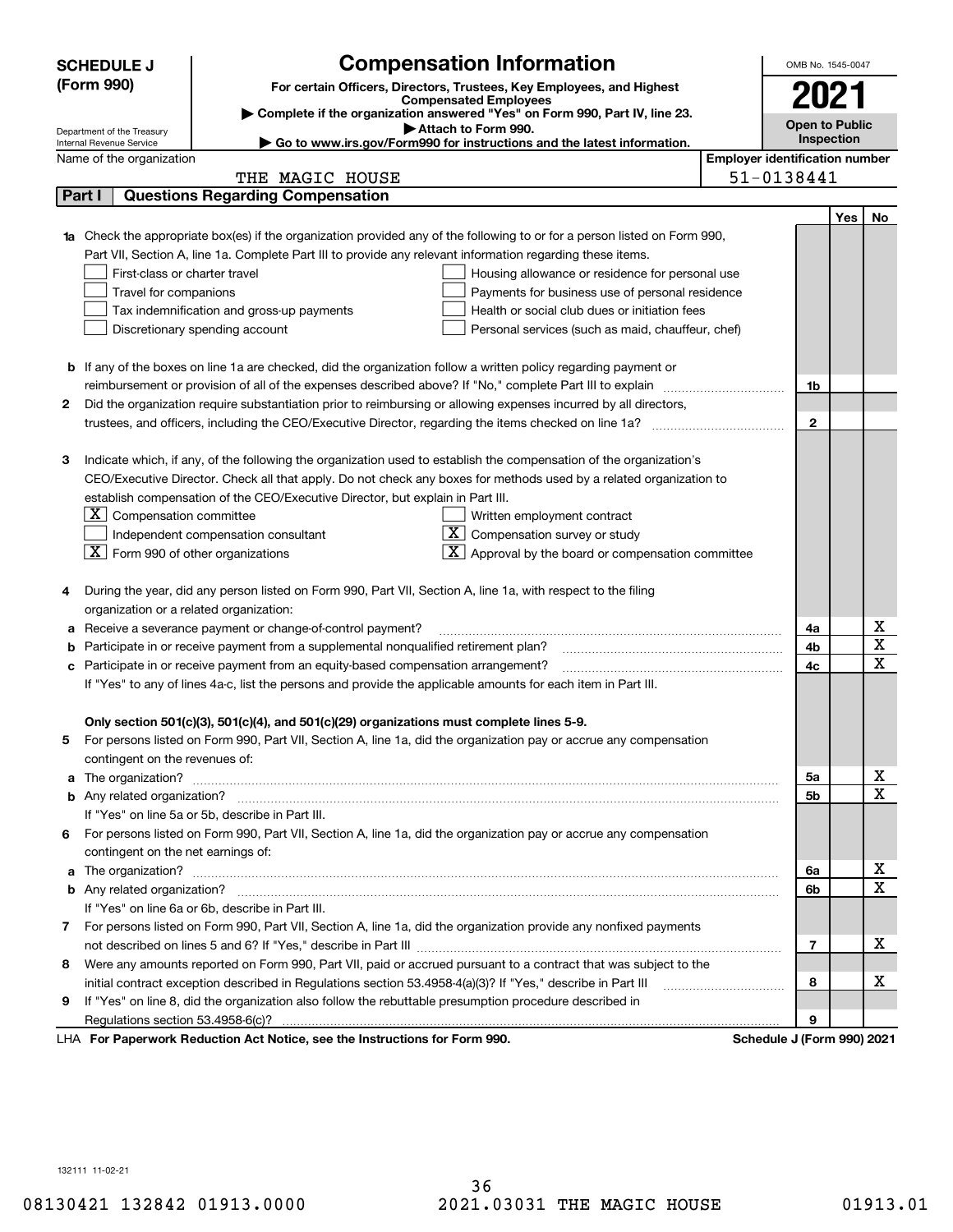### 51-0138441

# **Part II Officers, Directors, Trustees, Key Employees, and Highest Compensated Employees.**  Schedule J (Form 990) 2021 Page Use duplicate copies if additional space is needed.

For each individual whose compensation must be reported on Schedule J, report compensation from the organization on row (i) and from related organizations, described in the instructions, on row (ii). Do not list any individuals that aren't listed on Form 990, Part VII.

**Note:**  The sum of columns (B)(i)-(iii) for each listed individual must equal the total amount of Form 990, Part VII, Section A, line 1a, applicable column (D) and (E) amounts for that individual.

| (A) Name and Title       |                              |                          | compensation                              | (B) Breakdown of W-2 and/or 1099-MISC and/or 1099-NEC | (C) Retirement and<br>other deferred | (D) Nontaxable<br>benefits | (E) Total of columns<br>$(B)(i)-(D)$ | (F) Compensation<br>in column (B)         |
|--------------------------|------------------------------|--------------------------|-------------------------------------------|-------------------------------------------------------|--------------------------------------|----------------------------|--------------------------------------|-------------------------------------------|
|                          |                              | (i) Base<br>compensation | (ii) Bonus &<br>incentive<br>compensation | (iii) Other<br>reportable<br>compensation             | compensation                         |                            |                                      | reported as deferred<br>on prior Form 990 |
| (1) ELIZABETH FITZGERALD | (i)                          | 289, 453.                | $\overline{0}$ .                          | $\overline{0}$ .                                      | 17,493.                              | 6,916.                     | 313,862.                             | 0.                                        |
| PRESIDENT                | (ii)                         | $\overline{0}$ .         | $\overline{0}$ .                          | 0.                                                    | $\overline{0}$ .                     | $\overline{0}$ .           | $\overline{0}$ .                     | $\overline{\mathbf{0}}$ .                 |
| CHERYL DARR<br>(2)       | (i)                          | 188,568.                 | $\overline{0}$ .                          | $\overline{0}$ .                                      | 11,428.                              | 6,916.                     | 206, 912.                            | $\overline{0}$ .                          |
| CFO                      | (ii)                         | $\overline{0}$ .         | $\overline{0}$ .                          | $\overline{0}$ .                                      | $\overline{0}$ .                     | 0.                         | $\overline{0}$ .                     | $\overline{\mathbf{0}}$ .                 |
|                          | (i)                          |                          |                                           |                                                       |                                      |                            |                                      |                                           |
|                          | (ii)                         |                          |                                           |                                                       |                                      |                            |                                      |                                           |
|                          | (i)                          |                          |                                           |                                                       |                                      |                            |                                      |                                           |
|                          | (ii)                         |                          |                                           |                                                       |                                      |                            |                                      |                                           |
|                          | (i)                          |                          |                                           |                                                       |                                      |                            |                                      |                                           |
|                          | (ii)                         |                          |                                           |                                                       |                                      |                            |                                      |                                           |
|                          | $(\sf{i})$                   |                          |                                           |                                                       |                                      |                            |                                      |                                           |
|                          | (ii)                         |                          |                                           |                                                       |                                      |                            |                                      |                                           |
|                          | $(\sf{i})$                   |                          |                                           |                                                       |                                      |                            |                                      |                                           |
|                          | (ii)                         |                          |                                           |                                                       |                                      |                            |                                      |                                           |
|                          | (i)                          |                          |                                           |                                                       |                                      |                            |                                      |                                           |
|                          | (ii)                         |                          |                                           |                                                       |                                      |                            |                                      |                                           |
|                          | (i)                          |                          |                                           |                                                       |                                      |                            |                                      |                                           |
|                          | (ii)                         |                          |                                           |                                                       |                                      |                            |                                      |                                           |
|                          | $\qquad \qquad \textbf{(i)}$ |                          |                                           |                                                       |                                      |                            |                                      |                                           |
|                          | (ii)                         |                          |                                           |                                                       |                                      |                            |                                      |                                           |
|                          | $(\sf{i})$                   |                          |                                           |                                                       |                                      |                            |                                      |                                           |
|                          | (ii)                         |                          |                                           |                                                       |                                      |                            |                                      |                                           |
|                          | $\qquad \qquad \textbf{(i)}$ |                          |                                           |                                                       |                                      |                            |                                      |                                           |
|                          | (ii)                         |                          |                                           |                                                       |                                      |                            |                                      |                                           |
|                          | (i)                          |                          |                                           |                                                       |                                      |                            |                                      |                                           |
|                          | (ii)                         |                          |                                           |                                                       |                                      |                            |                                      |                                           |
|                          | (i)                          |                          |                                           |                                                       |                                      |                            |                                      |                                           |
|                          | (ii)                         |                          |                                           |                                                       |                                      |                            |                                      |                                           |
|                          | $\qquad \qquad \textbf{(i)}$ |                          |                                           |                                                       |                                      |                            |                                      |                                           |
|                          | (ii)                         |                          |                                           |                                                       |                                      |                            |                                      |                                           |
|                          | $(\sf{i})$                   |                          |                                           |                                                       |                                      |                            |                                      |                                           |
|                          | (ii)                         |                          |                                           |                                                       |                                      |                            |                                      |                                           |

**Schedule J (Form 990) 2021**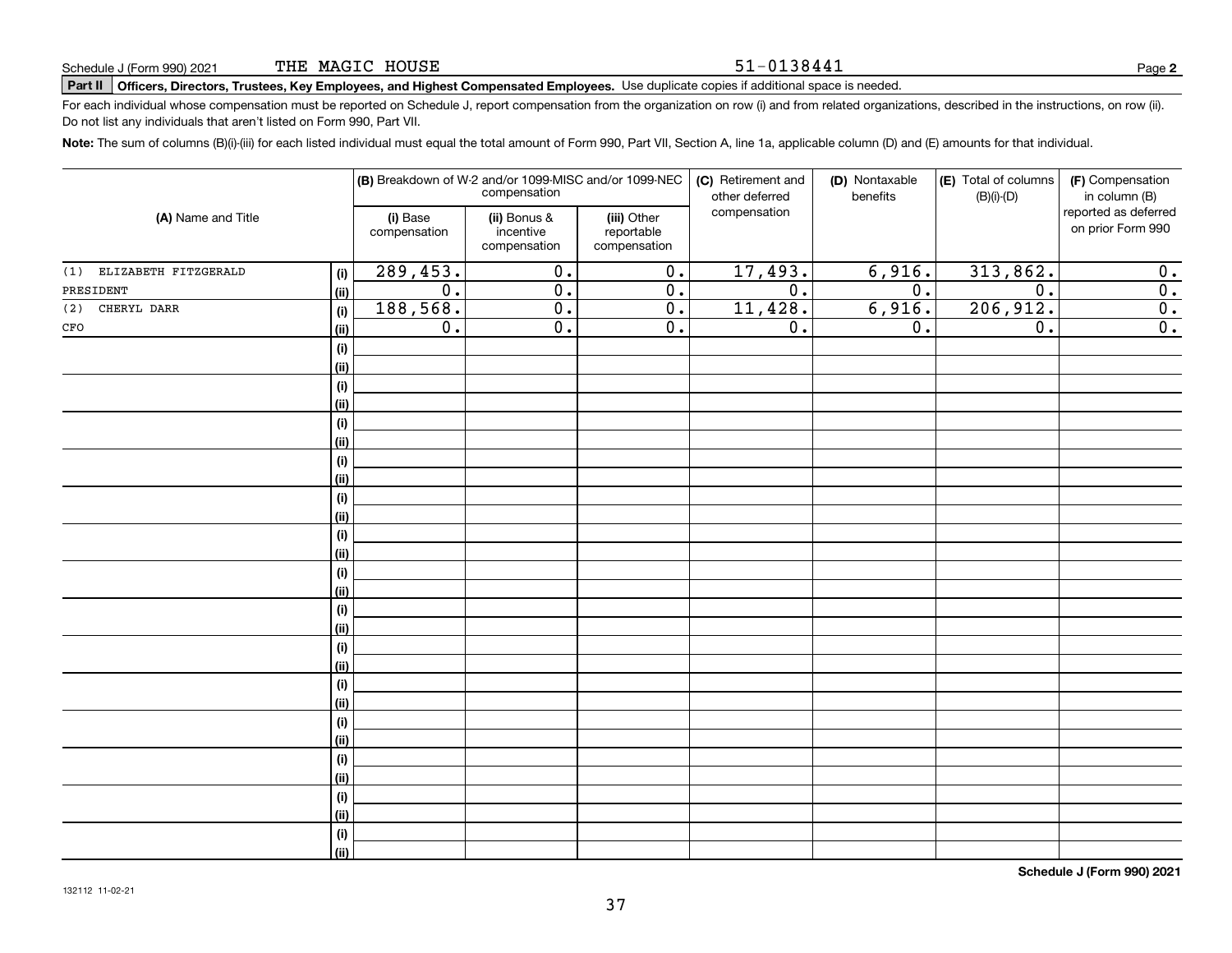### **Part III Supplemental Information**

Schedule J (Form 990) 2021 THE MAGIC HOUSE<br>
Part III Supplemental Information<br>
Provide the information, explanation, or descriptions required for Part I, lines 1a, 1b, 3, 4a, 4b, 4c, 5a, 5b, 6a, 6b, 7, and 8, and for Part

# SCHEDULE J, PART II

2021 SALARIES REFLECT EMPLOYEES 2021 BASE PAY AND THE 2020 BACK PAYMENT

### OF SALARY REDUCTIONS TAKEN DURING THE PANDEMIC. THE AMOUNT ADDED TO THE

2021 BASE SALARY FOR 2020 WAS \$58,000 FOR ELIZABETH FITZGERALD AND

### \$34,000 FOR CHERYL DARR.

**Schedule J (Form 990) 2021**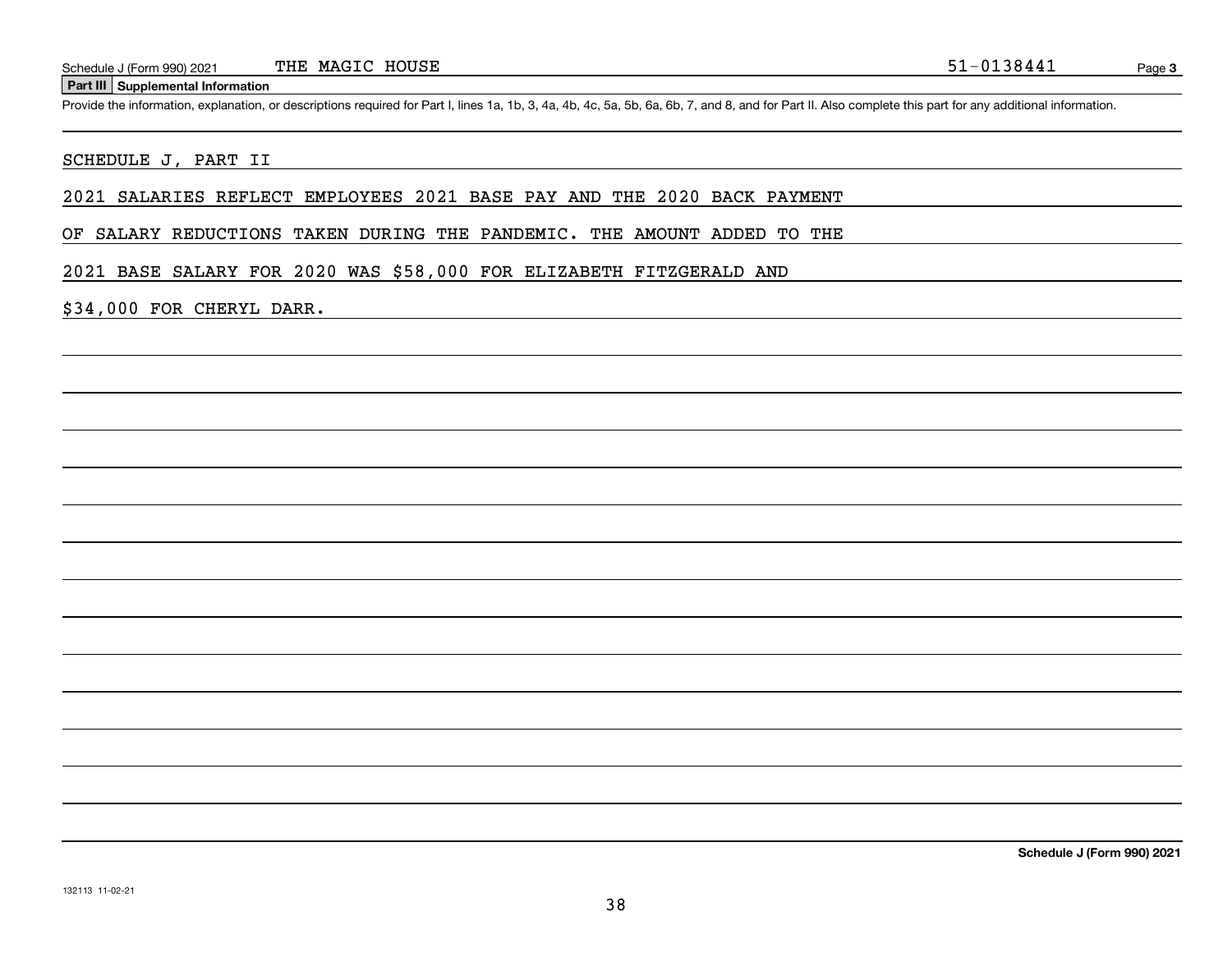| <b>Supplemental Information on Tax-Exempt Bonds</b><br>OMB No. 1545-0047<br><b>SCHEDULE K</b><br>2021<br>Complete if the organization answered "Yes" on Form 990, Part IV, line 24a. Provide descriptions,<br>(Form 990)<br><b>Open to Public</b><br>explanations, and any additional information in Part VI.<br>Department of the Treasury<br><b>Inspection</b><br>Attach to Form 990.<br>▶ Go to www.irs.gov/Form990 for instructions and the latest information.<br>Internal Revenue Service |                                                                                                                |                |                 |                                    |                  |            |           |                            |            |           |                                                     |           |            |    |
|-------------------------------------------------------------------------------------------------------------------------------------------------------------------------------------------------------------------------------------------------------------------------------------------------------------------------------------------------------------------------------------------------------------------------------------------------------------------------------------------------|----------------------------------------------------------------------------------------------------------------|----------------|-----------------|------------------------------------|------------------|------------|-----------|----------------------------|------------|-----------|-----------------------------------------------------|-----------|------------|----|
| Name of the organization                                                                                                                                                                                                                                                                                                                                                                                                                                                                        | THE MAGIC HOUSE                                                                                                |                |                 |                                    |                  |            |           |                            |            |           | <b>Employer identification number</b><br>51-0138441 |           |            |    |
| Part I<br><b>Bond Issues</b>                                                                                                                                                                                                                                                                                                                                                                                                                                                                    |                                                                                                                |                |                 |                                    |                  |            |           |                            |            |           |                                                     |           |            |    |
|                                                                                                                                                                                                                                                                                                                                                                                                                                                                                                 | (a) Issuer name                                                                                                | (b) Issuer EIN | $(c)$ CUSIP $#$ | (d) Date issued                    | (e) Issue price  |            |           | (f) Description of purpose |            |           | (g) Defeased (h) On behalf                          |           | (i) Pooled |    |
|                                                                                                                                                                                                                                                                                                                                                                                                                                                                                                 |                                                                                                                |                |                 |                                    |                  |            |           |                            |            |           | of issuer                                           |           | financing  |    |
|                                                                                                                                                                                                                                                                                                                                                                                                                                                                                                 |                                                                                                                |                |                 |                                    |                  |            |           |                            | <b>Yes</b> | <b>No</b> | <b>Yes</b>                                          | <b>No</b> | Yes        | No |
|                                                                                                                                                                                                                                                                                                                                                                                                                                                                                                 | INDUSTRIAL DEV AUTHORITY                                                                                       |                | <b>NONE</b>     | 03/02/15 5,841,148. 2009 ISSUANCES |                  |            |           | REFUND 2005 AND            |            |           |                                                     |           |            |    |
|                                                                                                                                                                                                                                                                                                                                                                                                                                                                                                 | A OF COUNTY OF ST. LOUIS                                                                                       | 43-1170145     |                 |                                    |                  |            |           |                            |            | x         |                                                     | x         |            | X  |
|                                                                                                                                                                                                                                                                                                                                                                                                                                                                                                 |                                                                                                                |                |                 |                                    |                  |            |           |                            |            |           |                                                     |           |            |    |
| B                                                                                                                                                                                                                                                                                                                                                                                                                                                                                               |                                                                                                                |                |                 |                                    |                  |            |           |                            |            |           |                                                     |           |            |    |
| C                                                                                                                                                                                                                                                                                                                                                                                                                                                                                               |                                                                                                                |                |                 |                                    |                  |            |           |                            |            |           |                                                     |           |            |    |
|                                                                                                                                                                                                                                                                                                                                                                                                                                                                                                 |                                                                                                                |                |                 |                                    |                  |            |           |                            |            |           |                                                     |           |            |    |
| D                                                                                                                                                                                                                                                                                                                                                                                                                                                                                               |                                                                                                                |                |                 |                                    |                  |            |           |                            |            |           |                                                     |           |            |    |
| <b>Proceeds</b><br>Part II                                                                                                                                                                                                                                                                                                                                                                                                                                                                      |                                                                                                                |                |                 |                                    |                  |            |           |                            |            |           |                                                     |           |            |    |
|                                                                                                                                                                                                                                                                                                                                                                                                                                                                                                 |                                                                                                                |                |                 | A                                  |                  |            | B         | C                          |            |           |                                                     | D         |            |    |
| Amount of bonds retired<br>1.                                                                                                                                                                                                                                                                                                                                                                                                                                                                   |                                                                                                                |                |                 |                                    | 2,885,588.       |            |           |                            |            |           |                                                     |           |            |    |
| $\mathbf{2}$                                                                                                                                                                                                                                                                                                                                                                                                                                                                                    | Amount of bonds legally defeased [1, 2001] [1, 2010] [1, 2010] [1, 2010] [1, 2010] [1, 2010] [1, 2010] [1, 201 |                |                 |                                    |                  |            |           |                            |            |           |                                                     |           |            |    |
| 3                                                                                                                                                                                                                                                                                                                                                                                                                                                                                               |                                                                                                                |                |                 |                                    | 5,841,148.       |            |           |                            |            |           |                                                     |           |            |    |
| 4                                                                                                                                                                                                                                                                                                                                                                                                                                                                                               |                                                                                                                |                |                 |                                    |                  |            |           |                            |            |           |                                                     |           |            |    |
| 5                                                                                                                                                                                                                                                                                                                                                                                                                                                                                               |                                                                                                                |                |                 |                                    |                  |            |           |                            |            |           |                                                     |           |            |    |
| 6                                                                                                                                                                                                                                                                                                                                                                                                                                                                                               | Proceeds in refunding escrows                                                                                  |                |                 |                                    | 107,908.         |            |           |                            |            |           |                                                     |           |            |    |
| 7<br>8                                                                                                                                                                                                                                                                                                                                                                                                                                                                                          | Issuance costs from proceeds<br>Credit enhancement from proceeds                                               |                |                 |                                    |                  |            |           |                            |            |           |                                                     |           |            |    |
| 9                                                                                                                                                                                                                                                                                                                                                                                                                                                                                               |                                                                                                                |                |                 |                                    |                  |            |           |                            |            |           |                                                     |           |            |    |
| 10                                                                                                                                                                                                                                                                                                                                                                                                                                                                                              |                                                                                                                |                |                 |                                    |                  |            |           |                            |            |           |                                                     |           |            |    |
| Other spent proceeds<br>11                                                                                                                                                                                                                                                                                                                                                                                                                                                                      |                                                                                                                |                |                 |                                    | 5,733,240.       |            |           |                            |            |           |                                                     |           |            |    |
| 12<br>Other unspent proceeds                                                                                                                                                                                                                                                                                                                                                                                                                                                                    |                                                                                                                |                |                 |                                    |                  |            |           |                            |            |           |                                                     |           |            |    |
| 13                                                                                                                                                                                                                                                                                                                                                                                                                                                                                              |                                                                                                                |                |                 |                                    | $\frac{2015}{ }$ |            |           |                            |            |           |                                                     |           |            |    |
|                                                                                                                                                                                                                                                                                                                                                                                                                                                                                                 |                                                                                                                |                |                 | Yes                                | <b>No</b>        | <b>Yes</b> | <b>No</b> | <b>Yes</b>                 | <b>No</b>  |           | Yes                                                 |           | No         |    |
| 14                                                                                                                                                                                                                                                                                                                                                                                                                                                                                              | Were the bonds issued as part of a refunding issue of tax-exempt bonds (or,                                    |                |                 |                                    |                  |            |           |                            |            |           |                                                     |           |            |    |
|                                                                                                                                                                                                                                                                                                                                                                                                                                                                                                 | if issued prior to 2018, a current refunding issue)?                                                           |                |                 | X                                  |                  |            |           |                            |            |           |                                                     |           |            |    |
| Were the bonds issued as part of a refunding issue of taxable bonds (or, if<br>15                                                                                                                                                                                                                                                                                                                                                                                                               |                                                                                                                |                |                 |                                    |                  |            |           |                            |            |           |                                                     |           |            |    |
|                                                                                                                                                                                                                                                                                                                                                                                                                                                                                                 |                                                                                                                |                |                 |                                    | X                |            |           |                            |            |           |                                                     |           |            |    |
| 16                                                                                                                                                                                                                                                                                                                                                                                                                                                                                              | Has the final allocation of proceeds been made?                                                                |                |                 | $\mathbf x$                        |                  |            |           |                            |            |           |                                                     |           |            |    |
| 17                                                                                                                                                                                                                                                                                                                                                                                                                                                                                              | Does the organization maintain adequate books and records to support the                                       |                |                 | x                                  |                  |            |           |                            |            |           |                                                     |           |            |    |
|                                                                                                                                                                                                                                                                                                                                                                                                                                                                                                 | final allocation of proceeds?                                                                                  |                |                 |                                    |                  |            |           |                            |            |           |                                                     |           |            |    |

**Supplemental Information on Tax-Exempt Bonds**

**For Paperwork Reduction Act Notice, see the Instructions for Form 990. Schedule K (Form 990) 2021** LHA

OMB No. 1545-0047

 $\blacksquare$ 

 $\mathbf{I}$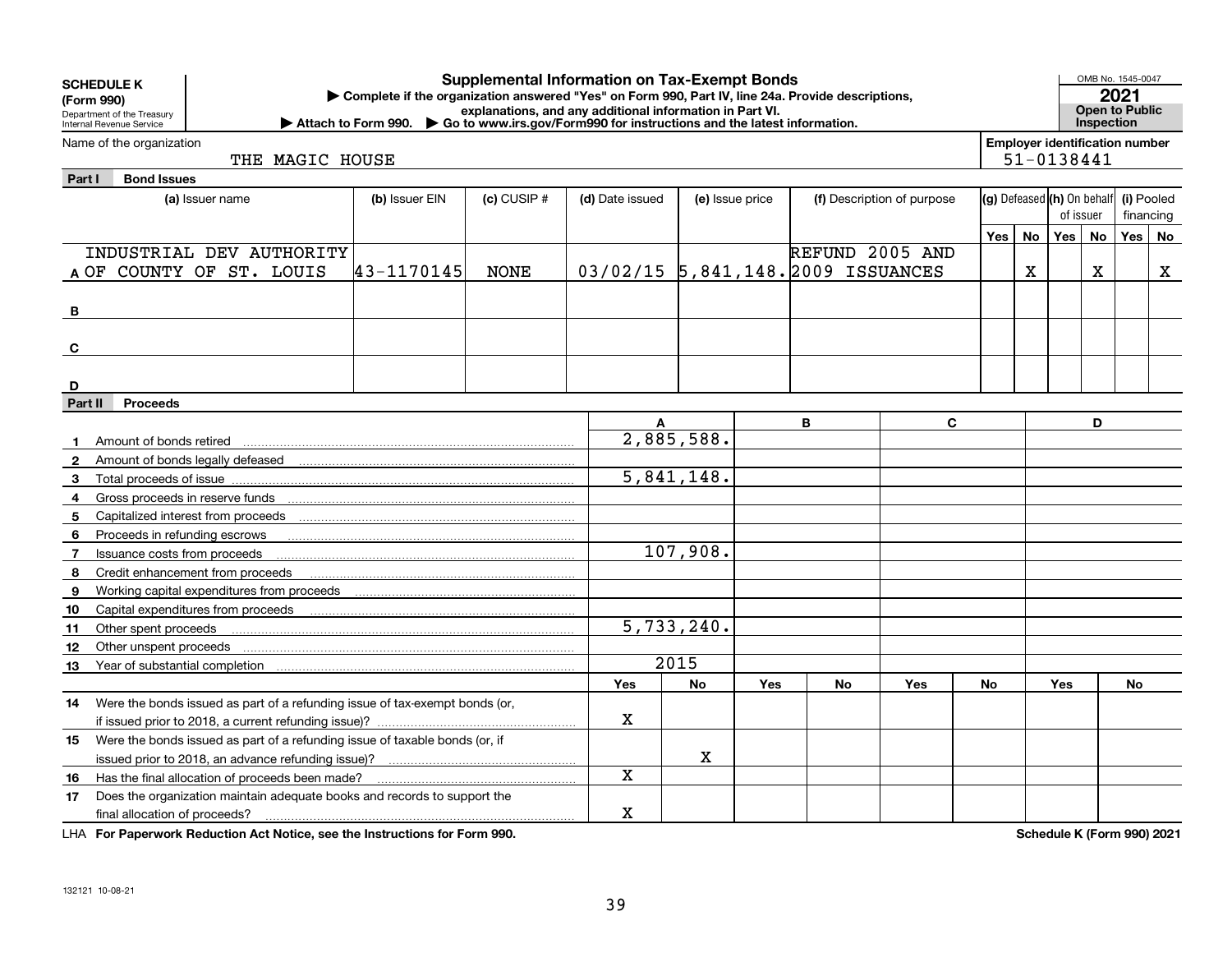#### Schedule K (Form 990) 2021  $\bf{THE\,\, MAGIC\,\, HOUSE}$   $\bf{51-0138441}$   $\bf{51-0138441}$

**Part III Private Business Use**

|  | 51-0138441 |  |  |  |  |  |  |  |  |
|--|------------|--|--|--|--|--|--|--|--|
|--|------------|--|--|--|--|--|--|--|--|

**2**

|   |                                                                                                    |     | Δ                       |            | B  |     | C.           |            | D  |
|---|----------------------------------------------------------------------------------------------------|-----|-------------------------|------------|----|-----|--------------|------------|----|
|   | Was the organization a partner in a partnership, or a member of an LLC,                            | Yes | <b>No</b>               | <b>Yes</b> | No | Yes | <b>No</b>    | <b>Yes</b> | No |
|   |                                                                                                    |     | X                       |            |    |     |              |            |    |
|   | 2 Are there any lease arrangements that may result in private business use of                      |     |                         |            |    |     |              |            |    |
|   |                                                                                                    |     | X                       |            |    |     |              |            |    |
|   | 3a Are there any management or service contracts that may result in private                        |     |                         |            |    |     |              |            |    |
|   | business use of bond-financed property?                                                            |     | X                       |            |    |     |              |            |    |
|   | <b>b</b> If "Yes" to line 3a, does the organization routinely engage bond counsel or other outside |     |                         |            |    |     |              |            |    |
|   | counsel to review any management or service contracts relating to the financed property?           |     |                         |            |    |     |              |            |    |
|   | c Are there any research agreements that may result in private business use of                     |     |                         |            |    |     |              |            |    |
|   | bond-financed property?                                                                            |     | x                       |            |    |     |              |            |    |
|   | d If "Yes" to line 3c, does the organization routinely engage bond counsel or other                |     |                         |            |    |     |              |            |    |
|   | outside counsel to review any research agreements relating to the financed property?               |     |                         |            |    |     |              |            |    |
| 4 | Enter the percentage of financed property used in a private business use by entities               |     |                         |            |    |     |              |            |    |
|   | other than a section 501(c)(3) organization or a state or local government<br>▶                    |     | %                       |            | %  |     | %            |            |    |
| 5 | Enter the percentage of financed property used in a private business use as a                      |     |                         |            |    |     |              |            |    |
|   | result of unrelated trade or business activity carried on by your organization,                    |     |                         |            |    |     |              |            |    |
|   |                                                                                                    |     | %                       |            | %  |     | %            |            | %  |
| 6 |                                                                                                    |     | %                       |            | %  |     | %            |            | %  |
| 7 |                                                                                                    |     | $\overline{\mathbf{x}}$ |            |    |     |              |            |    |
|   | 8a Has there been a sale or disposition of any of the bond-financed property to a non-             |     |                         |            |    |     |              |            |    |
|   | governmental person other than a 501(c)(3) organization since the bonds were issued?               |     | X                       |            |    |     |              |            |    |
|   | <b>b</b> If "Yes" to line 8a, enter the percentage of bond-financed property sold or               |     |                         |            |    |     |              |            |    |
|   | disposed of                                                                                        |     | %                       |            | %  |     | %            |            |    |
|   | c If "Yes" to line 8a, was any remedial action taken pursuant to Regulations                       |     |                         |            |    |     |              |            |    |
|   |                                                                                                    |     |                         |            |    |     |              |            |    |
|   | 9 Has the organization established written procedures to ensure that all                           |     |                         |            |    |     |              |            |    |
|   | nonqualified bonds of the issue are remediated in accordance with the                              |     |                         |            |    |     |              |            |    |
|   |                                                                                                    |     | x                       |            |    |     |              |            |    |
|   | Part IV Arbitrage                                                                                  |     |                         |            |    |     |              |            |    |
|   |                                                                                                    |     |                         |            | B  |     | $\mathbf{C}$ |            | D  |
| 1 | Has the issuer filed Form 8038-T, Arbitrage Rebate, Yield Reduction and                            | Yes | No                      | <b>Yes</b> | No | Yes | <b>No</b>    | Yes        | No |
|   |                                                                                                    | X   |                         |            |    |     |              |            |    |
|   | 2 If "No" to line 1, did the following apply?                                                      |     |                         |            |    |     |              |            |    |
|   |                                                                                                    |     |                         |            |    |     |              |            |    |
|   |                                                                                                    |     |                         |            |    |     |              |            |    |
|   |                                                                                                    |     |                         |            |    |     |              |            |    |
|   | If "Yes" to line 2c, provide in Part VI the date the rebate computation was                        |     |                         |            |    |     |              |            |    |
|   | performed                                                                                          |     |                         |            |    |     |              |            |    |
| 3 |                                                                                                    |     | X                       |            |    |     |              |            |    |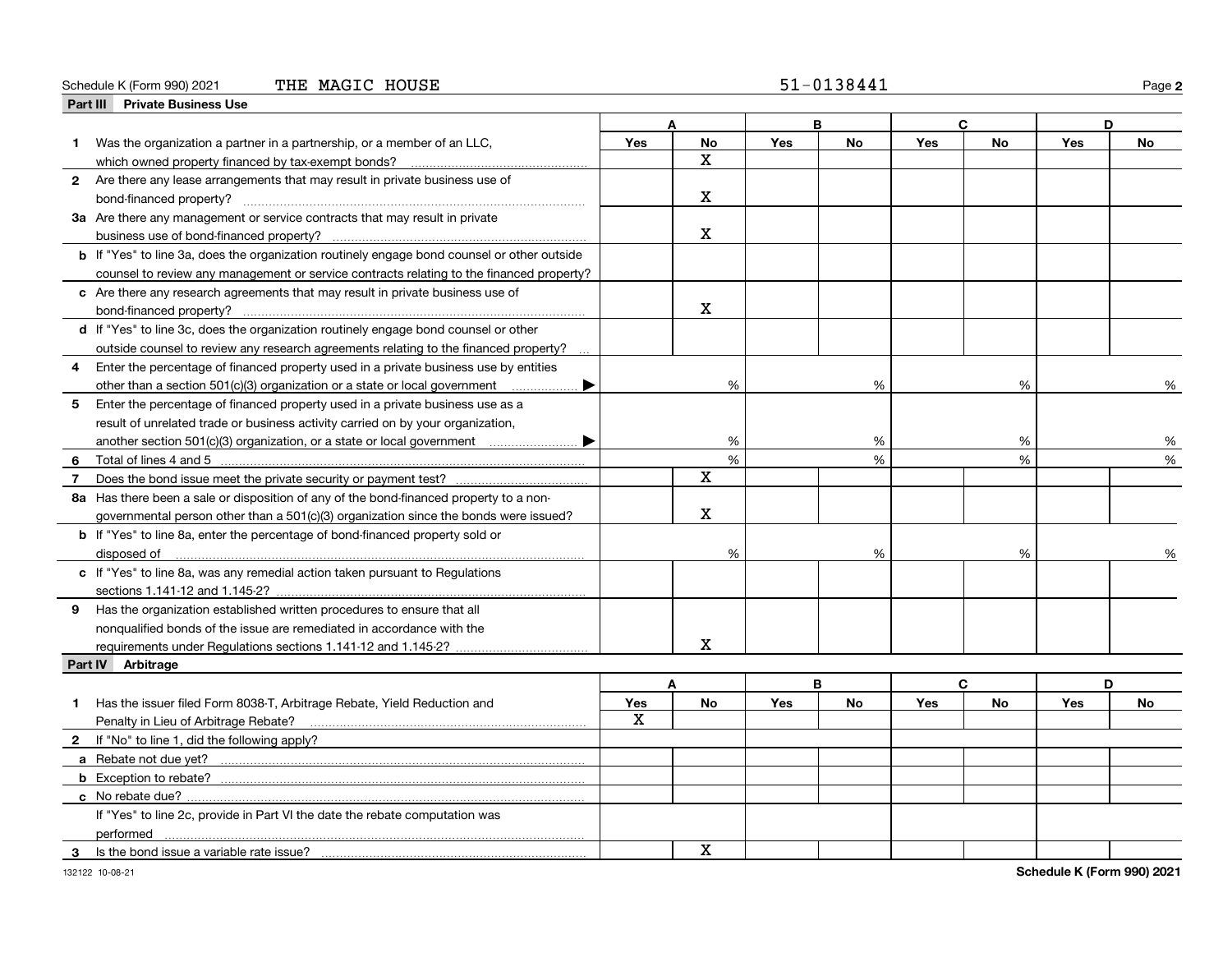#### Schedule K (Form 990) 2021  $\bf{THE\,\, MAGIC\,\, HOUSE}$   $\bf{51-0138441}$   $\bf{51-0138441}$

|  | $-0138441$ |  |  |  |
|--|------------|--|--|--|
|  |            |  |  |  |

**3**

|        | Part IV Arbitrage (continued)                                                                                                |            |             |     |           |     |           |     |           |
|--------|------------------------------------------------------------------------------------------------------------------------------|------------|-------------|-----|-----------|-----|-----------|-----|-----------|
|        |                                                                                                                              |            | A           |     | B         |     | C         |     | D         |
|        | 4a Has the organization or the governmental issuer entered into a qualified                                                  | <b>Yes</b> | No          | Yes | No        | Yes | No        | Yes | No        |
|        |                                                                                                                              |            | X           |     |           |     |           |     |           |
|        |                                                                                                                              |            |             |     |           |     |           |     |           |
|        |                                                                                                                              |            |             |     |           |     |           |     |           |
|        |                                                                                                                              |            |             |     |           |     |           |     |           |
|        | e Was the hedge terminated?                                                                                                  |            |             |     |           |     |           |     |           |
|        | 5a Were gross proceeds invested in a guaranteed investment contract (GIC)?                                                   |            | $\mathbf X$ |     |           |     |           |     |           |
|        |                                                                                                                              |            |             |     |           |     |           |     |           |
|        | c Term of GIC                                                                                                                |            |             |     |           |     |           |     |           |
|        | d Was the regulatory safe harbor for establishing the fair market value of the GIC satisfied?                                |            |             |     |           |     |           |     |           |
|        | 6 Were any gross proceeds invested beyond an available temporary period?                                                     |            | $\mathbf X$ |     |           |     |           |     |           |
|        | 7 Has the organization established written procedures to monitor the                                                         |            |             |     |           |     |           |     |           |
|        |                                                                                                                              |            | $\mathbf X$ |     |           |     |           |     |           |
| Part V | <b>Procedures To Undertake Corrective Action</b>                                                                             |            |             |     |           |     |           |     |           |
|        |                                                                                                                              |            | A           | B   |           |     | C         |     | D         |
|        | Has the organization established written procedures to ensure that violations                                                | <b>Yes</b> | <b>No</b>   | Yes | <b>No</b> | Yes | <b>No</b> | Yes | <b>No</b> |
|        | of federal tax requirements are timely identified and corrected through the                                                  |            |             |     |           |     |           |     |           |
|        | voluntary closing agreement program if self-remediation isn't available under                                                |            |             |     |           |     |           |     |           |
|        |                                                                                                                              | X          |             |     |           |     |           |     |           |
|        | Part VI Supplemental Information. Provide additional information for responses to questions on Schedule K. See instructions. |            |             |     |           |     |           |     |           |
|        |                                                                                                                              |            |             |     |           |     |           |     |           |
|        |                                                                                                                              |            |             |     |           |     |           |     |           |
|        |                                                                                                                              |            |             |     |           |     |           |     |           |
|        |                                                                                                                              |            |             |     |           |     |           |     |           |
|        |                                                                                                                              |            |             |     |           |     |           |     |           |
|        |                                                                                                                              |            |             |     |           |     |           |     |           |
|        |                                                                                                                              |            |             |     |           |     |           |     |           |
|        |                                                                                                                              |            |             |     |           |     |           |     |           |
|        |                                                                                                                              |            |             |     |           |     |           |     |           |
|        |                                                                                                                              |            |             |     |           |     |           |     |           |
|        |                                                                                                                              |            |             |     |           |     |           |     |           |
|        |                                                                                                                              |            |             |     |           |     |           |     |           |
|        |                                                                                                                              |            |             |     |           |     |           |     |           |
|        |                                                                                                                              |            |             |     |           |     |           |     |           |
|        |                                                                                                                              |            |             |     |           |     |           |     |           |
|        |                                                                                                                              |            |             |     |           |     |           |     |           |
|        |                                                                                                                              |            |             |     |           |     |           |     |           |
|        |                                                                                                                              |            |             |     |           |     |           |     |           |
|        |                                                                                                                              |            |             |     |           |     |           |     |           |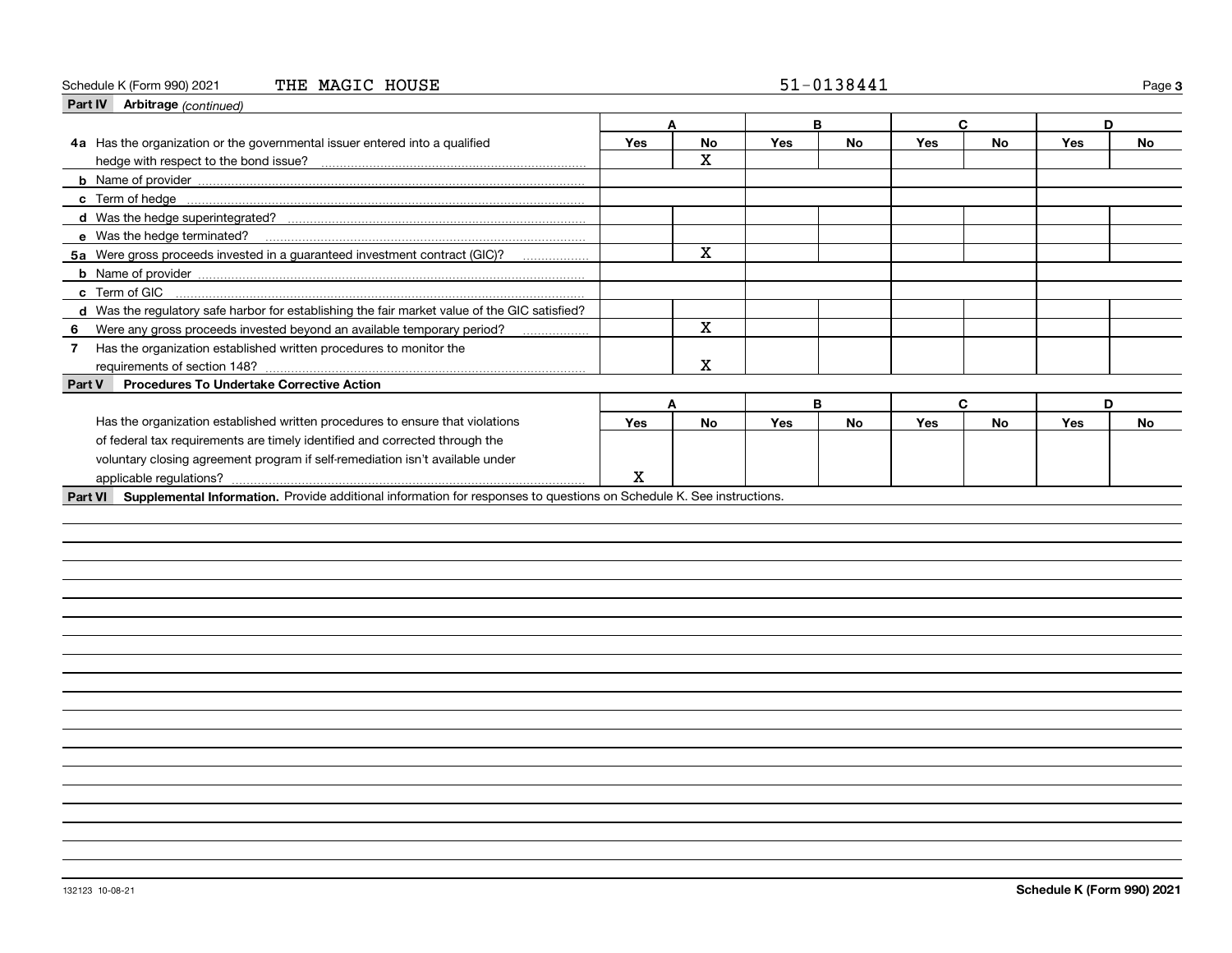# **SCHEDULE M (Form 990)**

# **Noncash Contributions**

OMB No. 1545-0047

Department of the Treasury Internal Revenue Service

**Complete if the organizations answered "Yes" on Form 990, Part IV, lines 29 or 30.** <sup>J</sup>**2021 Attach to Form 990.** J

**Open to Public Inspection**

| Internal Revenue Service | Go to www.irs.gov/Form990 for instructions and the latest information. |
|--------------------------|------------------------------------------------------------------------|
| Name of the organization |                                                                        |

| <b>Employer identification number</b> |
|---------------------------------------|
| $51 - 0138441$                        |

THE MAGIC HOUSE

| <b>Part I</b> | <b>Types of Property</b>                                                                                                       |                               |                                      |                                                                                                       |                                                              |     |     |
|---------------|--------------------------------------------------------------------------------------------------------------------------------|-------------------------------|--------------------------------------|-------------------------------------------------------------------------------------------------------|--------------------------------------------------------------|-----|-----|
|               |                                                                                                                                | (a)<br>Check if<br>applicable | (b)<br>Number of<br>contributions or | (c)<br>Noncash contribution<br>amounts reported on<br>items contributed  Form 990, Part VIII, line 1g | (d)<br>Method of determining<br>noncash contribution amounts |     |     |
| 1.            |                                                                                                                                |                               |                                      |                                                                                                       |                                                              |     |     |
| 2             |                                                                                                                                |                               |                                      |                                                                                                       |                                                              |     |     |
| з             | Art - Fractional interests                                                                                                     |                               |                                      |                                                                                                       |                                                              |     |     |
| 4             | Books and publications                                                                                                         |                               |                                      |                                                                                                       |                                                              |     |     |
| 5             | Clothing and household goods                                                                                                   |                               |                                      |                                                                                                       |                                                              |     |     |
| 6             |                                                                                                                                |                               |                                      |                                                                                                       |                                                              |     |     |
| 7             |                                                                                                                                |                               |                                      |                                                                                                       |                                                              |     |     |
| 8             |                                                                                                                                |                               |                                      |                                                                                                       |                                                              |     |     |
| 9             | Securities - Publicly traded                                                                                                   | $\mathbf x$                   | 26                                   | 476,975.FMV                                                                                           |                                                              |     |     |
| 10            | Securities - Closely held stock                                                                                                |                               |                                      |                                                                                                       |                                                              |     |     |
| 11            | Securities - Partnership, LLC, or                                                                                              |                               |                                      |                                                                                                       |                                                              |     |     |
|               | trust interests                                                                                                                |                               |                                      |                                                                                                       |                                                              |     |     |
| 12            | Securities - Miscellaneous                                                                                                     |                               |                                      |                                                                                                       |                                                              |     |     |
| 13            | Qualified conservation contribution -                                                                                          |                               |                                      |                                                                                                       |                                                              |     |     |
|               | Historic structures                                                                                                            |                               |                                      |                                                                                                       |                                                              |     |     |
| 14            | Qualified conservation contribution - Other                                                                                    |                               |                                      |                                                                                                       |                                                              |     |     |
| 15            | Real estate - Residential                                                                                                      |                               |                                      |                                                                                                       |                                                              |     |     |
| 16            | Real estate - Commercial                                                                                                       |                               |                                      |                                                                                                       |                                                              |     |     |
| 17            |                                                                                                                                |                               |                                      |                                                                                                       |                                                              |     |     |
| 18            |                                                                                                                                |                               |                                      |                                                                                                       |                                                              |     |     |
| 19            |                                                                                                                                |                               |                                      |                                                                                                       |                                                              |     |     |
| 20            | Drugs and medical supplies                                                                                                     |                               |                                      |                                                                                                       |                                                              |     |     |
| 21            |                                                                                                                                |                               |                                      |                                                                                                       |                                                              |     |     |
| 22            |                                                                                                                                |                               |                                      |                                                                                                       |                                                              |     |     |
| 23            |                                                                                                                                |                               |                                      |                                                                                                       |                                                              |     |     |
| 24            |                                                                                                                                |                               |                                      |                                                                                                       |                                                              |     |     |
| 25            | $($ AUCTION ITEMS $)$<br>Other $\blacktriangleright$                                                                           | X                             | 100                                  | 62,720.FMV                                                                                            |                                                              |     |     |
| 26            | Other<br><u> The Communication of the Communication</u>                                                                        |                               |                                      |                                                                                                       |                                                              |     |     |
| 27            | Other<br>▶                                                                                                                     |                               |                                      |                                                                                                       |                                                              |     |     |
| 28            | Other                                                                                                                          |                               |                                      |                                                                                                       |                                                              |     |     |
| 29            | Number of Forms 8283 received by the organization during the tax year for contributions                                        |                               |                                      |                                                                                                       |                                                              |     |     |
|               | for which the organization completed Form 8283, Part V, Donee Acknowledgement                                                  |                               |                                      | 29                                                                                                    |                                                              |     |     |
|               |                                                                                                                                |                               |                                      |                                                                                                       |                                                              | Yes | No. |
|               | 30a During the year, did the organization receive by contribution any property reported in Part I, lines 1 through 28, that it |                               |                                      |                                                                                                       |                                                              |     |     |
|               | must hold for at least three years from the date of the initial contribution, and which isn't required to be used for          |                               |                                      |                                                                                                       |                                                              |     |     |
|               | exempt purposes for the entire holding period?                                                                                 |                               |                                      |                                                                                                       | 30a                                                          |     | x   |
|               | <b>b</b> If "Yes," describe the arrangement in Part II.                                                                        |                               |                                      |                                                                                                       |                                                              |     |     |
| 31            | Does the organization have a gift acceptance policy that requires the review of any nonstandard contributions?                 |                               |                                      |                                                                                                       | 31                                                           | х   |     |
|               | 32a Does the organization hire or use third parties or related organizations to solicit, process, or sell noncash              |                               |                                      |                                                                                                       |                                                              |     |     |
|               | contributions?                                                                                                                 |                               |                                      |                                                                                                       | <b>32a</b>                                                   |     | х   |
|               | <b>b</b> If "Yes," describe in Part II.                                                                                        |                               |                                      |                                                                                                       |                                                              |     |     |
| 33            | If the organization didn't report an amount in column (c) for a type of property for which column (a) is checked,              |                               |                                      |                                                                                                       |                                                              |     |     |
|               | describe in Part II.                                                                                                           |                               |                                      |                                                                                                       |                                                              |     |     |

**For Paperwork Reduction Act Notice, see the Instructions for Form 990. Schedule M (Form 990) 2021** LHA

132141 11-17-21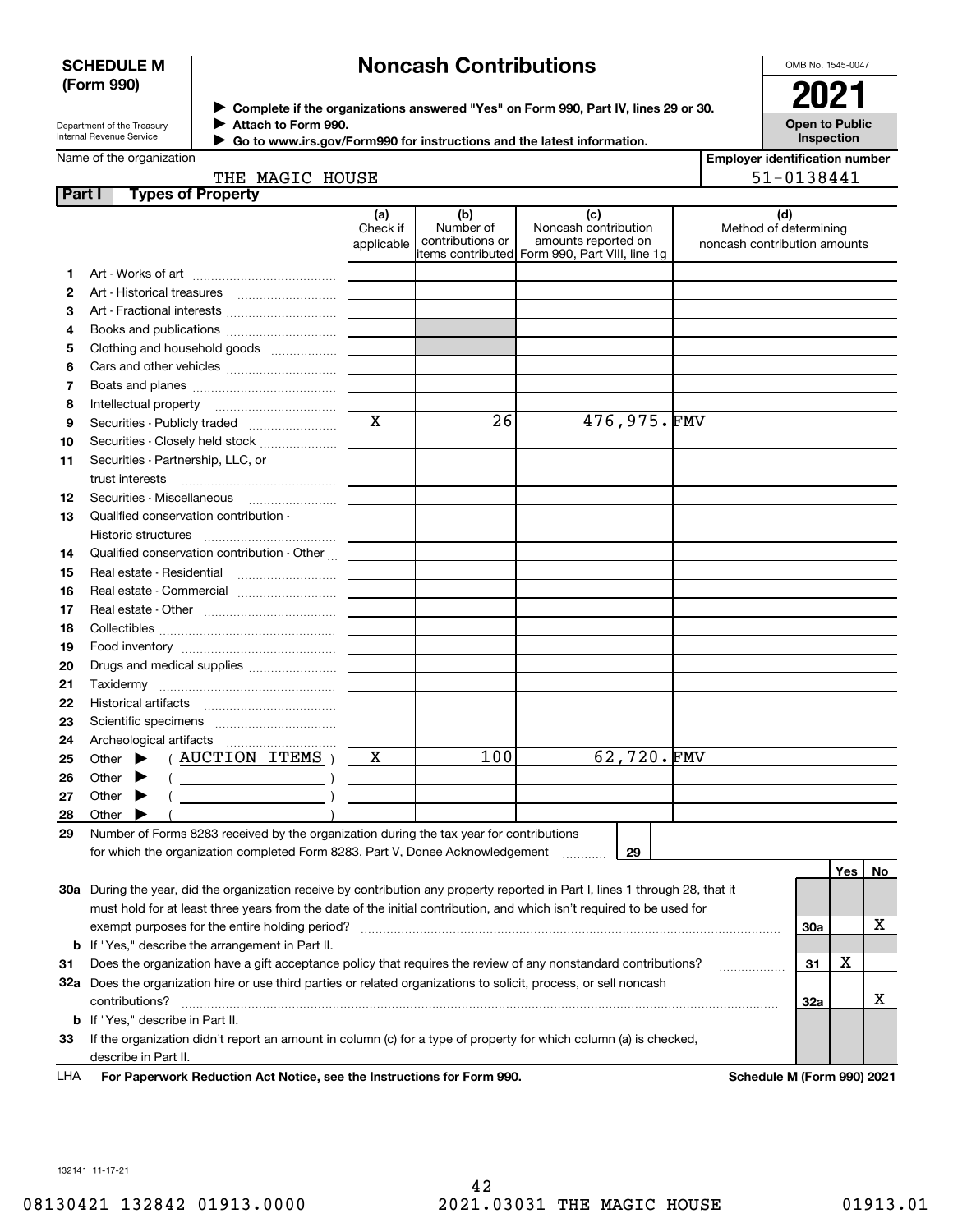#### Schedule M (Form 990) 2021 Page THE MAGIC HOUSE 51-0138441

Part II | Supplemental Information. Provide the information required by Part I, lines 30b, 32b, and 33, and whether the organization is reporting in Part I, column (b), the number of contributions, the number of items received, or a combination of both. Also complete this part for any additional information.

# SCHEDULE M, PART I, COLUMN (B):

## THE ORGANIZATION REPORTS THE NUMBER OF CONTRIBUTIONS RECEIVED.

**Schedule M (Form 990) 2021**

132142 11-17-21

43 08130421 132842 01913.0000 2021.03031 THE MAGIC HOUSE 01913.01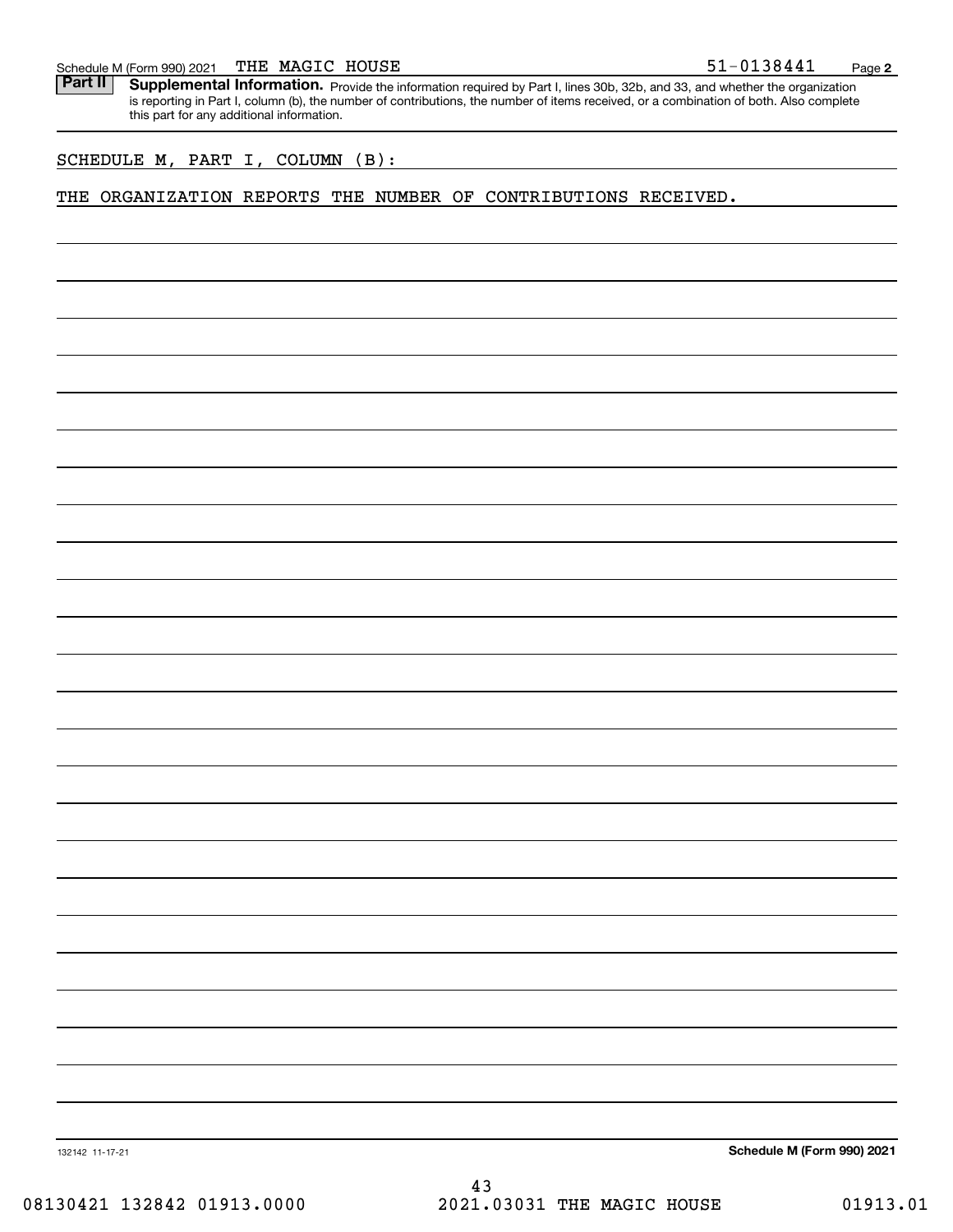**(Form 990)**

**Complete to provide information for responses to specific questions on Form 990 or 990-EZ or to provide any additional information. | Attach to Form 990 or Form 990-EZ. SCHEDULE O Supplemental Information to Form 990 or 990-EZ**

**| Go to www.irs.gov/Form990 for the latest information.**

THE MAGIC HOUSE  $\vert$  51-0138441

OMB No. 1545-0047

**2021**

FORM 990, PART I, LINE 1, DESCRIPTION OF ORGANIZATION MISSION:

TO PROVIDE CHILDREN WITH HANDS-ON LEARNING EXPERIENCES THAT DEVELOP

CREATIVITY AND PROBLEM-SOLVING SKILLS WITHIN A UNIQUE EDUCATIONAL

ENVIRONMENT.

FORM 990, PART III, LINE 4C, PROGRAM SERVICE ACCOMPLISHMENTS:

CHILDREN, FAMILIES AND SCHOOLS IN 2021 THROUGH OUR ACCESS FOR ALL

INITIATIVE. THIS WAS ACCOMPLISHED BY PROVIDING MONTHLY PUBLIC FREE

FAMILY NIGHTS AT BOTH LOCATIONS, FREE ADMISSION ON A DAILY BASIS TO

ACTIVE-DUTY MILITARY AND FOSTER FAMILIES, FAMILY NIGHTS FOR NONPROFIT

ORGANIZATIONS, FIELD TRIPS FOR UNDER-RESOURCED SCHOOLS, AND FREE

MEMBERSHIPS TO ALL BIG BROTHERS BIG SISTERS PAIRS, AND FAMILIES IN THE

CITY OF ST. LOUIS THROUGH THE ST. LOUIS PUBLIC LIBRARY.

FORM 990, PART VI, SECTION B, LINE 11B:

A FINAL FORM 990 IS REVIEWED BY THE CFO AND THE FINANCE COMMITTEE PRIOR TO

THE RETURN BEING FILED. IN ADDITION, A COPY OF THE FINAL FORM 990 IS

DISTRIBUTED TO THE FULL BOARD OF DIRECTORS PRIOR TO FILING.

FORM 990, PART VI, SECTION B, LINE 12C:

EACH DIRECTOR AND OFFICER OF THE MAGIC HOUSE'S BOARD OF DIRECTORS AS WELL

AS ALL EMPLOYEES WHO HAVE PURCHASING AUTHORITY ARE REQUIRED TO ANNUALLY

COMPLETE A CONFLICT OF INTEREST DISCLOSURE FORM AS PER THE MAGIC HOUSE'S

CONFLICT OF INTEREST POLICY. BOARD MEMBERS AND EMPLOYEES ARE ASKED TO

REVISE THE FORM AT ANY TIME THAT A POTENTIAL CONFLICT OF INTEREST SITUATION

132211 11-11-21 LHA For Paperwork Reduction Act Notice, see the Instructions for Form 990 or 990-EZ. Schedule O (Form 990) 2021 WOULD ARISE. IF THE BOARD HAS REASONABLE CAUSE TO BELIEVE THAT AN ACTUAL OR